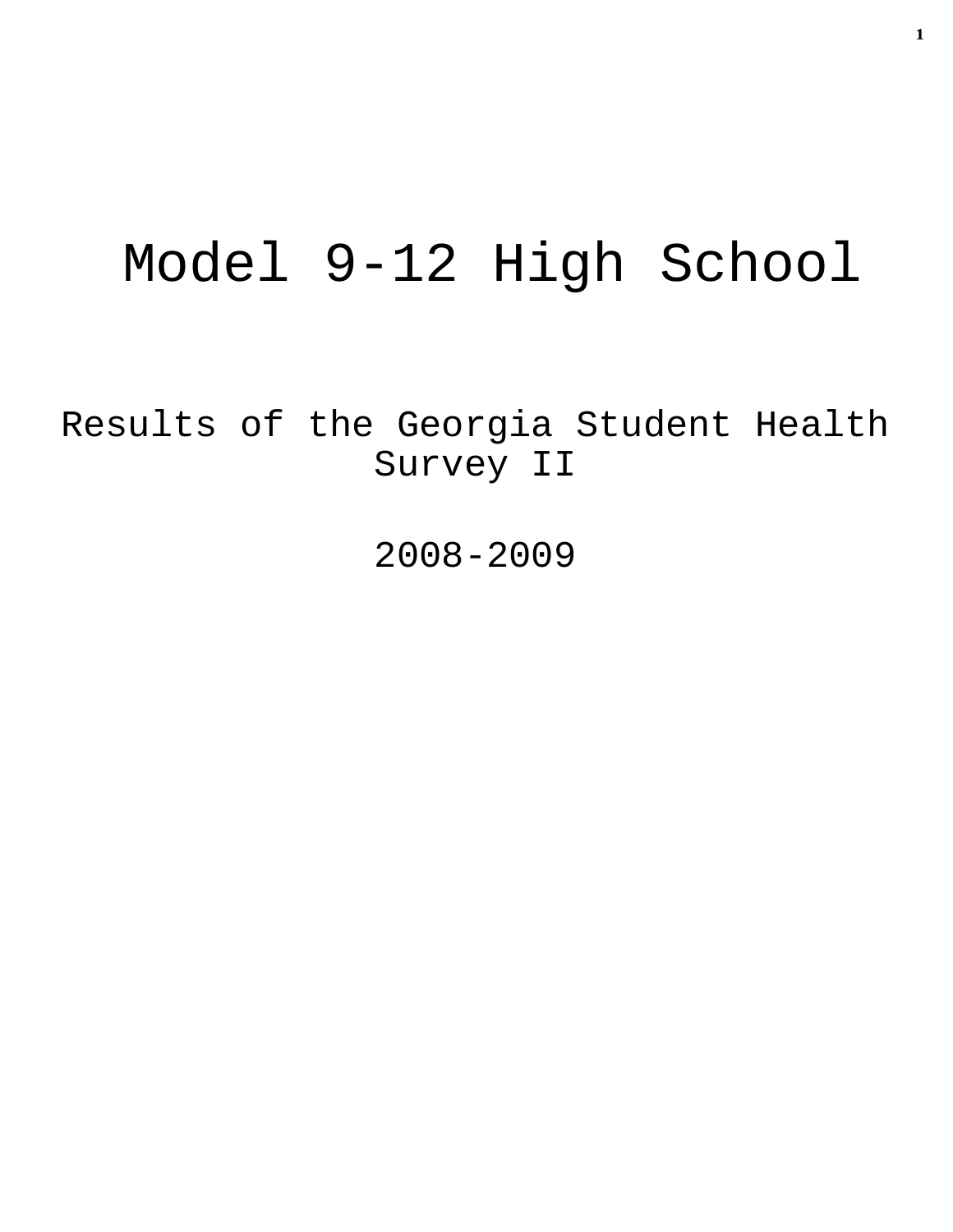# *Demographics* **2**

| Grade                    |     |  |  |  |
|--------------------------|-----|--|--|--|
| <b>Grade   Frequency</b> |     |  |  |  |
| 10                       | 114 |  |  |  |
| 12                       | 123 |  |  |  |

| <b>Frequency</b> | <b>Table of Gender by Grade</b> |              |             |              |  |  |
|------------------|---------------------------------|--------------|-------------|--------------|--|--|
| <b>Col Pct</b>   |                                 | Grade(Grade) |             |              |  |  |
|                  | Gender(Gender)                  | <b>10</b>    | 12          | <b>Total</b> |  |  |
|                  | <b>Female</b>                   | 63<br>55.26  | 72<br>58.54 | 135          |  |  |
|                  | <b>Male</b>                     | 51<br>44.74  | 51<br>41.46 | 102          |  |  |
|                  | <b>Total</b>                    | 114          | 123         | 237          |  |  |

| <b>Frequency</b> |
|------------------|
| <b>Col Pct</b>   |

| <b>Table of Ethnicity by Grade</b> |              |              |              |  |  |  |
|------------------------------------|--------------|--------------|--------------|--|--|--|
|                                    | Grade(Grade) |              |              |  |  |  |
| <b>Ethnicity</b> (Ethnicity)       | 10           | 12           | <b>Total</b> |  |  |  |
| <b>Black</b>                       | 7<br>6.14    | 7<br>5.69    | 14           |  |  |  |
| <b>Hispanic</b>                    | 2<br>1.75    | 0.81         | 3            |  |  |  |
| White                              | 99<br>86.84  | 109<br>88.62 | 208          |  |  |  |
| <b>Asian</b>                       | 3<br>2.63    | 0<br>0.00    | 3            |  |  |  |
| <b>Other</b>                       | 3<br>2.63    | 6<br>4.88    | 9            |  |  |  |
| <b>Total</b>                       | 114          | 123          | 237          |  |  |  |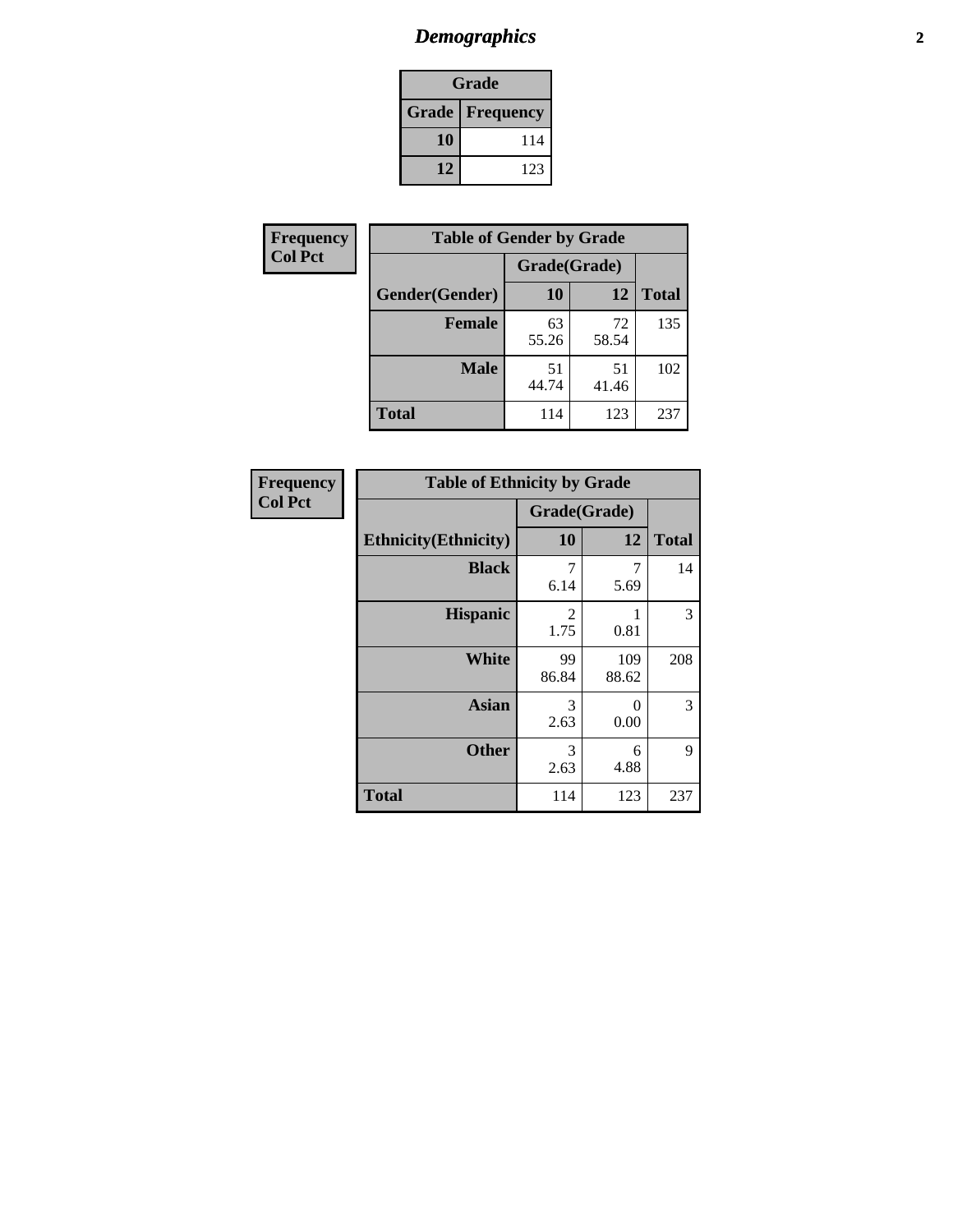### *Title IV, Part A, Schedule A* **3** *Goal 1: Ensure that all schools are drug-free Baseline Data: Year 2008-2009 Prevalence of Drug Use*

| Frequency<br><b>Col Pct</b> | <b>Table of AlcoholAlt by Grade</b> |              |             |              |  |  |
|-----------------------------|-------------------------------------|--------------|-------------|--------------|--|--|
|                             | AlcoholAlt(Alcohol                  | Grade(Grade) |             |              |  |  |
|                             | use, past 30 days)                  | <b>10</b>    | 12          | <b>Total</b> |  |  |
|                             | Yes                                 | 28<br>24.56  | 49<br>39.84 | 77           |  |  |
|                             | N <sub>0</sub>                      | 86<br>75.44  | 74<br>60.16 | 160          |  |  |
|                             | Total                               | 114          | 123         | 237          |  |  |

| Frequency<br><b>Col Pct</b> | <b>Table of TobaccoAny by Grade</b> |              |             |              |  |  |
|-----------------------------|-------------------------------------|--------------|-------------|--------------|--|--|
|                             | <b>TobaccoAny(Tobacco</b>           | Grade(Grade) |             |              |  |  |
|                             | use, past 30 days)                  | 10           | 12          | <b>Total</b> |  |  |
|                             | Yes                                 | 26<br>22.81  | 36<br>29.27 | 62           |  |  |
|                             | N <sub>0</sub>                      | 88<br>77.19  | 87<br>70.73 | 175          |  |  |
|                             | Total                               | 114          | 123         | 237          |  |  |

| Frequency<br><b>Col Pct</b> | <b>Table of MarijuanaAlt by Grade</b> |              |             |              |  |
|-----------------------------|---------------------------------------|--------------|-------------|--------------|--|
|                             | MarijuanaAlt(Marijuana                | Grade(Grade) |             |              |  |
|                             | use, past 30 days)                    | <b>10</b>    | 12          | <b>Total</b> |  |
|                             | <b>Yes</b>                            | 13<br>11.40  | 28<br>22.76 | 41           |  |
|                             | N <sub>0</sub>                        | 101<br>88.60 | 95<br>77.24 | 196          |  |
|                             | <b>Total</b>                          | 114          | 123         | 237          |  |

| Frequency      | <b>Table of OtherDrugAny by Grade</b>  |              |              |              |  |
|----------------|----------------------------------------|--------------|--------------|--------------|--|
| <b>Col Pct</b> | <b>OtherDrugAny(Other</b><br>drug use, | Grade(Grade) |              |              |  |
| past 30 days)  |                                        | 10           | 12           | <b>Total</b> |  |
|                | Yes                                    | 14<br>12.28  | 14<br>11.38  | 28           |  |
|                | N <sub>0</sub>                         | 100<br>87.72 | 109<br>88.62 | 209          |  |
|                | <b>Total</b>                           | 114          | 123          | 237          |  |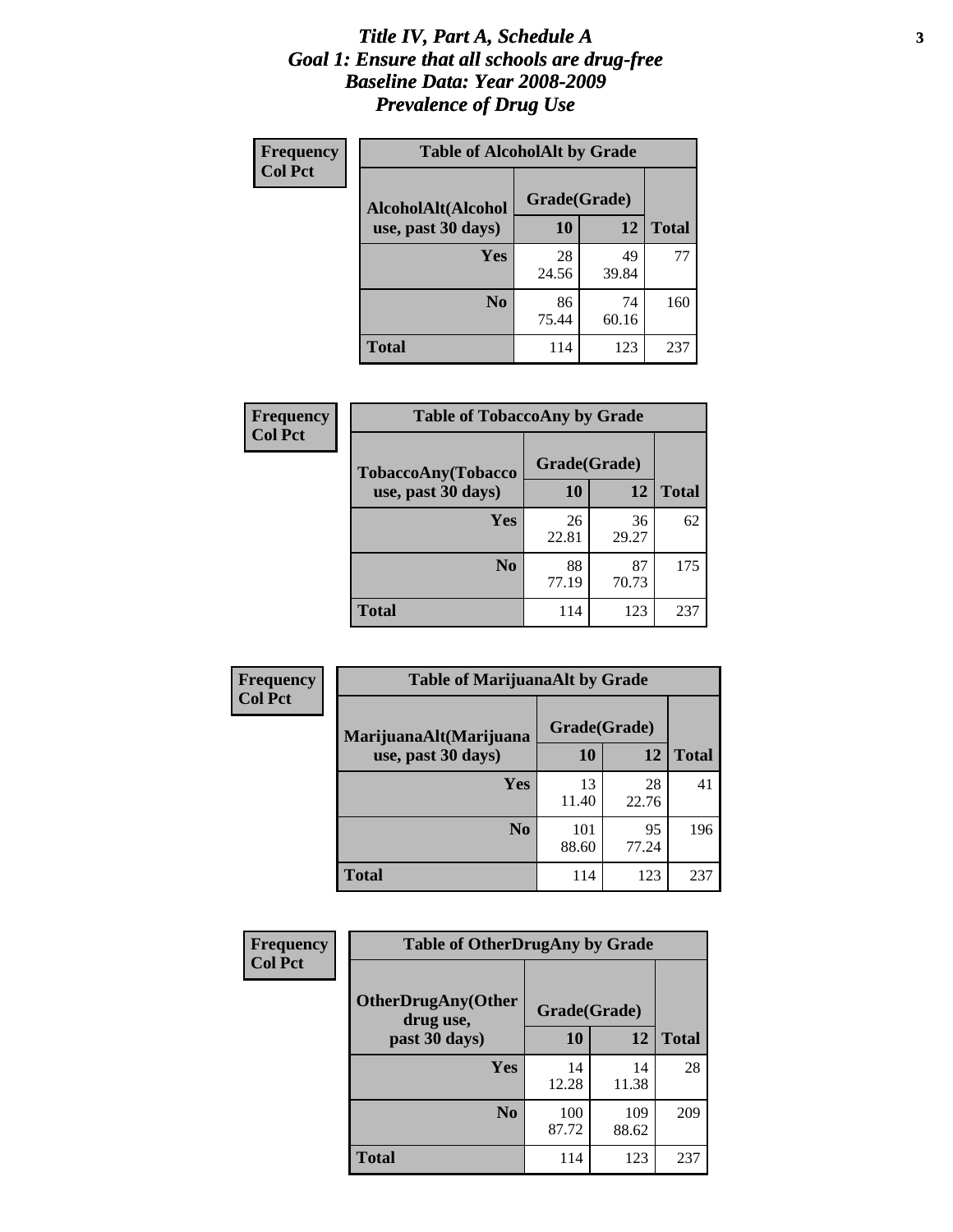### *Average Age of Onset of Use* **4** *Results for "Average Age of Onset of Use" questions exclude students who said they did not use that substance*

| <b>Variable</b>    | Label                                                              | <b>Mean</b> |
|--------------------|--------------------------------------------------------------------|-------------|
| Alcoholinit2       | I started using alcohol when I was                                 | 14.11       |
| Cigarettesinit2    | I started smoking tobacco when I was                               | 13.82       |
| Smokelessinit2     | I started chewing tobacco when I was                               | 13.79       |
| Marijuanainit2     | I started using marijuana when I was                               | 14.49       |
| Cocaineinit2       | I started using cocaine when I was                                 | 14.00       |
| Inhalantsinit2     | I started using inhalants when I was                               | 13.55       |
| Steroidsinit2      | I started using steroids when I was                                | 13.83       |
| Ecstasyinit2       | I started using ecstasy when I was                                 | 14.11       |
| Methinit2          | I started using methamphetamines when I was                        | 13.00       |
| Hallucinogensinit2 | I started using hallucinogens when I was                           | 14.83       |
| Prescriptioninit2  | I started using prescription drugs not prescribed to me when I was | 15.00       |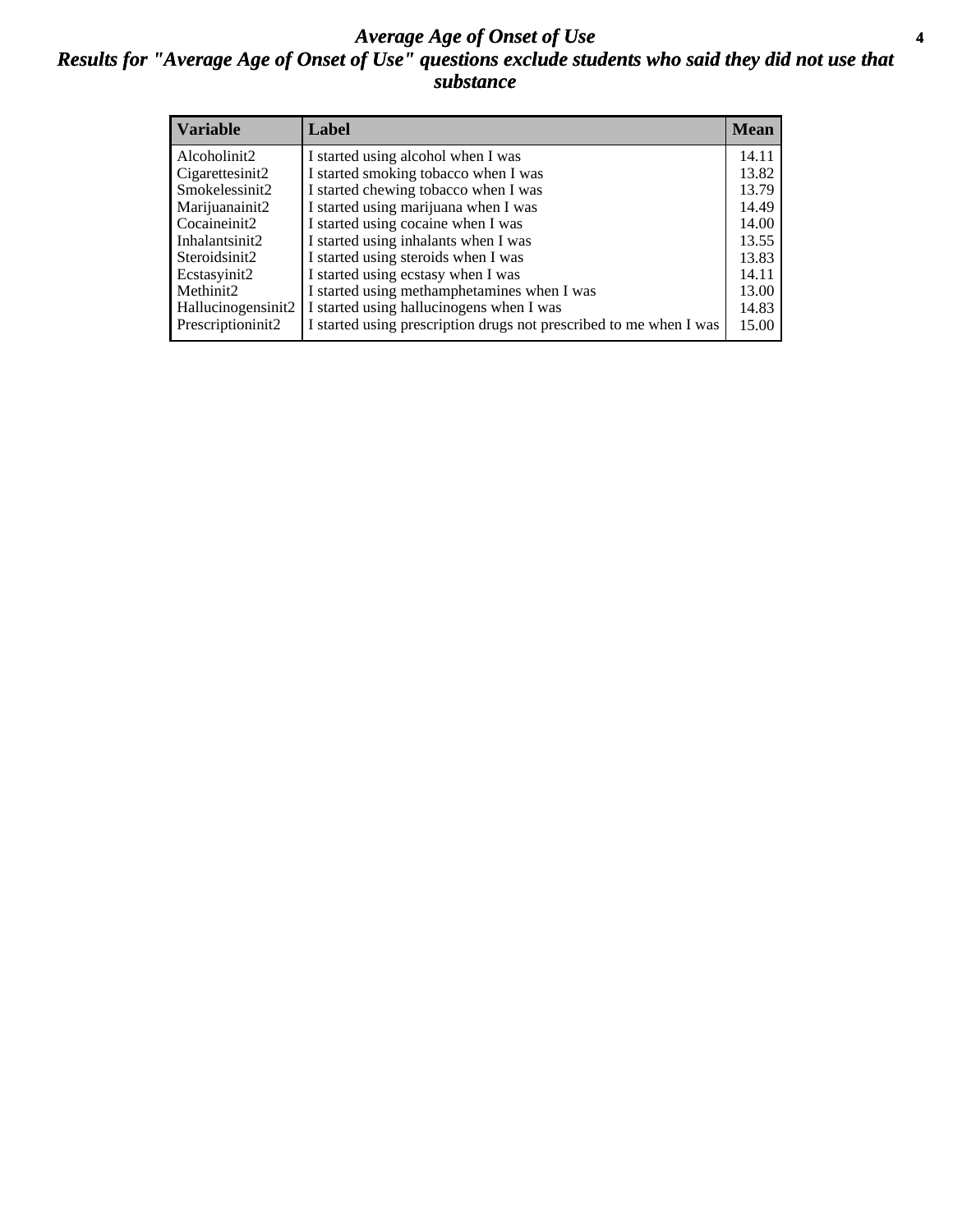# *Perception of Health Risk* **5**

| Frequency      | <b>Table of Alcoholharmdich by Grade</b> |              |             |              |  |
|----------------|------------------------------------------|--------------|-------------|--------------|--|
| <b>Col Pct</b> | Alcoholharmdich(I<br>think alcohol is    | Grade(Grade) |             |              |  |
|                | harmful)                                 | 10           | 12          | <b>Total</b> |  |
|                | <b>Yes</b>                               | 93<br>81.58  | 94<br>76.42 | 187          |  |
|                | N <sub>0</sub>                           | 21<br>18.42  | 29<br>23.58 | 50           |  |
|                | <b>Total</b>                             | 114          | 123         | 237          |  |

| Frequency      | <b>Table of Tobaccoharmdich by Grade</b> |              |              |              |  |
|----------------|------------------------------------------|--------------|--------------|--------------|--|
| <b>Col Pct</b> | Tobaccoharmdich(I<br>think tobacco is    | Grade(Grade) |              |              |  |
|                | harmful)                                 | 10           | 12           | <b>Total</b> |  |
|                | <b>Yes</b>                               | 106<br>92.98 | 115<br>93.50 | 221          |  |
|                | N <sub>0</sub>                           | 7.02         | 8<br>6.50    | 16           |  |
|                | <b>Total</b>                             | 114          | 123          | 237          |  |

| Frequency      | <b>Table of Marijuanaharmdich by Grade</b> |              |             |              |  |  |
|----------------|--------------------------------------------|--------------|-------------|--------------|--|--|
| <b>Col Pct</b> | Marijuanaharmdich(I<br>think marijuana is  | Grade(Grade) |             |              |  |  |
|                | harmful)                                   | 10           | 12          | <b>Total</b> |  |  |
|                | Yes                                        | 88<br>77.19  | 79<br>64.23 | 167          |  |  |
|                | N <sub>0</sub>                             | 26<br>22.81  | 44<br>35.77 | 70           |  |  |
|                | <b>Total</b>                               | 114          | 123         | 237          |  |  |

| <b>Frequency</b> | <b>Table of Otherdrugharmdich by Grade</b>                   |              |              |              |  |  |  |  |
|------------------|--------------------------------------------------------------|--------------|--------------|--------------|--|--|--|--|
| <b>Col Pct</b>   | Otherdrugharmdich(I<br>Grade(Grade)<br>think other drugs are |              |              |              |  |  |  |  |
|                  | harmful)                                                     | <b>10</b>    | 12           | <b>Total</b> |  |  |  |  |
|                  | <b>Yes</b>                                                   | 107<br>93.86 | 120<br>97.56 | 227          |  |  |  |  |
|                  | N <sub>0</sub>                                               | 6.14         | 3<br>2.44    | 10           |  |  |  |  |
|                  | <b>Total</b>                                                 | 114          | 123          | 237          |  |  |  |  |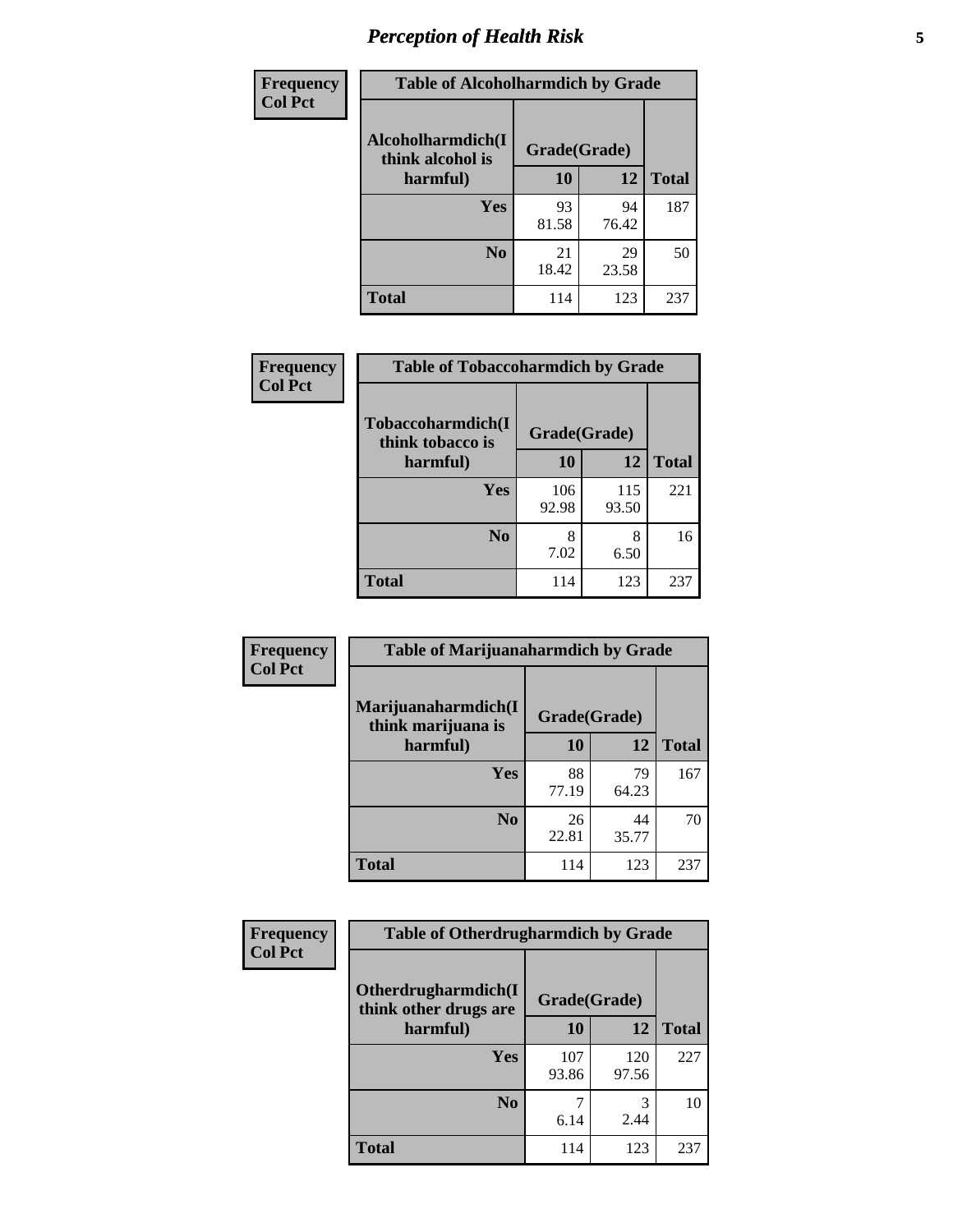# *Social Disapproval* **6**

| Frequency      | <b>Table of Alcoholpeerdich by Grade</b>                    |              |             |              |
|----------------|-------------------------------------------------------------|--------------|-------------|--------------|
| <b>Col Pct</b> | Alcoholpeerdich(My<br>friends would<br>disapprove if I used | Grade(Grade) |             |              |
|                | alcohol)                                                    | 10           | 12          | <b>Total</b> |
|                | <b>Yes</b>                                                  | 43<br>37.72  | 29<br>23.58 | 72           |
|                | N <sub>0</sub>                                              | 71<br>62.28  | 94<br>76.42 | 165          |
|                | <b>Total</b>                                                | 114          | 123         | 237          |

| <b>Frequency</b> |
|------------------|
| <b>Col Pct</b>   |

| <b>Table of Tobaccopeerdich by Grade</b>                    |              |             |              |  |  |  |  |
|-------------------------------------------------------------|--------------|-------------|--------------|--|--|--|--|
| Tobaccopeerdich(My<br>friends would<br>disapprove if I used | Grade(Grade) |             |              |  |  |  |  |
| tobacco)                                                    | 10           | 12          | <b>Total</b> |  |  |  |  |
| Yes                                                         | 52<br>45.61  | 37<br>30.08 | 89           |  |  |  |  |
| N <sub>0</sub>                                              | 62<br>54.39  | 86<br>69.92 | 148          |  |  |  |  |
| <b>Total</b>                                                | 114          | 123         | 237          |  |  |  |  |

| Frequency      | <b>Table of Marijuanapeerdich by Grade</b>                    |              |             |              |  |  |  |  |  |
|----------------|---------------------------------------------------------------|--------------|-------------|--------------|--|--|--|--|--|
| <b>Col Pct</b> | Marijuanapeerdich(My<br>friends would<br>disapprove if I used | Grade(Grade) |             |              |  |  |  |  |  |
|                | marijuana)                                                    | 10           | 12          | <b>Total</b> |  |  |  |  |  |
|                | <b>Yes</b>                                                    | 59<br>51.75  | 53<br>43.09 | 112          |  |  |  |  |  |
|                | N <sub>0</sub>                                                | 55<br>48.25  | 70<br>56.91 | 125          |  |  |  |  |  |
|                | <b>Total</b>                                                  | 114          | 123         | 237          |  |  |  |  |  |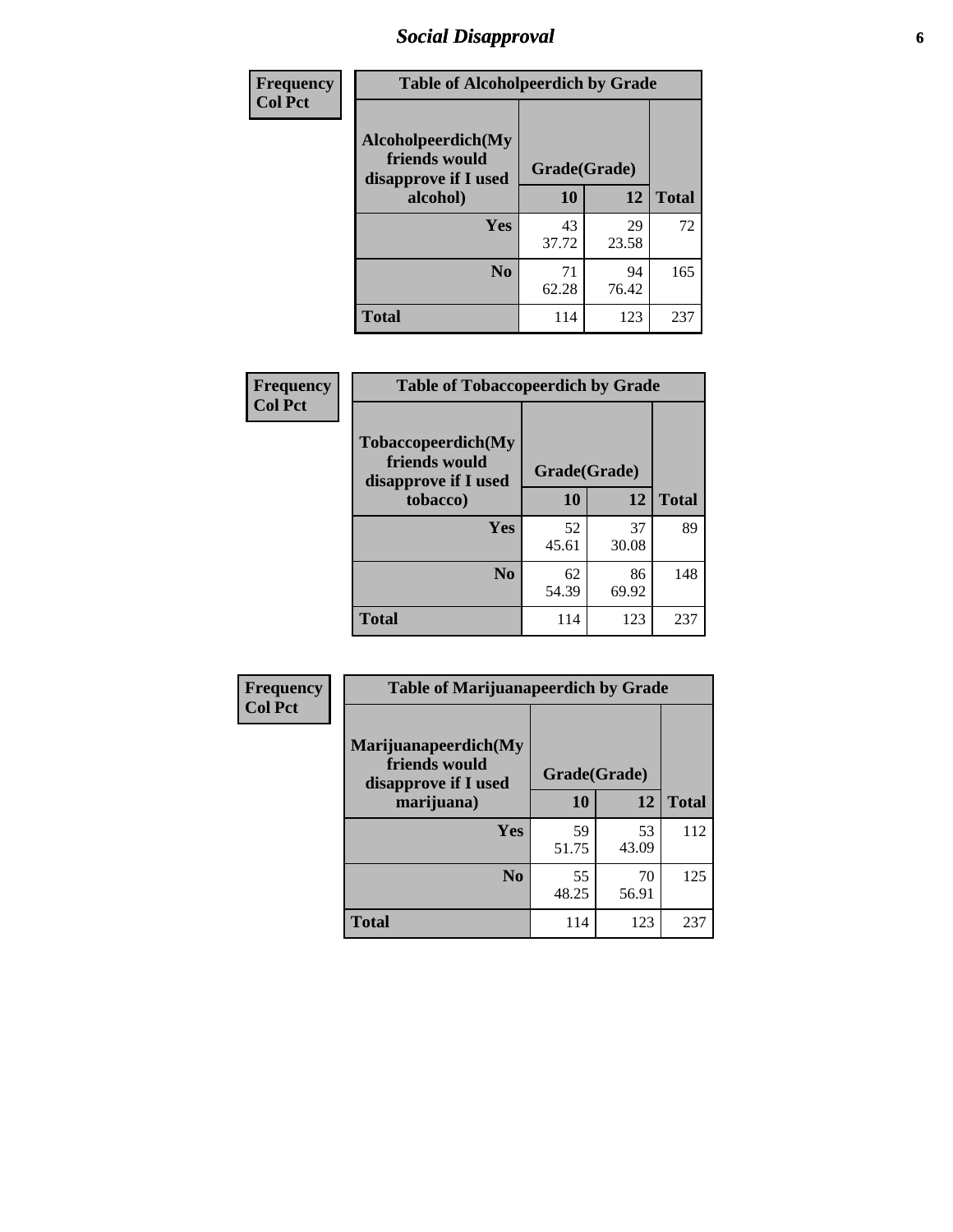# *Social Disapproval* **7**

| Frequency      | <b>Table of Otherdrugpeerdich by Grade</b>                    |              |             |              |  |  |  |  |
|----------------|---------------------------------------------------------------|--------------|-------------|--------------|--|--|--|--|
| <b>Col Pct</b> | Otherdrugpeerdich(My<br>friends would<br>disapprove if I used | Grade(Grade) |             |              |  |  |  |  |
|                | other drugs)                                                  | 10           | 12          | <b>Total</b> |  |  |  |  |
|                | Yes                                                           | 67<br>58.77  | 74<br>60.16 | 141          |  |  |  |  |
|                | N <sub>0</sub>                                                | 47<br>41.23  | 49<br>39.84 | 96           |  |  |  |  |
|                | <b>Total</b>                                                  | 114          | 123         | 237          |  |  |  |  |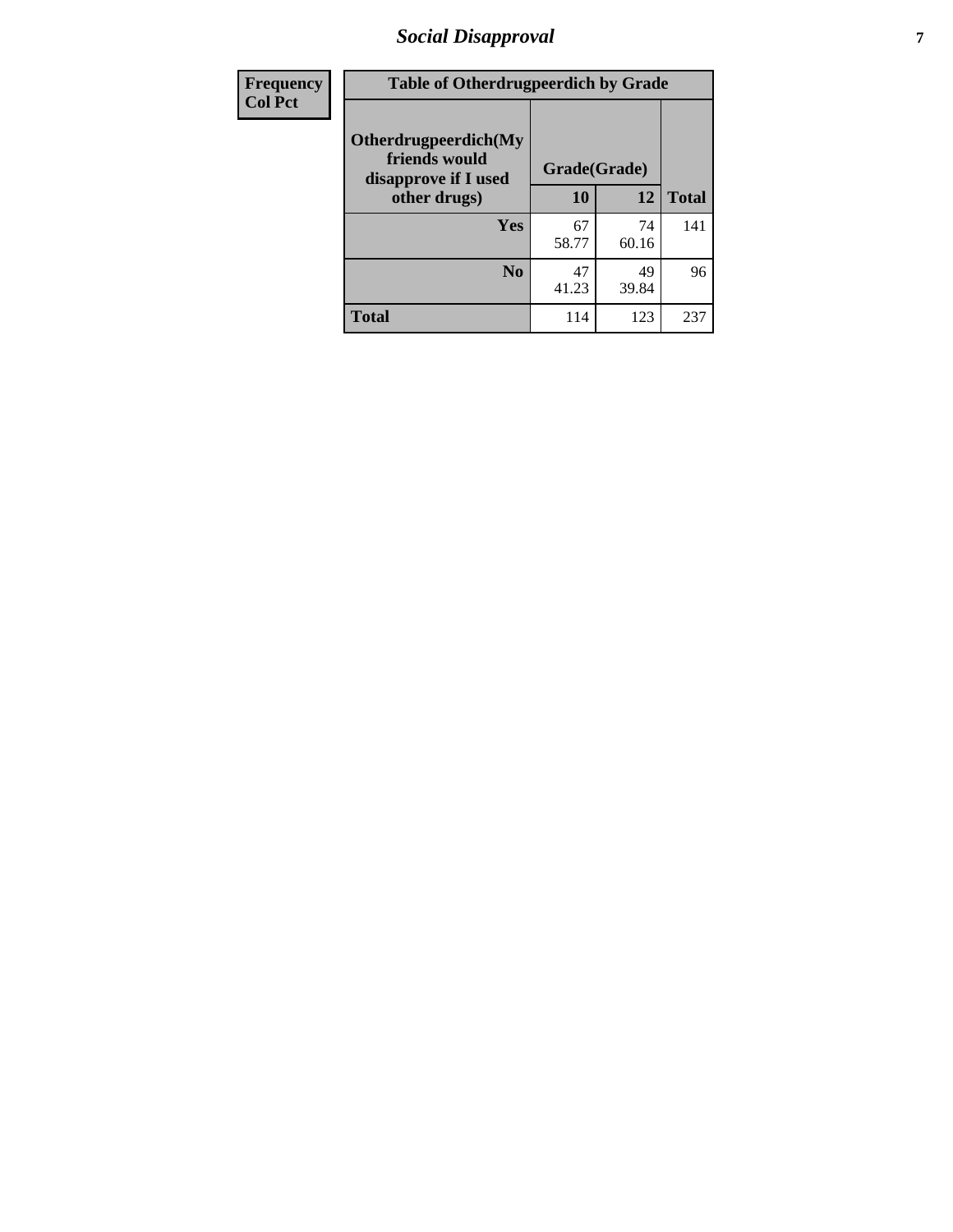### Title IV, Part A, Schedule A **8** *Goal 2: To help ensure that all schools are safe and disciplined Baseline Data: Year 2008-2009 Student Involvement in Gang Activity*

| Frequency      | <b>Table of Gangself by Grade</b>                                                                 |                    |              |              |
|----------------|---------------------------------------------------------------------------------------------------|--------------------|--------------|--------------|
| <b>Col Pct</b> | Gangself(I<br>have<br>participated<br>in illegal<br>gang<br>activities in<br>the past 30<br>days) | Grade(Grade)<br>10 | 12           | <b>Total</b> |
|                | Yes                                                                                               | 6<br>5.26          | 6<br>4.88    | 12           |
|                | N <sub>0</sub>                                                                                    | 108<br>94.74       | 117<br>95.12 | 225          |
|                | <b>Total</b>                                                                                      | 114                | 123          | 237          |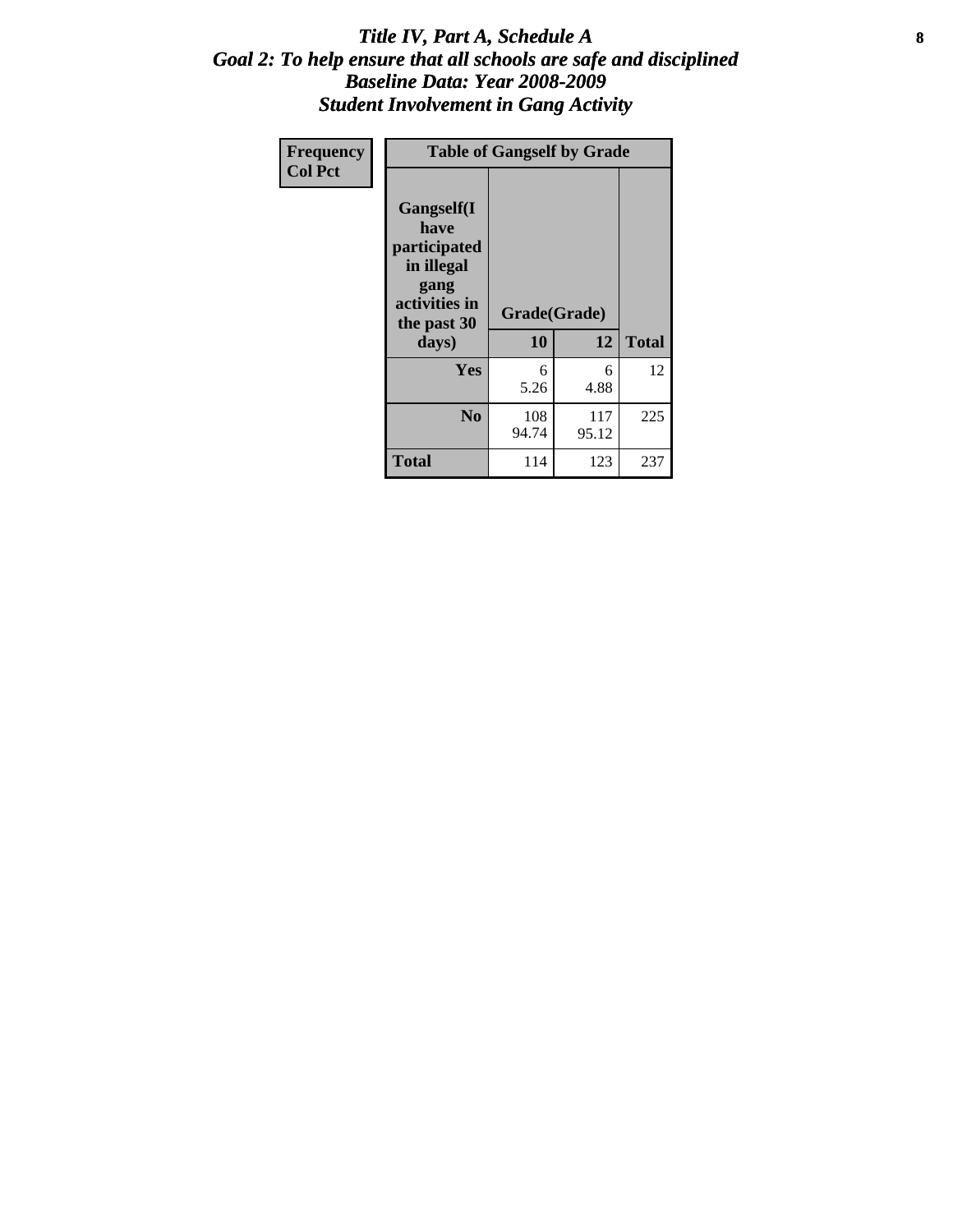# *Student Perception of School Safety* **9**

| <b>Frequency</b><br>Row Pct |
|-----------------------------|
|                             |

| <b>Table of Grade by Safeschool</b> |                                                                                                                                           |             |             |             |     |  |  |
|-------------------------------------|-------------------------------------------------------------------------------------------------------------------------------------------|-------------|-------------|-------------|-----|--|--|
|                                     | Safeschool (School is a place at which I feel<br>safe)                                                                                    |             |             |             |     |  |  |
| Grade(Grade)                        | <b>Somewhat</b><br><b>Somewhat</b><br><b>Strongly</b><br><b>Strongly</b><br><b>Disagree</b><br><b>Total</b><br>Agree<br>Disagree<br>Agree |             |             |             |     |  |  |
| <b>10</b>                           | 19<br>16.67                                                                                                                               | 60<br>52.63 | 19<br>16.67 | 16<br>14.04 | 114 |  |  |
| 12                                  | 28<br>22.76                                                                                                                               | 63<br>51.22 | 20<br>16.26 | 12<br>9.76  | 123 |  |  |
| <b>Total</b>                        | 47                                                                                                                                        | 123         | 39          | 28          | 237 |  |  |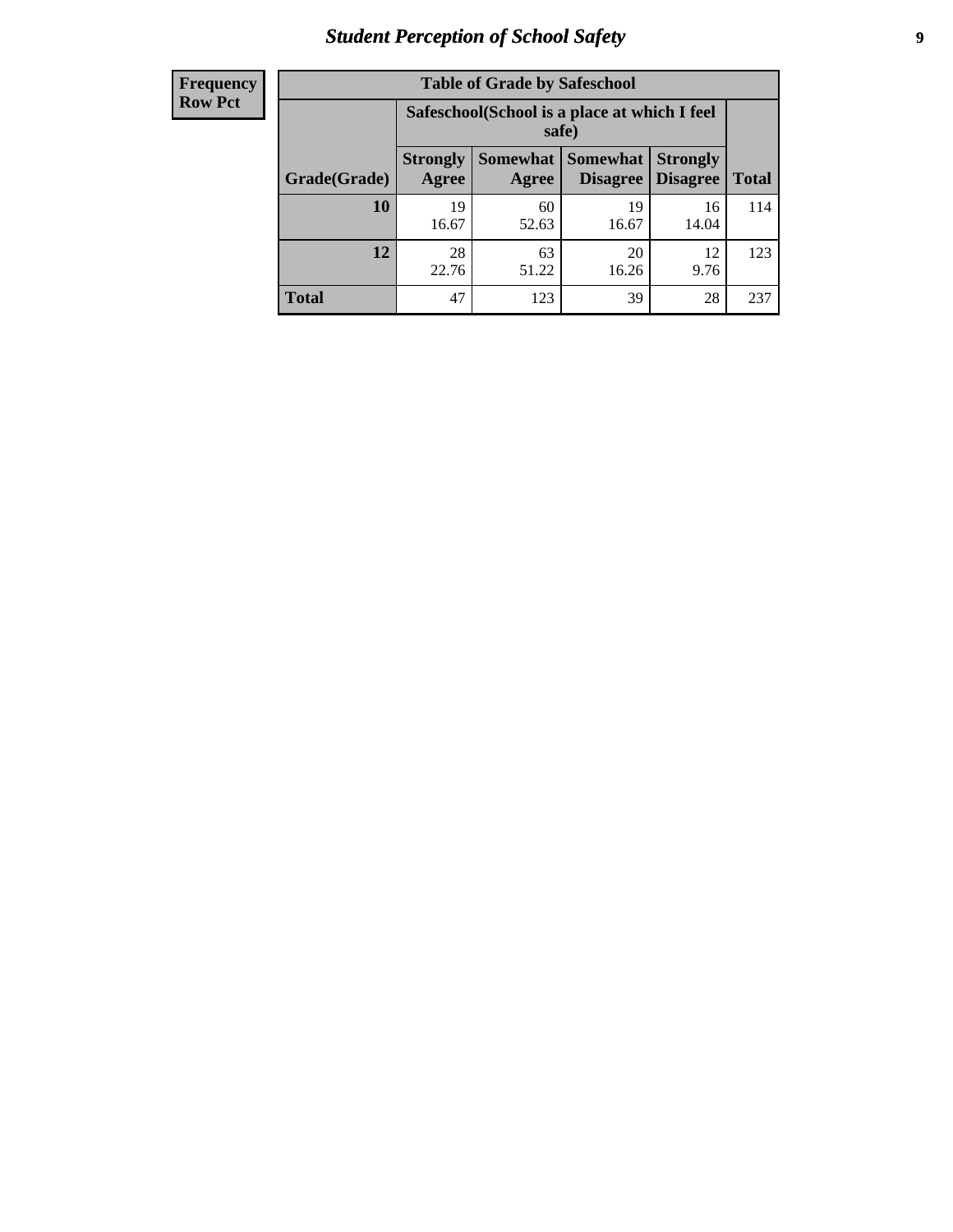### *Students Who Have Been Bullied* **10**

| <b>Frequency</b> |
|------------------|
| Row Pct          |

| <b>Table of Grade by Bullied</b> |                         |                                                                               |                              |                   |                        |                        |                   |              |
|----------------------------------|-------------------------|-------------------------------------------------------------------------------|------------------------------|-------------------|------------------------|------------------------|-------------------|--------------|
|                                  |                         | <b>Bullied</b> (I have been bullied by other<br>students in the past 30 days) |                              |                   |                        |                        |                   |              |
| Grade(Grade)                     | $\bf{0}$<br><b>Days</b> | 1 or<br>days                                                                  | 3 <sub>to</sub><br>5<br>days | 6 to<br>9<br>days | 10<br>to<br>19<br>days | 20<br>to<br>29<br>days | All<br>30<br>days | <b>Total</b> |
| 10                               | 95<br>83.33             | 7<br>6.14                                                                     | 6<br>5.26                    | 2<br>1.75         | 3<br>2.63              | 0.88                   | $\theta$<br>0.00  | 114          |
| 12                               | 110<br>89.43            | $\overline{2}$<br>1.63                                                        | 2<br>1.63                    | $\Omega$<br>0.00  | 0.81                   | 3<br>2.44              | 5<br>4.07         | 123          |
| <b>Total</b>                     | 205                     | 9                                                                             | 8                            | 2                 | 4                      | 4                      | 5                 | 237          |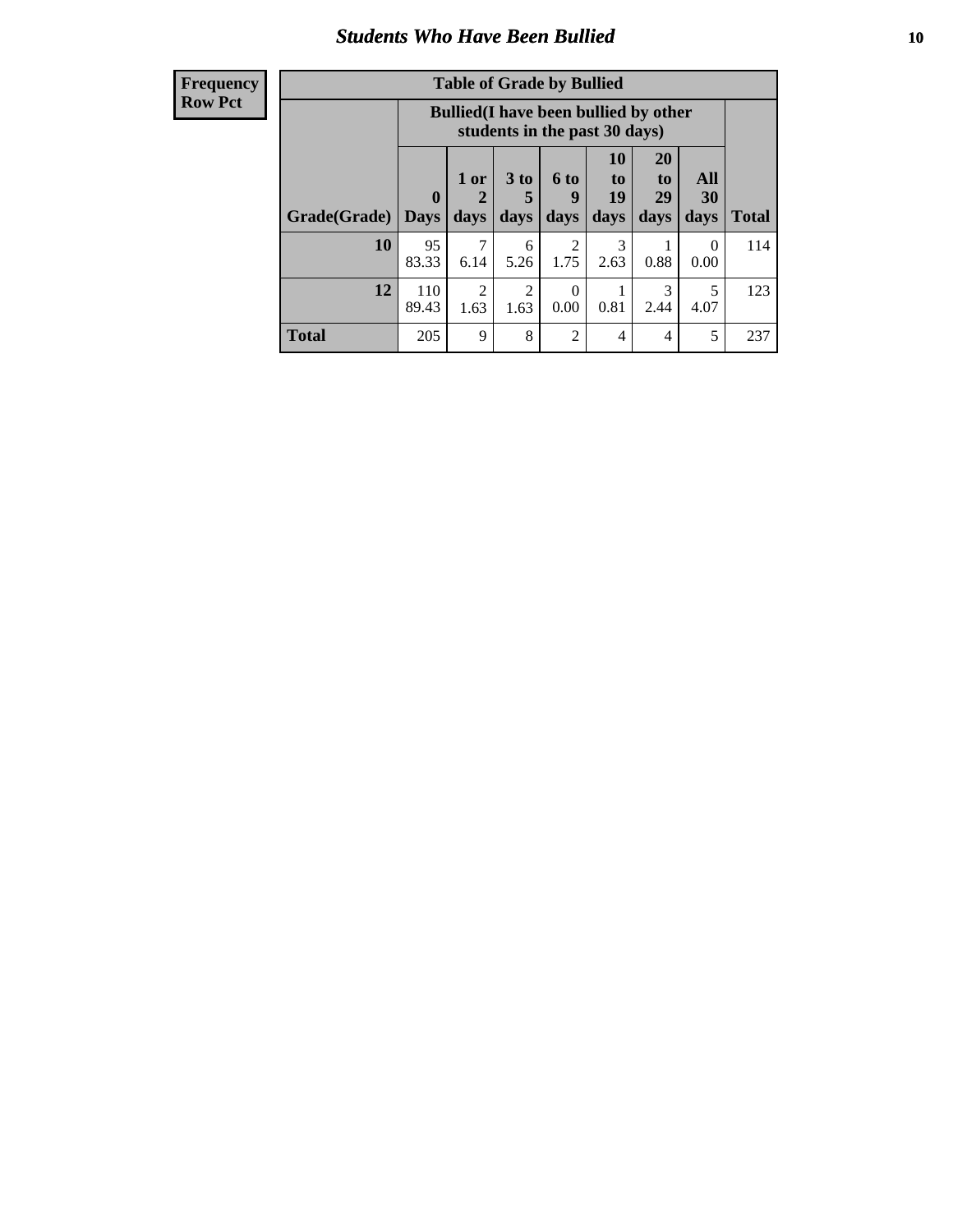### *School Climate* **11**

| Frequency      | <b>Table of SchoolClimate1 by Grade</b> |                    |             |              |  |  |  |
|----------------|-----------------------------------------|--------------------|-------------|--------------|--|--|--|
| <b>Col Pct</b> | SchoolClimate1(I<br>like school)        | Grade(Grade)<br>10 | 12          | <b>Total</b> |  |  |  |
|                | <b>Strongly Agree</b>                   | 15<br>13.16        | 16<br>13.01 | 31           |  |  |  |
|                | <b>Somewhat Agree</b>                   | 64<br>56.14        | 80<br>65.04 | 144          |  |  |  |
|                | <b>Somewhat Disagree</b>                | 20<br>17.54        | 12<br>9.76  | 32           |  |  |  |
|                | <b>Strongly Disagree</b>                | 15<br>13.16        | 15<br>12.20 | 30           |  |  |  |
|                | <b>Total</b>                            | 114                | 123         | 237          |  |  |  |

| Frequency      | <b>Table of SchoolClimate2 by Grade</b>           |                    |             |              |
|----------------|---------------------------------------------------|--------------------|-------------|--------------|
| <b>Col Pct</b> | SchoolClimate2(I<br>feel successful at<br>school) | Grade(Grade)<br>10 | 12          | <b>Total</b> |
|                | <b>Strongly Agree</b>                             | 24<br>21.05        | 45<br>36.59 | 69           |
|                | <b>Somewhat Agree</b>                             | 67<br>58.77        | 66<br>53.66 | 133          |
|                | <b>Somewhat Disagree</b>                          | 15<br>13.16        | 9<br>7.32   | 24           |
|                | <b>Strongly Disagree</b>                          | 8<br>7.02          | 3<br>2.44   | 11           |
|                | <b>Total</b>                                      | 114                | 123         | 237          |

| Frequency<br><b>Col Pct</b> | <b>Table of SchoolClimate3 by Grade</b>                      |              |             |              |  |
|-----------------------------|--------------------------------------------------------------|--------------|-------------|--------------|--|
|                             | <b>SchoolClimate3(My</b><br>school has high<br>standards for | Grade(Grade) |             |              |  |
|                             | achievement)                                                 | <b>10</b>    | 12          | <b>Total</b> |  |
|                             | <b>Strongly Agree</b>                                        | 28<br>24.56  | 12<br>9.76  | 40           |  |
|                             | <b>Somewhat Agree</b>                                        | 55<br>48.25  | 76<br>61.79 | 131          |  |
|                             | <b>Somewhat Disagree</b>                                     | 20<br>17.54  | 22<br>17.89 | 42           |  |
|                             | <b>Strongly Disagree</b>                                     | 11<br>9.65   | 13<br>10.57 | 24           |  |
|                             | Total                                                        | 114          | 123         | 237          |  |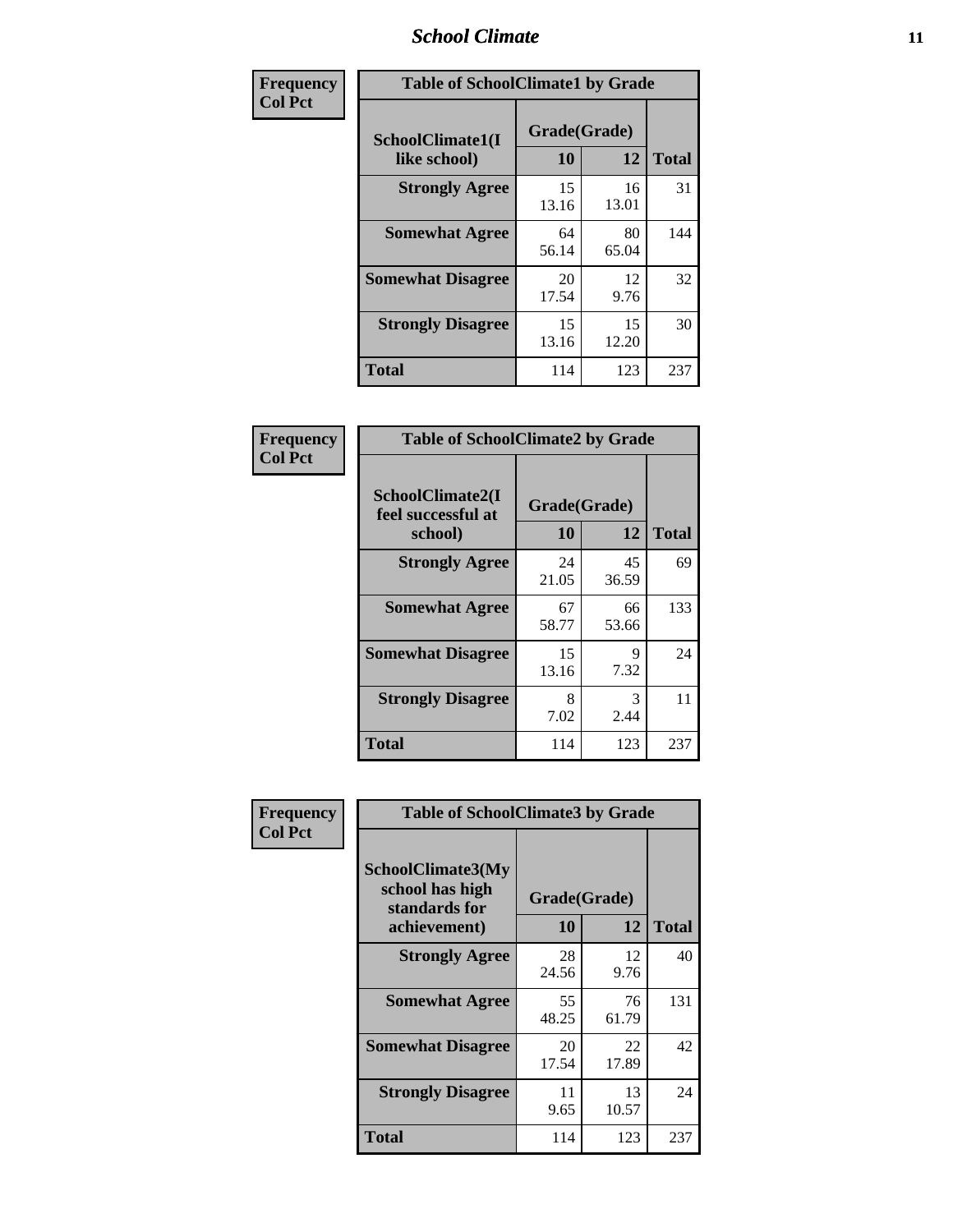### *School Climate* **12**

| Frequency      |                                                               | <b>Table of SchoolClimate4 by Grade</b> |             |              |  |
|----------------|---------------------------------------------------------------|-----------------------------------------|-------------|--------------|--|
| <b>Col Pct</b> | SchoolClimate4(My<br>school sets clear<br>rules for behavior) | Grade(Grade)<br>10                      | 12          | <b>Total</b> |  |
|                | <b>Strongly Agree</b>                                         | 59<br>51.75                             | 45<br>36.59 | 104          |  |
|                | <b>Somewhat Agree</b>                                         | 35<br>30.70                             | 62<br>50.41 | 97           |  |
|                | <b>Somewhat Disagree</b>                                      | 10<br>8.77                              | 9<br>7.32   | 19           |  |
|                | <b>Strongly Disagree</b>                                      | 10<br>8.77                              | 5.69        | 17           |  |
|                | <b>Total</b>                                                  | 114                                     | 123         | 237          |  |

| <b>Table of SchoolClimate5 by Grade</b>                              |                    |             |              |  |  |
|----------------------------------------------------------------------|--------------------|-------------|--------------|--|--|
| SchoolClimate5(I<br>know what to do in<br>an emergency at<br>school) | Grade(Grade)<br>10 | 12          | <b>Total</b> |  |  |
| <b>Strongly Agree</b>                                                | 41<br>35.96        | 69<br>56.10 | 110          |  |  |
| <b>Somewhat Agree</b>                                                | 58<br>50.88        | 41<br>33.33 | 99           |  |  |
| <b>Somewhat Disagree</b>                                             | 9<br>7.89          | 11<br>8.94  | 20           |  |  |
| <b>Strongly Disagree</b>                                             | 6<br>5.26          | 2<br>1.63   | 8            |  |  |
| <b>Total</b>                                                         | 114                | 123         | 237          |  |  |

| Frequency      | <b>Table of SchoolClimate6 by Grade</b>                  |                    |             |              |  |
|----------------|----------------------------------------------------------|--------------------|-------------|--------------|--|
| <b>Col Pct</b> | <b>SchoolClimate6(Teachers</b><br>treat me with respect) | Grade(Grade)<br>10 | 12          | <b>Total</b> |  |
|                | <b>Strongly Agree</b>                                    | 31<br>27.19        | 54<br>43.90 | 85           |  |
|                | <b>Somewhat Agree</b>                                    | 52<br>45.61        | 46<br>37.40 | 98           |  |
|                | <b>Somewhat Disagree</b>                                 | 22<br>19.30        | 19<br>15.45 | 41           |  |
|                | <b>Strongly Disagree</b>                                 | 9<br>7.89          | 4<br>3.25   | 13           |  |
|                | <b>Total</b>                                             | 114                | 123         | 237          |  |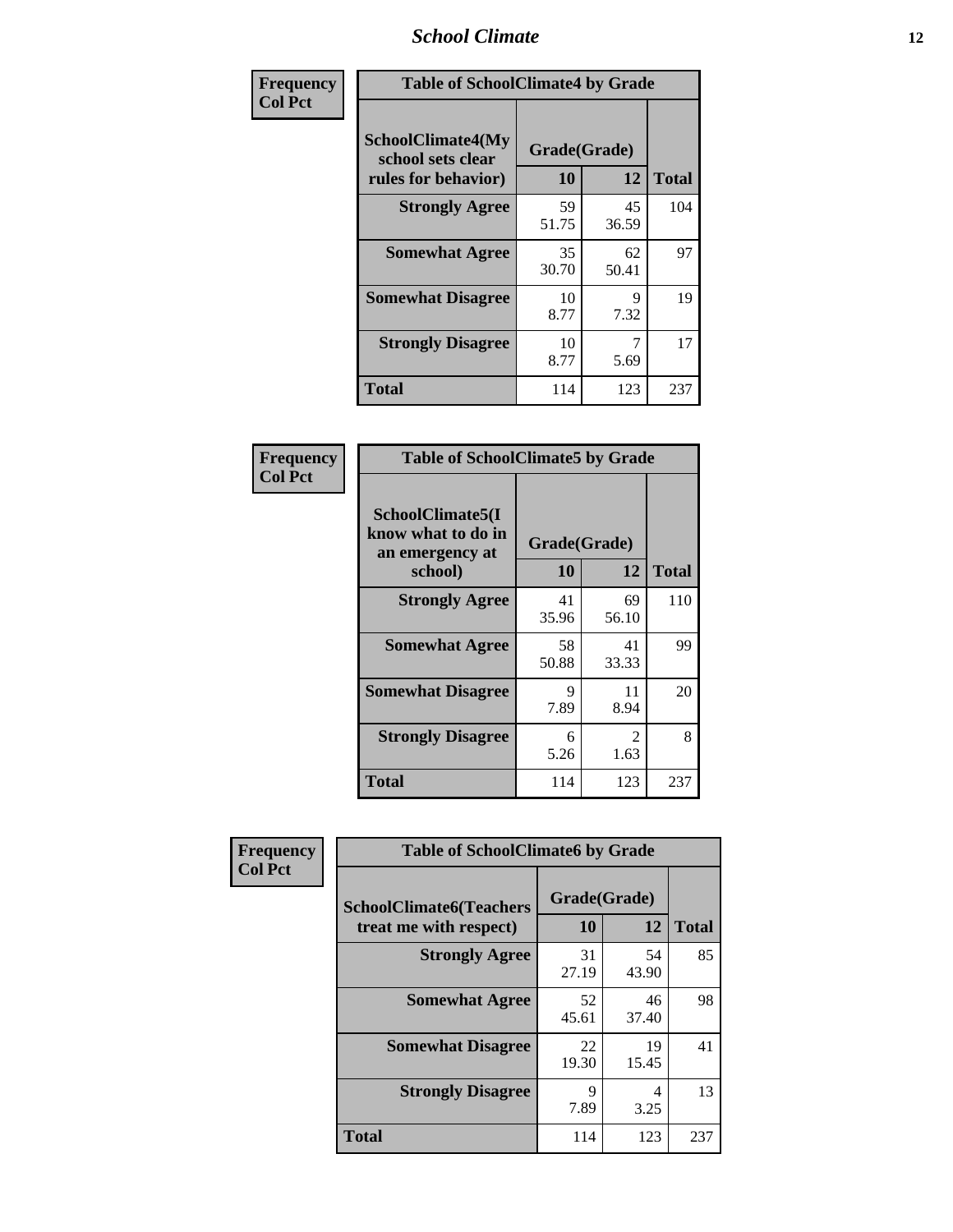### *School Climate* **13**

| Frequency      | <b>Table of SchoolClimate7 by Grade</b>                                       |                           |             |              |
|----------------|-------------------------------------------------------------------------------|---------------------------|-------------|--------------|
| <b>Col Pct</b> | <b>SchoolClimate7(Behaviors</b><br>in my class allow the<br>teacher to teach) | Grade(Grade)<br><b>10</b> | 12          | <b>Total</b> |
|                | <b>Strongly Agree</b>                                                         | 24<br>21.05               | 22<br>17.89 | 46           |
|                | <b>Somewhat Agree</b>                                                         | 55<br>48.25               | 65<br>52.85 | 120          |
|                | <b>Somewhat Disagree</b>                                                      | 18<br>15.79               | 22<br>17.89 | 40           |
|                | <b>Strongly Disagree</b>                                                      | 17<br>14.91               | 14<br>11.38 | 31           |
|                | <b>Total</b>                                                                  | 114                       | 123         | 237          |

| Frequency      | <b>Table of SchoolClimate8 by Grade</b>                                              |                    |             |              |
|----------------|--------------------------------------------------------------------------------------|--------------------|-------------|--------------|
| <b>Col Pct</b> | <b>SchoolClimate8(Students</b><br>are frequently<br>recognized for good<br>behavior) | Grade(Grade)<br>10 | 12          | <b>Total</b> |
|                | <b>Strongly Agree</b>                                                                | 14<br>12.28        | 16<br>13.01 | 30           |
|                | <b>Somewhat Agree</b>                                                                | 47<br>41.23        | 40<br>32.52 | 87           |
|                | <b>Somewhat Disagree</b>                                                             | 32<br>28.07        | 47<br>38.21 | 79           |
|                | <b>Strongly Disagree</b>                                                             | 21<br>18.42        | 20<br>16.26 | 41           |
|                | <b>Total</b>                                                                         | 114                | 123         | 237          |

| Frequency      | <b>Table of SchoolClimate9 by Grade</b>                                           |                    |             |              |
|----------------|-----------------------------------------------------------------------------------|--------------------|-------------|--------------|
| <b>Col Pct</b> | SchoolClimate9(School<br>counselor would be<br>helpful if I needed<br>assistance) | Grade(Grade)<br>10 | 12          | <b>Total</b> |
|                | <b>Strongly Agree</b>                                                             | 43<br>37.72        | 53<br>43.09 | 96           |
|                | <b>Somewhat Agree</b>                                                             | 39<br>34.21        | 47<br>38.21 | 86           |
|                | <b>Somewhat Disagree</b>                                                          | 15<br>13.16        | 15<br>12.20 | 30           |
|                | <b>Strongly Disagree</b>                                                          | 17<br>14.91        | 8<br>6.50   | 25           |
|                | <b>Total</b>                                                                      | 114                | 123         | 237          |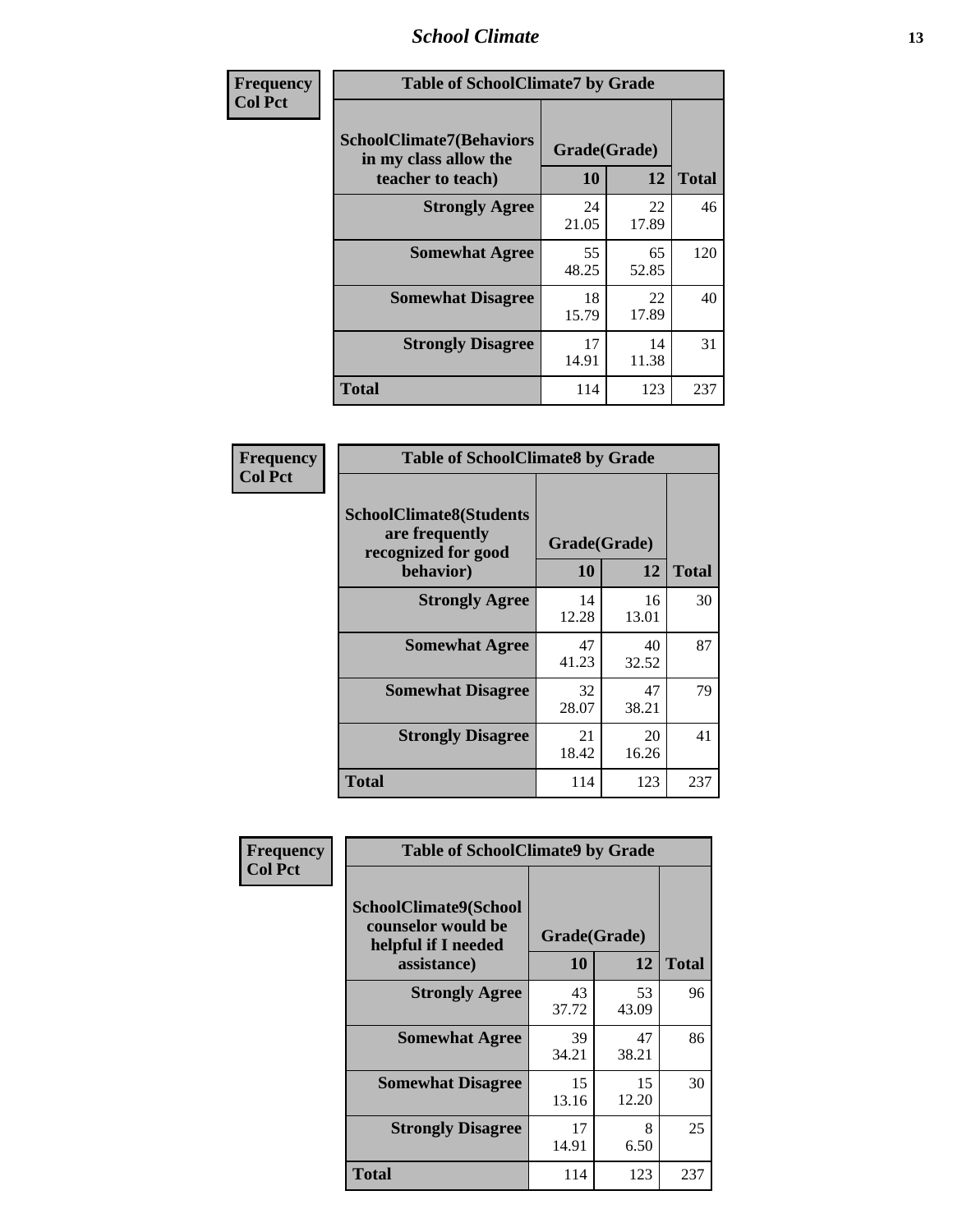### *Reasons for Dropping Out* **14**

| Frequency      | <b>Table of Dropoutreason by Grade</b>                                   |             |                    |              |
|----------------|--------------------------------------------------------------------------|-------------|--------------------|--------------|
| <b>Col Pct</b> | Dropoutreason(If<br>I dropped out the<br>reason would<br>most likely be) | 10          | Grade(Grade)<br>12 | <b>Total</b> |
|                | Won't Drop out                                                           | 63<br>55.26 | 76<br>61.79        | 139          |
|                | <b>Bored</b>                                                             | 23<br>20.18 | 24<br>19.51        | 47           |
|                | <b>Family Reasons</b>                                                    | 9<br>7.89   | 4<br>3.25          | 13           |
|                | <b>Being Bullied</b>                                                     | 7<br>6.14   | 3<br>2.44          | 10           |
|                | <b>Other</b>                                                             | 12<br>10.53 | 16<br>13.01        | 28           |
|                | Total                                                                    | 114         | 123                | 237          |

| Frequency      | <b>Table of Dropout by Grade</b>                            |              |             |              |  |
|----------------|-------------------------------------------------------------|--------------|-------------|--------------|--|
| <b>Col Pct</b> | Dropout(I<br>have<br>thought<br>about<br>dropping<br>out of | Grade(Grade) |             |              |  |
|                | school)                                                     | 10           | 12          | <b>Total</b> |  |
|                | Yes                                                         | 34<br>29.82  | 30<br>24.39 | 64           |  |
|                | N <sub>0</sub>                                              | 80<br>70.18  | 93<br>75.61 | 173          |  |
|                | <b>Total</b>                                                | 114          | 123         | 237          |  |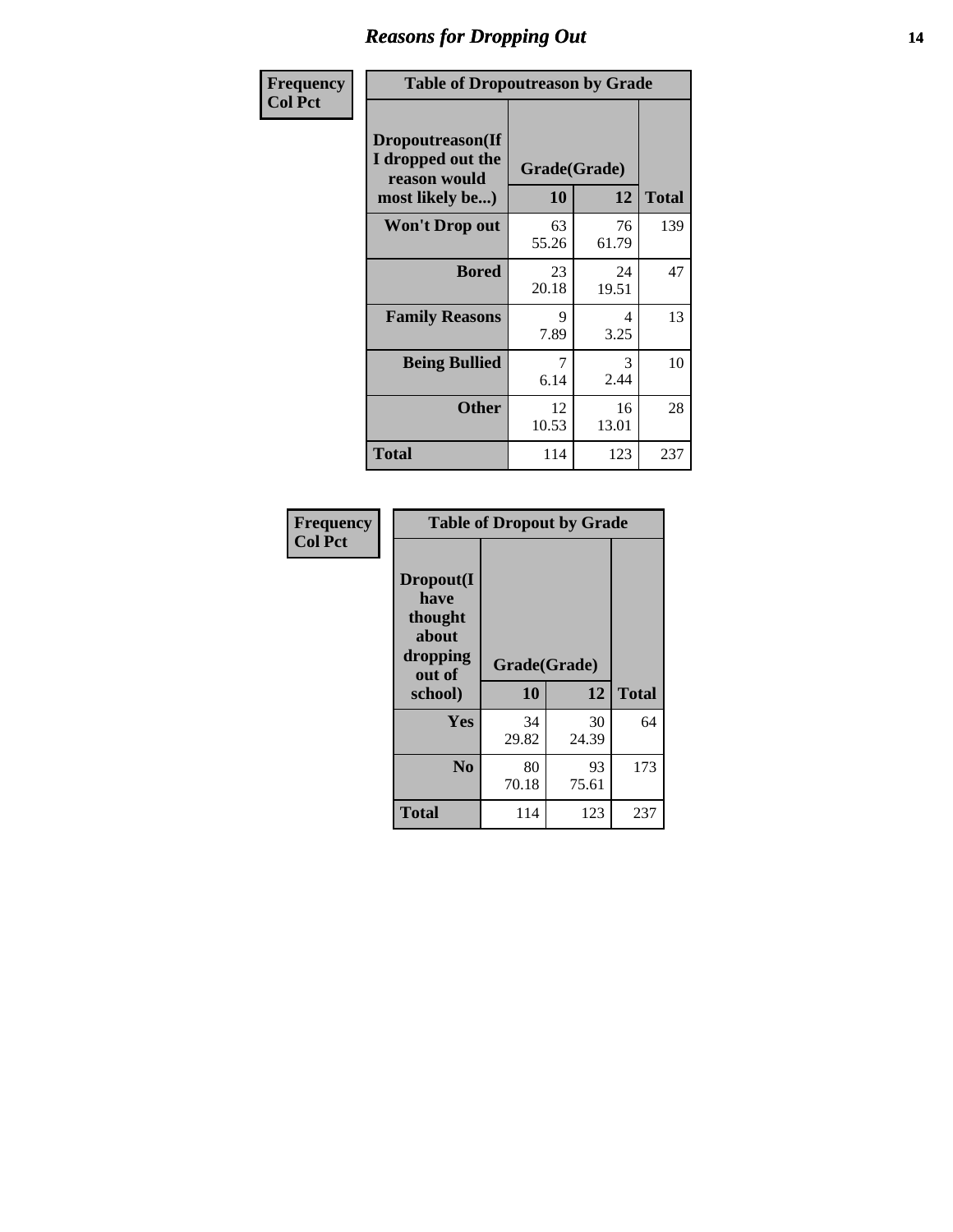*School Safety* **15**

| Frequency      | <b>Table of Gangself by Grade</b>                                                                 |                          |              |              |
|----------------|---------------------------------------------------------------------------------------------------|--------------------------|--------------|--------------|
| <b>Col Pct</b> | Gangself(I<br>have<br>participated<br>in illegal<br>gang<br>activities in<br>the past 30<br>days) | Grade(Grade)<br>10<br>12 |              | <b>Total</b> |
|                | Yes                                                                                               | 6<br>5.26                | 6<br>4.88    | 12           |
|                | N <sub>0</sub>                                                                                    | 108<br>94.74             | 117<br>95.12 | 225          |
|                | <b>Total</b>                                                                                      | 114                      | 123          | 237          |

| Frequency      | <b>Table of Gangpeers by Grade</b>                                                                                     |                    |              |              |
|----------------|------------------------------------------------------------------------------------------------------------------------|--------------------|--------------|--------------|
| <b>Col Pct</b> | Gangpeers(I<br>have friends<br>who have<br>participated<br>in illegal<br>gang<br>activities in<br>the past 30<br>days) | Grade(Grade)<br>10 | 12           | <b>Total</b> |
|                | Yes                                                                                                                    | 14<br>12.28        | 22<br>17.89  | 36           |
|                | N <sub>0</sub>                                                                                                         | 100<br>87.72       | 101<br>82.11 | 201          |
|                | <b>Total</b>                                                                                                           | 114                | 123          | 237          |

| Frequency      | <b>Table of Pickedon by Grade</b>                                  |              |             |              |  |  |  |  |  |  |
|----------------|--------------------------------------------------------------------|--------------|-------------|--------------|--|--|--|--|--|--|
| <b>Col Pct</b> | <b>Pickedon(I have</b><br>been picked on or<br>teased at school in | Grade(Grade) |             |              |  |  |  |  |  |  |
|                | the past 30 days)                                                  | 10           | 12          | <b>Total</b> |  |  |  |  |  |  |
|                | <b>Strongly Agree</b>                                              | 14<br>12.28  | 5<br>4.07   | 19           |  |  |  |  |  |  |
|                | <b>Somewhat Agree</b>                                              | 21<br>18.42  | 20<br>16.26 | 41           |  |  |  |  |  |  |
|                | <b>Somewhat Disagree</b>                                           | 18<br>15.79  | 13<br>10.57 | 31           |  |  |  |  |  |  |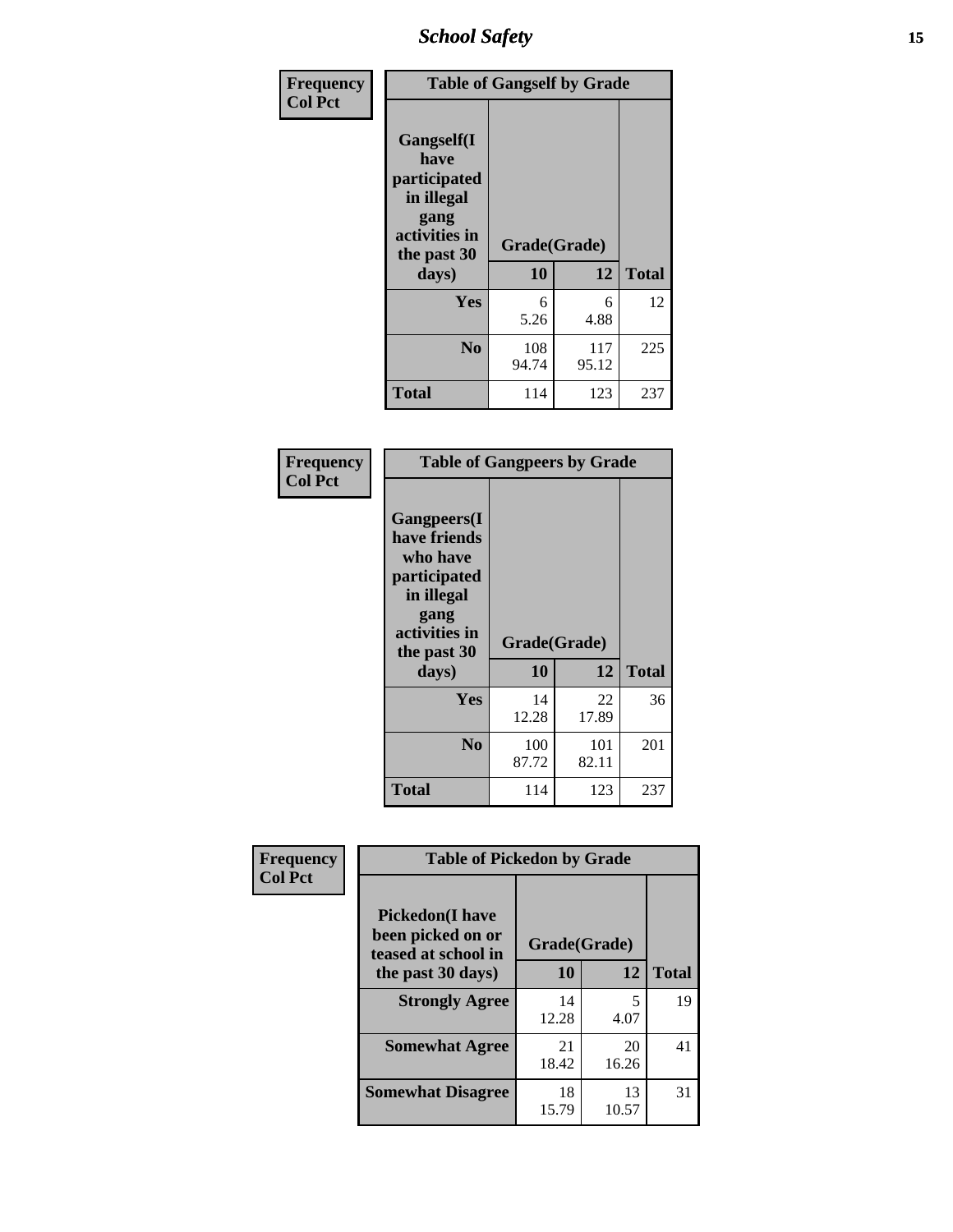# *School Safety* **16**

| <b>Frequency</b> | <b>Table of Pickedon by Grade</b>                                                        |                    |              |     |  |  |  |  |  |  |
|------------------|------------------------------------------------------------------------------------------|--------------------|--------------|-----|--|--|--|--|--|--|
| <b>Col Pct</b>   | <b>Pickedon</b> (I have<br>been picked on or<br>teased at school in<br>the past 30 days) | Grade(Grade)<br>10 | <b>Total</b> |     |  |  |  |  |  |  |
|                  | <b>Strongly Disagree</b>                                                                 | 61<br>53.51        | 85<br>69.11  | 146 |  |  |  |  |  |  |
|                  | Total                                                                                    | 114                | 123          | 23' |  |  |  |  |  |  |

| Frequency      | <b>Table of Safeschool by Grade</b>                      |                    |              |     |  |  |  |  |  |  |
|----------------|----------------------------------------------------------|--------------------|--------------|-----|--|--|--|--|--|--|
| <b>Col Pct</b> | Safeschool(School<br>is a place at which I<br>feel safe) | Grade(Grade)<br>10 | <b>Total</b> |     |  |  |  |  |  |  |
|                | <b>Strongly Agree</b>                                    | 19<br>16.67        | 28<br>22.76  | 47  |  |  |  |  |  |  |
|                | <b>Somewhat Agree</b>                                    | 60<br>52.63        | 63<br>51.22  | 123 |  |  |  |  |  |  |
|                | <b>Somewhat Disagree</b>                                 | 19<br>16.67        | 20<br>16.26  | 39  |  |  |  |  |  |  |
|                | <b>Strongly Disagree</b>                                 | 16<br>14.04        | 12<br>9.76   | 28  |  |  |  |  |  |  |
|                | <b>Total</b>                                             | 114                | 123          | 237 |  |  |  |  |  |  |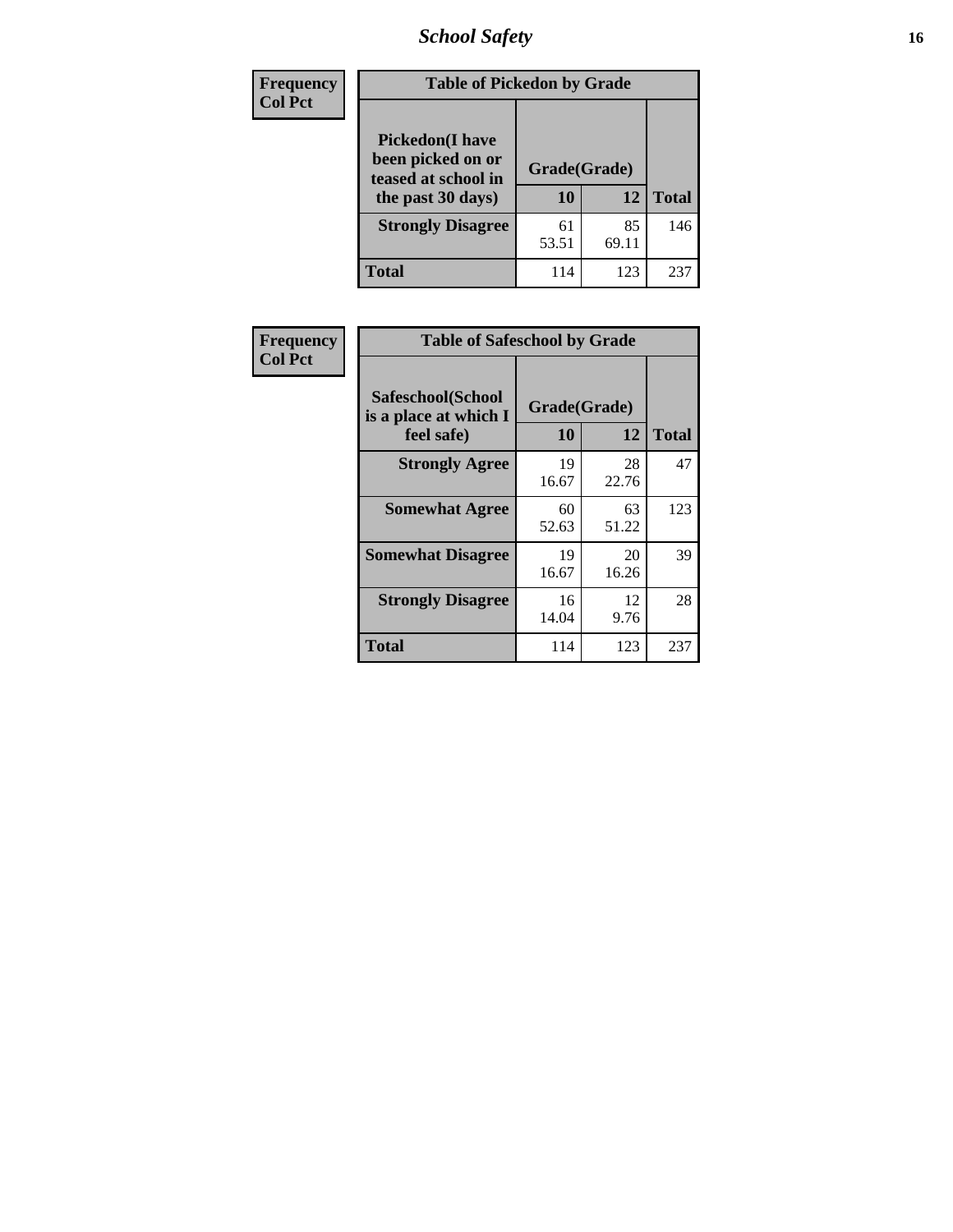*School Safety* **17**

| Frequency      |
|----------------|
| <b>Row Pct</b> |

| <b>Table of Grade by Bullied</b> |              |                                                                                                                                     |           |                        |           |           |           |                     |  |  |  |
|----------------------------------|--------------|-------------------------------------------------------------------------------------------------------------------------------------|-----------|------------------------|-----------|-----------|-----------|---------------------|--|--|--|
|                                  |              | <b>Bullied</b> (I have been bullied by other<br>students in the past 30 days)                                                       |           |                        |           |           |           |                     |  |  |  |
|                                  | $\mathbf{0}$ | 10<br>20<br><b>All</b><br>3 <sub>to</sub><br>$1$ or<br><b>6 to</b><br>to<br>to<br>19<br>5<br>29<br>30<br>$\mathcal{D}_{\cdot}$<br>9 |           |                        |           |           |           |                     |  |  |  |
| Grade(Grade)<br>10               | Days<br>95   | days                                                                                                                                | days<br>6 | days<br>$\overline{2}$ | days<br>3 | days      | days<br>0 | <b>Total</b><br>114 |  |  |  |
|                                  | 83.33        | 6.14                                                                                                                                | 5.26      | 1.75                   | 2.63      | 0.88      | 0.00      |                     |  |  |  |
| 12                               | 110<br>89.43 | 2<br>1.63                                                                                                                           | 2<br>1.63 | $\Omega$<br>0.00       | 0.81      | 3<br>2.44 | 5<br>4.07 | 123                 |  |  |  |
| Total                            | 205          | 9                                                                                                                                   | 8         | $\overline{2}$         | 4         | 4         | 5         | 237                 |  |  |  |

| <b>Frequency</b> |
|------------------|
| <b>Row Pct</b>   |

|                                                                         | <b>Table of Grade by Bulliedothers</b> |              |                                                                         |                        |           |                        |                |                                                                                                                                                                         |              |  |  |  |
|-------------------------------------------------------------------------|----------------------------------------|--------------|-------------------------------------------------------------------------|------------------------|-----------|------------------------|----------------|-------------------------------------------------------------------------------------------------------------------------------------------------------------------------|--------------|--|--|--|
|                                                                         |                                        |              | <b>Bulliedothers</b> (I bullied others in the past<br>$30 \text{ days}$ |                        |           |                        |                |                                                                                                                                                                         |              |  |  |  |
| 10<br>3 <sub>to</sub><br>1 or<br>6 to<br>to<br>19<br>$\bf{0}$<br>9<br>5 |                                        |              |                                                                         |                        |           | 20<br>to<br>29         | All<br>30      |                                                                                                                                                                         |              |  |  |  |
|                                                                         | Grade(Grade)   Days                    |              | days                                                                    | days                   | days      | days                   | days           | days                                                                                                                                                                    | <b>Total</b> |  |  |  |
|                                                                         | 10                                     | 98<br>85.96  | 9<br>7.89                                                               | $\overline{2}$<br>1.75 | 0.88      | $\overline{2}$<br>1.75 | 0.88           | 0.88                                                                                                                                                                    | 114          |  |  |  |
|                                                                         | 12                                     | 116<br>94.31 | 3<br>2.44                                                               | $\Omega$<br>0.00       | 0<br>0.00 | 0.81                   | 0.81           | $\mathcal{D}_{\mathcal{A}}^{\mathcal{A}}(\mathcal{A})=\mathcal{D}_{\mathcal{A}}^{\mathcal{A}}(\mathcal{A})\mathcal{D}_{\mathcal{A}}^{\mathcal{A}}(\mathcal{A})$<br>1.63 | 123          |  |  |  |
|                                                                         | <b>Total</b>                           | 214          | 12                                                                      | $\overline{2}$         |           | 3                      | $\overline{c}$ | 3                                                                                                                                                                       | 237          |  |  |  |

| Frequency      | <b>Table of Grade by Weaponschool</b> |                         |                                                                  |                              |                               |                   |              |  |  |  |
|----------------|---------------------------------------|-------------------------|------------------------------------------------------------------|------------------------------|-------------------------------|-------------------|--------------|--|--|--|
| <b>Row Pct</b> |                                       |                         | <b>Weaponschool</b> (I brought a<br>weapon to school in the past | 30 days)                     |                               |                   |              |  |  |  |
|                | Grade(Grade)                          | $\bf{0}$<br><b>Days</b> | 1 or<br>2<br>days                                                | 3 <sub>to</sub><br>5<br>days | <b>10</b><br>to<br>19<br>days | All<br>30<br>days | <b>Total</b> |  |  |  |
|                | 10                                    | 112<br>98.25            | 0<br>0.00                                                        | 0<br>0.00                    | 2<br>1.75                     | 0<br>0.00         | 114          |  |  |  |
|                | 12                                    | 120<br>97.56            | 0.81                                                             | 0.81                         | $\Omega$<br>0.00              | 0.81              | 123          |  |  |  |
|                | <b>Total</b>                          | 232                     |                                                                  |                              | $\overline{2}$                | 1                 | 237          |  |  |  |

ł,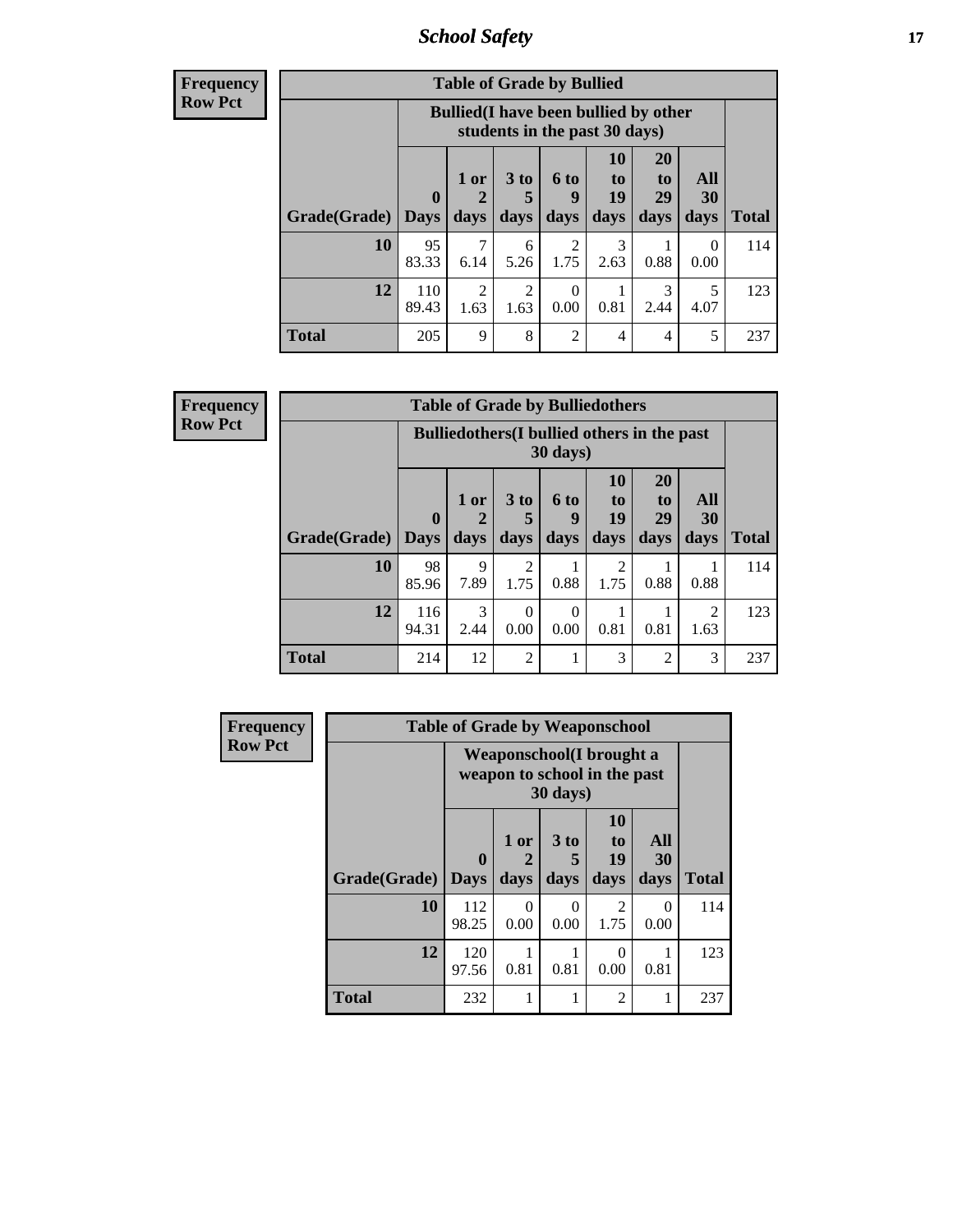*School Safety* **18**

| <b>Frequency</b> | <b>Table of Grade by Absentunsafe</b> |                                                                      |                   |                                     |                   |                        |              |  |  |  |
|------------------|---------------------------------------|----------------------------------------------------------------------|-------------------|-------------------------------------|-------------------|------------------------|--------------|--|--|--|
| <b>Row Pct</b>   |                                       | <b>Absentunsafe(I have missed</b><br>school because I felt unsafe in |                   |                                     |                   |                        |              |  |  |  |
|                  | Grade(Grade)                          | 0<br><b>Days</b>                                                     | 1 or<br>2<br>days | 3 to<br>5<br>days                   | 6 to<br>9<br>days | 10<br>to<br>19<br>days | <b>Total</b> |  |  |  |
|                  | 10                                    | 112<br>98.25                                                         | 0<br>0.00         | 0.88                                | 0.88              | 0<br>0.00              | 114          |  |  |  |
|                  | 12                                    | 119<br>96.75                                                         | 0.81              | $\mathcal{D}_{\mathcal{A}}$<br>1.63 | ∩<br>0.00         | 0.81                   | 123          |  |  |  |
|                  | <b>Total</b>                          | 231                                                                  | 1                 | 3                                   | 1                 |                        | 237          |  |  |  |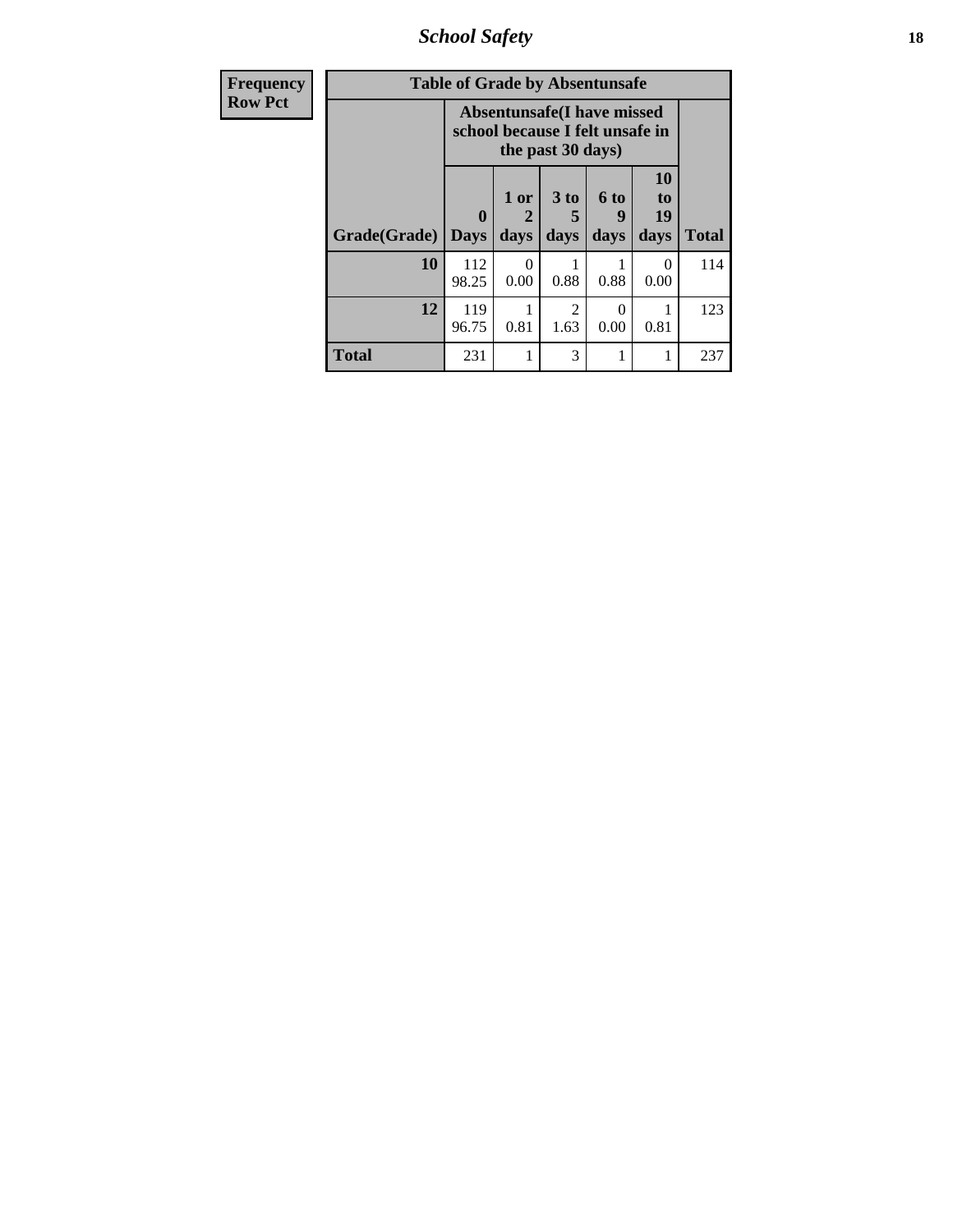# *Drug Use During Last 30 Days* **19**

#### **Frequency Row Pct**

| <b>Table of Grade by Alcohol</b> |                                 |                                     |                 |                 |                 |               |              |       |  |  |  |
|----------------------------------|---------------------------------|-------------------------------------|-----------------|-----------------|-----------------|---------------|--------------|-------|--|--|--|
|                                  |                                 | Alcohol (Alcohol use, past 30 days) |                 |                 |                 |               |              |       |  |  |  |
| Grade(Grade)                     | <b>Did</b><br>not<br><b>use</b> | $1 - 2$<br>days                     | $3 - 5$<br>days | $6 - 9$<br>days | $10-19$<br>days | 20-29<br>days | Every<br>day | Total |  |  |  |
| 10                               | 86<br>75.44                     | 6<br>5.26                           | 16<br>14.04     | 0<br>0.00       | 4<br>3.51       | 0.88          | 0.88         | 114   |  |  |  |
| 12                               | 74<br>60.16                     | 9<br>7.32                           | 13<br>10.57     | 6<br>4.88       | 18<br>14.63     | 3<br>2.44     | 0<br>0.00    | 123   |  |  |  |
| <b>Total</b>                     | 160                             | 15                                  | 29              | 6               | 22              | 4             | 1            | 237   |  |  |  |

#### **Frequency Row Pct**

| <b>Table of Grade by Cigarettes</b> |                                                                                                                                                   |                                                   |           |                |           |                        |           |              |  |  |
|-------------------------------------|---------------------------------------------------------------------------------------------------------------------------------------------------|---------------------------------------------------|-----------|----------------|-----------|------------------------|-----------|--------------|--|--|
|                                     |                                                                                                                                                   | Cigarettes (Smoking tobacco use,<br>past 30 days) |           |                |           |                        |           |              |  |  |
| Grade(Grade)                        | <b>Did</b><br>$6-9$<br>$10-19$<br>20-29<br>$3 - 5$<br>$1 - 2$<br><b>Every</b><br>not<br>days<br>days<br>days<br>days<br>day<br>days<br><b>use</b> |                                                   |           |                |           |                        |           | <b>Total</b> |  |  |
| 10                                  | 95<br>83.33                                                                                                                                       | 5<br>4.39                                         | 5<br>4.39 | 0.88           | 0.88      | $\mathfrak{D}$<br>1.75 | 5<br>4.39 | 114          |  |  |
| 12                                  | 90<br>73.17                                                                                                                                       | 6<br>4.88                                         | 7<br>5.69 | 0.81           | 4<br>3.25 | 6<br>4.88              | 9<br>7.32 | 123          |  |  |
| <b>Total</b>                        | 185                                                                                                                                               | 11                                                | 12        | $\overline{c}$ | 5         | 8                      | 14        | 237          |  |  |

| <b>Table of Grade by Smokeless</b> |                                 |                                                         |                 |                  |                        |                   |                     |              |  |  |
|------------------------------------|---------------------------------|---------------------------------------------------------|-----------------|------------------|------------------------|-------------------|---------------------|--------------|--|--|
|                                    |                                 | <b>Smokeless</b> (Chewing tobacco use,<br>past 30 days) |                 |                  |                        |                   |                     |              |  |  |
| Grade(Grade)                       | <b>Did</b><br>not<br><b>use</b> | $1 - 2$<br>days                                         | $3 - 5$<br>days | $6 - 9$<br>days  | $10-19$<br>days        | $20 - 29$<br>days | <b>Every</b><br>day | <b>Total</b> |  |  |
| 10                                 | 100<br>87.72                    | 7<br>6.14                                               | 0.88            | 0.88             | 0<br>0.00              | 0.88              | 4<br>3.51           | 114          |  |  |
| 12                                 | 105<br>85.37                    | 4<br>3.25                                               | 0<br>0.00       | $\Omega$<br>0.00 | $\overline{2}$<br>1.63 | 4.07              | 5.69                | 123          |  |  |
| <b>Total</b>                       | 205                             | 11                                                      |                 |                  | $\overline{2}$         | 6                 | 11                  | 237          |  |  |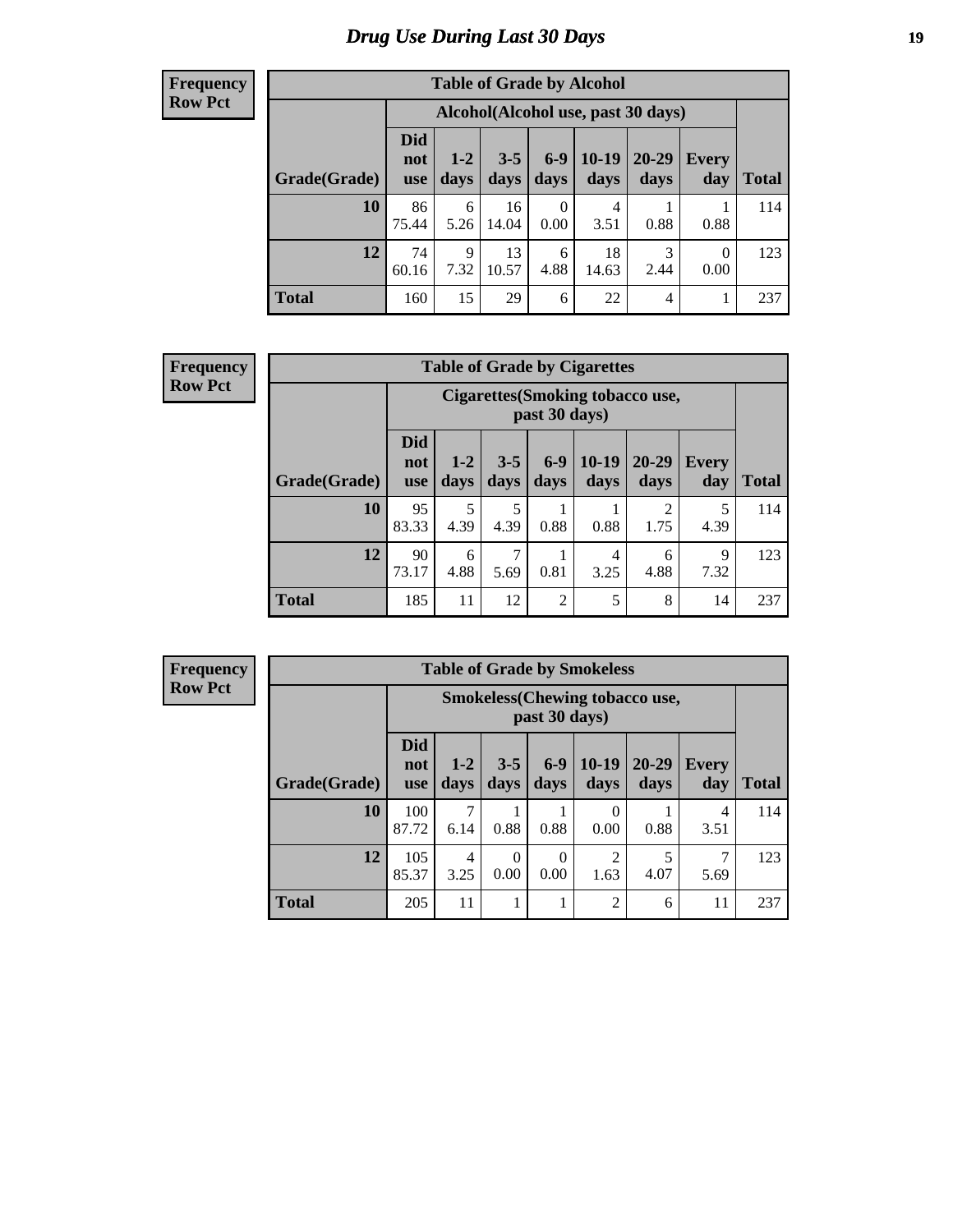| <b>Table of Grade by Marijuana</b> |                          |                                                                                                                  |                        |                |      |           |           |     |  |
|------------------------------------|--------------------------|------------------------------------------------------------------------------------------------------------------|------------------------|----------------|------|-----------|-----------|-----|--|
|                                    |                          | Marijuana (Marijuana use, past 30 days)                                                                          |                        |                |      |           |           |     |  |
| Grade(Grade)                       | Did<br>not<br><b>use</b> | $10-19$<br>$6-9$<br>20-29<br>$3 - 5$<br>$1 - 2$<br>Every<br>days<br>days<br>days<br>days<br>day<br>Total<br>days |                        |                |      |           |           |     |  |
| 10                                 | 101<br>88.60             | 3<br>2.63                                                                                                        | $\overline{2}$<br>1.75 | 0.88           | 0.88 | ∍<br>1.75 | 4<br>3.51 | 114 |  |
| 12                                 | 95<br>77.24              | 3<br>4<br>9<br>$\overline{4}$<br>0.81<br>2.44<br>7.32<br>3.25<br>5.69<br>3.25                                    |                        |                |      |           |           |     |  |
| <b>Total</b>                       | 196                      | $\mathcal{I}$                                                                                                    | 9                      | $\overline{c}$ | 4    | 6         | 13        | 237 |  |

| Frequency      | <b>Table of Grade by Cocaine</b> |                                 |                                               |                     |              |  |  |
|----------------|----------------------------------|---------------------------------|-----------------------------------------------|---------------------|--------------|--|--|
| <b>Row Pct</b> |                                  |                                 | <b>Cocaine</b> (Cocaine<br>use, past 30 days) |                     |              |  |  |
|                | Grade(Grade)                     | <b>Did</b><br>not<br><b>use</b> | $1 - 2$<br>days                               | <b>Every</b><br>day | <b>Total</b> |  |  |
|                | 10                               | 113<br>99.12                    | 0<br>0.00                                     | 0.88                | 114          |  |  |
|                | 12                               | 120<br>97.56                    | $\overline{c}$<br>1.63                        | 0.81                | 123          |  |  |
|                | <b>Total</b>                     | 233                             | 2                                             | $\overline{2}$      | 237          |  |  |

| <b>Frequency</b> | <b>Table of Grade by Inhalants</b> |                          |                                                  |                  |               |                     |              |  |
|------------------|------------------------------------|--------------------------|--------------------------------------------------|------------------|---------------|---------------------|--------------|--|
| <b>Row Pct</b>   |                                    |                          | <b>Inhalants</b> (Inhalant use,<br>past 30 days) |                  |               |                     |              |  |
|                  | Grade(Grade)                       | Did<br>not<br><b>use</b> | $1 - 2$<br>days                                  | $3 - 5$<br>days  | $6-9$<br>days | <b>Every</b><br>day | <b>Total</b> |  |
|                  | 10                                 | 108<br>94.74             | 0.88                                             | 3<br>2.63        | 0.88          | 0.88                | 114          |  |
|                  | 12                                 | 121<br>98.37             | $\overline{2}$<br>1.63                           | $\Omega$<br>0.00 | 0<br>0.00     | $\Omega$<br>0.00    | 123          |  |
|                  | <b>Total</b>                       | 229                      | 3                                                | 3                |               |                     | 237          |  |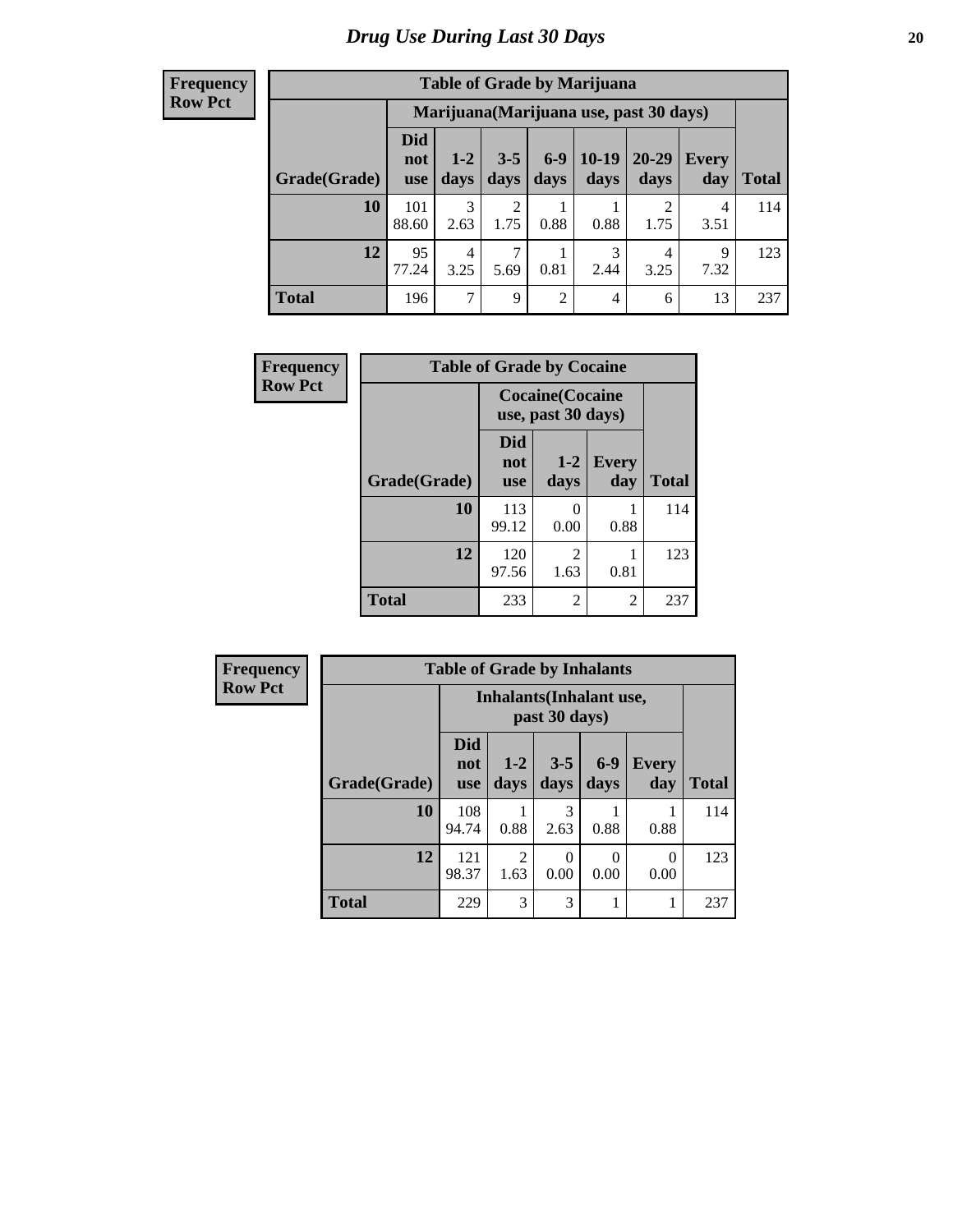| <b>Frequency</b> | <b>Table of Grade by Steroids</b> |                          |                                                |                     |              |  |  |
|------------------|-----------------------------------|--------------------------|------------------------------------------------|---------------------|--------------|--|--|
| <b>Row Pct</b>   |                                   |                          | <b>Steroids</b> (Steroid<br>use, past 30 days) |                     |              |  |  |
|                  | Grade(Grade)                      | Did<br>not<br><b>use</b> | $1 - 2$<br>days                                | <b>Every</b><br>day | <b>Total</b> |  |  |
|                  | 10                                | 112<br>98.25             | 0.88                                           | 0.88                | 114          |  |  |
|                  | 12                                | 122<br>99.19             | 0<br>0.00                                      | 0.81                | 123          |  |  |
|                  | <b>Total</b>                      | 234                      |                                                | 2                   | 237          |  |  |

| Frequency      |              | <b>Table of Grade by Ecstasy</b>       |                 |                   |                     |              |  |
|----------------|--------------|----------------------------------------|-----------------|-------------------|---------------------|--------------|--|
| <b>Row Pct</b> |              | Ecstasy (Ecstasy use,<br>past 30 days) |                 |                   |                     |              |  |
|                | Grade(Grade) | Did<br>not<br><b>use</b>               | $10-19$<br>days | $20 - 29$<br>days | <b>Every</b><br>day | <b>Total</b> |  |
|                | 10           | 112<br>98.25                           | 0<br>0.00       | 0.88              | 0.88                | 114          |  |
|                | 12           | 122<br>99.19                           | 0.81            | 0<br>0.00         | $\Omega$<br>0.00    | 123          |  |
|                | <b>Total</b> | 234                                    |                 |                   |                     | 237          |  |

| Frequency      |              | <b>Table of Grade by Meth</b>                      |                  |              |
|----------------|--------------|----------------------------------------------------|------------------|--------------|
| <b>Row Pct</b> |              | <b>Meth</b> (Methamphetamine<br>use, past 30 days) |                  |              |
|                | Grade(Grade) | Did not use                                        | <b>Every day</b> | <b>Total</b> |
|                | 10           | 113<br>99.12                                       | 0.88             | 114          |
|                | 12           | 123<br>100.00                                      | 0<br>0.00        | 123          |
|                | <b>Total</b> | 236                                                |                  | 237          |

| <b>Frequency</b> | <b>Table of Grade by Hallucinogens</b> |                                                   |                 |                   |                     |       |  |
|------------------|----------------------------------------|---------------------------------------------------|-----------------|-------------------|---------------------|-------|--|
| <b>Row Pct</b>   |                                        | Hallucinogens (Hallucinogen use,<br>past 30 days) |                 |                   |                     |       |  |
|                  | Grade(Grade)                           | <b>Did</b><br>not use                             | $3 - 5$<br>days | $20 - 29$<br>days | <b>Every</b><br>day | Total |  |
|                  | 10                                     | 112<br>98.25                                      | $_{0}$<br>0.00  | 0.88              | 0.88                | 114   |  |
|                  | 12                                     | 122<br>99.19                                      | 0.81            | $\Omega$<br>0.00  | $\Omega$<br>0.00    | 123   |  |
|                  | <b>Total</b>                           | 234                                               |                 |                   |                     | 237   |  |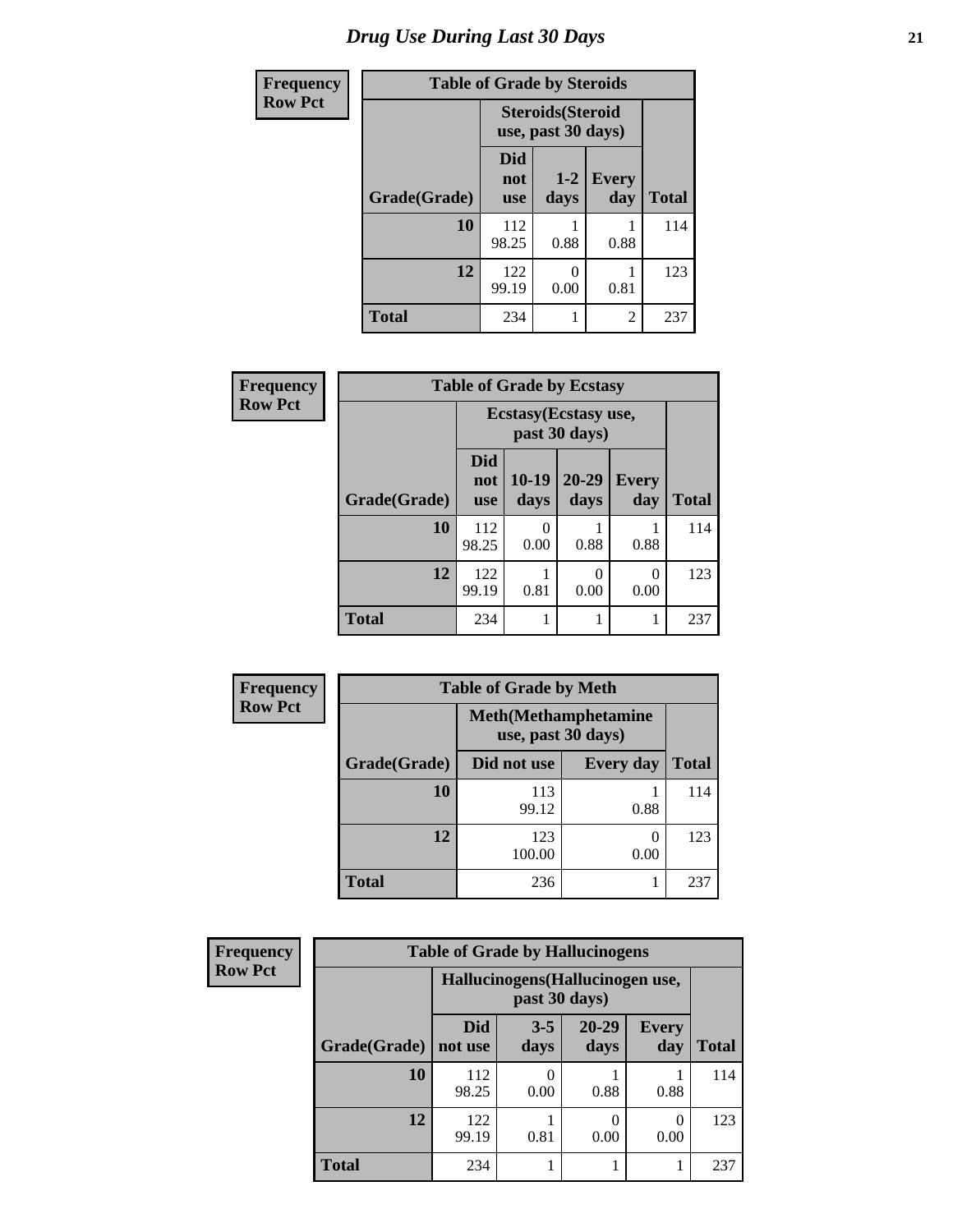| <b>Table of Grade by Prescription</b> |                                 |                                                                                                                               |           |                  |           |                  |      |     |  |
|---------------------------------------|---------------------------------|-------------------------------------------------------------------------------------------------------------------------------|-----------|------------------|-----------|------------------|------|-----|--|
|                                       |                                 | <b>Prescription</b> (Prescription drugs not<br>prescribed to me, past 30 days)                                                |           |                  |           |                  |      |     |  |
| Grade(Grade)                          | <b>Did</b><br>not<br><b>use</b> | $10-19$<br>$6 - 9$<br>$20 - 29$<br>$3 - 5$<br>$1 - 2$<br><b>Every</b><br>days<br>days<br>days<br>Total<br>days<br>day<br>days |           |                  |           |                  |      |     |  |
| 10                                    | 106<br>92.98                    | 5<br>4.39                                                                                                                     | 0<br>0.00 | $\Omega$<br>0.00 | 2<br>1.75 | $\Omega$<br>0.00 | 0.88 | 114 |  |
| 12                                    | 111<br>90.24                    | 3<br>3<br>2<br>$\mathfrak{D}$<br>0.81<br>0.81<br>2.44<br>1.63<br>2.44<br>1.63                                                 |           |                  |           |                  |      |     |  |
| <b>Total</b>                          | 217                             | 8                                                                                                                             | 3         |                  | 4         |                  | 3    | 237 |  |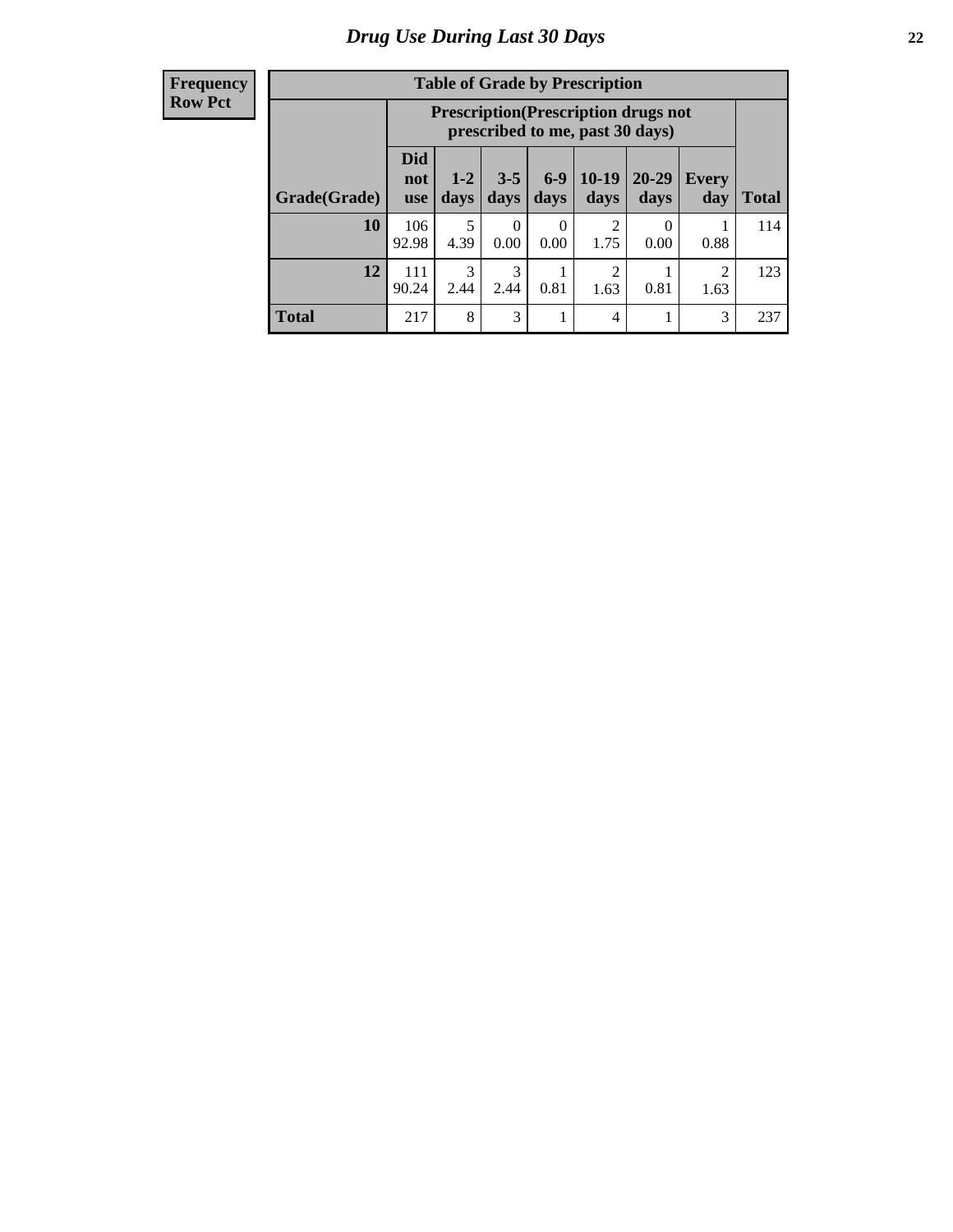| Frequency      |                                                   | <b>Table of Alcoholease by Grade</b> |             |              |  |  |  |  |
|----------------|---------------------------------------------------|--------------------------------------|-------------|--------------|--|--|--|--|
| <b>Col Pct</b> | <b>Alcoholease</b> (It is<br>easy to get alcohol) | Grade(Grade)<br>10                   | 12          | <b>Total</b> |  |  |  |  |
|                | <b>Strongly Agree</b>                             | 43<br>37.72                          | 61<br>49.59 | 104          |  |  |  |  |
|                | <b>Somewhat Agree</b>                             | 37<br>32.46                          | 36<br>29.27 | 73           |  |  |  |  |
|                | <b>Somewhat Disagree</b>                          | 20<br>17.54                          | 13<br>10.57 | 33           |  |  |  |  |
|                | <b>Strongly Disagree</b>                          | 14<br>12.28                          | 13<br>10.57 | 27           |  |  |  |  |
|                | <b>Total</b>                                      | 114                                  | 123         | 237          |  |  |  |  |

| Frequency      |                                                          | <b>Table of Cigarettesease by Grade</b> |             |              |  |  |
|----------------|----------------------------------------------------------|-----------------------------------------|-------------|--------------|--|--|
| <b>Col Pct</b> | Cigarettesease (It is<br>easy to get smoking<br>tobacco) | Grade(Grade)<br>10                      | 12          | <b>Total</b> |  |  |
|                | <b>Strongly Agree</b>                                    | 45<br>39.47                             | 80<br>65.04 | 125          |  |  |
|                | <b>Somewhat Agree</b>                                    | 39<br>34.21                             | 23<br>18.70 | 62           |  |  |
|                | <b>Somewhat Disagree</b>                                 | 15<br>13.16                             | 9<br>7.32   | 24           |  |  |
|                | <b>Strongly Disagree</b>                                 | 15<br>13.16                             | 11<br>8.94  | 26           |  |  |
|                | <b>Total</b>                                             | 114                                     | 123         | 237          |  |  |

| Frequency      | <b>Table of Smokelessease by Grade</b>                         |             |                    |              |  |  |  |
|----------------|----------------------------------------------------------------|-------------|--------------------|--------------|--|--|--|
| <b>Col Pct</b> | <b>Smokelessease</b> (It is<br>easy to get chewing<br>tobacco) | 10          | Grade(Grade)<br>12 | <b>Total</b> |  |  |  |
|                | <b>Strongly Agree</b>                                          | 54<br>47.37 | 91<br>73.98        | 145          |  |  |  |
|                | <b>Somewhat Agree</b>                                          | 29<br>25.44 | 17<br>13.82        | 46           |  |  |  |
|                | <b>Somewhat Disagree</b>                                       | 15<br>13.16 | 4<br>3.25          | 19           |  |  |  |
|                | <b>Strongly Disagree</b>                                       | 16<br>14.04 | 11<br>8.94         | 27           |  |  |  |
|                | <b>Total</b>                                                   | 114         | 123                | 237          |  |  |  |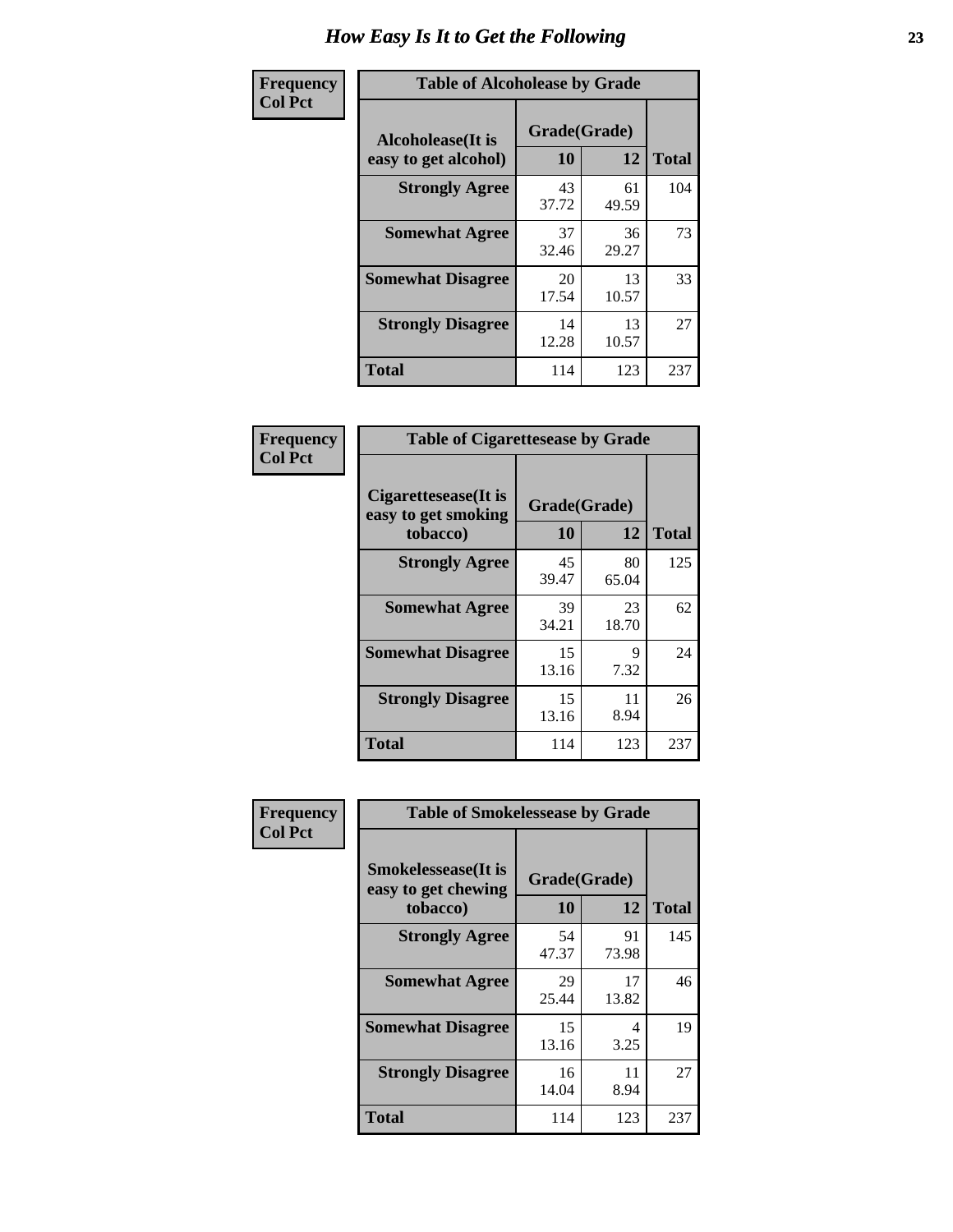| Frequency      | <b>Table of Marijuanaease by Grade</b>            |                           |             |              |  |
|----------------|---------------------------------------------------|---------------------------|-------------|--------------|--|
| <b>Col Pct</b> | Marijuanaease (It is<br>easy to get<br>marijuana) | Grade(Grade)<br><b>10</b> | 12          | <b>Total</b> |  |
|                | <b>Strongly Agree</b>                             | 35<br>30.70               | 59<br>47.97 | 94           |  |
|                | <b>Somewhat Agree</b>                             | 39<br>34.21               | 31<br>25.20 | 70           |  |
|                | <b>Somewhat Disagree</b>                          | 19<br>16.67               | 15<br>12.20 | 34           |  |
|                | <b>Strongly Disagree</b>                          | 21<br>18.42               | 18<br>14.63 | 39           |  |
|                | <b>Total</b>                                      | 114                       | 123         | 237          |  |

| <b>Table of Cocaineease by Grade</b>              |                    |             |              |  |  |  |  |  |  |  |  |
|---------------------------------------------------|--------------------|-------------|--------------|--|--|--|--|--|--|--|--|
| <b>Cocaineease</b> (It is<br>easy to get cocaine) | Grade(Grade)<br>10 | 12          | <b>Total</b> |  |  |  |  |  |  |  |  |
| <b>Strongly Agree</b>                             | 12<br>10.53        | 19<br>15.45 | 31           |  |  |  |  |  |  |  |  |
| <b>Somewhat Agree</b>                             | 28<br>24.56        | 25<br>20.33 | 53           |  |  |  |  |  |  |  |  |
| <b>Somewhat Disagree</b>                          | 23<br>20.18        | 35<br>28.46 | 58           |  |  |  |  |  |  |  |  |
| <b>Strongly Disagree</b>                          | 51<br>44.74        | 44<br>35.77 | 95           |  |  |  |  |  |  |  |  |
| <b>Total</b>                                      | 114                | 123         | 237          |  |  |  |  |  |  |  |  |

| Frequency      | <b>Table of Inhalantsease by Grade</b>                   |                    |             |              |
|----------------|----------------------------------------------------------|--------------------|-------------|--------------|
| <b>Col Pct</b> | <b>Inhalantsease</b> (It is<br>easy to get<br>inhalants) | Grade(Grade)<br>10 | 12          | <b>Total</b> |
|                | <b>Strongly Agree</b>                                    | 42<br>36.84        | 47<br>38.21 | 89           |
|                | <b>Somewhat Agree</b>                                    | 25<br>21.93        | 29<br>23.58 | 54           |
|                | <b>Somewhat Disagree</b>                                 | 15<br>13.16        | 16<br>13.01 | 31           |
|                | <b>Strongly Disagree</b>                                 | 32<br>28.07        | 31<br>25.20 | 63           |
|                | <b>Total</b>                                             | 114                | 123         | 237          |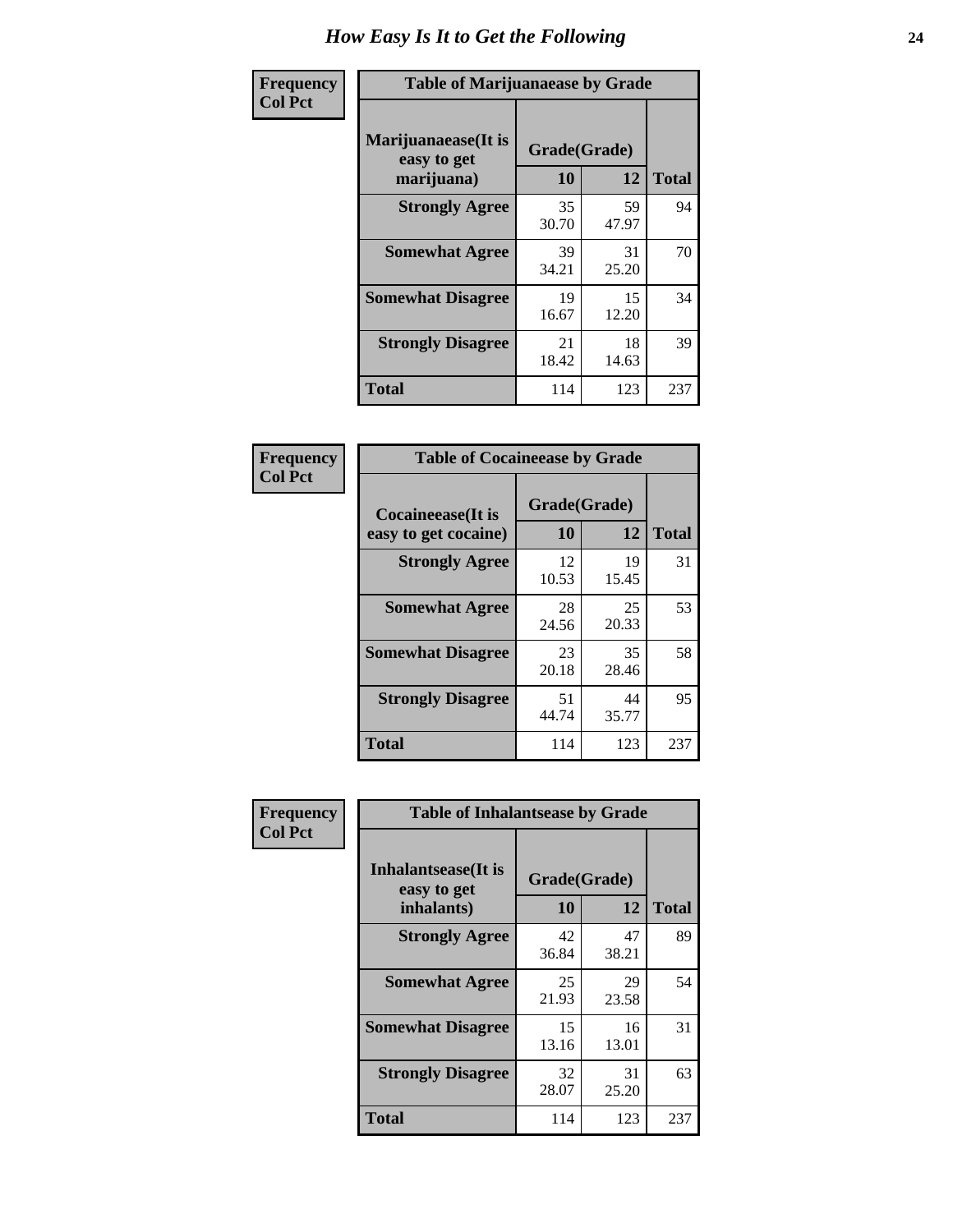| Frequency      | <b>Table of Steroidsease by Grade</b>               |                    |             |              |  |  |  |  |  |  |  |  |
|----------------|-----------------------------------------------------|--------------------|-------------|--------------|--|--|--|--|--|--|--|--|
| <b>Col Pct</b> | <b>Steroidsease</b> (It is<br>easy to get steroids) | Grade(Grade)<br>10 | 12          | <b>Total</b> |  |  |  |  |  |  |  |  |
|                | <b>Strongly Agree</b>                               | 19<br>16.67        | 45<br>36.59 | 64           |  |  |  |  |  |  |  |  |
|                | <b>Somewhat Agree</b>                               | 32<br>28.07        | 31<br>25.20 | 63           |  |  |  |  |  |  |  |  |
|                | <b>Somewhat Disagree</b>                            | 21<br>18.42        | 20<br>16.26 | 41           |  |  |  |  |  |  |  |  |
|                | <b>Strongly Disagree</b>                            | 42<br>36.84        | 27<br>21.95 | 69           |  |  |  |  |  |  |  |  |
|                | Total                                               | 114                | 123         | 237          |  |  |  |  |  |  |  |  |

| Frequency      | <b>Table of Ecstasyease by Grade</b>              |                    |              |     |
|----------------|---------------------------------------------------|--------------------|--------------|-----|
| <b>Col Pct</b> | <b>Ecstasyease</b> (It is<br>easy to get ecstasy) | Grade(Grade)<br>10 | <b>Total</b> |     |
|                | <b>Strongly Agree</b>                             | 15<br>13.16        | 26<br>21.14  | 41  |
|                | <b>Somewhat Agree</b>                             | 24<br>21.05        | 23<br>18.70  | 47  |
|                | <b>Somewhat Disagree</b>                          | 24<br>21.05        | 35<br>28.46  | 59  |
|                | <b>Strongly Disagree</b>                          | 51<br>44.74        | 39<br>31.71  | 90  |
|                | <b>Total</b>                                      | 114                | 123          | 237 |

| Frequency      | <b>Table of Methease by Grade</b>                          |                    |             |              |
|----------------|------------------------------------------------------------|--------------------|-------------|--------------|
| <b>Col Pct</b> | <b>Methease</b> (It is easy<br>to get<br>methamphetamines) | Grade(Grade)<br>10 | 12          | <b>Total</b> |
|                | <b>Strongly Agree</b>                                      | 13<br>11.40        | 24<br>19.51 | 37           |
|                | <b>Somewhat Agree</b>                                      | 22<br>19.30        | 22<br>17.89 | 44           |
|                | <b>Somewhat Disagree</b>                                   | 21<br>18.42        | 33<br>26.83 | 54           |
|                | <b>Strongly Disagree</b>                                   | 58<br>50.88        | 44<br>35.77 | 102          |
|                | <b>Total</b>                                               | 114                | 123         | 237          |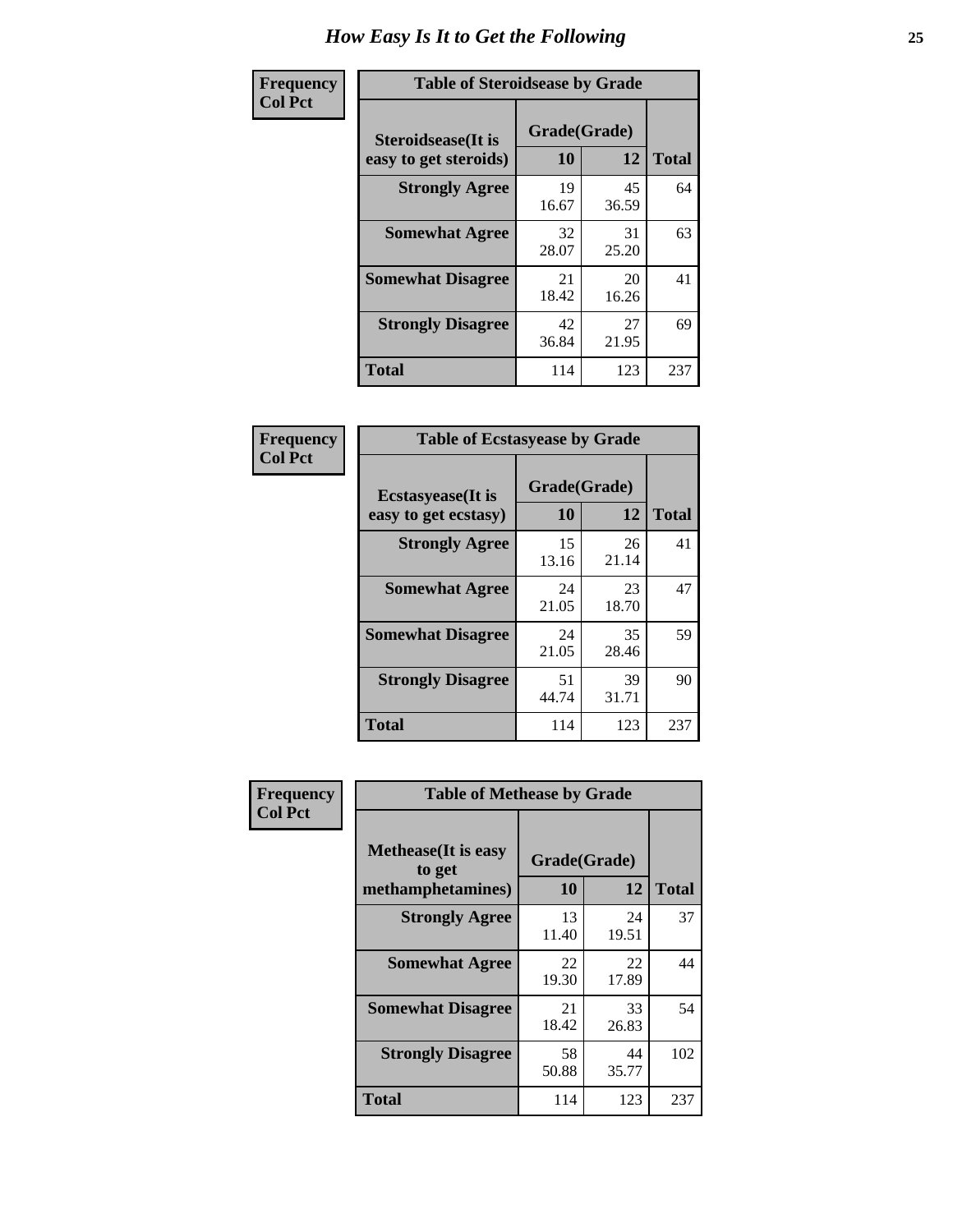| <b>Frequency</b> | <b>Table of Hallucinogensease by Grade</b>               |                    |             |              |
|------------------|----------------------------------------------------------|--------------------|-------------|--------------|
| <b>Col Pct</b>   | Hallucinogensease(It<br>is easy to get<br>hallucinogens) | Grade(Grade)<br>10 | 12          | <b>Total</b> |
|                  | <b>Strongly Agree</b>                                    | 13<br>11.40        | 17<br>13.82 | 30           |
|                  | <b>Somewhat Agree</b>                                    | 22<br>19.30        | 26<br>21.14 | 48           |
|                  | <b>Somewhat Disagree</b>                                 | 30<br>26.32        | 32<br>26.02 | 62           |
|                  | <b>Strongly Disagree</b>                                 | 49<br>42.98        | 48<br>39.02 | 97           |
|                  | <b>Total</b>                                             | 114                | 123         | 237          |

| <b>Table of Prescriptionease by Grade</b>                                                |              |             |              |  |  |  |  |  |  |  |  |
|------------------------------------------------------------------------------------------|--------------|-------------|--------------|--|--|--|--|--|--|--|--|
| <b>Prescriptionease</b> (It<br>is easy to get<br>prescription drugs<br>not prescribed to | Grade(Grade) |             |              |  |  |  |  |  |  |  |  |
| me)                                                                                      | 10           | 12          | <b>Total</b> |  |  |  |  |  |  |  |  |
| <b>Strongly Agree</b>                                                                    | 48<br>42.11  | 68<br>55.28 | 116          |  |  |  |  |  |  |  |  |
| <b>Somewhat Agree</b>                                                                    | 31<br>27.19  | 27<br>21.95 | 58           |  |  |  |  |  |  |  |  |
| <b>Somewhat Disagree</b>                                                                 | 12<br>10.53  | 12<br>9.76  | 24           |  |  |  |  |  |  |  |  |
| <b>Strongly Disagree</b>                                                                 | 23<br>20.18  | 16<br>13.01 | 39           |  |  |  |  |  |  |  |  |
| Total                                                                                    | 114          | 123         | 237          |  |  |  |  |  |  |  |  |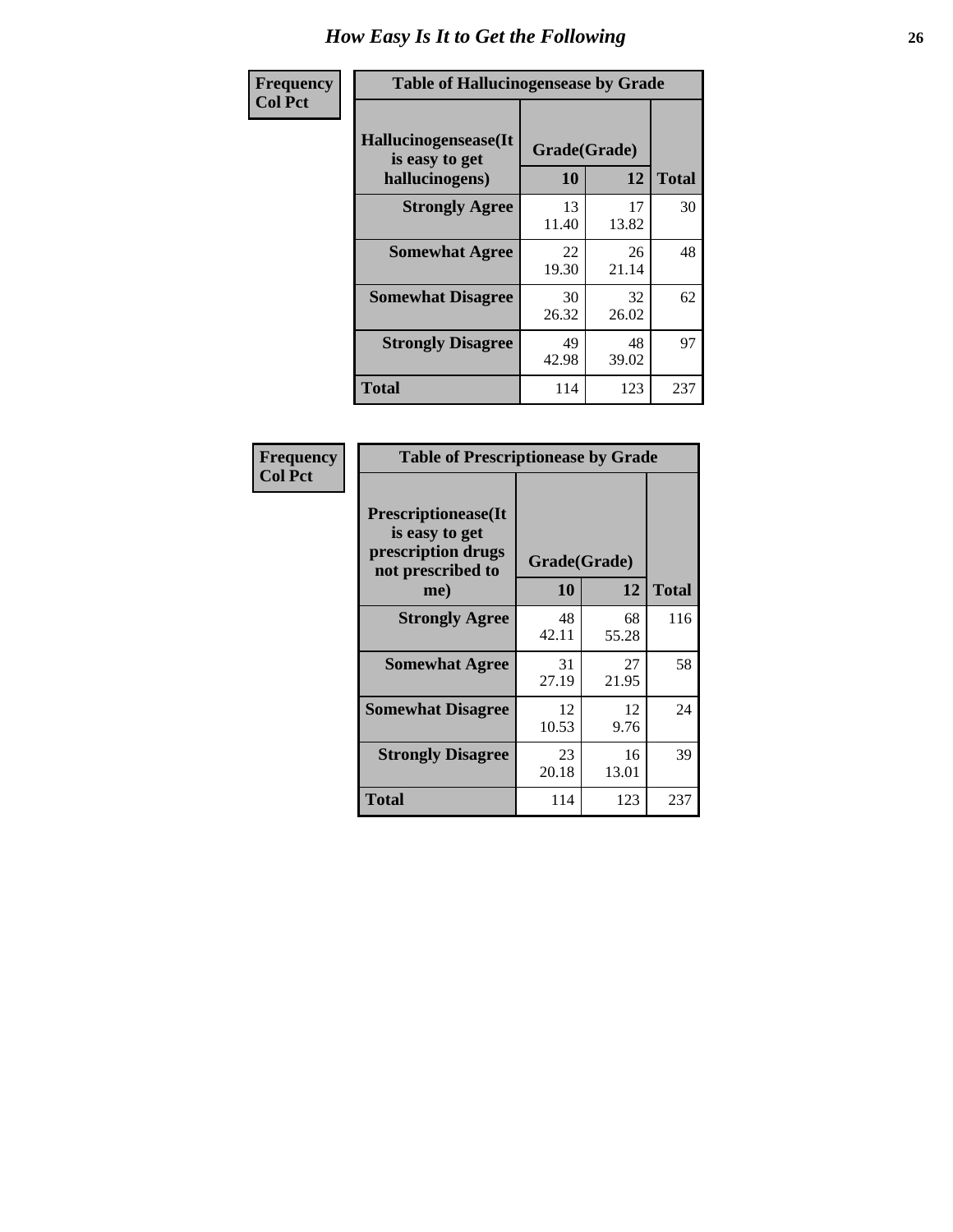*Age at Onset of Use* **27** *Results for "Age at Onset of Use" questions exclude students who said they did not use that substance*

| <b>Frequency</b> | <b>Table of Grade by Alcoholinit</b> |                        |                        |           |                  |                        |                                                  |            |             |             |           |                       |              |
|------------------|--------------------------------------|------------------------|------------------------|-----------|------------------|------------------------|--------------------------------------------------|------------|-------------|-------------|-----------|-----------------------|--------------|
| <b>Row Pct</b>   |                                      |                        |                        |           |                  |                        | Alcoholinit (I started using alcohol when I was) |            |             |             |           |                       |              |
|                  | Grade(Grade)                         | <b>8 or</b><br>younger | 9                      | 10        | 11               | 12                     | 13                                               | 14         | 15          | 16          | 17        | <b>18 or</b><br>older | <b>Total</b> |
|                  | 10                                   | 3<br>6.25              | $\overline{2}$<br>4.17 | 2<br>4.17 | 4.17             | 5<br>10.42             | 10<br>20.83                                      | 9<br>18.75 | 11<br>22.92 | 2.08        | 2<br>4.17 | 2.08                  | 48           |
|                  | 12                                   | 3<br>4.05              | $\Omega$<br>0.00       | 1.35      | $\theta$<br>0.00 | $\overline{7}$<br>9.46 | 5<br>6.76                                        | 8<br>10.81 | 20<br>27.03 | 20<br>27.03 | 7<br>9.46 | 4.05                  | 74           |
|                  | <b>Total</b>                         | 6                      | $\overline{2}$         | 3         | 2                | 12                     | 15                                               | 17         | 31          | 21          | 9         | 4                     | 122          |
|                  |                                      |                        |                        |           |                  |                        | Frequency Missing $= 115$                        |            |             |             |           |                       |              |

| <b>Frequency</b> |
|------------------|
| <b>Row Pct</b>   |

|                      | <b>Table of Grade by Cigarettesinit</b> |                                                      |      |      |           |           |                           |            |             |                  |                        |              |  |  |
|----------------------|-----------------------------------------|------------------------------------------------------|------|------|-----------|-----------|---------------------------|------------|-------------|------------------|------------------------|--------------|--|--|
|                      |                                         | Cigarettesinit(I started smoking tobacco when I was) |      |      |           |           |                           |            |             |                  |                        |              |  |  |
| $ $ Grade(Grade) $ $ | 8 or<br>younger                         | 9                                                    | 10   | 11   | 12        | 13        | 14                        | <b>15</b>  | 16          | 17               | <b>18 or</b><br>older  | <b>Total</b> |  |  |
| 10                   | $\overline{4}$<br>11.76                 | 5<br>14.71                                           | 5.88 | 2.94 | 3<br>8.82 | 3<br>8.82 | 5<br>14.71                | 9<br>26.47 | 2.94        | $\Omega$<br>0.00 | 2.94                   | 34           |  |  |
| 12                   | 2.22                                    | 2.22                                                 | 2.22 | 2.22 | 3<br>6.67 | 3<br>6.67 | 5<br>11.11                | 7<br>15.56 | 11<br>24.44 | 10<br>22.22      | $\mathfrak{D}$<br>4.44 | 45           |  |  |
| Total                | 5                                       | 6                                                    | 3    | 2    | 6         | 6         | 10                        | 16         | 12          | 10               | 3                      | 79           |  |  |
|                      |                                         |                                                      |      |      |           |           | Frequency Missing $= 158$ |            |             |                  |                        |              |  |  |

| <b>Table of Grade by Smokelessinit</b> |                 |                                                      |      |                  |           |                           |            |            |            |                  |                       |              |  |  |
|----------------------------------------|-----------------|------------------------------------------------------|------|------------------|-----------|---------------------------|------------|------------|------------|------------------|-----------------------|--------------|--|--|
|                                        |                 | Smokelessinit (I started chewing tobacco when I was) |      |                  |           |                           |            |            |            |                  |                       |              |  |  |
| Grade(Grade)                           | 8 or<br>younger | 9                                                    | 10   | <b>11</b>        | 12        | 13                        | 14         | 15         | 16         | 17               | <b>18 or</b><br>older | <b>Total</b> |  |  |
| 10                                     | 4<br>16.00      | 4.00                                                 | 4.00 | 4.00             | 4.00      | 3<br>12.00                | 3<br>12.00 | 6<br>24.00 | 4<br>16.00 | $\Omega$<br>0.00 | 4.00                  | 25           |  |  |
| 12                                     | 7.41            | $\Omega$<br>0.00                                     | 3.70 | $\theta$<br>0.00 | 2<br>7.41 | 2<br>7.41                 | 18.52      | 4<br>14.81 | 3<br>11.11 | 8<br>29.63       | 0<br>0.00             | 27           |  |  |
| <b>Total</b>                           | 6               | 1                                                    | 2    |                  | 3         | 5                         | 8          | 10         |            | 8                |                       | 52           |  |  |
|                                        |                 |                                                      |      |                  |           | Frequency Missing $= 185$ |            |            |            |                  |                       |              |  |  |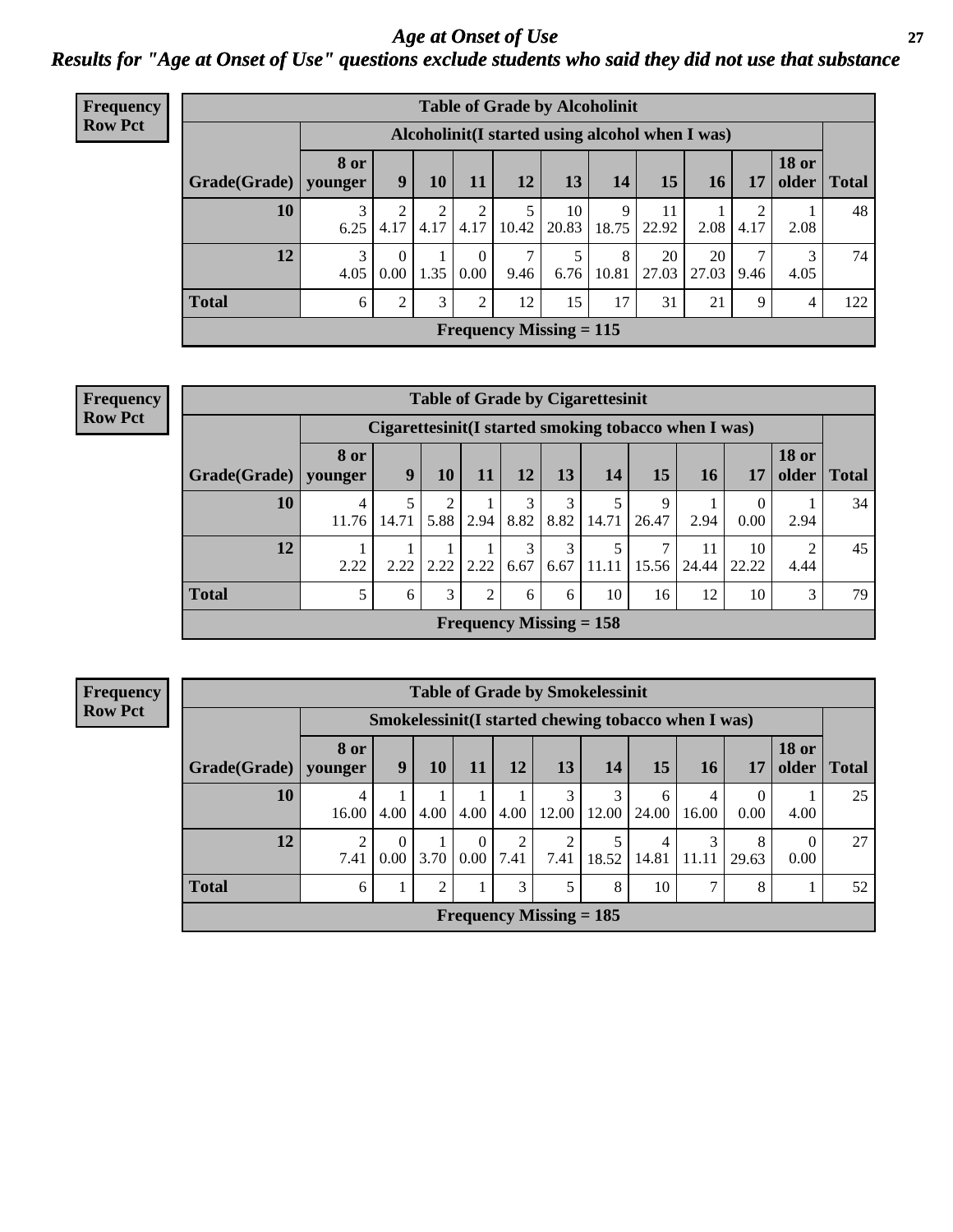#### *Age at Onset of Use* **28**

### *Results for "Age at Onset of Use" questions exclude students who said they did not use that substance*

| Frequency      |              |                 |                |                        | <b>Table of Grade by Marijuanainit</b>               |                        |                 |                  |           |                               |    |
|----------------|--------------|-----------------|----------------|------------------------|------------------------------------------------------|------------------------|-----------------|------------------|-----------|-------------------------------|----|
| <b>Row Pct</b> |              |                 |                |                        | Marijuanainit (I started using marijuana when I was) |                        |                 |                  |           |                               |    |
|                | Grade(Grade) | 8 or<br>younger | 9              | 12                     | 13                                                   | <b>14</b>              | 15 <sup>1</sup> | 16               | 17        | <b>18 or</b><br>older   Total |    |
|                | 10           | 3.85            | 7.69           | 4<br>15.38             | 4<br>15.38                                           | 6<br>23.08             | 4<br>15.38      | $\theta$<br>0.00 | 7.69      | 3<br>11.54                    | 26 |
|                | 12           | 3<br>6.82       | 0<br>0.00      | $\overline{2}$<br>4.55 | 4<br>9.09                                            | $\overline{4}$<br>9.09 | Q<br>20.45      | 14<br>31.82      | 3<br>6.82 | 5<br>11.36                    | 44 |
|                | <b>Total</b> | $\overline{4}$  | $\mathfrak{D}$ | 6                      | 8                                                    | 10                     | 13              | 14               | 5         | 8                             | 70 |
|                |              |                 |                |                        | <b>Frequency Missing = 167</b>                       |                        |                 |                  |           |                               |    |

| <b>Frequency</b> |                        |                                                  | <b>Table of Grade by Cocaineinit</b> |                  |                  |                  |       |                       |       |
|------------------|------------------------|--------------------------------------------------|--------------------------------------|------------------|------------------|------------------|-------|-----------------------|-------|
| <b>Row Pct</b>   |                        | Cocaineinit (I started using cocaine when I was) |                                      |                  |                  |                  |       |                       |       |
|                  | Grade(Grade)   younger | 8 or                                             | 9                                    | <b>10</b>        | 15               | 16 <sup>1</sup>  | 17    | <b>18 or</b><br>older | Total |
|                  | 10                     | 50.00                                            | $\Omega$<br>0.00                     | $\Omega$<br>0.00 | $\Omega$<br>0.00 | $\theta$<br>0.00 | 0.00  | 50.00                 | 2     |
|                  | 12                     | 0<br>0.00                                        | 14.29                                | 14.29            | 14.29            | 28.57            | 28.57 | 0.00                  | 7     |
|                  | <b>Total</b>           |                                                  |                                      |                  | 1                | 2                | っ     |                       | 9     |
|                  |                        |                                                  | Frequency Missing $= 228$            |                  |                  |                  |       |                       |       |

| Frequency      | <b>Table of Grade by Inhalantsinit</b> |                  |                                                         |               |                           |                 |                       |              |  |  |
|----------------|----------------------------------------|------------------|---------------------------------------------------------|---------------|---------------------------|-----------------|-----------------------|--------------|--|--|
| <b>Row Pct</b> |                                        |                  | Inhalantsinit (I started using inhalants<br>when I was) |               |                           |                 |                       |              |  |  |
|                | Grade(Grade)   younger                 | 8 or             | 12                                                      | <b>13</b>     | 14                        | 15 <sup>1</sup> | <b>18 or</b><br>older | <b>Total</b> |  |  |
|                | 10                                     | 12.50            | 12.50                                                   | 12.50         | 4<br>50.00                | 0.00            | 12.50                 | 8            |  |  |
|                | 12                                     | $\Omega$<br>0.00 | 0.00                                                    | 33.33         | 33.33                     | 33.33           | 0.00                  | 3            |  |  |
|                | <b>Total</b>                           |                  |                                                         | $\mathcal{D}$ | 5                         |                 |                       | 11           |  |  |
|                |                                        |                  |                                                         |               | Frequency Missing $= 226$ |                 |                       |              |  |  |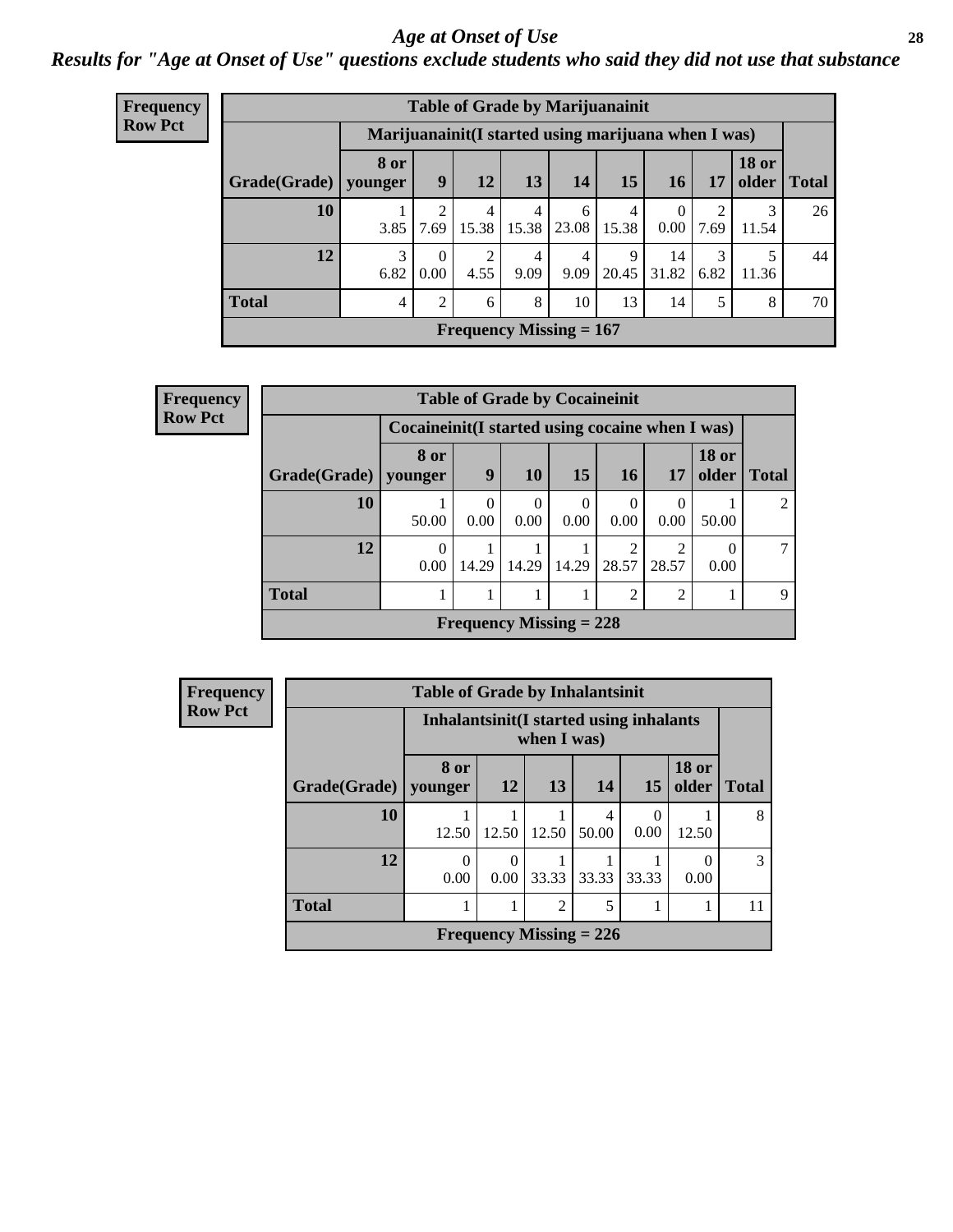#### *Age at Onset of Use* **29**

*Results for "Age at Onset of Use" questions exclude students who said they did not use that substance*

| <b>Frequency</b> |              | <b>Table of Grade by Steroidsinit</b> |                      |           |                                      |                       |              |
|------------------|--------------|---------------------------------------|----------------------|-----------|--------------------------------------|-----------------------|--------------|
| <b>Row Pct</b>   |              |                                       | steroids when I was) |           | <b>Steroidsinit (I started using</b> |                       |              |
|                  | Grade(Grade) | 8 or<br>vounger                       | 10                   | 15        | 16                                   | <b>18 or</b><br>older | <b>Total</b> |
|                  | 10           | 33.33                                 | 0<br>0.00            | 33.33     | 0.00                                 | 33.33                 | 3            |
|                  | 12           | $\Omega$<br>0.00                      | 33.33                | 0<br>0.00 | 2<br>66.67                           | 0.00                  | 3            |
|                  | <b>Total</b> |                                       |                      |           | $\mathcal{D}_{\mathcal{L}}$          | 1                     | 6            |
|                  |              | <b>Frequency Missing = 231</b>        |                      |           |                                      |                       |              |

| Frequency | <b>Table of Grade by Ecstasyinit</b> |                                             |                  |                |                           |           |                       |              |  |  |
|-----------|--------------------------------------|---------------------------------------------|------------------|----------------|---------------------------|-----------|-----------------------|--------------|--|--|
| Row Pct   |                                      | Ecstasyinit (I started using ecstasy when I |                  | was)           |                           |           |                       |              |  |  |
|           | <b>Grade</b> (Grade)                 | 8 or<br>younger                             | 14               | 15             | <b>16</b>                 | 17        | <b>18 or</b><br>older | <b>Total</b> |  |  |
|           | 10                                   | 20.00                                       | 20.00            | 20.00          | 20.00                     | 0<br>0.00 | 20.00                 |              |  |  |
|           | 12                                   | 25.00                                       | $\Omega$<br>0.00 | 25.00          | 25.00                     | 25.00     | 0<br>0.00             | 4            |  |  |
|           | <b>Total</b>                         | $\mathfrak{D}$                              |                  | $\overline{2}$ | $\overline{2}$            | 1         |                       | 9            |  |  |
|           |                                      |                                             |                  |                | Frequency Missing $= 228$ |           |                       |              |  |  |

| <b>Frequency</b> | <b>Table of Grade by Methinit</b> |                           |                                          |                 |                       |              |  |  |  |  |
|------------------|-----------------------------------|---------------------------|------------------------------------------|-----------------|-----------------------|--------------|--|--|--|--|
| <b>Row Pct</b>   |                                   | methamphetamines when I   | <b>Methinit</b> (I started using<br>was) |                 |                       |              |  |  |  |  |
|                  | Grade(Grade)                      | 8 or<br>younger           | 10                                       | 16 <sup>1</sup> | <b>18 or</b><br>older | <b>Total</b> |  |  |  |  |
|                  | 10                                | 33.33                     | 0<br>0.00                                | 33.33           | 33.33                 | 3            |  |  |  |  |
|                  | 12                                | 0<br>0.00                 | 100.00                                   | 0.00            | 0.00                  |              |  |  |  |  |
|                  | <b>Total</b>                      |                           |                                          |                 |                       | 4            |  |  |  |  |
|                  |                                   | Frequency Missing $= 233$ |                                          |                 |                       |              |  |  |  |  |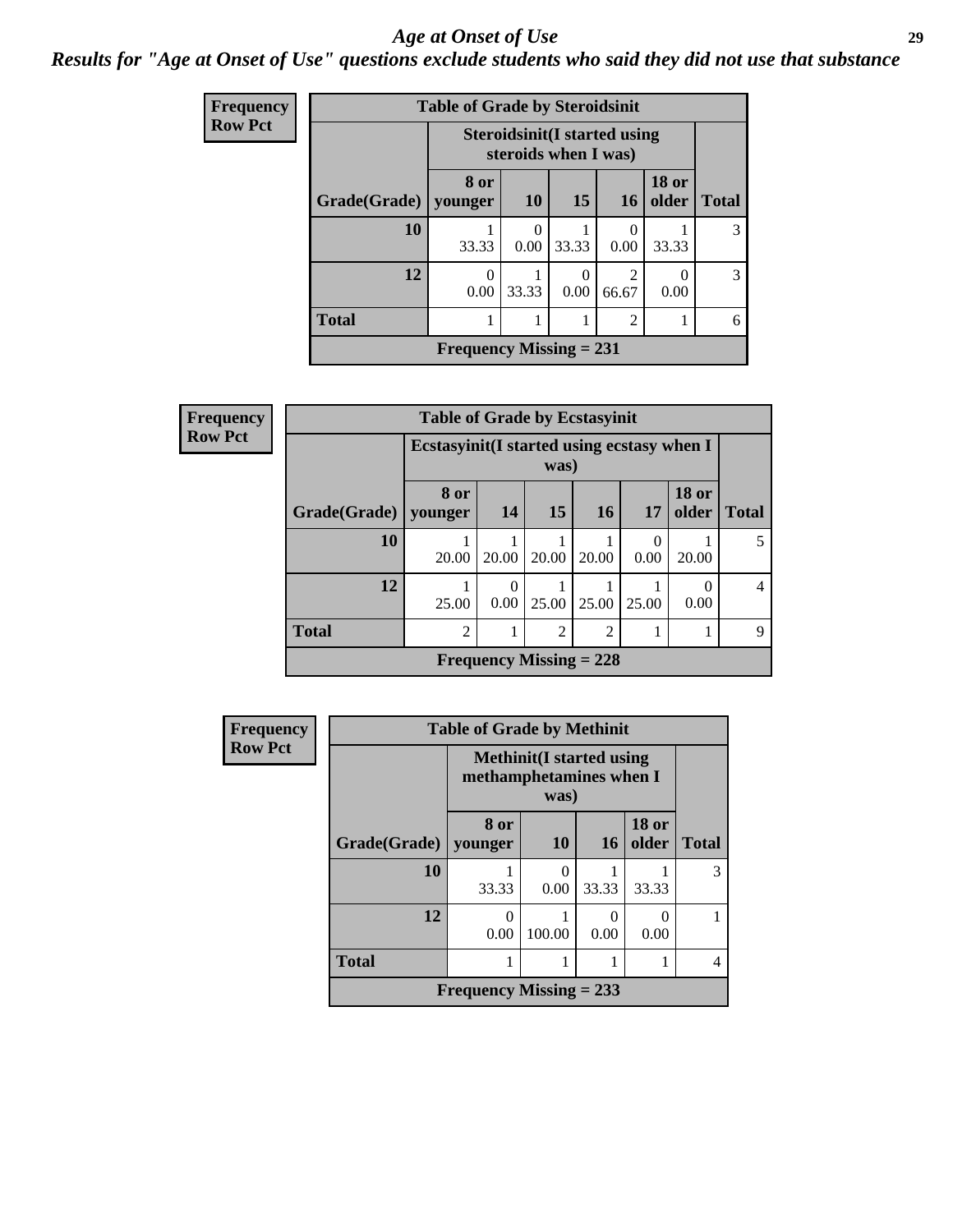#### Age at Onset of Use **30**

### *Results for "Age at Onset of Use" questions exclude students who said they did not use that substance*

| Frequency      |              | <b>Table of Grade by Hallucinogensinit</b> |                           |                           |       |                          |              |
|----------------|--------------|--------------------------------------------|---------------------------|---------------------------|-------|--------------------------|--------------|
| <b>Row Pct</b> |              | Hallucinogensinit (I started using         |                           | hallucinogens when I was) |       |                          |              |
|                | Grade(Grade) | 8 or<br>vounger                            | <b>15</b>                 | 16                        | 17    | <b>18 or</b><br>older    | <b>Total</b> |
|                | 10           | 25.00                                      | $\mathfrak{D}$<br>50.00   | 0.00                      | 0.00  | 25.00                    | 4            |
|                | 12           | 0<br>0.00                                  | $\mathbf{\Omega}$<br>0.00 | 50.00                     | 50.00 | $\left( \right)$<br>0.00 | 2            |
|                | <b>Total</b> |                                            | $\overline{2}$            |                           |       |                          | 6            |
|                |              | Frequency Missing $= 231$                  |                           |                           |       |                          |              |

| <b>Frequency</b> |                                |                                                              |                  |                  |            | <b>Table of Grade by Prescriptioninit</b> |                         |                  |                       |              |
|------------------|--------------------------------|--------------------------------------------------------------|------------------|------------------|------------|-------------------------------------------|-------------------------|------------------|-----------------------|--------------|
| <b>Row Pct</b>   |                                | <b>Prescriptioninit (I started using prescription drugs)</b> |                  |                  |            | not prescribed to me when I was)          |                         |                  |                       |              |
|                  | Grade(Grade)   younger         | 8 or                                                         | <b>12</b>        | 13               | <b>14</b>  | 15                                        | <b>16</b>               | 17               | <b>18 or</b><br>older | <b>Total</b> |
|                  | 10                             | 5.56                                                         | $\Omega$<br>0.00 | 5<br>27.78       | 7<br>38.89 | 3<br>16.67                                | 5.56                    | $\Omega$<br>0.00 | 5.56                  | 18           |
|                  | 12                             | $\Omega$<br>0.00                                             | 3.57             | $\theta$<br>0.00 | っ<br>7.14  | 11<br>39.29                               | $\overline{4}$<br>14.29 | 9<br>32.14       | 3.57                  | 28           |
|                  | <b>Total</b>                   |                                                              |                  | 5                | 9          | 14                                        | 5                       | 9                | 2                     | 46           |
|                  | <b>Frequency Missing = 191</b> |                                                              |                  |                  |            |                                           |                         |                  |                       |              |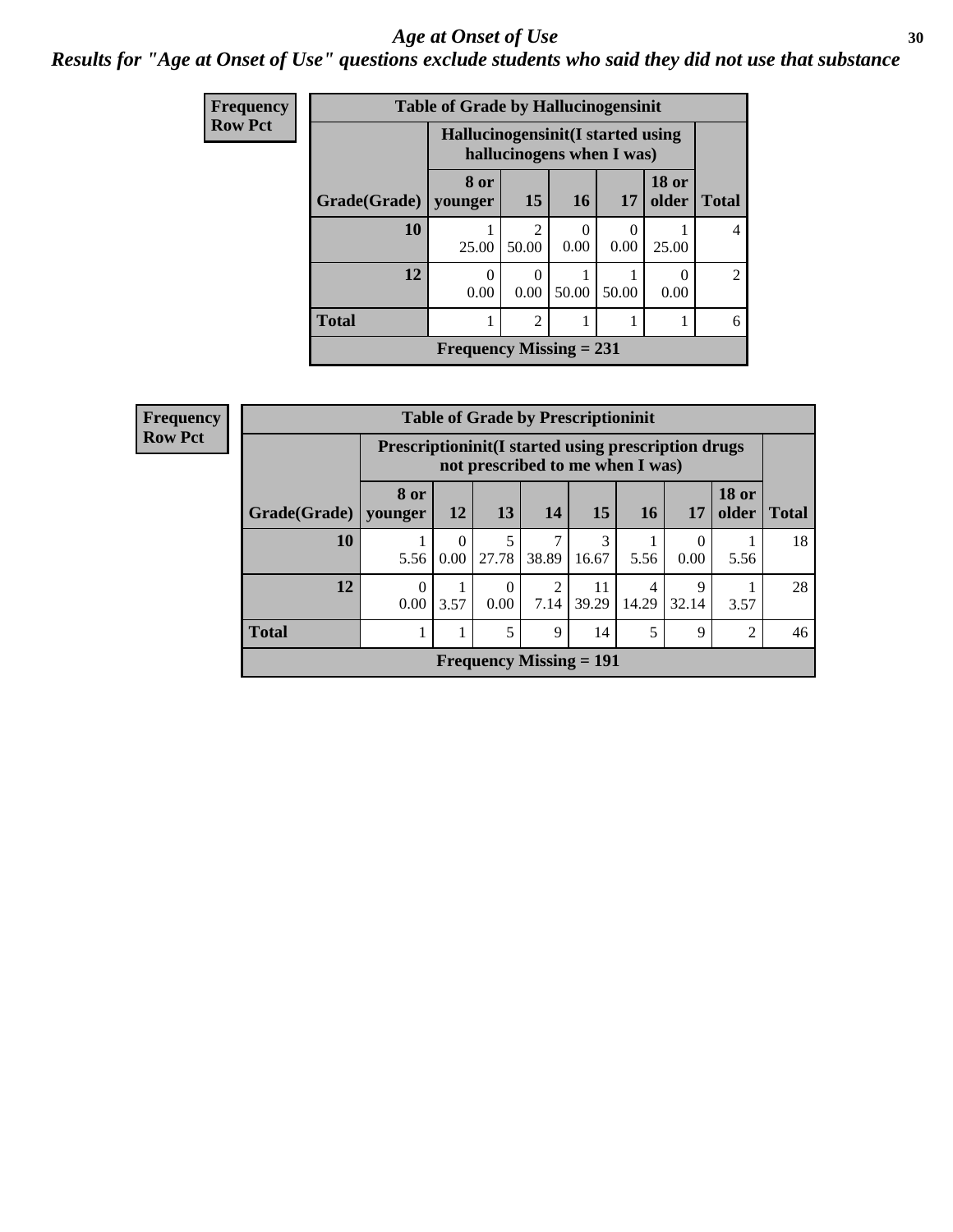| Frequency      | <b>Table of Alcoholharm by Grade</b>          |                    |             |              |  |  |
|----------------|-----------------------------------------------|--------------------|-------------|--------------|--|--|
| <b>Col Pct</b> | Alcoholharm(I<br>think alcohol is<br>harmful) | Grade(Grade)<br>10 | 12          | <b>Total</b> |  |  |
|                | <b>Strongly Agree</b>                         | 62<br>54.39        | 50<br>40.65 | 112          |  |  |
|                | <b>Somewhat Agree</b>                         | 31<br>27.19        | 44<br>35.77 | 75           |  |  |
|                | <b>Somewhat Disagree</b>                      | 14<br>12.28        | 20<br>16.26 | 34           |  |  |
|                | <b>Strongly Disagree</b>                      | 7<br>6.14          | 9<br>7.32   | 16           |  |  |
|                | <b>Total</b>                                  | 114                | 123         | 237          |  |  |

| <b>Table of Cigarettesharm by Grade</b>                  |                    |             |              |  |  |  |  |  |
|----------------------------------------------------------|--------------------|-------------|--------------|--|--|--|--|--|
| Cigarettesharm(I<br>think smoking<br>tobacco is harmful) | Grade(Grade)<br>10 | 12          | <b>Total</b> |  |  |  |  |  |
| <b>Strongly Agree</b>                                    | 79<br>69.30        | 91<br>73.98 | 170          |  |  |  |  |  |
| <b>Somewhat Agree</b>                                    | 20<br>17.54        | 23<br>18.70 | 43           |  |  |  |  |  |
| <b>Somewhat Disagree</b>                                 | 11<br>9.65         | 5<br>4.07   | 16           |  |  |  |  |  |
| <b>Strongly Disagree</b>                                 | 4<br>3.51          | 4<br>3.25   | 8            |  |  |  |  |  |
| <b>Total</b>                                             | 114                | 123         | 237          |  |  |  |  |  |

| Frequency      | <b>Table of Smokelessharm by Grade</b>                  |                    |             |              |
|----------------|---------------------------------------------------------|--------------------|-------------|--------------|
| <b>Col Pct</b> | Smokelessharm(I<br>think chewing<br>tobacco is harmful) | Grade(Grade)<br>10 | 12          | <b>Total</b> |
|                | <b>Strongly Agree</b>                                   | 75<br>65.79        | 80<br>65.04 | 155          |
|                | <b>Somewhat Agree</b>                                   | 26<br>22.81        | 33<br>26.83 | 59           |
|                | <b>Somewhat Disagree</b>                                | 9<br>7.89          | 5<br>4.07   | 14           |
|                | <b>Strongly Disagree</b>                                | 4<br>3.51          | 5<br>4.07   | 9            |
|                | <b>Total</b>                                            | 114                | 123         | 237          |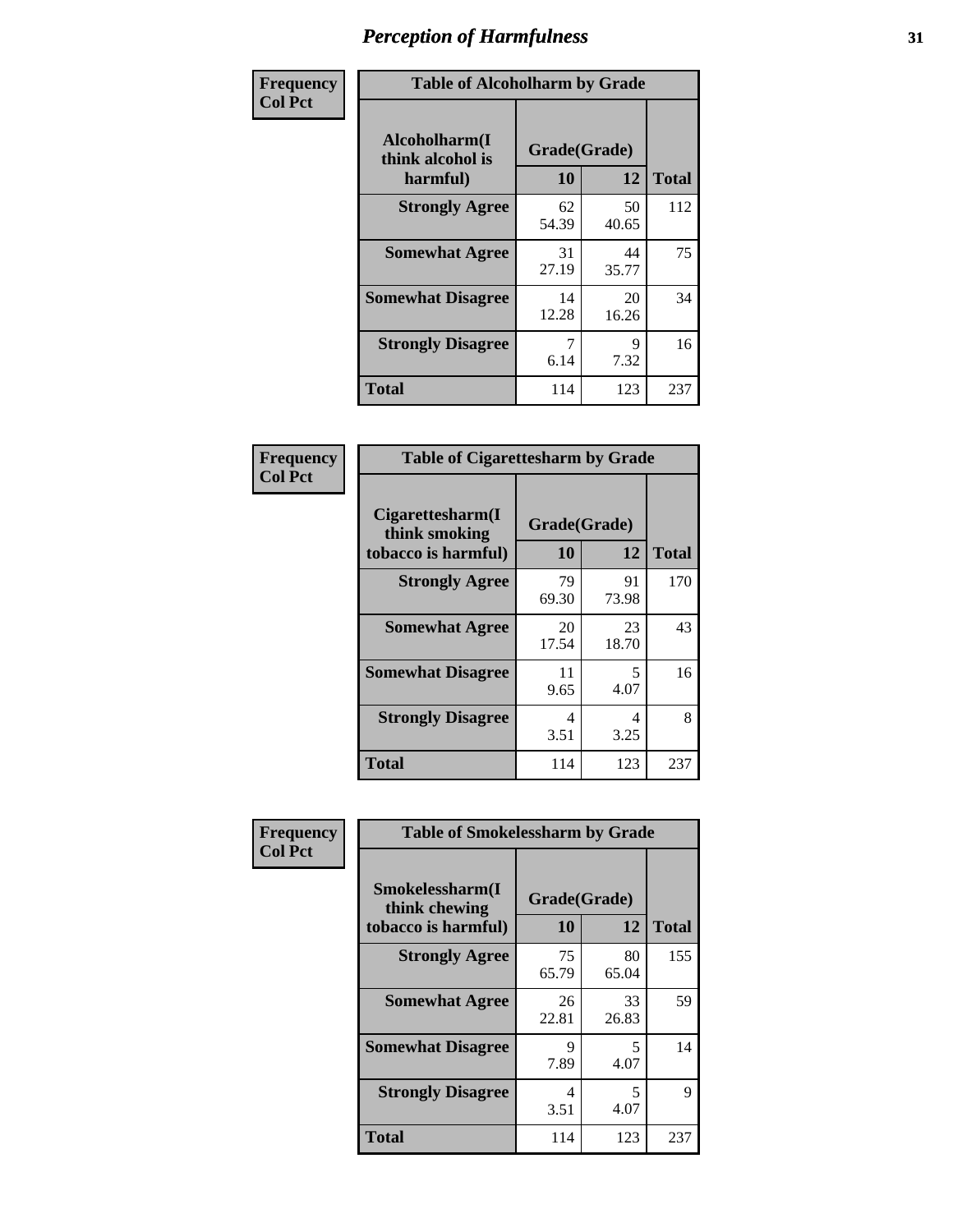| Frequency      |                                                   | <b>Table of Marijuanaharm by Grade</b> |             |              |  |  |  |  |
|----------------|---------------------------------------------------|----------------------------------------|-------------|--------------|--|--|--|--|
| <b>Col Pct</b> | Marijuanaharm(I<br>think marijuana is<br>harmful) | Grade(Grade)<br>10                     | 12          | <b>Total</b> |  |  |  |  |
|                | <b>Strongly Agree</b>                             | 68<br>59.65                            | 69<br>56.10 | 137          |  |  |  |  |
|                | <b>Somewhat Agree</b>                             | 20<br>17.54                            | 10<br>8.13  | 30           |  |  |  |  |
|                | <b>Somewhat Disagree</b>                          | 8<br>7.02                              | 12<br>9.76  | 20           |  |  |  |  |
|                | <b>Strongly Disagree</b>                          | 18<br>15.79                            | 32<br>26.02 | 50           |  |  |  |  |
|                | <b>Total</b>                                      | 114                                    | 123         | 237          |  |  |  |  |

| <b>Table of Cocaineharm by Grade</b>          |                    |              |              |  |  |  |  |  |
|-----------------------------------------------|--------------------|--------------|--------------|--|--|--|--|--|
| Cocaineharm(I<br>think cocaine is<br>harmful) | Grade(Grade)<br>10 | 12           | <b>Total</b> |  |  |  |  |  |
| <b>Strongly Agree</b>                         | 96<br>84.21        | 113<br>91.87 | 209          |  |  |  |  |  |
| <b>Somewhat Agree</b>                         | 9<br>7.89          | 5<br>4.07    | 14           |  |  |  |  |  |
| <b>Somewhat Disagree</b>                      | 0<br>0.00          | 0.81         | 1            |  |  |  |  |  |
| <b>Strongly Disagree</b>                      | 9<br>7.89          | 4<br>3.25    | 13           |  |  |  |  |  |
| <b>Total</b>                                  | 114                | 123          | 237          |  |  |  |  |  |

| Frequency      | <b>Table of Inhalantsharm by Grade</b>              |                    |                           |              |
|----------------|-----------------------------------------------------|--------------------|---------------------------|--------------|
| <b>Col Pct</b> | Inhalantsharm(I)<br>think inhalants are<br>harmful) | Grade(Grade)<br>10 | 12                        | <b>Total</b> |
|                | <b>Strongly Agree</b>                               | 94<br>82.46        | 111<br>90.24              | 205          |
|                | <b>Somewhat Agree</b>                               | 10<br>8.77         | 9<br>7.32                 | 19           |
|                | <b>Somewhat Disagree</b>                            | 4<br>3.51          | $\mathbf{\Omega}$<br>0.00 | 4            |
|                | <b>Strongly Disagree</b>                            | 6<br>5.26          | 3<br>2.44                 | 9            |
|                | <b>Total</b>                                        | 114                | 123                       | 237          |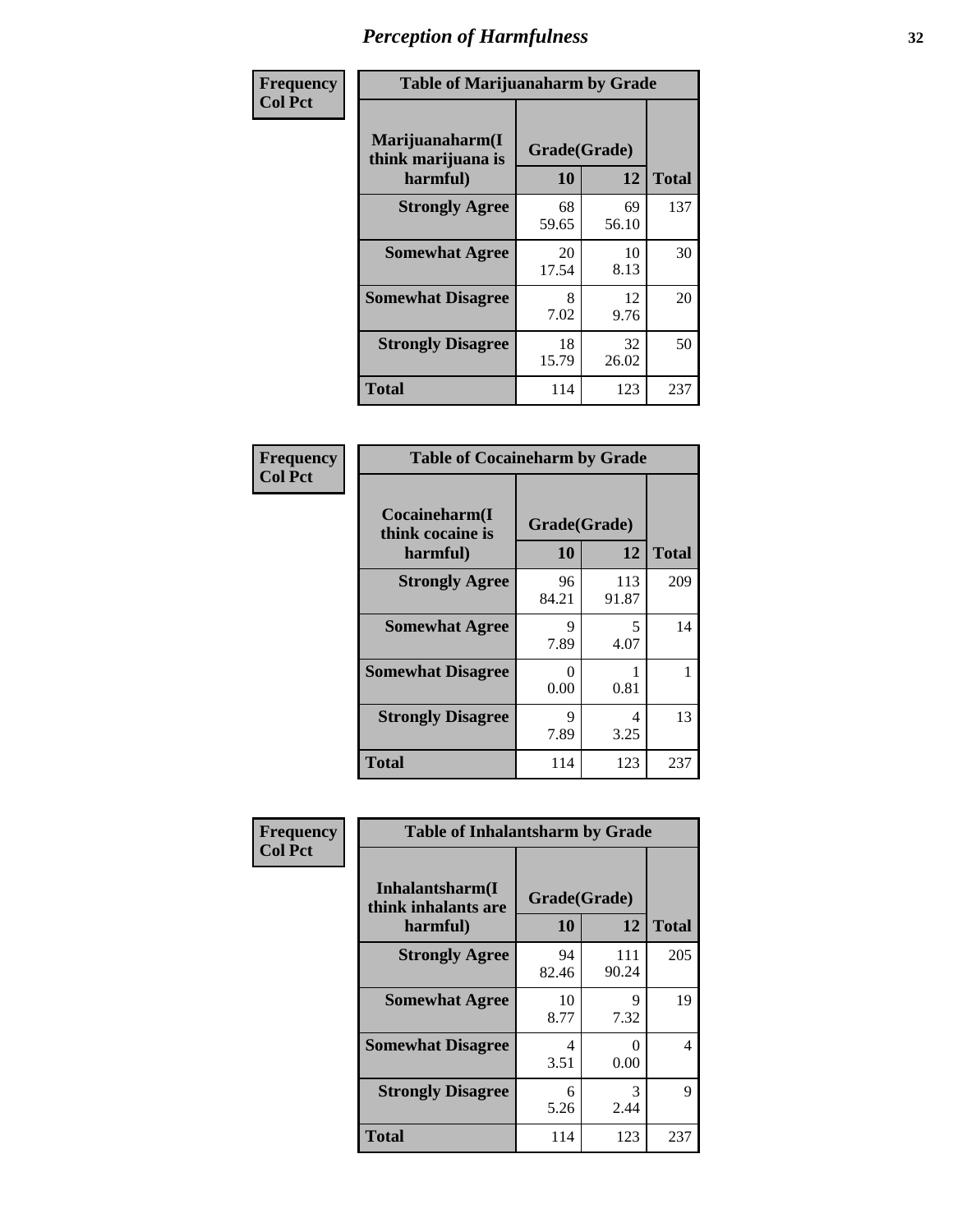| Frequency      | <b>Table of Steroidsharm by Grade</b>            |                    |              |              |
|----------------|--------------------------------------------------|--------------------|--------------|--------------|
| <b>Col Pct</b> | Steroidsharm(I<br>think steroids are<br>harmful) | Grade(Grade)<br>10 | 12           | <b>Total</b> |
|                | <b>Strongly Agree</b>                            | 84<br>73.68        | 102<br>82.93 | 186          |
|                | <b>Somewhat Agree</b>                            | 17<br>14.91        | 13<br>10.57  | 30           |
|                | <b>Somewhat Disagree</b>                         | 3<br>2.63          | 5<br>4.07    | 8            |
|                | <b>Strongly Disagree</b>                         | 10<br>8.77         | 3<br>2.44    | 13           |
|                | <b>Total</b>                                     | 114                | 123          | 237          |

| <b>Table of Ecstasyharm by Grade</b>          |                    |              |     |  |  |
|-----------------------------------------------|--------------------|--------------|-----|--|--|
| Ecstasyharm(I<br>think ecstasy is<br>harmful) | Grade(Grade)<br>10 | <b>Total</b> |     |  |  |
| <b>Strongly Agree</b>                         | 88<br>77.19        | 105<br>85.37 | 193 |  |  |
| <b>Somewhat Agree</b>                         | 12<br>10.53        | 5.69         | 19  |  |  |
| <b>Somewhat Disagree</b>                      | 7<br>6.14          | 6<br>4.88    | 13  |  |  |
| <b>Strongly Disagree</b>                      | 7<br>6.14          | 5<br>4.07    | 12  |  |  |
| Total                                         | 114                | 123          | 237 |  |  |

| Frequency      | <b>Table of Methharm by Grade</b>            |              |                        |              |
|----------------|----------------------------------------------|--------------|------------------------|--------------|
| <b>Col Pct</b> | <b>Methharm</b> (I think<br>methamphetamines | Grade(Grade) |                        |              |
|                | are harmful)                                 | 10           | 12                     | <b>Total</b> |
|                | <b>Strongly Agree</b>                        | 97<br>85.09  | 118<br>95.93           | 215          |
|                | <b>Somewhat Agree</b>                        | Q<br>7.89    | $\mathfrak{D}$<br>1.63 | 11           |
|                | <b>Strongly Disagree</b>                     | 8<br>7.02    | 3<br>2.44              | 11           |
|                | Total                                        | 114          | 123                    | 237          |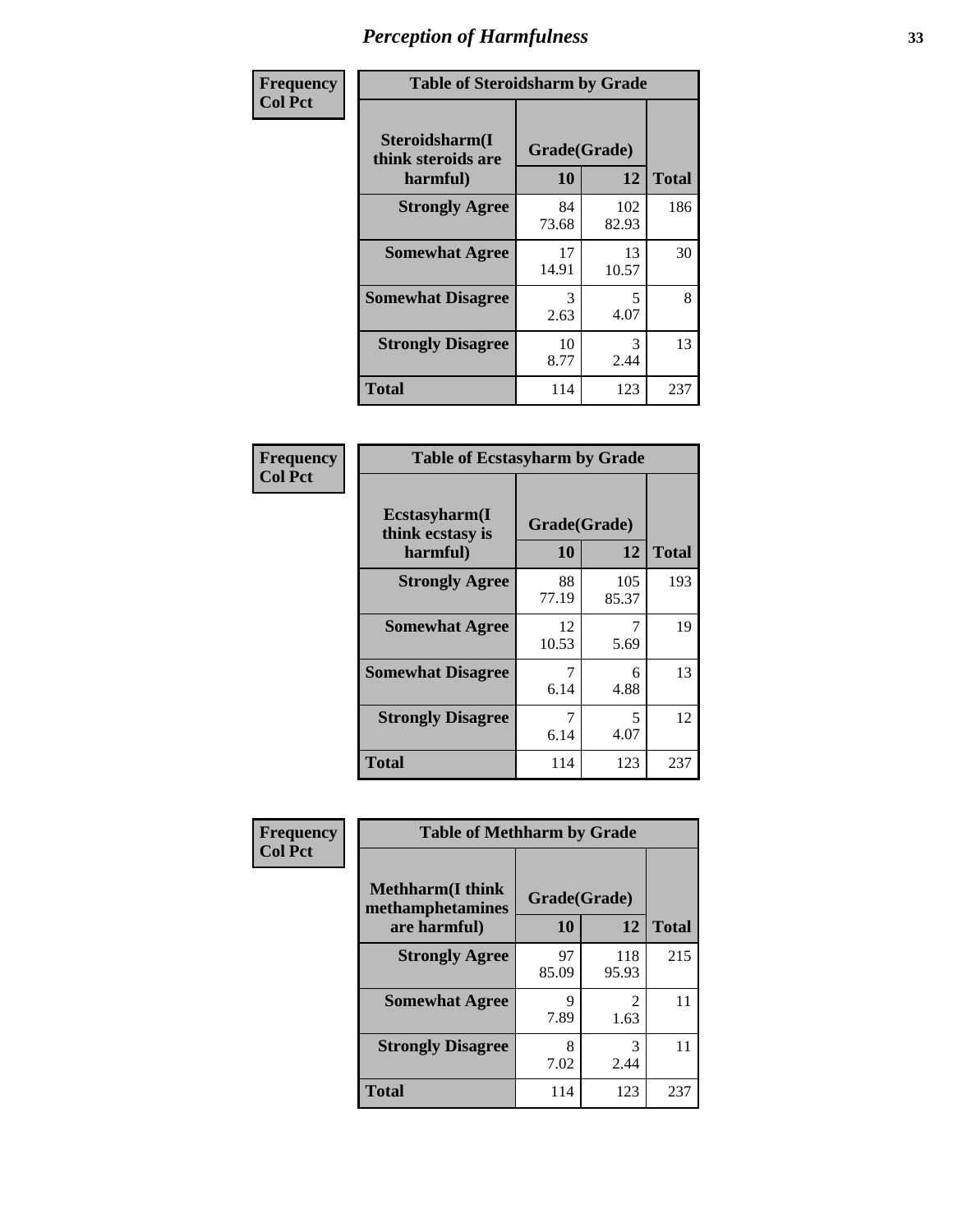| Frequency      | <b>Table of Hallucinogensharm by Grade</b>                 |                    |              |                |
|----------------|------------------------------------------------------------|--------------------|--------------|----------------|
| <b>Col Pct</b> | Hallucinogensharm(I<br>think hallucinogens<br>are harmful) | Grade(Grade)<br>10 | 12           | <b>Total</b>   |
|                | <b>Strongly Agree</b>                                      | 92<br>80.70        | 105<br>85.37 | 197            |
|                | <b>Somewhat Agree</b>                                      | 10<br>8.77         | 8<br>6.50    | 18             |
|                | <b>Somewhat Disagree</b>                                   | 3<br>2.63          | 4<br>3.25    | $\overline{7}$ |
|                | <b>Strongly Disagree</b>                                   | 9<br>7.89          | 6<br>4.88    | 15             |
|                | <b>Total</b>                                               | 114                | 123          | 237            |

| <b>Table of Prescriptionharm by Grade</b>                                                 |                    |             |              |  |
|-------------------------------------------------------------------------------------------|--------------------|-------------|--------------|--|
| Prescriptionharm(I<br>think prescription<br>drugs not<br>prescribed to me<br>are harmful) | Grade(Grade)<br>10 | 12          | <b>Total</b> |  |
| <b>Strongly Agree</b>                                                                     | 78<br>68.42        | 89<br>72.36 | 167          |  |
| <b>Somewhat Agree</b>                                                                     | 18<br>15.79        | 20<br>16.26 | 38           |  |
| <b>Somewhat Disagree</b>                                                                  | Q<br>7.89          | 5.69        | 16           |  |
| <b>Strongly Disagree</b>                                                                  | 9<br>7.89          | 7<br>5.69   | 16           |  |
| Total                                                                                     | 114                | 123         | 237          |  |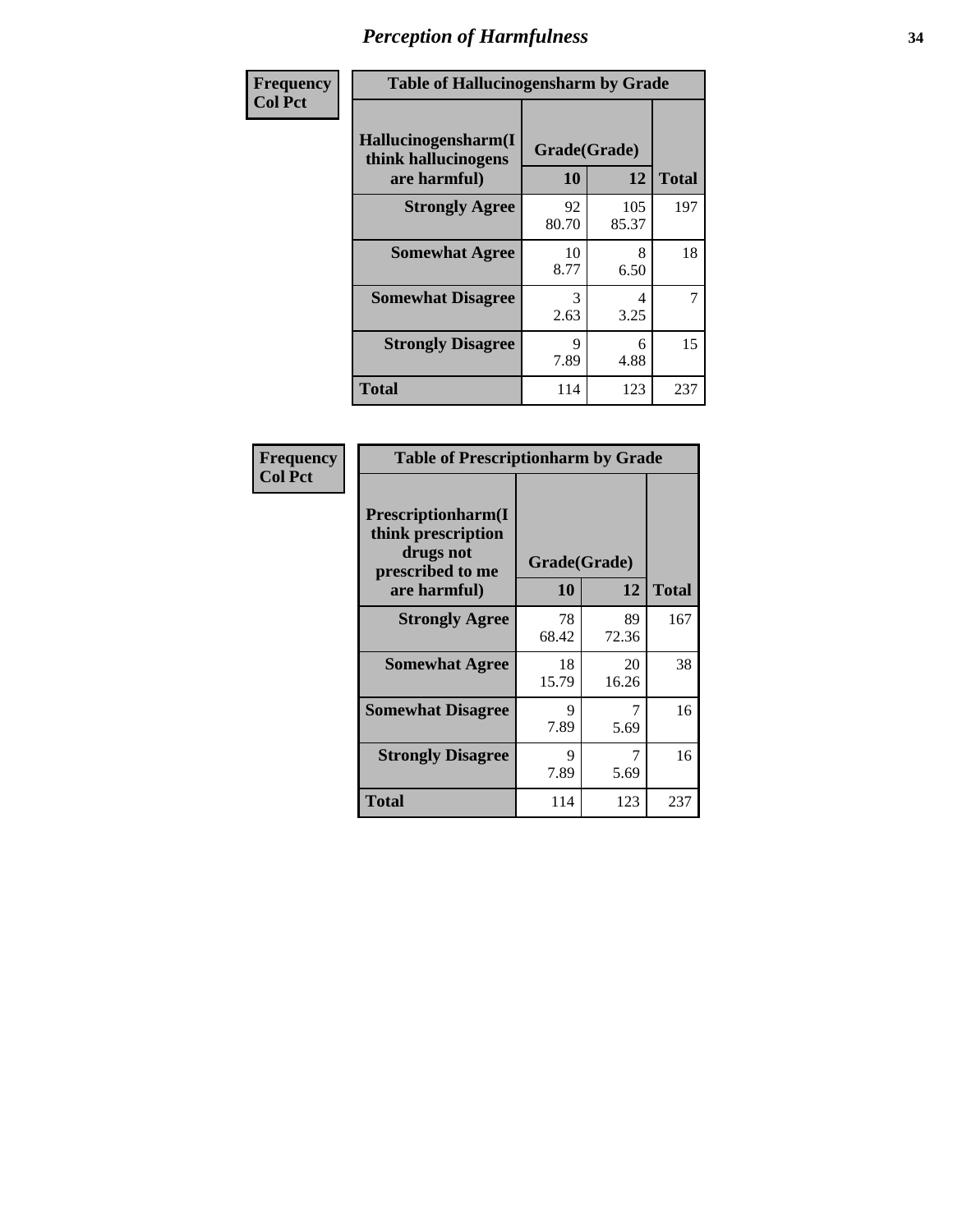# *Disapproval by Adults* **35**

| Frequency      | <b>Table of Alcoholadult by Grade</b>                                 |                    |             |              |
|----------------|-----------------------------------------------------------------------|--------------------|-------------|--------------|
| <b>Col Pct</b> | <b>Alcoholadult</b> (Adults<br>would disapprove if<br>I used alcohol) | Grade(Grade)<br>10 | 12          | <b>Total</b> |
|                | <b>Strongly Agree</b>                                                 | 71<br>62.28        | 71<br>57.72 | 142          |
|                | <b>Somewhat Agree</b>                                                 | 24<br>21.05        | 28<br>22.76 | 52           |
|                | <b>Somewhat Disagree</b>                                              | 11<br>9.65         | 17<br>13.82 | 28           |
|                | <b>Strongly Disagree</b>                                              | 8<br>7.02          | 5.69        | 15           |
|                | <b>Total</b>                                                          | 114                | 123         | 237          |

| <b>Table of Tobaccoadult by Grade</b>                                 |                    |             |              |  |  |
|-----------------------------------------------------------------------|--------------------|-------------|--------------|--|--|
| <b>Tobaccoadult</b> (Adults<br>would disapprove if<br>I used tobacco) | Grade(Grade)<br>10 | 12          | <b>Total</b> |  |  |
| <b>Strongly Agree</b>                                                 | 76<br>66.67        | 81<br>65.85 | 157          |  |  |
| <b>Somewhat Agree</b>                                                 | 12<br>10.53        | 22<br>17.89 | 34           |  |  |
| <b>Somewhat Disagree</b>                                              | 10<br>8.77         | 10<br>8.13  | 20           |  |  |
| <b>Strongly Disagree</b>                                              | 16<br>14.04        | 10<br>8.13  | 26           |  |  |
| Total                                                                 | 114                | 123         | 237          |  |  |

| Frequency      | <b>Table of Marijuanaadult by Grade</b>                           |                    |              |              |  |
|----------------|-------------------------------------------------------------------|--------------------|--------------|--------------|--|
| <b>Col Pct</b> | Marijuanaadult(Adults<br>would disapprove if I<br>used marijuana) | Grade(Grade)<br>10 | 12           | <b>Total</b> |  |
|                | <b>Strongly Agree</b>                                             | 89<br>78.07        | 104<br>84.55 | 193          |  |
|                | <b>Somewhat Agree</b>                                             | 13<br>11.40        | 8<br>6.50    | 21           |  |
|                | <b>Somewhat Disagree</b>                                          | 3<br>2.63          | 5<br>4.07    | 8            |  |
|                | <b>Strongly Disagree</b>                                          | 9<br>7.89          | 6<br>4.88    | 15           |  |
|                | <b>Total</b>                                                      | 114                | 123          | 237          |  |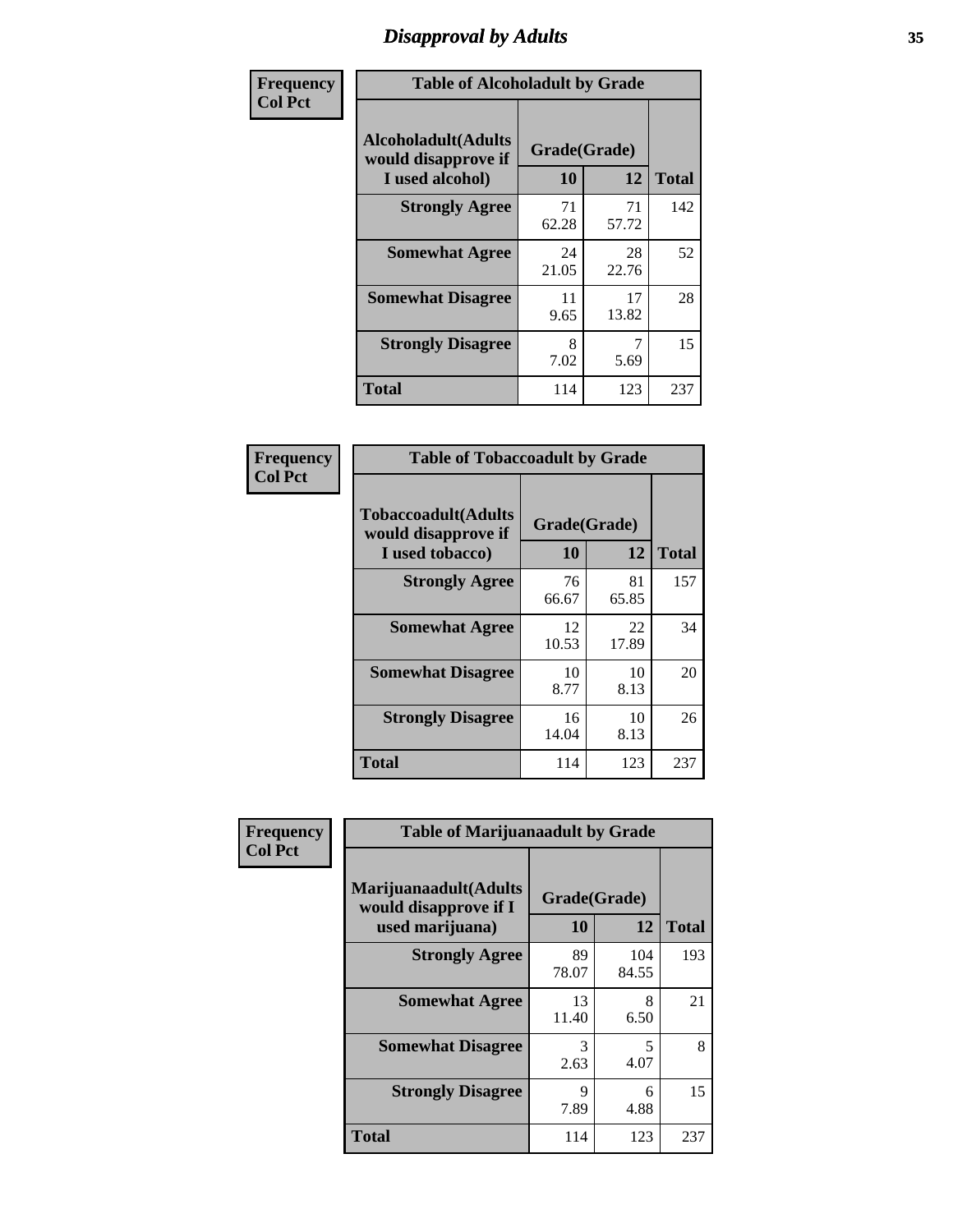# *Disapproval by Adults* **36**

| <b>Frequency</b> | <b>Table of Otherdrugadult by Grade</b>                                     |                    |              |                |
|------------------|-----------------------------------------------------------------------------|--------------------|--------------|----------------|
| <b>Col Pct</b>   | <b>Otherdrugadult</b> (Adults<br>would disapprove if I<br>used other drugs) | Grade(Grade)<br>10 | 12           | <b>Total</b>   |
|                  | <b>Strongly Agree</b>                                                       | 93<br>81.58        | 115<br>93.50 | 208            |
|                  | <b>Somewhat Agree</b>                                                       | 5<br>4.39          | 4<br>3.25    | 9              |
|                  | <b>Somewhat Disagree</b>                                                    | 3<br>2.63          | 0.81         | $\overline{4}$ |
|                  | <b>Strongly Disagree</b>                                                    | 13<br>11.40        | 3<br>2.44    | 16             |
|                  | <b>Total</b>                                                                | 114                | 123          | 237            |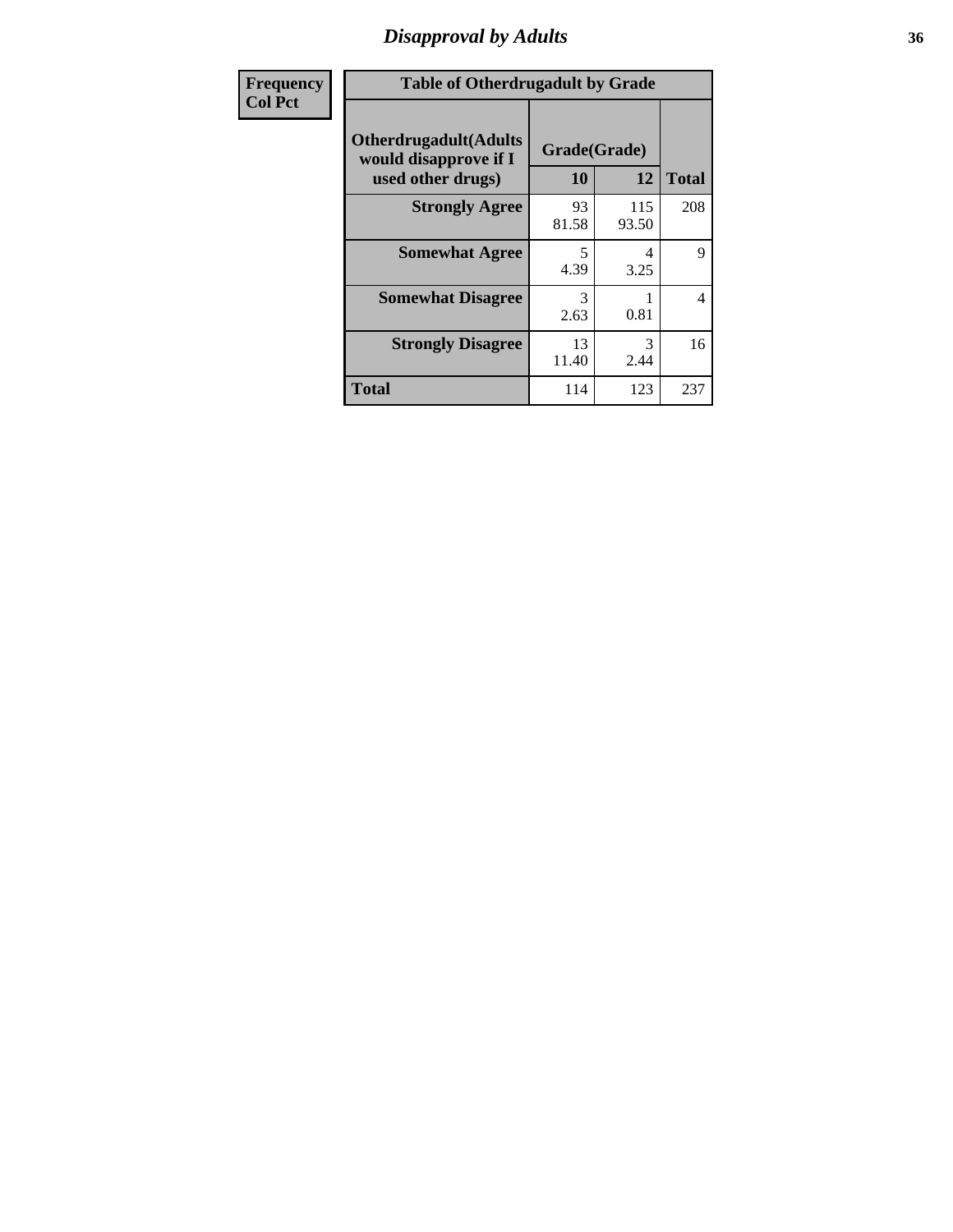# *Disapproval by Peers* **37**

| Frequency      | <b>Table of Alcoholpeer by Grade</b>                    |              |             |              |  |
|----------------|---------------------------------------------------------|--------------|-------------|--------------|--|
| <b>Col Pct</b> | Alcoholpeer(My<br>friends would<br>disapprove if I used | Grade(Grade) |             |              |  |
|                | alcohol)                                                | 10           | 12          | <b>Total</b> |  |
|                | <b>Strongly Agree</b>                                   | 23<br>20.18  | 13<br>10.57 | 36           |  |
|                | <b>Somewhat Agree</b>                                   | 20<br>17.54  | 16<br>13.01 | 36           |  |
|                | <b>Somewhat Disagree</b>                                | 29<br>25.44  | 30<br>24.39 | 59           |  |
|                | <b>Strongly Disagree</b>                                | 42<br>36.84  | 64<br>52.03 | 106          |  |
|                | Total                                                   | 114          | 123         | 237          |  |

| Frequency      | <b>Table of Tobaccopeer by Grade</b>                                |                    |             |              |  |
|----------------|---------------------------------------------------------------------|--------------------|-------------|--------------|--|
| <b>Col Pct</b> | Tobaccopeer(My<br>friends would<br>disapprove if I used<br>tobacco) | Grade(Grade)<br>10 | 12          | <b>Total</b> |  |
|                | <b>Strongly Agree</b>                                               | 27<br>23.68        | 25<br>20.33 | 52           |  |
|                | <b>Somewhat Agree</b>                                               | 25<br>21.93        | 12<br>9.76  | 37           |  |
|                | <b>Somewhat Disagree</b>                                            | 24<br>21.05        | 23<br>18.70 | 47           |  |
|                | <b>Strongly Disagree</b>                                            | 38<br>33.33        | 63<br>51.22 | 101          |  |
|                | Total                                                               | 114                | 123         | 237          |  |

| Frequency<br><b>Col Pct</b> | <b>Table of Marijuanapeer by Grade</b>                    |              |             |              |
|-----------------------------|-----------------------------------------------------------|--------------|-------------|--------------|
|                             | Marijuanapeer(My<br>friends would<br>disapprove if I used | Grade(Grade) |             |              |
|                             | marijuana)                                                | <b>10</b>    | 12          | <b>Total</b> |
|                             | <b>Strongly Agree</b>                                     | 40<br>35.09  | 37<br>30.08 | 77           |
|                             | <b>Somewhat Agree</b>                                     | 19<br>16.67  | 16<br>13.01 | 35           |
|                             | <b>Somewhat Disagree</b>                                  | 23<br>20.18  | 19<br>15.45 | 42           |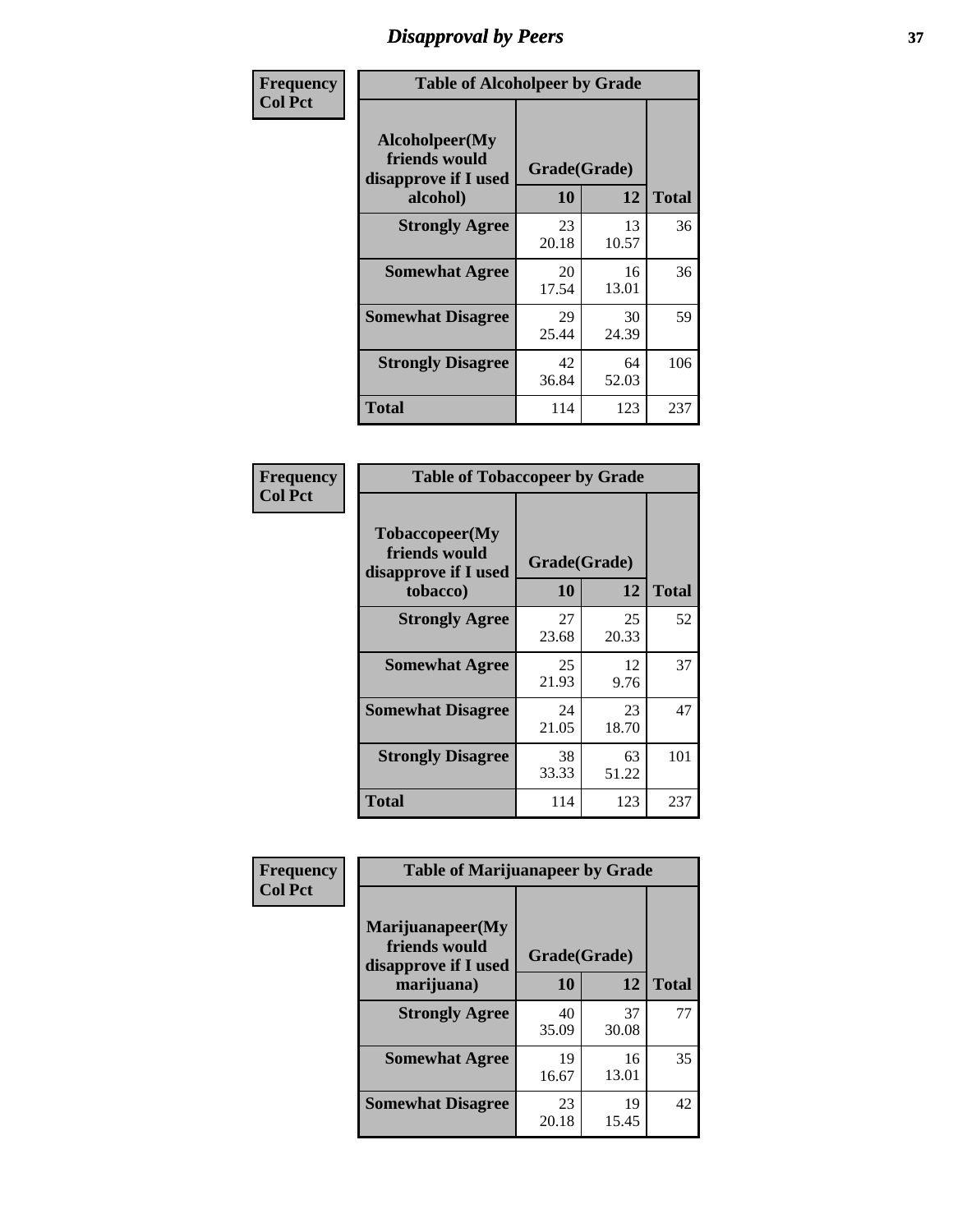# *Disapproval by Peers* **38**

| <b>Frequency</b> | <b>Table of Marijuanapeer by Grade</b>                                  |                    |             |              |  |
|------------------|-------------------------------------------------------------------------|--------------------|-------------|--------------|--|
| <b>Col Pct</b>   | Marijuanapeer(My<br>friends would<br>disapprove if I used<br>marijuana) | Grade(Grade)<br>10 | 12          | <b>Total</b> |  |
|                  | <b>Strongly Disagree</b>                                                | 32<br>28.07        | 51<br>41.46 | 83           |  |
|                  | <b>Total</b>                                                            | 114                | 123         | 237          |  |

| Frequency      | <b>Table of Otherdrugpeer by Grade</b>                                    |                           |             |              |
|----------------|---------------------------------------------------------------------------|---------------------------|-------------|--------------|
| <b>Col Pct</b> | Otherdrugpeer(My<br>friends would<br>disapprove if I used<br>other drugs) | Grade(Grade)<br><b>10</b> | 12          | <b>Total</b> |
|                | <b>Strongly Agree</b>                                                     | 51<br>44.74               | 53<br>43.09 | 104          |
|                | <b>Somewhat Agree</b>                                                     | 16<br>14.04               | 21<br>17.07 | 37           |
|                | <b>Somewhat Disagree</b>                                                  | 23<br>20.18               | 27<br>21.95 | 50           |
|                | <b>Strongly Disagree</b>                                                  | 24<br>21.05               | 22<br>17.89 | 46           |
|                | <b>Total</b>                                                              | 114                       | 123         | 237          |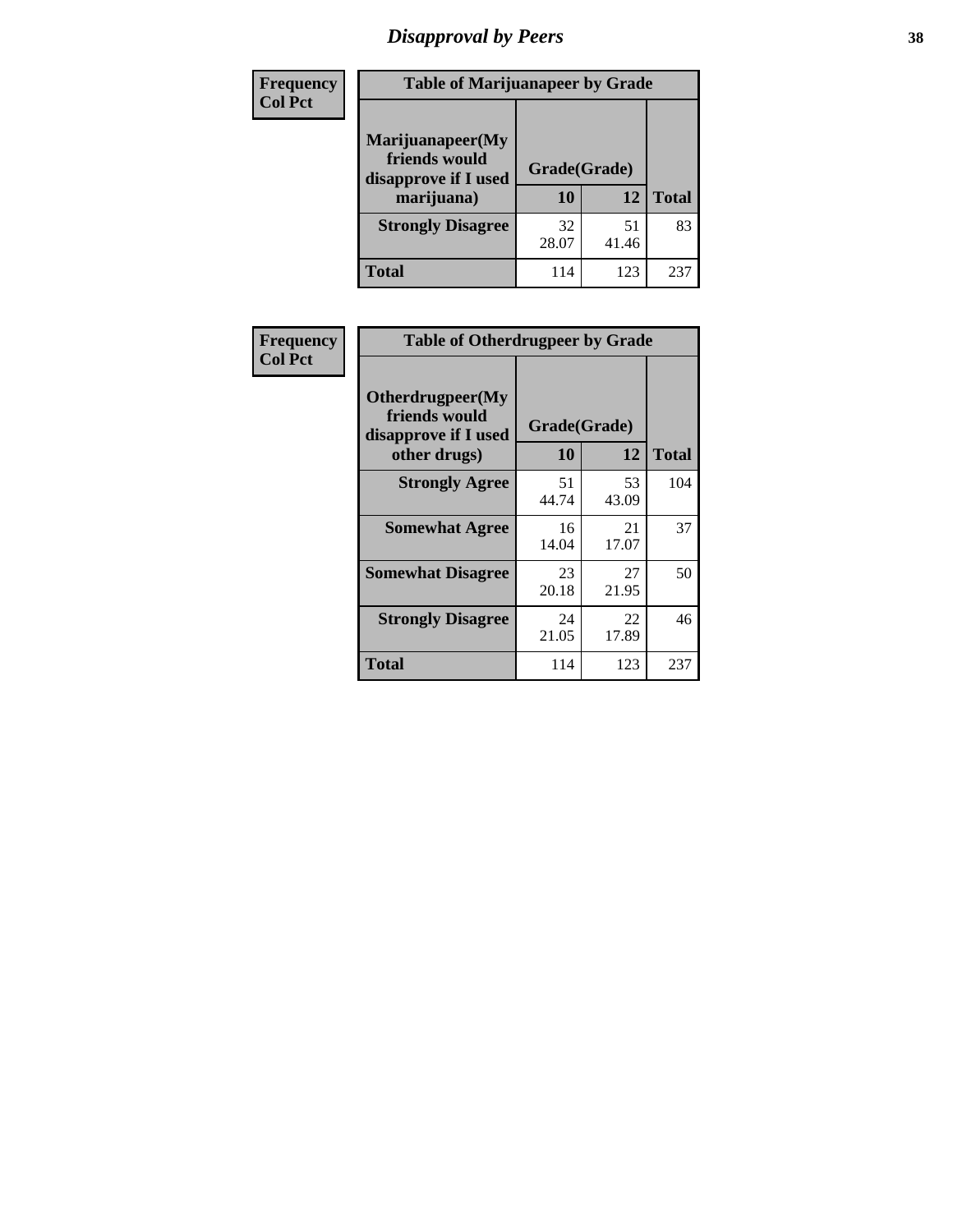| Frequency      | <b>Table of Alcohollocation1 by Grade</b> |              |              |              |
|----------------|-------------------------------------------|--------------|--------------|--------------|
| <b>Col Pct</b> | <b>Alcohollocation1(Places</b>            | Grade(Grade) |              |              |
|                | <b>Friends Use Alcohol)</b>               | 10           | 12           | <b>Total</b> |
|                |                                           | 75<br>65.79  | 110<br>89.43 | 185          |
|                | Do Not Use                                | 39<br>34.21  | 13<br>10.57  | 52           |
|                | <b>Total</b>                              | 114          | 123          | 237          |

| Frequency      | <b>Table of Alcohollocation2 by Grade</b>                     |                    |             |              |
|----------------|---------------------------------------------------------------|--------------------|-------------|--------------|
| <b>Col Pct</b> | <b>Alcohollocation2(Places</b><br><b>Friends Use Alcohol)</b> | Grade(Grade)<br>10 | <b>12</b>   | <b>Total</b> |
|                |                                                               | 58<br>50.88        | 45<br>36.59 | 103          |
|                | Home                                                          | 56<br>49.12        | 78<br>63.41 | 134          |
|                | <b>Total</b>                                                  | 114                | 123         | 237          |

| Frequency<br><b>Col Pct</b> | <b>Table of Alcohollocation 3 by Grade</b>                    |                    |              |              |
|-----------------------------|---------------------------------------------------------------|--------------------|--------------|--------------|
|                             | <b>Alcohollocation3(Places</b><br><b>Friends Use Alcohol)</b> | Grade(Grade)<br>10 | 12           | <b>Total</b> |
|                             |                                                               | 108<br>94.74       | 101<br>82.11 | 209          |
|                             | <b>School</b>                                                 | 6<br>5.26          | 22<br>17.89  | 28           |
|                             | <b>Total</b>                                                  | 114                | 123          | 237          |

| <b>Frequency</b> | <b>Table of Alcohollocation4 by Grade</b> |              |             |              |  |
|------------------|-------------------------------------------|--------------|-------------|--------------|--|
| <b>Col Pct</b>   | <b>Alcohollocation4(Places</b>            | Grade(Grade) |             |              |  |
|                  | <b>Friends Use Alcohol)</b>               | 10           | 12          | <b>Total</b> |  |
|                  |                                           | 92<br>80.70  | 84<br>68.29 | 176          |  |
|                  | Car                                       | 22<br>19.30  | 39<br>31.71 | 61           |  |
|                  | <b>Total</b>                              | 114          | 123         | 237          |  |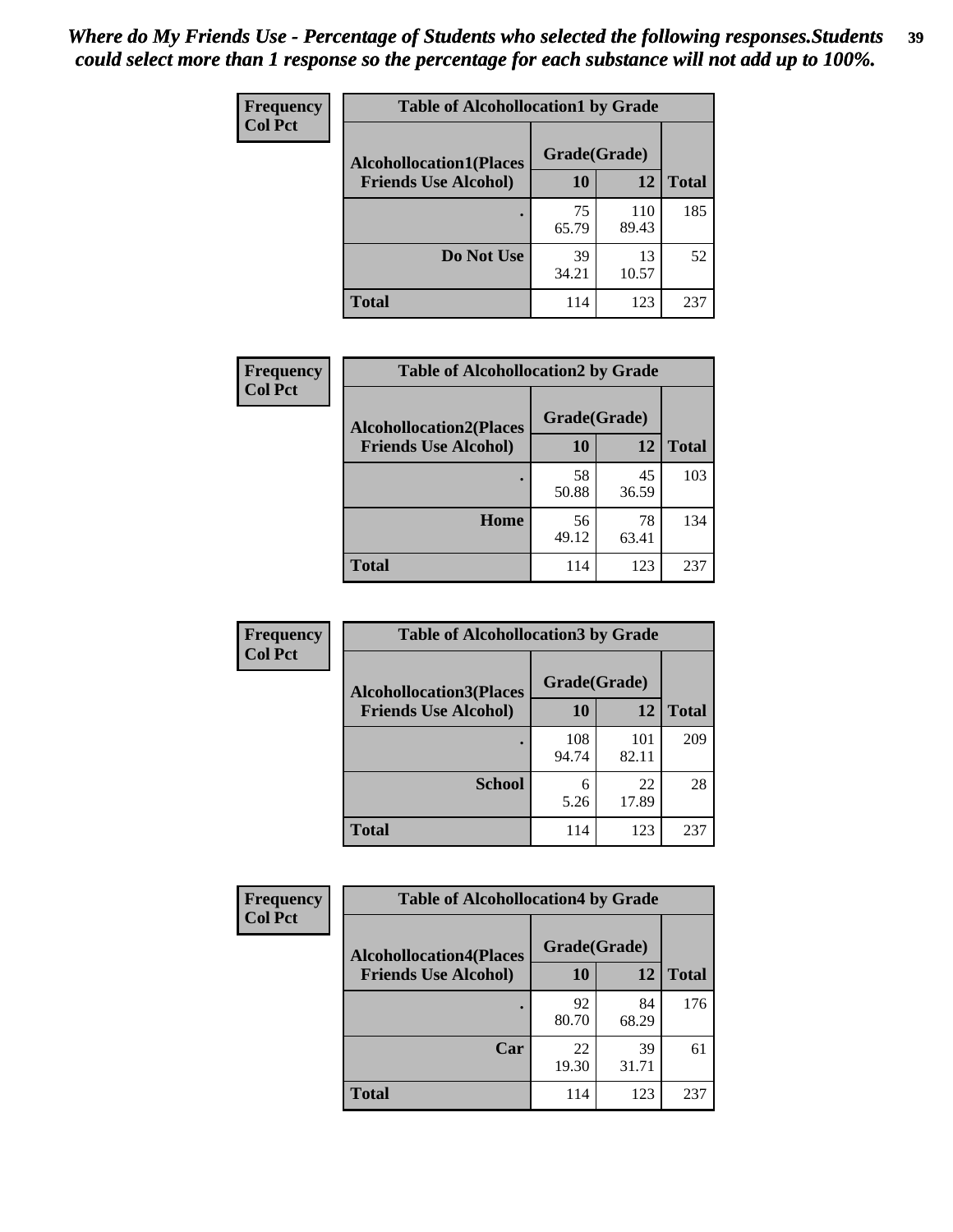| Frequency<br><b>Col Pct</b> | <b>Table of Alcohollocation5 by Grade</b> |              |             |              |
|-----------------------------|-------------------------------------------|--------------|-------------|--------------|
|                             | <b>Alcohollocation5(Places</b>            | Grade(Grade) |             |              |
|                             | <b>Friends Use Alcohol)</b>               | 10           | 12          | <b>Total</b> |
|                             |                                           | 41<br>35.96  | 25<br>20.33 | 66           |
|                             | <b>Friend's House</b>                     | 73<br>64.04  | 98<br>79.67 | 171          |
|                             | <b>Total</b>                              | 114          | 123         | 237          |

| <b>Frequency</b> | <b>Table of Alcohollocation6 by Grade</b> |              |             |              |
|------------------|-------------------------------------------|--------------|-------------|--------------|
| <b>Col Pct</b>   | <b>Alcohollocation6(Places</b>            | Grade(Grade) |             |              |
|                  | <b>Friends Use Alcohol)</b>               | 10           | 12          | <b>Total</b> |
|                  |                                           | 76<br>66.67  | 56<br>45.53 | 132          |
|                  | <b>Other</b>                              | 38<br>33.33  | 67<br>54.47 | 105          |
|                  | <b>Total</b>                              | 114          | 123         | 237          |

| Frequency      | <b>Table of Tobaccolocation1 by Grade</b> |              |             |              |
|----------------|-------------------------------------------|--------------|-------------|--------------|
| <b>Col Pct</b> | <b>Tobaccolocation1(Places</b>            | Grade(Grade) |             |              |
|                | <b>Friends Use Tobacco)</b>               | 10           | 12          | <b>Total</b> |
|                |                                           | 71<br>62.28  | 98<br>79.67 | 169          |
|                | Do Not Use                                | 43<br>37.72  | 25<br>20.33 | 68           |
|                | <b>Total</b>                              | 114          | 123         | 237          |

| <b>Frequency</b> | <b>Table of Tobaccolocation2 by Grade</b> |              |             |              |  |
|------------------|-------------------------------------------|--------------|-------------|--------------|--|
| <b>Col Pct</b>   | <b>Tobaccolocation2(Places</b>            | Grade(Grade) |             |              |  |
|                  | <b>Friends Use Tobacco)</b>               | 10           | 12          | <b>Total</b> |  |
|                  |                                           | 62<br>54.39  | 37<br>30.08 | 99           |  |
|                  | Home                                      | 52<br>45.61  | 86<br>69.92 | 138          |  |
|                  | <b>Total</b>                              | 114          | 123         | 237          |  |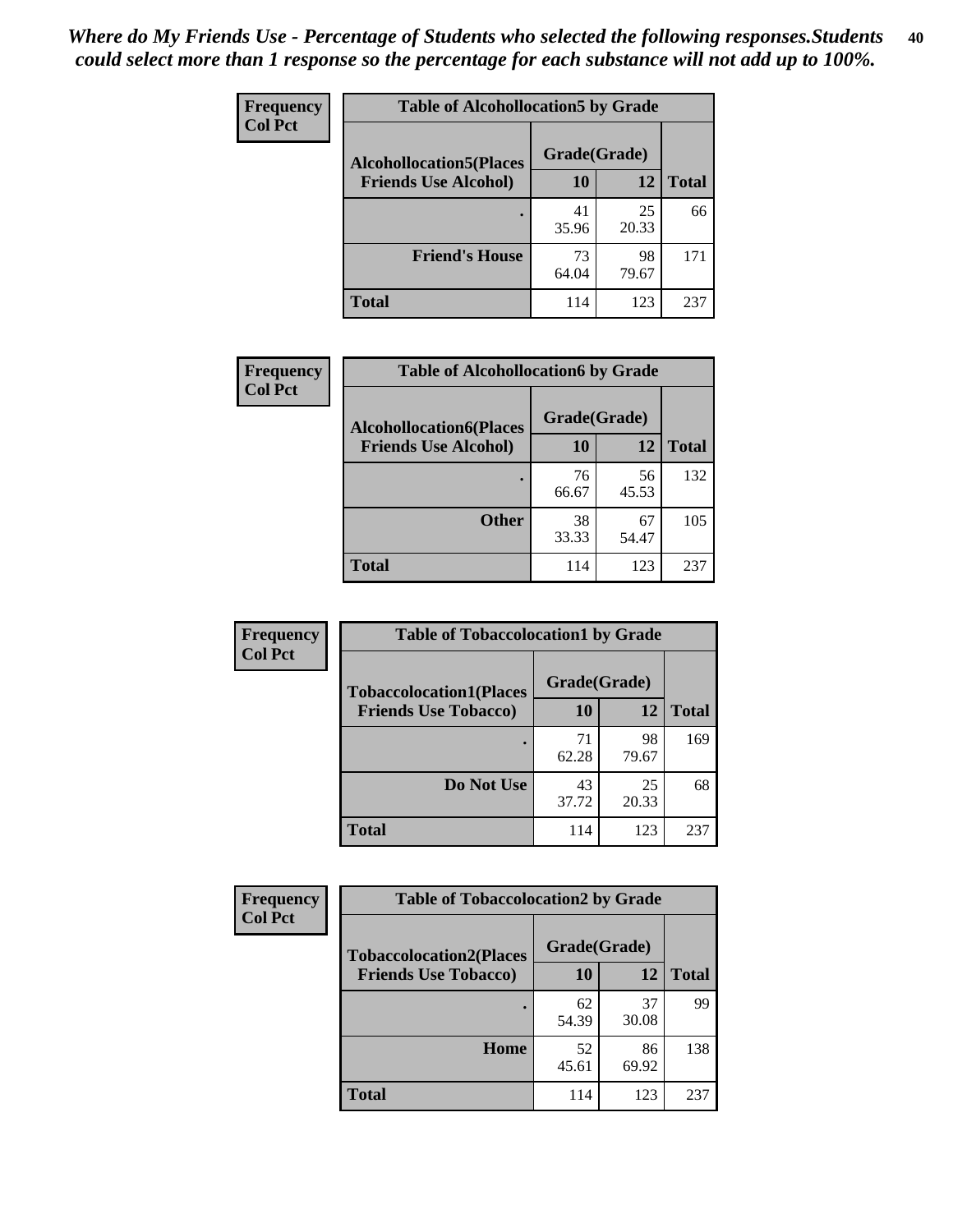| Frequency      | <b>Table of Tobaccolocation 3 by Grade</b> |              |             |              |
|----------------|--------------------------------------------|--------------|-------------|--------------|
| <b>Col Pct</b> | <b>Tobaccolocation3(Places</b>             | Grade(Grade) |             |              |
|                | <b>Friends Use Tobacco)</b>                | 10           | 12          | <b>Total</b> |
|                |                                            | 81<br>71.05  | 63<br>51.22 | 144          |
|                | <b>School</b>                              | 33<br>28.95  | 60<br>48.78 | 93           |
|                | <b>Total</b>                               | 114          | 123         | 237          |

| Frequency      | <b>Table of Tobaccolocation4 by Grade</b>                     |                           |             |              |
|----------------|---------------------------------------------------------------|---------------------------|-------------|--------------|
| <b>Col Pct</b> | <b>Tobaccolocation4(Places</b><br><b>Friends Use Tobacco)</b> | Grade(Grade)<br><b>10</b> | 12          | <b>Total</b> |
|                |                                                               | 69<br>60.53               | 42<br>34.15 | 111          |
|                | Car                                                           | 45<br>39.47               | 81<br>65.85 | 126          |
|                | <b>Total</b>                                                  | 114                       | 123         | 237          |

| Frequency      | <b>Table of Tobaccolocation5 by Grade</b> |              |             |              |
|----------------|-------------------------------------------|--------------|-------------|--------------|
| <b>Col Pct</b> | <b>Tobaccolocation5(Places</b>            | Grade(Grade) |             |              |
|                | <b>Friends Use Tobacco)</b>               | 10           | <b>12</b>   | <b>Total</b> |
|                |                                           | 55<br>48.25  | 36<br>29.27 | 91           |
|                | <b>Friend's House</b>                     | 59<br>51.75  | 87<br>70.73 | 146          |
|                | <b>Total</b>                              | 114          | 123         | 237          |

| <b>Frequency</b> | <b>Table of Tobaccolocation6 by Grade</b> |              |             |              |  |
|------------------|-------------------------------------------|--------------|-------------|--------------|--|
| <b>Col Pct</b>   | <b>Tobaccolocation6(Places</b>            | Grade(Grade) |             |              |  |
|                  | <b>Friends Use Tobacco)</b>               | 10           | 12          | <b>Total</b> |  |
|                  |                                           | 71<br>62.28  | 59<br>47.97 | 130          |  |
|                  | <b>Other</b>                              | 43<br>37.72  | 64<br>52.03 | 107          |  |
|                  | <b>Total</b>                              | 114          | 123         | 237          |  |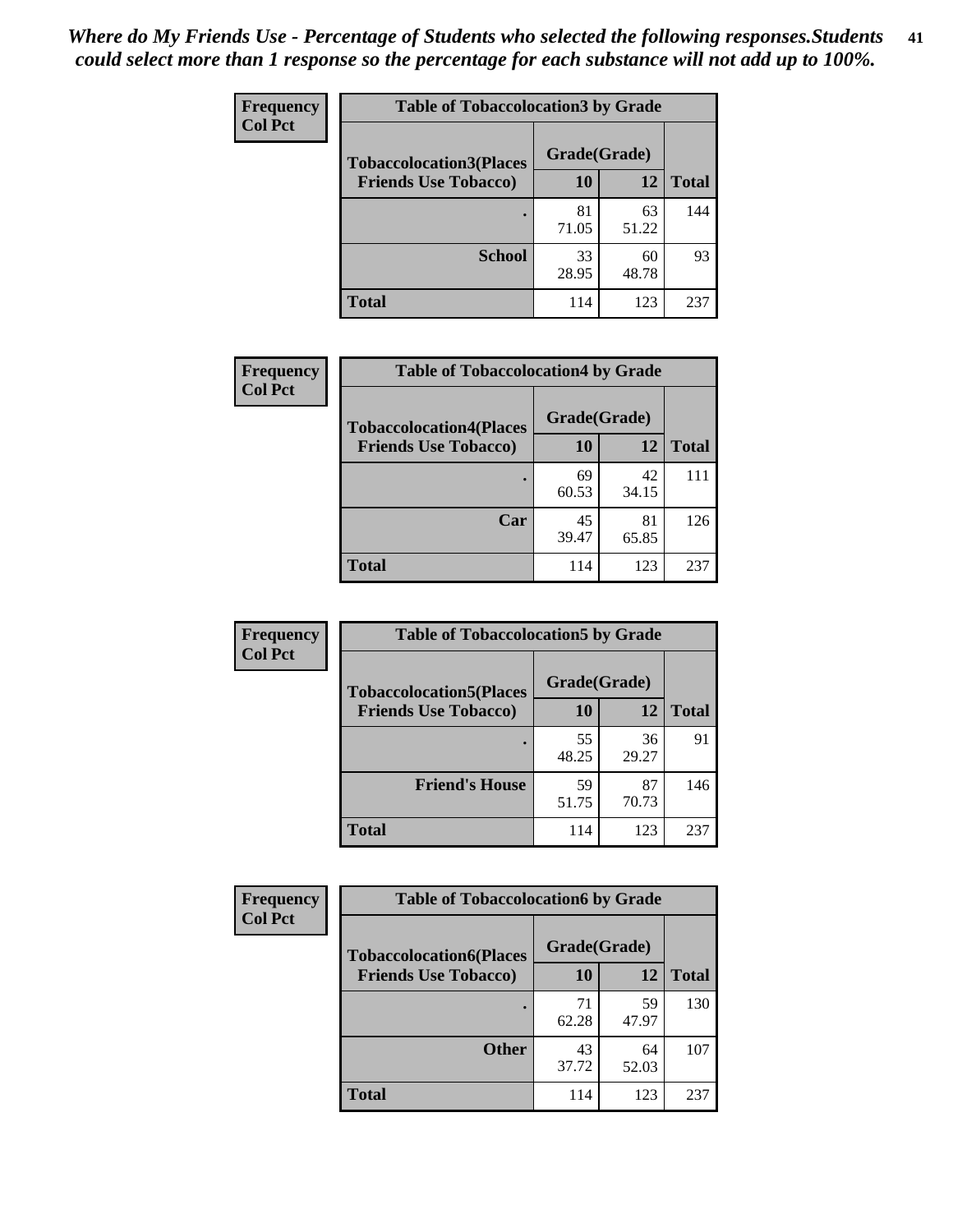| <b>Frequency</b> | <b>Table of Marijuanalocation1 by Grade</b> |              |             |              |
|------------------|---------------------------------------------|--------------|-------------|--------------|
| <b>Col Pct</b>   | <b>Marijuanalocation1(Places</b>            | Grade(Grade) |             |              |
|                  | <b>Friends Use Marijuana</b> )              | <b>10</b>    | 12          | <b>Total</b> |
|                  |                                             | 53<br>46.49  | 86<br>69.92 | 139          |
|                  | Do Not Use                                  | 61<br>53.51  | 37<br>30.08 | 98           |
|                  | <b>Total</b>                                | 114          | 123         | 237          |

| <b>Frequency</b> | <b>Table of Marijuanalocation2 by Grade</b>                        |                    |             |              |
|------------------|--------------------------------------------------------------------|--------------------|-------------|--------------|
| <b>Col Pct</b>   | <b>Marijuanalocation2(Places</b><br><b>Friends Use Marijuana</b> ) | Grade(Grade)<br>10 | 12          | <b>Total</b> |
|                  |                                                                    | 74<br>64.91        | 58<br>47.15 | 132          |
|                  | <b>Home</b>                                                        | 40<br>35.09        | 65<br>52.85 | 105          |
|                  | <b>Total</b>                                                       | 114                | 123         | 237          |

| Frequency      | <b>Table of Marijuanalocation3 by Grade</b> |              |              |              |
|----------------|---------------------------------------------|--------------|--------------|--------------|
| <b>Col Pct</b> | <b>Marijuanalocation3</b> (Places           | Grade(Grade) |              |              |
|                | <b>Friends Use Marijuana</b> )              | 10           | 12           | <b>Total</b> |
|                |                                             | 109<br>95.61 | 104<br>84.55 | 213          |
|                | <b>School</b>                               | 4.39         | 19<br>15.45  | 24           |
|                | <b>Total</b>                                | 114          | 123          | 237          |

| <b>Frequency</b> | <b>Table of Marijuanalocation4 by Grade</b> |              |             |              |  |
|------------------|---------------------------------------------|--------------|-------------|--------------|--|
| <b>Col Pct</b>   | <b>Marijuanalocation4(Places</b>            | Grade(Grade) |             |              |  |
|                  | <b>Friends Use Marijuana</b> )              | <b>10</b>    | 12          | <b>Total</b> |  |
|                  |                                             | 85<br>74.56  | 60<br>48.78 | 145          |  |
|                  | Car                                         | 29<br>25.44  | 63<br>51.22 | 92           |  |
|                  | <b>Total</b>                                | 114          | 123         | 237          |  |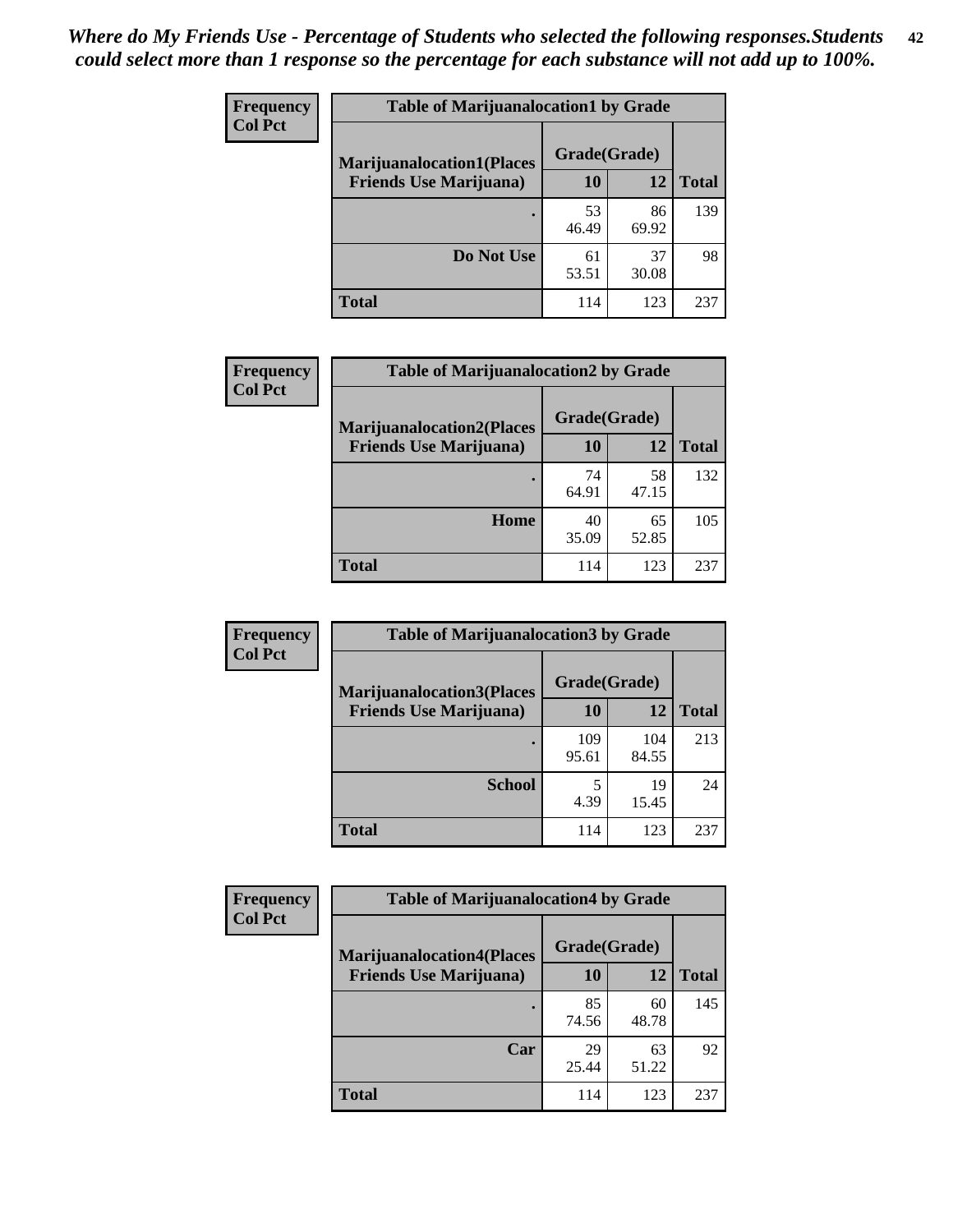| <b>Frequency</b> | <b>Table of Marijuanalocation5 by Grade</b> |              |             |              |
|------------------|---------------------------------------------|--------------|-------------|--------------|
| <b>Col Pct</b>   | <b>Marijuanalocation5(Places</b>            | Grade(Grade) |             |              |
|                  | <b>Friends Use Marijuana</b> )              | 10           | 12          | <b>Total</b> |
|                  |                                             | 64<br>56.14  | 47<br>38.21 | 111          |
|                  | <b>Friend's House</b>                       | 50<br>43.86  | 76<br>61.79 | 126          |
|                  | <b>Total</b>                                | 114          | 123         | 237          |

| <b>Frequency</b> | <b>Table of Marijuanalocation6 by Grade</b>                        |                    |             |              |
|------------------|--------------------------------------------------------------------|--------------------|-------------|--------------|
| <b>Col Pct</b>   | <b>Marijuanalocation6(Places</b><br><b>Friends Use Marijuana</b> ) | Grade(Grade)<br>10 | 12          | <b>Total</b> |
|                  |                                                                    | 79<br>69.30        | 63<br>51.22 | 142          |
|                  | <b>Other</b>                                                       | 35<br>30.70        | 60<br>48.78 | 95           |
|                  | <b>Total</b>                                                       | 114                | 123         | 237          |

| Frequency      | <b>Table of Otherdruglocation1 by Grade</b>                          |              |             |              |
|----------------|----------------------------------------------------------------------|--------------|-------------|--------------|
| <b>Col Pct</b> | <b>Otherdruglocation1(Places</b><br><b>Friends Use Other Illegal</b> | Grade(Grade) |             |              |
|                | Drugs)                                                               | 10           | 12          | <b>Total</b> |
|                |                                                                      | 41<br>35.96  | 61<br>49.59 | 102          |
|                | Do Not Use                                                           | 73<br>64.04  | 62<br>50.41 | 135          |
|                | <b>Total</b>                                                         | 114          | 123         | 237          |

| <b>Frequency</b> | <b>Table of Otherdruglocation2 by Grade</b>                           |              |             |              |
|------------------|-----------------------------------------------------------------------|--------------|-------------|--------------|
| <b>Col Pct</b>   | <b>Otherdruglocation2(Places)</b><br><b>Friends Use Other Illegal</b> | Grade(Grade) |             |              |
|                  | Drugs)                                                                | 10           | 12          | <b>Total</b> |
|                  |                                                                       | 90<br>78.95  | 73<br>59.35 | 163          |
|                  | Home                                                                  | 24<br>21.05  | 50<br>40.65 | 74           |
|                  | <b>Total</b>                                                          | 114          | 123         | 237          |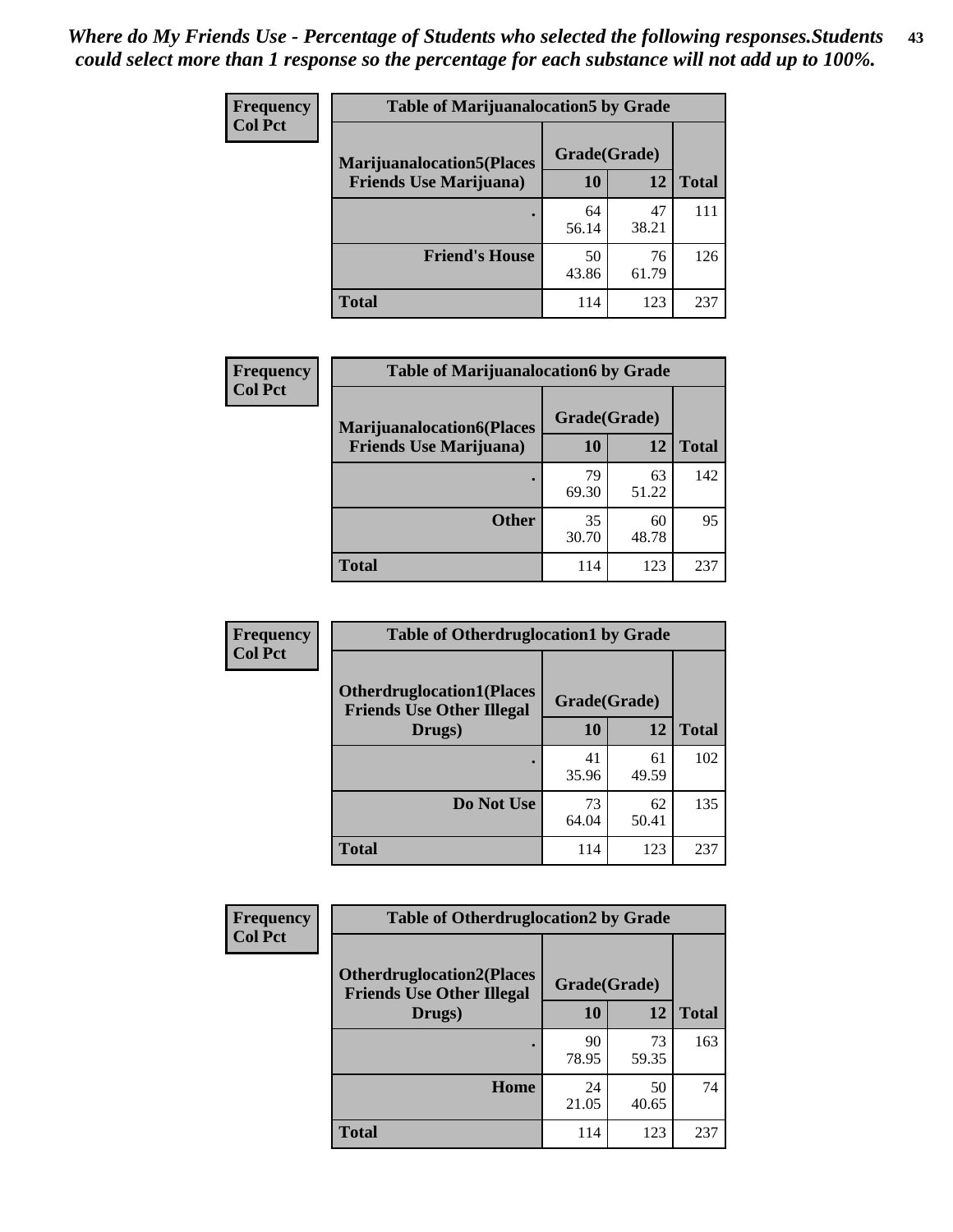| <b>Frequency</b> | <b>Table of Otherdruglocation3 by Grade</b>                          |              |             |              |
|------------------|----------------------------------------------------------------------|--------------|-------------|--------------|
| <b>Col Pct</b>   | <b>Otherdruglocation3(Places</b><br><b>Friends Use Other Illegal</b> | Grade(Grade) |             |              |
|                  | Drugs)                                                               | 10           | 12          | <b>Total</b> |
|                  |                                                                      | 106<br>92.98 | 91<br>73.98 | 197          |
|                  | <b>School</b>                                                        | 8<br>7.02    | 32<br>26.02 | 40           |
|                  | <b>Total</b>                                                         | 114          | 123         | 237          |

| <b>Frequency</b> | <b>Table of Otherdruglocation4 by Grade</b>                          |              |             |              |
|------------------|----------------------------------------------------------------------|--------------|-------------|--------------|
| <b>Col Pct</b>   | <b>Otherdruglocation4(Places</b><br><b>Friends Use Other Illegal</b> | Grade(Grade) |             |              |
|                  | Drugs)                                                               | 10           | 12          | <b>Total</b> |
|                  |                                                                      | 92<br>80.70  | 81<br>65.85 | 173          |
|                  | Car                                                                  | 22<br>19.30  | 42<br>34.15 | 64           |
|                  | <b>Total</b>                                                         | 114          | 123         | 237          |

| <b>Frequency</b> | <b>Table of Otherdruglocation5 by Grade</b>                          |              |             |              |
|------------------|----------------------------------------------------------------------|--------------|-------------|--------------|
| <b>Col Pct</b>   | <b>Otherdruglocation5(Places</b><br><b>Friends Use Other Illegal</b> | Grade(Grade) |             |              |
|                  | Drugs)                                                               | 10           | 12          | <b>Total</b> |
|                  |                                                                      | 79<br>69.30  | 69<br>56.10 | 148          |
|                  | <b>Friend's House</b>                                                | 35<br>30.70  | 54<br>43.90 | 89           |
|                  | <b>Total</b>                                                         | 114          | 123         | 237          |

| <b>Frequency</b> | <b>Table of Otherdruglocation6 by Grade</b>                          |              |             |              |
|------------------|----------------------------------------------------------------------|--------------|-------------|--------------|
| <b>Col Pct</b>   | <b>Otherdruglocation6(Places</b><br><b>Friends Use Other Illegal</b> | Grade(Grade) |             |              |
|                  | Drugs)                                                               | 10           | 12          | <b>Total</b> |
|                  |                                                                      | 87<br>76.32  | 77<br>62.60 | 164          |
|                  | <b>Other</b>                                                         | 27<br>23.68  | 46<br>37.40 | 73           |
|                  | <b>Total</b>                                                         | 114          | 123         | 237          |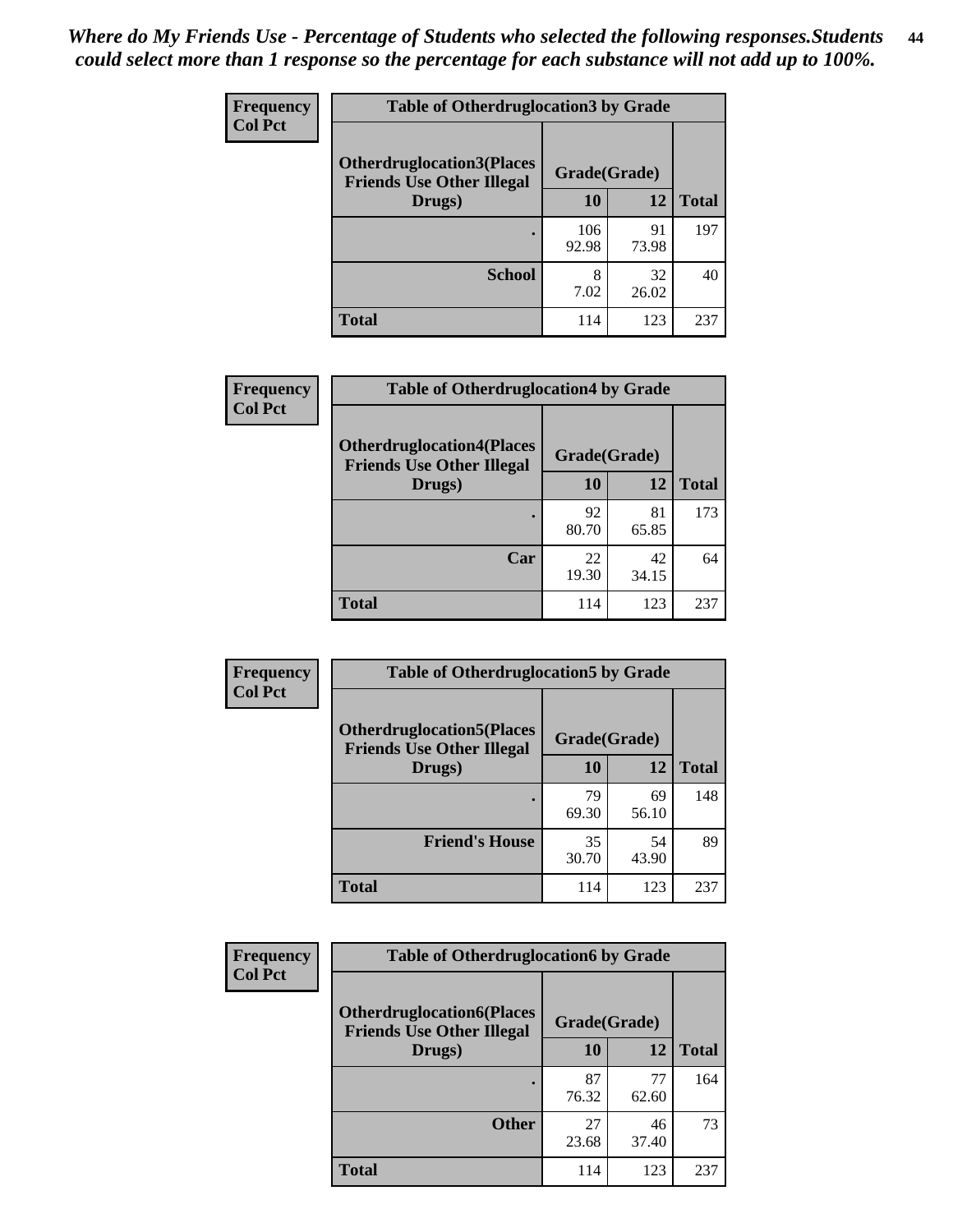| Frequency      | <b>Table of Alcoholtime1 by Grade</b>           |              |              |              |
|----------------|-------------------------------------------------|--------------|--------------|--------------|
| <b>Col Pct</b> | <b>Alcoholtime1(Times</b><br><b>Friends Use</b> | Grade(Grade) |              |              |
|                | Alcohol)                                        | 10           | 12           | <b>Total</b> |
|                |                                                 | 76<br>66.67  | 110<br>89.43 | 186          |
|                | Do Not Use                                      | 38<br>33.33  | 13<br>10.57  | 51           |
|                | <b>Total</b>                                    | 114          | 123          | 237          |

| Frequency      | <b>Table of Alcoholtime2 by Grade</b>           |              |              |              |
|----------------|-------------------------------------------------|--------------|--------------|--------------|
| <b>Col Pct</b> | <b>Alcoholtime2(Times</b><br><b>Friends Use</b> | Grade(Grade) |              |              |
|                | Alcohol)                                        | 10           | 12           | <b>Total</b> |
|                |                                                 | 100<br>87.72 | 102<br>82.93 | 202          |
|                | <b>On Way to School</b>                         | 14<br>12.28  | 21<br>17.07  | 35           |
|                | <b>Total</b>                                    | 114          | 123          | 237          |

| Frequency<br><b>Col Pct</b>                              | <b>Table of Alcoholtime3 by Grade</b> |              |              |              |
|----------------------------------------------------------|---------------------------------------|--------------|--------------|--------------|
| Alcoholtime3(Times<br>Grade(Grade)<br><b>Friends Use</b> |                                       |              |              |              |
|                                                          | Alcohol)                              | 10           | 12           | <b>Total</b> |
|                                                          |                                       | 104<br>91.23 | 107<br>86.99 | 211          |
|                                                          | <b>During School</b>                  | 10<br>8.77   | 16<br>13.01  | 26           |
|                                                          | Total                                 | 114          | 123          | 237          |

| <b>Frequency</b> | <b>Table of Alcoholtime4 by Grade</b> |              |              |              |  |
|------------------|---------------------------------------|--------------|--------------|--------------|--|
| <b>Col Pct</b>   | <b>Alcoholtime4(Times</b>             | Grade(Grade) |              |              |  |
|                  | <b>Friends Use Alcohol)</b>           | 10           | 12           | <b>Total</b> |  |
|                  |                                       | 98<br>85.96  | 105<br>85.37 | 203          |  |
|                  | <b>On Way Home From School</b>        | 16<br>14.04  | 18<br>14.63  | 34           |  |
|                  | <b>Total</b>                          | 114          | 123          | 237          |  |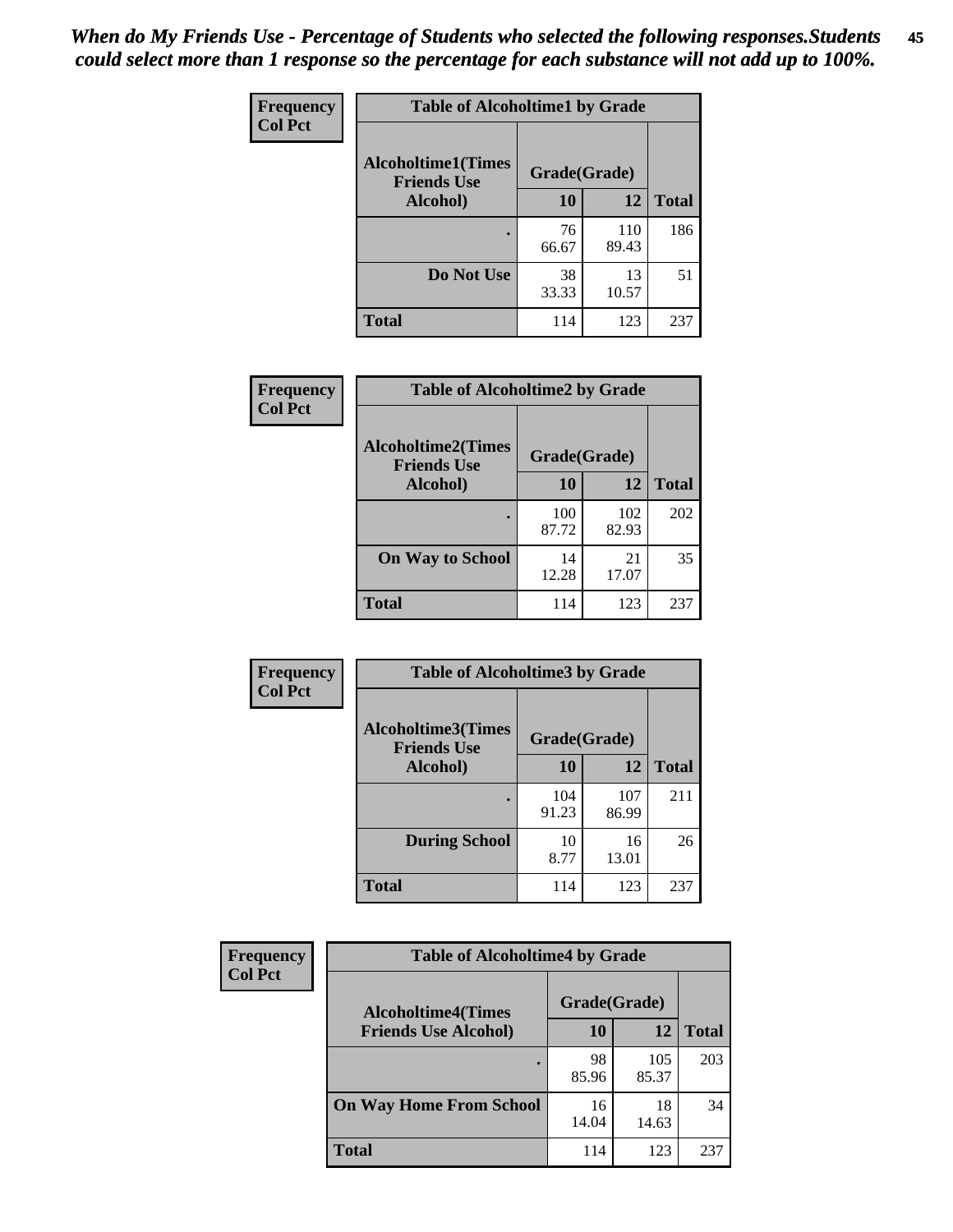*When do My Friends Use - Percentage of Students who selected the following responses.Students could select more than 1 response so the percentage for each substance will not add up to 100%.* **46**

| <b>Frequency</b> | <b>Table of Alcoholtime5 by Grade</b>           |              |             |              |
|------------------|-------------------------------------------------|--------------|-------------|--------------|
| <b>Col Pct</b>   | <b>Alcoholtime5(Times</b><br><b>Friends Use</b> | Grade(Grade) |             |              |
|                  | Alcohol)                                        | 10           | 12          | <b>Total</b> |
|                  |                                                 | 78<br>68.42  | 62<br>50.41 | 140          |
|                  | Weeknights                                      | 36<br>31.58  | 61<br>49.59 | 97           |
|                  | <b>Total</b>                                    | 114          | 123         | 237          |

| <b>Frequency</b> | <b>Table of Alcoholtime6 by Grade</b>           |              |              |              |
|------------------|-------------------------------------------------|--------------|--------------|--------------|
| <b>Col Pct</b>   | <b>Alcoholtime6(Times</b><br><b>Friends Use</b> | Grade(Grade) |              |              |
|                  | Alcohol)                                        | 10           | 12           | <b>Total</b> |
|                  |                                                 | 35<br>30.70  | 12<br>9.76   | 47           |
|                  | Weekends                                        | 79<br>69.30  | 111<br>90.24 | 190          |
|                  | <b>Total</b>                                    | 114          | 123          | 237          |

| Frequency      | <b>Table of Tobaccotime1 by Grade</b>           |              |             |              |
|----------------|-------------------------------------------------|--------------|-------------|--------------|
| <b>Col Pct</b> | <b>Tobaccotime1(Times</b><br><b>Friends Use</b> | Grade(Grade) |             |              |
|                | <b>Tobacco</b> )                                | 10           | 12          | <b>Total</b> |
|                | ٠                                               | 73<br>64.04  | 99<br>80.49 | 172          |
|                | Do Not Use                                      | 41<br>35.96  | 24<br>19.51 | 65           |
|                | <b>Total</b>                                    | 114          | 123         | 237          |

| <b>Frequency</b> | <b>Table of Tobaccotime2 by Grade</b>           |              |             |              |
|------------------|-------------------------------------------------|--------------|-------------|--------------|
| <b>Col Pct</b>   | <b>Tobaccotime2(Times</b><br><b>Friends Use</b> | Grade(Grade) |             |              |
|                  | <b>Tobacco</b> )                                | 10           | 12          | <b>Total</b> |
|                  |                                                 | 72<br>63.16  | 47<br>38.21 | 119          |
|                  | <b>On Way to School</b>                         | 42<br>36.84  | 76<br>61.79 | 118          |
|                  | <b>Total</b>                                    | 114          | 123         | 237          |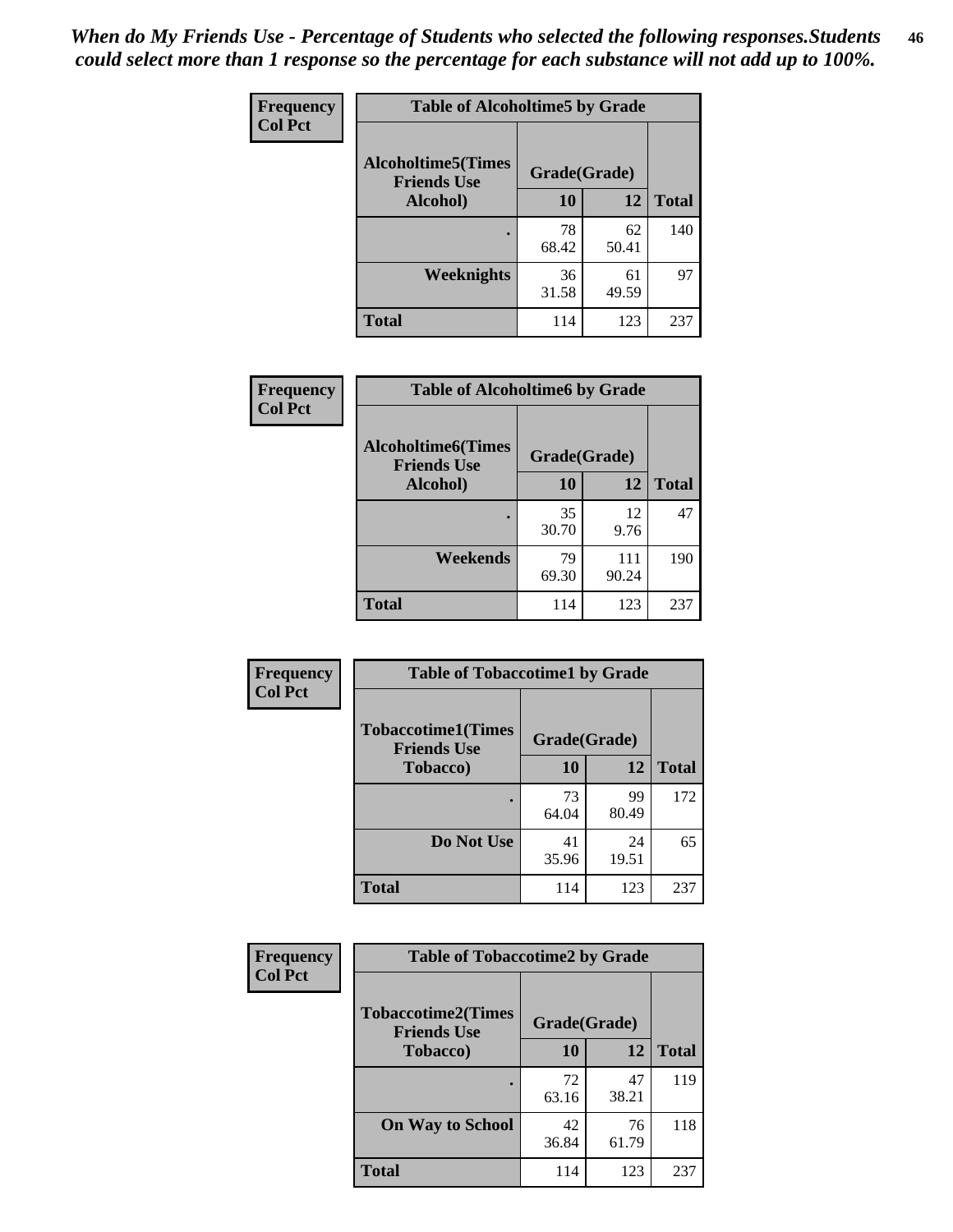*When do My Friends Use - Percentage of Students who selected the following responses.Students could select more than 1 response so the percentage for each substance will not add up to 100%.* **47**

| <b>Frequency</b> | <b>Table of Tobaccotime3 by Grade</b>           |             |              |              |  |
|------------------|-------------------------------------------------|-------------|--------------|--------------|--|
| <b>Col Pct</b>   | <b>Tobaccotime3(Times</b><br><b>Friends Use</b> |             | Grade(Grade) |              |  |
|                  | <b>Tobacco</b> )                                | 10          | 12           | <b>Total</b> |  |
|                  |                                                 | 73<br>64.04 | 66<br>53.66  | 139          |  |
|                  | <b>During School</b>                            | 41<br>35.96 | 57<br>46.34  | 98           |  |
|                  | <b>Total</b>                                    | 114         | 123          | 237          |  |

| Frequency<br><b>Col Pct</b> | <b>Table of Tobaccotime4 by Grade</b> |              |              |              |
|-----------------------------|---------------------------------------|--------------|--------------|--------------|
|                             | <b>Tobaccotime4(Times</b>             | Grade(Grade) |              |              |
|                             | <b>Friends Use Tobacco)</b>           | 10           | 12           | <b>Total</b> |
|                             |                                       | 98<br>85.96  | 105<br>85.37 | 203          |
|                             | <b>On Way Home From School</b>        | 16<br>14.04  | 18<br>14.63  | 34           |
|                             | Total                                 | 114          | 123          | 237          |

| Frequency      | <b>Table of Tobaccotime5 by Grade</b>           |              |             |              |
|----------------|-------------------------------------------------|--------------|-------------|--------------|
| <b>Col Pct</b> | <b>Tobaccotime5(Times</b><br><b>Friends Use</b> | Grade(Grade) |             |              |
|                | <b>Tobacco</b> )                                | 10           | 12          | <b>Total</b> |
|                |                                                 | 59<br>51.75  | 34<br>27.64 | 93           |
|                | Weeknights                                      | 55<br>48.25  | 89<br>72.36 | 144          |
|                | <b>Total</b>                                    | 114          | 123         | 237          |

| Frequency<br><b>Col Pct</b> | <b>Table of Tobaccotime6 by Grade</b>                           |             |             |              |
|-----------------------------|-----------------------------------------------------------------|-------------|-------------|--------------|
|                             | <b>Tobaccotime6(Times</b><br>Grade(Grade)<br><b>Friends Use</b> |             |             |              |
|                             | <b>Tobacco</b> )                                                | 10          | 12          | <b>Total</b> |
|                             | ٠                                                               | 46<br>40.35 | 26<br>21.14 | 72           |
|                             | Weekends                                                        | 68<br>59.65 | 97<br>78.86 | 165          |
|                             | <b>Total</b>                                                    | 114         | 123         | 237          |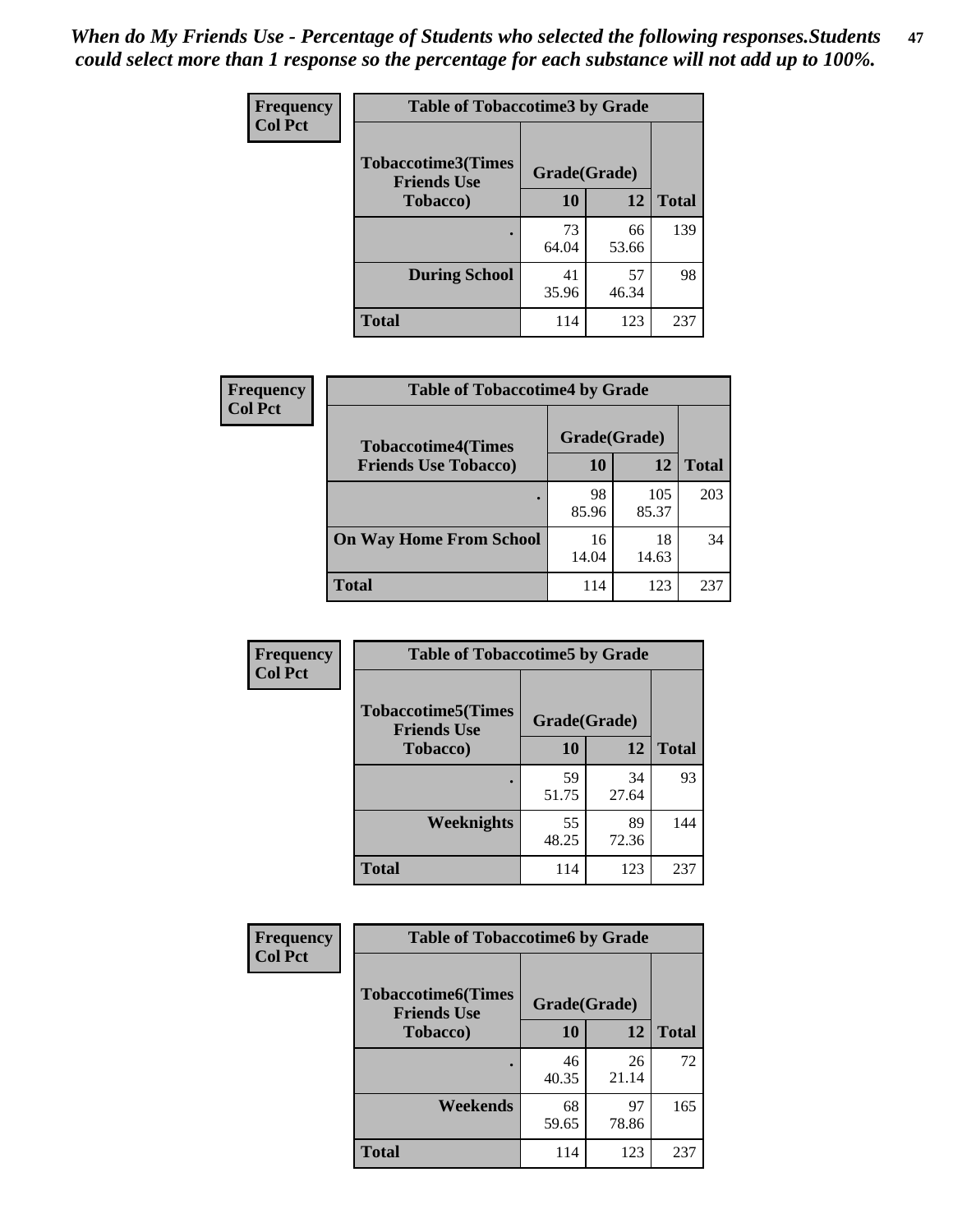| Frequency      | <b>Table of Marijuanatime1 by Grade</b>           |              |             |              |
|----------------|---------------------------------------------------|--------------|-------------|--------------|
| <b>Col Pct</b> | <b>Marijuanatime1(Times</b><br><b>Friends Use</b> | Grade(Grade) |             |              |
|                | Marijuana)                                        | 10           | 12          | <b>Total</b> |
|                |                                                   | 56<br>49.12  | 81<br>65.85 | 137          |
|                | Do Not Use                                        | 58<br>50.88  | 42<br>34.15 | 100          |
|                | <b>Total</b>                                      | 114          | 123         | 237          |

| Frequency      | <b>Table of Marijuanatime2 by Grade</b>           |              |             |              |
|----------------|---------------------------------------------------|--------------|-------------|--------------|
| <b>Col Pct</b> | <b>Marijuanatime2(Times</b><br><b>Friends Use</b> | Grade(Grade) |             |              |
|                | Marijuana)                                        | 10           | 12          | <b>Total</b> |
|                |                                                   | 98<br>85.96  | 87<br>70.73 | 185          |
|                | <b>On Way to School</b>                           | 16<br>14.04  | 36<br>29.27 | 52           |
|                | <b>Total</b>                                      | 114          | 123         | 237          |

| <b>Frequency</b> | <b>Table of Marijuanatime3 by Grade</b>    |              |              |              |
|------------------|--------------------------------------------|--------------|--------------|--------------|
| <b>Col Pct</b>   | Marijuanatime3(Times<br><b>Friends Use</b> | Grade(Grade) |              |              |
|                  | Marijuana)                                 | 10           | 12           | <b>Total</b> |
|                  |                                            | 104<br>91.23 | 112<br>91.06 | 216          |
|                  | <b>During School</b>                       | 10<br>8.77   | 11<br>8.94   | 21           |
|                  | <b>Total</b>                               | 114          | 123          | 237          |

| <b>Frequency</b> | <b>Table of Marijuanatime4 by Grade</b> |              |             |       |
|------------------|-----------------------------------------|--------------|-------------|-------|
| <b>Col Pct</b>   | <b>Marijuanatime4(Times</b>             | Grade(Grade) |             |       |
|                  | <b>Friends Use Marijuana</b> )          | 10           | 12          | Total |
|                  |                                         | 94<br>82.46  | 85<br>69.11 | 179   |
|                  | <b>On Way Home From School</b>          | 20<br>17.54  | 38<br>30.89 | 58    |
|                  | <b>Total</b>                            | 114          | 123         | 237   |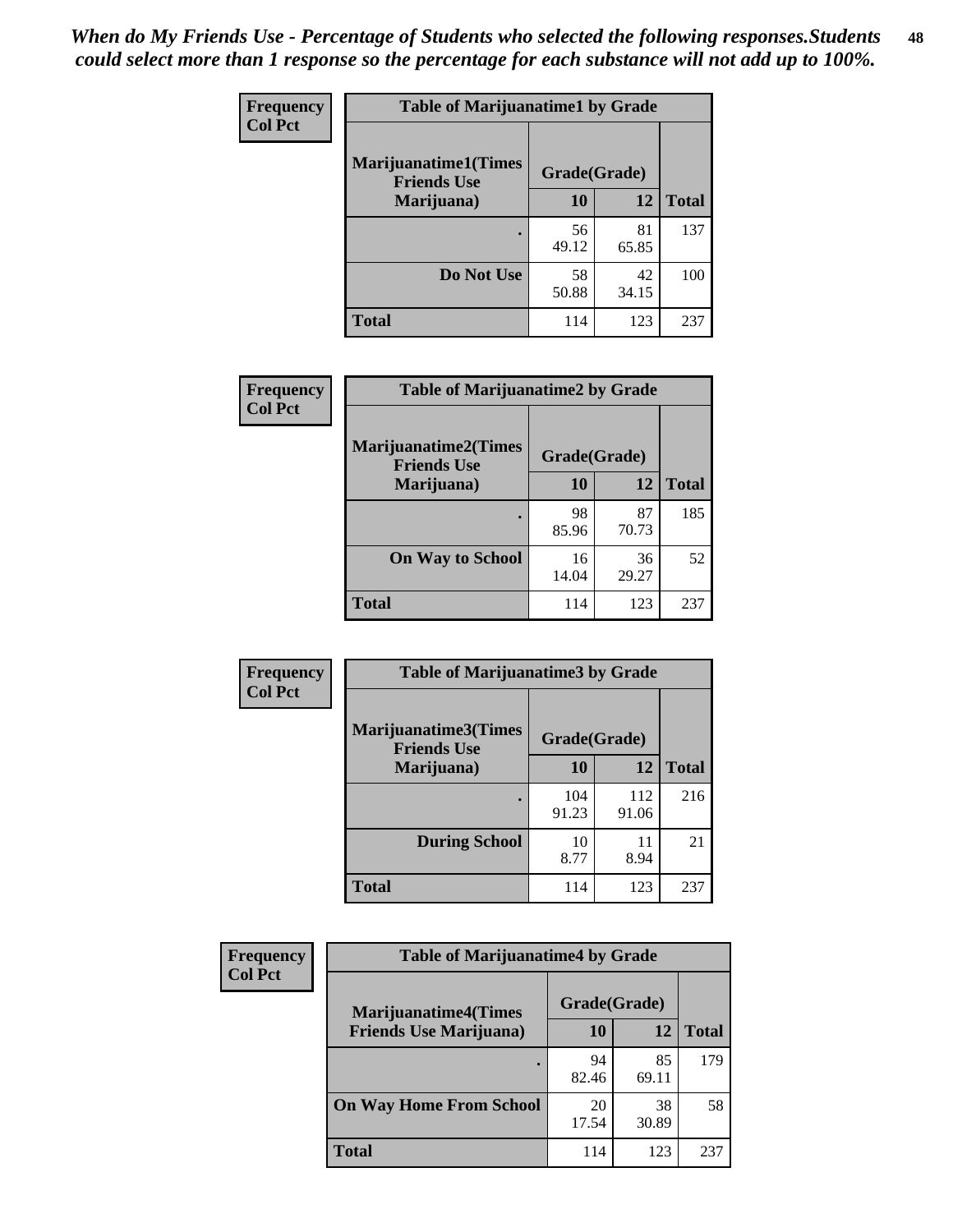| Frequency      | <b>Table of Marijuanatime5 by Grade</b>            |              |             |              |
|----------------|----------------------------------------------------|--------------|-------------|--------------|
| <b>Col Pct</b> | <b>Marijuanatime5</b> (Times<br><b>Friends Use</b> | Grade(Grade) |             |              |
|                | Marijuana)                                         | 10           | 12          | <b>Total</b> |
|                |                                                    | 74<br>64.91  | 56<br>45.53 | 130          |
|                | Weeknights                                         | 40<br>35.09  | 67<br>54.47 | 107          |
|                | <b>Total</b>                                       | 114          | 123         | 237          |

| Frequency      | <b>Table of Marijuanatime6 by Grade</b>           |              |             |              |
|----------------|---------------------------------------------------|--------------|-------------|--------------|
| <b>Col Pct</b> | <b>Marijuanatime6(Times</b><br><b>Friends Use</b> | Grade(Grade) |             |              |
|                | Marijuana)                                        | 10           | 12          | <b>Total</b> |
|                |                                                   | 56<br>49.12  | 39<br>31.71 | 95           |
|                | Weekends                                          | 58<br>50.88  | 84<br>68.29 | 142          |
|                | <b>Total</b>                                      | 114          | 123         | 237          |

| Frequency      | <b>Table of Otherdrugtime1 by Grade</b>                 |              |             |              |
|----------------|---------------------------------------------------------|--------------|-------------|--------------|
| <b>Col Pct</b> | <b>Otherdrugtime1(Times</b><br><b>Friends Use Other</b> | Grade(Grade) |             |              |
|                | <b>Illegal Drugs</b> )                                  | 10           | 12          | <b>Total</b> |
|                |                                                         | 41<br>35.96  | 58<br>47.15 | 99           |
|                | Do Not Use                                              | 73<br>64.04  | 65<br>52.85 | 138          |
|                | <b>Total</b>                                            | 114          | 123         | 237          |

| Frequency      | <b>Table of Otherdrugtime2 by Grade</b>                 |              |             |              |
|----------------|---------------------------------------------------------|--------------|-------------|--------------|
| <b>Col Pct</b> | <b>Otherdrugtime2(Times</b><br><b>Friends Use Other</b> | Grade(Grade) |             |              |
|                | <b>Illegal Drugs</b> )                                  | 10           | 12          | <b>Total</b> |
|                |                                                         | 97<br>85.09  | 98<br>79.67 | 195          |
|                | <b>On Way to School</b>                                 | 17<br>14.91  | 25<br>20.33 | 42           |
|                | Total                                                   | 114          | 123         | 237          |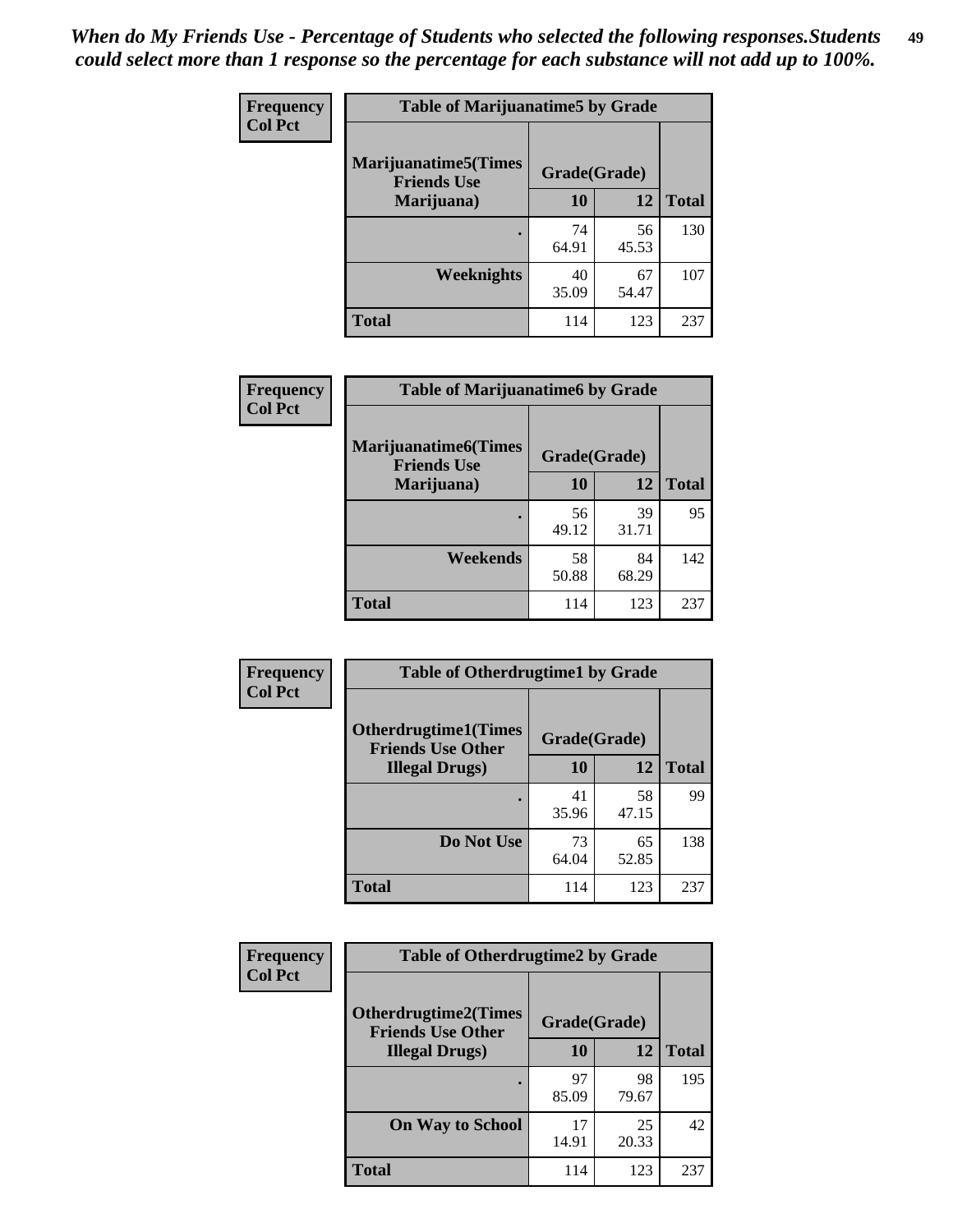| <b>Frequency</b> | <b>Table of Otherdrugtime3 by Grade</b>                                 |              |             |              |
|------------------|-------------------------------------------------------------------------|--------------|-------------|--------------|
| <b>Col Pct</b>   | <b>Otherdrugtime3(Times</b><br>Grade(Grade)<br><b>Friends Use Other</b> |              |             |              |
|                  | <b>Illegal Drugs</b> )                                                  | 10           | 12          | <b>Total</b> |
|                  |                                                                         | 102<br>89.47 | 98<br>79.67 | 200          |
|                  | <b>During School</b>                                                    | 12<br>10.53  | 25<br>20.33 | 37           |
|                  | <b>Total</b>                                                            | 114          | 123         | 237          |

| <b>Frequency</b> | <b>Table of Otherdrugtime4 by Grade</b>                         |              |             |              |
|------------------|-----------------------------------------------------------------|--------------|-------------|--------------|
| <b>Col Pct</b>   | <b>Otherdrugtime4(Times</b><br><b>Friends Use Other Illegal</b> | Grade(Grade) |             |              |
|                  | Drugs)                                                          | 10           | 12          | <b>Total</b> |
|                  | ٠                                                               | 97<br>85.09  | 91<br>73.98 | 188          |
|                  | <b>On Way Home From School</b>                                  | 17<br>14.91  | 32<br>26.02 | 49           |
|                  | <b>Total</b>                                                    | 114          | 123         | 237          |

| <b>Frequency</b><br><b>Col Pct</b> | <b>Table of Otherdrugtime5 by Grade</b>                                  |             |             |              |
|------------------------------------|--------------------------------------------------------------------------|-------------|-------------|--------------|
|                                    | <b>Otherdrugtime5</b> (Times<br>Grade(Grade)<br><b>Friends Use Other</b> |             |             |              |
|                                    | <b>Illegal Drugs</b> )                                                   | 10          | 12          | <b>Total</b> |
|                                    |                                                                          | 86<br>75.44 | 74<br>60.16 | 160          |
|                                    | Weeknights                                                               | 28<br>24.56 | 49<br>39.84 | 77           |
|                                    | Total                                                                    | 114         | 123         | 237          |

| Frequency      | <b>Table of Otherdrugtime6 by Grade</b>                                 |             |             |              |
|----------------|-------------------------------------------------------------------------|-------------|-------------|--------------|
| <b>Col Pct</b> | <b>Otherdrugtime6(Times</b><br>Grade(Grade)<br><b>Friends Use Other</b> |             |             |              |
|                | <b>Illegal Drugs</b> )                                                  | 10          | 12          | <b>Total</b> |
|                |                                                                         | 71<br>62.28 | 63<br>51.22 | 134          |
|                | Weekends                                                                | 43<br>37.72 | 60<br>48.78 | 103          |
|                | Total                                                                   | 114         | 123         | 237          |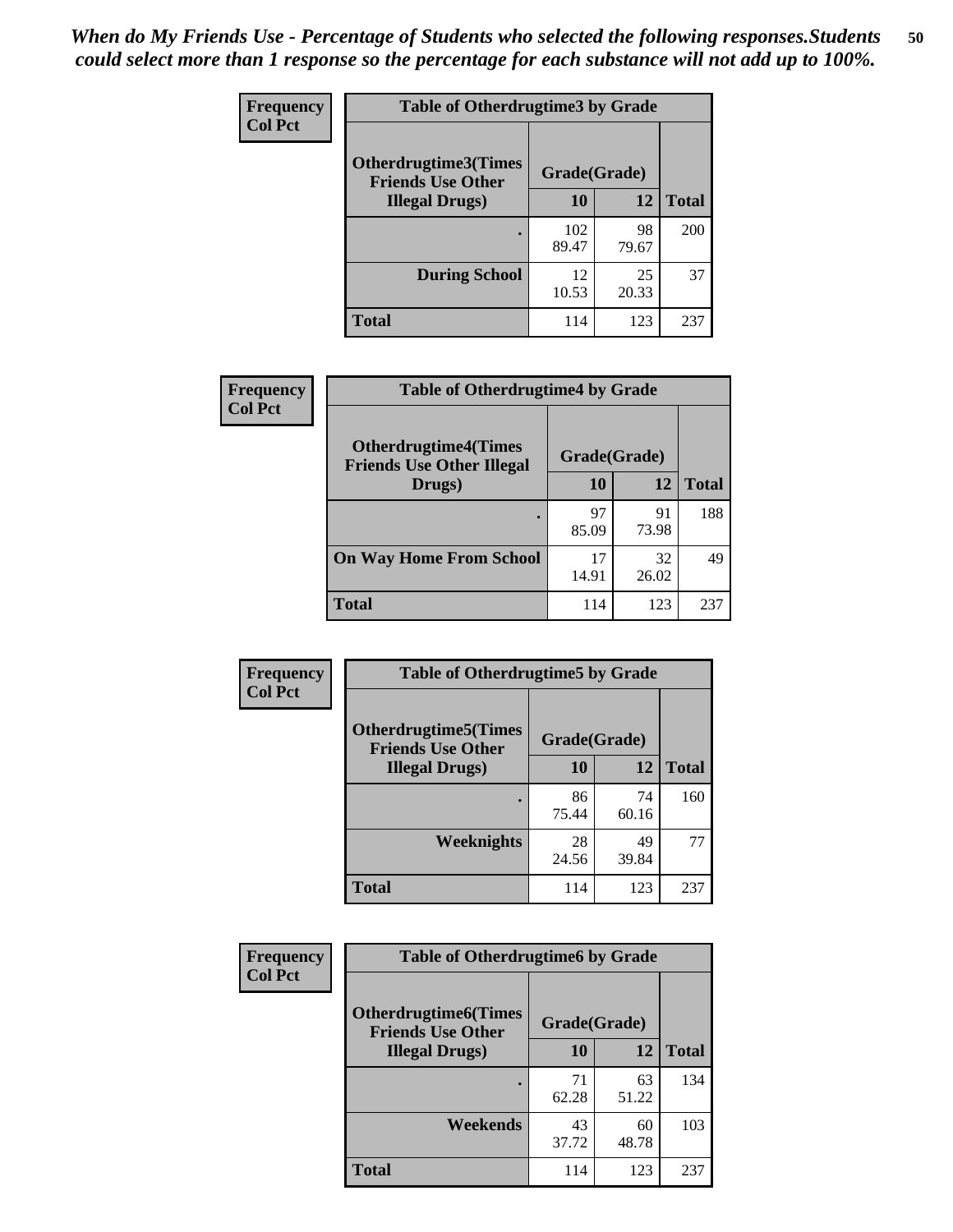| Frequency      | <b>Table of Educationalcohol by Grade</b>                                                                  |              |             |              |
|----------------|------------------------------------------------------------------------------------------------------------|--------------|-------------|--------------|
| <b>Col Pct</b> | Educationalcohol(I<br>have been taught<br>about alcohol,<br>tobacco,<br>and other drugs<br>within the last | Grade(Grade) |             |              |
|                | year at school)                                                                                            | 10           | 12          | <b>Total</b> |
|                | Yes                                                                                                        | 89<br>78.07  | 35<br>28.46 | 124          |
|                | N <sub>0</sub>                                                                                             | 25<br>21.93  | 88<br>71.54 | 113          |
|                | <b>Total</b>                                                                                               | 114          | 123         | 237          |

| Frequency      | <b>Table of Eversmoked by Grade</b> |              |             |              |
|----------------|-------------------------------------|--------------|-------------|--------------|
| <b>Col Pct</b> | Eversmoked(I<br>have smoked         | Grade(Grade) |             |              |
|                | a cigarette)                        | 10           | 12          | <b>Total</b> |
|                | Yes                                 | 55<br>48.25  | 63<br>51.22 | 118          |
|                | N <sub>0</sub>                      | 59<br>51.75  | 60<br>48.78 | 119          |
|                | <b>Total</b>                        | 114          | 123         | 237          |

| Frequency      | <b>Table of Drovedrinking by Grade</b>                                                                              |                    |              |              |
|----------------|---------------------------------------------------------------------------------------------------------------------|--------------------|--------------|--------------|
| <b>Col Pct</b> | Drovedrinking(In<br>the past 30 days I<br>have driven a car<br>or other vehicle<br>while I was<br>drinking alcohol) | Grade(Grade)<br>10 | 12           | <b>Total</b> |
|                | Yes                                                                                                                 | 5<br>4.39          | 22<br>17.89  | 27           |
|                | N <sub>0</sub>                                                                                                      | 109<br>95.61       | 101<br>82.11 | 210          |
|                | <b>Total</b>                                                                                                        | 114                | 123          | 237          |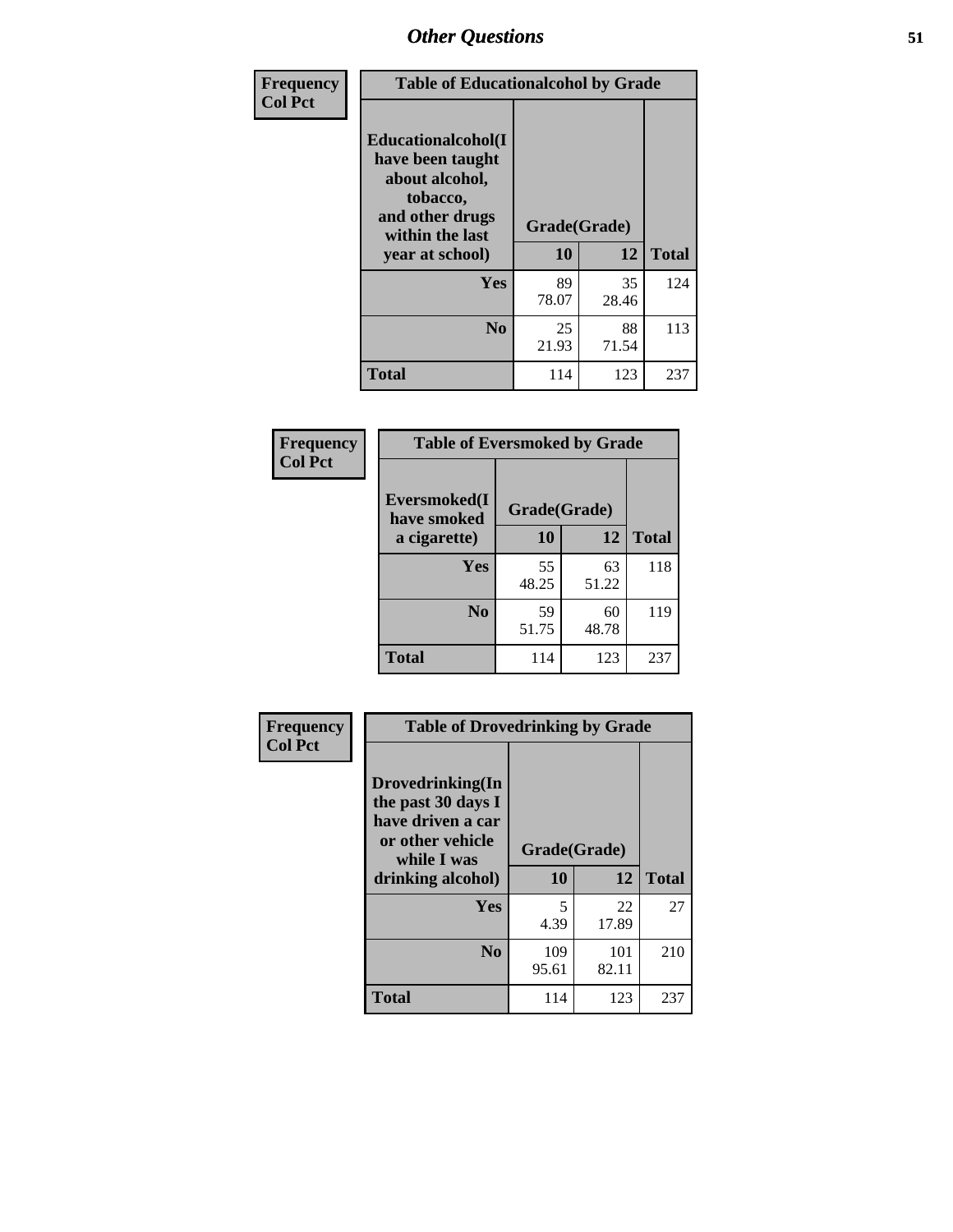| Frequency<br><b>Col Pct</b> | <b>Table of Rodedrinking by Grade</b>                                                                                  |                    |             |              |
|-----------------------------|------------------------------------------------------------------------------------------------------------------------|--------------------|-------------|--------------|
|                             | Rodedrinking(In<br>the past 30 days<br>I have ridden in<br>a car with a<br>driver who had<br>been drinking<br>alcohol) | Grade(Grade)<br>10 | 12          | <b>Total</b> |
|                             |                                                                                                                        |                    |             |              |
|                             | <b>Yes</b>                                                                                                             | 29<br>25.44        | 29<br>23.58 | 58           |
|                             | N <sub>0</sub>                                                                                                         | 85<br>74.56        | 94<br>76.42 | 179          |
|                             | <b>Total</b>                                                                                                           | 114                | 123         | 237          |

### **Frequency Col Pct**

| <b>Table of Drugsschool by Grade</b>                                                                                      |              |             |              |
|---------------------------------------------------------------------------------------------------------------------------|--------------|-------------|--------------|
| <b>Drugsschool</b> (During<br>the past 12 months,<br>I have been offered,<br>sold,<br>or given illegal<br>drugs on school | Grade(Grade) |             |              |
| property)                                                                                                                 | 10           | 12          | <b>Total</b> |
| Yes                                                                                                                       | 36<br>31.58  | 34<br>27.64 | 70           |
|                                                                                                                           |              |             |              |
| N <sub>0</sub>                                                                                                            | 78           | 89          | 167          |
|                                                                                                                           | 68.42        | 72.36       |              |
|                                                                                                                           |              |             |              |

| Frequency      | <b>Table of Helpbullied by Grade</b>           |              |                                     |              |
|----------------|------------------------------------------------|--------------|-------------------------------------|--------------|
| <b>Col Pct</b> | Helpbullied(I<br>would help<br>someone who was | Grade(Grade) |                                     |              |
|                | being bullied)                                 | 10           | 12                                  | <b>Total</b> |
|                | <b>Strongly Agree</b>                          | 45<br>39.47  | 61<br>49.59                         | 106          |
|                | <b>Somewhat Agree</b>                          | 56<br>49.12  | 57<br>46.34                         | 113          |
|                | <b>Somewhat Disagree</b>                       | 10<br>8.77   | 3<br>2.44                           | 13           |
|                | <b>Strongly Disagree</b>                       | 3<br>2.63    | $\mathcal{D}_{\mathcal{L}}$<br>1.63 | 5            |
|                | <b>Total</b>                                   | 114          | 123                                 | 237          |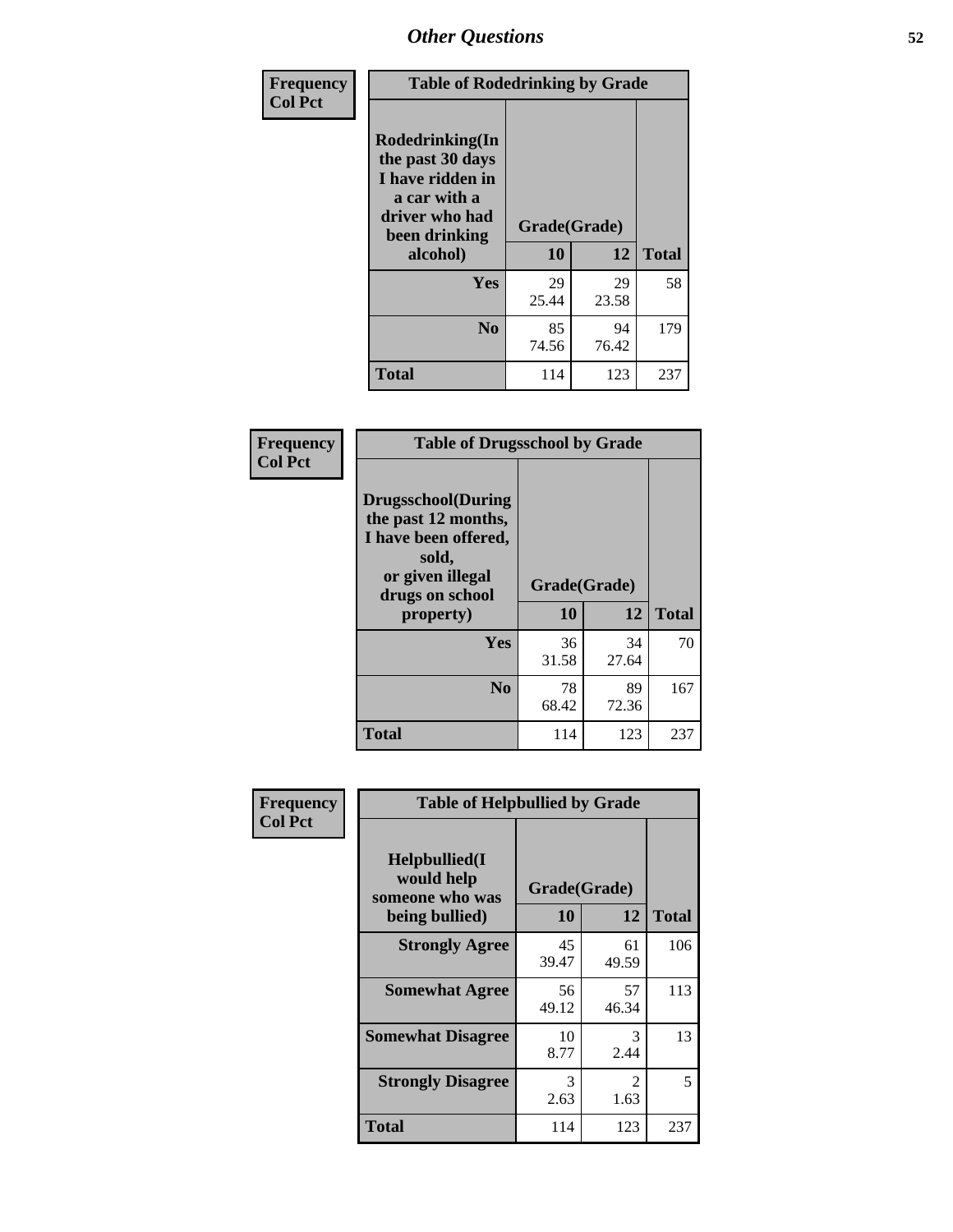| <b>Frequency</b><br>Row Pct |
|-----------------------------|
|                             |

| <b>Table of Grade by Bingedrinking</b> |                             |                                                                                                         |                              |                          |                                                                     |                        |                        |              |  |
|----------------------------------------|-----------------------------|---------------------------------------------------------------------------------------------------------|------------------------------|--------------------------|---------------------------------------------------------------------|------------------------|------------------------|--------------|--|
|                                        |                             | Bingedrinking(I have drunk five or more<br>drinks of alcohol at one sitting during the<br>last 30 days) |                              |                          |                                                                     |                        |                        |              |  |
| Grade(Grade)                           | $\mathbf{0}$<br><b>Days</b> | $1$ or<br>$\overline{2}$<br>days                                                                        | 3 <sub>to</sub><br>5<br>days | <b>6 to</b><br>9<br>days | 10<br>$\mathbf{t}$ <sup><math>\mathbf{0}</math></sup><br>19<br>days | 20<br>to<br>29<br>days | All<br>30<br>days      | <b>Total</b> |  |
| 10                                     | 89<br>78.07                 | 4<br>3.51                                                                                               | 13<br>11.40                  | 2<br>1.75                | 2<br>1.75                                                           | 2<br>1.75              | $\overline{2}$<br>1.75 | 114          |  |
| 12                                     | 83                          | 9                                                                                                       | 5                            | 9                        | 11                                                                  | 3                      | 3                      | 123          |  |
|                                        | 67.48                       | 7.32                                                                                                    | 4.07                         | 7.32                     | 8.94                                                                | 2.44                   | 2.44                   |              |  |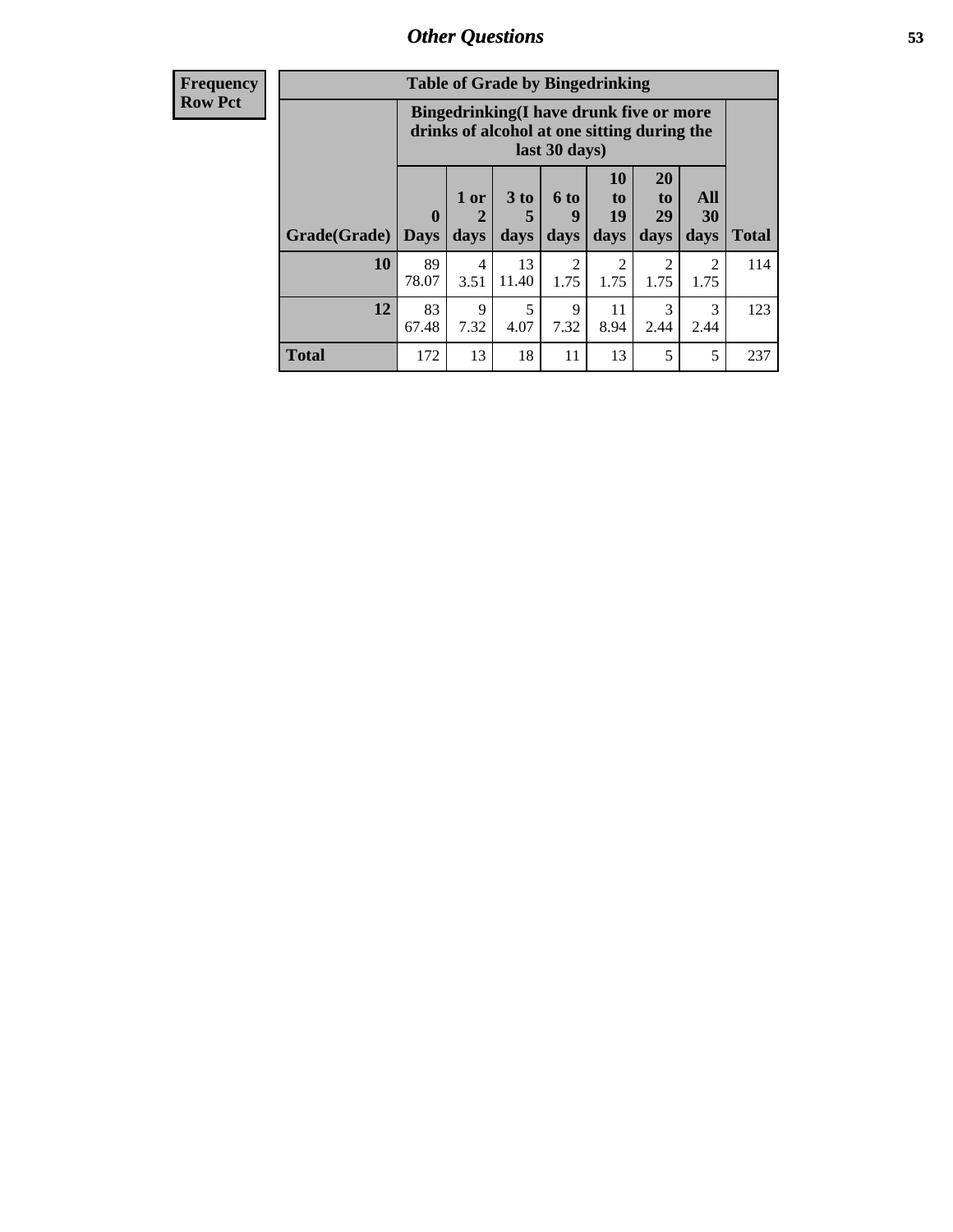## *Nutrition* **54**

| <b>Frequency</b><br>Row Pct |  |
|-----------------------------|--|
|                             |  |

| <b>Table of Grade by Dairy</b> |                          |                                                                 |                             |                                    |              |  |  |  |
|--------------------------------|--------------------------|-----------------------------------------------------------------|-----------------------------|------------------------------------|--------------|--|--|--|
|                                |                          | Dairy (I eat at least 3 servings of dairy<br>products each day) |                             |                                    |              |  |  |  |
| Grade(Grade)                   | <b>Strongly</b><br>Agree | <b>Somewhat</b><br>Agree                                        | <b>Somewhat</b><br>Disagree | <b>Strongly</b><br><b>Disagree</b> | <b>Total</b> |  |  |  |
| 10                             | 26<br>22.81              | 40<br>35.09                                                     | 21<br>18.42                 | 27<br>23.68                        | 114          |  |  |  |
| 12                             | 38<br>30.89              | 47<br>38.21                                                     | 26<br>21.14                 | 12<br>9.76                         | 123          |  |  |  |
| <b>Total</b>                   | 64                       | 87                                                              | 47                          | 39                                 | 237          |  |  |  |

| <b>Frequency</b> |
|------------------|
| <b>Row Pct</b>   |

| V | <b>Table of Grade by Fruitveg</b> |                          |                                                                          |                                      |                                    |              |  |  |
|---|-----------------------------------|--------------------------|--------------------------------------------------------------------------|--------------------------------------|------------------------------------|--------------|--|--|
|   |                                   |                          | Fruitveg(I eat at least 5 servings of fruits<br>and vegetables each day) |                                      |                                    |              |  |  |
|   | Grade(Grade)                      | <b>Strongly</b><br>Agree | Agree                                                                    | Somewhat Somewhat<br><b>Disagree</b> | <b>Strongly</b><br><b>Disagree</b> | <b>Total</b> |  |  |
|   | 10                                | 13<br>11.40              | 22<br>19.30                                                              | 42<br>36.84                          | 37<br>32.46                        | 114          |  |  |
|   | 12                                | 8.94                     | 37<br>30.08                                                              | 48<br>39.02                          | 27<br>21.95                        | 123          |  |  |
|   | <b>Total</b>                      | 24                       | 59                                                                       | 90                                   | 64                                 | 237          |  |  |

| <b>Frequency</b> | <b>Table of Grade by Cafeteriahealthy</b> |                          |                                                                       |                 |                                    |              |  |  |
|------------------|-------------------------------------------|--------------------------|-----------------------------------------------------------------------|-----------------|------------------------------------|--------------|--|--|
| <b>Row Pct</b>   |                                           |                          | Cafeteriahealthy (School meals in my<br>school cafeteria are healthy) |                 |                                    |              |  |  |
|                  | Grade(Grade)                              | <b>Strongly</b><br>Agree | Somewhat Somewhat<br>Agree                                            | <b>Disagree</b> | <b>Strongly</b><br><b>Disagree</b> | <b>Total</b> |  |  |
|                  | 10                                        | 6<br>5.26                | 22<br>19.30                                                           | 33<br>28.95     | 53<br>46.49                        | 114          |  |  |
|                  | 12                                        | 6<br>4.88                | 29<br>23.58                                                           | 37<br>30.08     | 51<br>41.46                        | 123          |  |  |
|                  | Total                                     | 12                       | 51                                                                    | 70              | 104                                | 237          |  |  |

| <b>Frequency</b> |
|------------------|
| <b>Row Pct</b>   |

| <b>Table of Grade by Cafeterianutrition</b>                                               |                          |                     |                                    |                                    |              |  |  |
|-------------------------------------------------------------------------------------------|--------------------------|---------------------|------------------------------------|------------------------------------|--------------|--|--|
| <b>Cafeterianutrition</b> (Facts about nutrition<br>are available in my school cafeteria) |                          |                     |                                    |                                    |              |  |  |
| Grade(Grade)                                                                              | <b>Strongly</b><br>Agree | Somewhat  <br>Agree | <b>Somewhat</b><br><b>Disagree</b> | <b>Strongly</b><br><b>Disagree</b> | <b>Total</b> |  |  |
| 10                                                                                        | 15<br>13.16              | 39<br>34.21         | 27<br>23.68                        | 33<br>28.95                        | 114          |  |  |
| 12                                                                                        | 19<br>15.45              | 41<br>33.33         | 28<br>22.76                        | 35<br>28.46                        | 123          |  |  |
| <b>Total</b>                                                                              | 34                       | 80                  | 55                                 | 68                                 | 237          |  |  |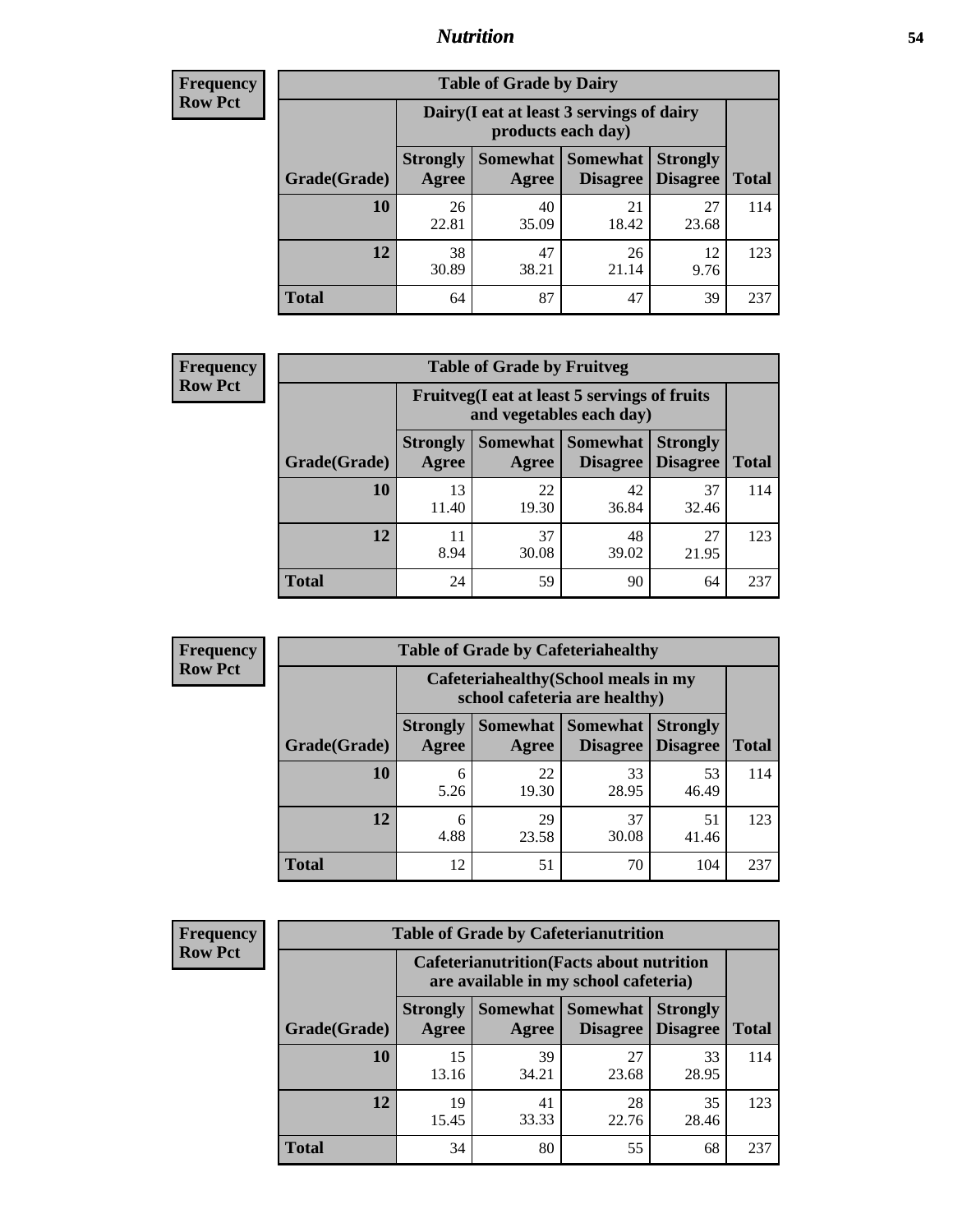## *Nutrition* **55**

| Frequency |
|-----------|
| Row Pct   |

| <b>Table of Grade by Schoollunch</b> |                          |                                                                 |                               |                                    |              |  |  |  |
|--------------------------------------|--------------------------|-----------------------------------------------------------------|-------------------------------|------------------------------------|--------------|--|--|--|
|                                      |                          | Schoollunch(I eat school lunch three or<br>more times per week) |                               |                                    |              |  |  |  |
| Grade(Grade)                         | <b>Strongly</b><br>Agree | Agree                                                           | Somewhat Somewhat<br>Disagree | <b>Strongly</b><br><b>Disagree</b> | <b>Total</b> |  |  |  |
| 10                                   | 42<br>36.84              | 26<br>22.81                                                     | 11<br>9.65                    | 35<br>30.70                        | 114          |  |  |  |
| 12                                   | 63<br>51.22              | 21<br>17.07                                                     | 8<br>6.50                     | 31<br>25.20                        | 123          |  |  |  |
| <b>Total</b>                         | 105                      | 47                                                              | 19                            | 66                                 | 237          |  |  |  |

| <b>Frequency</b> |  |
|------------------|--|
| <b>Row Pct</b>   |  |

| V | <b>Table of Grade by Foodchoices</b> |                                                                     |                     |                             |                                    |              |  |  |
|---|--------------------------------------|---------------------------------------------------------------------|---------------------|-----------------------------|------------------------------------|--------------|--|--|
|   |                                      | Foodchoices (I make healthy food choices in<br>my school cafeteria) |                     |                             |                                    |              |  |  |
|   | Grade(Grade)                         | <b>Strongly</b><br>Agree                                            | Somewhat  <br>Agree | <b>Somewhat</b><br>Disagree | <b>Strongly</b><br><b>Disagree</b> | <b>Total</b> |  |  |
|   | 10                                   | 19<br>16.67                                                         | 37<br>32.46         | 19<br>16.67                 | 39<br>34.21                        | 114          |  |  |
|   | 12                                   | 18<br>14.63                                                         | 49<br>39.84         | 31<br>25.20                 | 25<br>20.33                        | 123          |  |  |
|   | <b>Total</b>                         | 37                                                                  | 86                  | 50                          | 64                                 | 237          |  |  |

| Frequency      |              | <b>Table of Grade by Wholewheat</b>                                                                         |             |                                        |                                    |              |  |  |
|----------------|--------------|-------------------------------------------------------------------------------------------------------------|-------------|----------------------------------------|------------------------------------|--------------|--|--|
| <b>Row Pct</b> |              | Wholewheat (There are whole wheat and<br>multigrain breads and cereals available in<br>my school cafeteria) |             |                                        |                                    |              |  |  |
|                | Grade(Grade) | <b>Strongly</b><br>Agree                                                                                    | Agree       | Somewhat   Somewhat<br><b>Disagree</b> | <b>Strongly</b><br><b>Disagree</b> | <b>Total</b> |  |  |
|                | 10           | 19<br>16.67                                                                                                 | 43<br>37.72 | 19<br>16.67                            | 33<br>28.95                        | 114          |  |  |
|                | 12           | 23<br>18.70                                                                                                 | 42<br>34.15 | 25<br>20.33                            | 33<br>26.83                        | 123          |  |  |
|                | <b>Total</b> | 42                                                                                                          | 85          | 44                                     | 66                                 | 237          |  |  |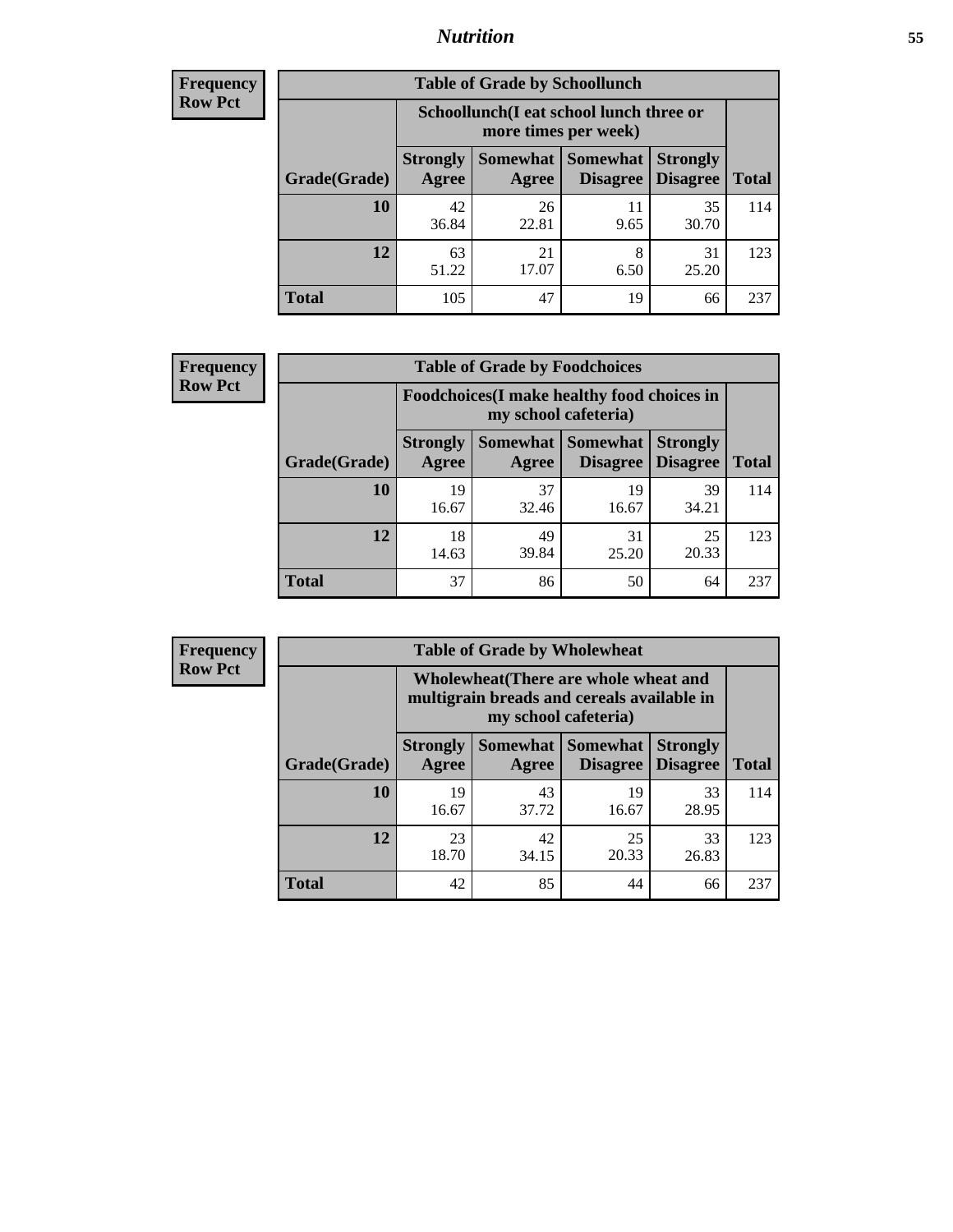## *Nutrition* **56**

**Frequency Row Pct**

| <b>Table of Grade by Healthyvending</b> |                                                                                                                                               |                          |                                    |                                    |              |  |
|-----------------------------------------|-----------------------------------------------------------------------------------------------------------------------------------------------|--------------------------|------------------------------------|------------------------------------|--------------|--|
|                                         | Healthyvending (If only healthy snacks and<br>beverages were available in the vending<br>machines during the school day,<br>I would buy them) |                          |                                    |                                    |              |  |
| Grade(Grade)                            | <b>Strongly</b><br>Agree                                                                                                                      | <b>Somewhat</b><br>Agree | <b>Somewhat</b><br><b>Disagree</b> | <b>Strongly</b><br><b>Disagree</b> | <b>Total</b> |  |
| 10                                      | 31<br>27.19                                                                                                                                   | 33<br>28.95              | 11<br>9.65                         | 39<br>34.21                        | 114          |  |
| 12                                      | 29<br>23.58                                                                                                                                   | 26<br>21.14              | 20<br>16.26                        | 48<br>39.02                        | 123          |  |
| <b>Total</b>                            | 60                                                                                                                                            | 59                       | 31                                 | 87                                 | 237          |  |

**Frequency Row Pct**

| <b>Table of Grade by Schoolbreakfast</b> |                                                                                                                                         |             |                                 |                                    |              |  |
|------------------------------------------|-----------------------------------------------------------------------------------------------------------------------------------------|-------------|---------------------------------|------------------------------------|--------------|--|
|                                          | Schoolbreakfast (If breakfast were<br>available at school,<br>but outside the cafeteria,<br>I would eat breakfast at school more often) |             |                                 |                                    |              |  |
| Grade(Grade)                             | <b>Strongly</b><br>Agree                                                                                                                | Agree       | Somewhat   Somewhat<br>Disagree | <b>Strongly</b><br><b>Disagree</b> | <b>Total</b> |  |
| <b>10</b>                                | 28<br>24.56                                                                                                                             | 39<br>34.21 | 18<br>15.79                     | 29<br>25.44                        | 114          |  |
| 12                                       | 60<br>48.78                                                                                                                             | 36<br>29.27 | 9<br>7.32                       | 18<br>14.63                        | 123          |  |
| <b>Total</b>                             | 88                                                                                                                                      | 75          | 27                              | 47                                 | 237          |  |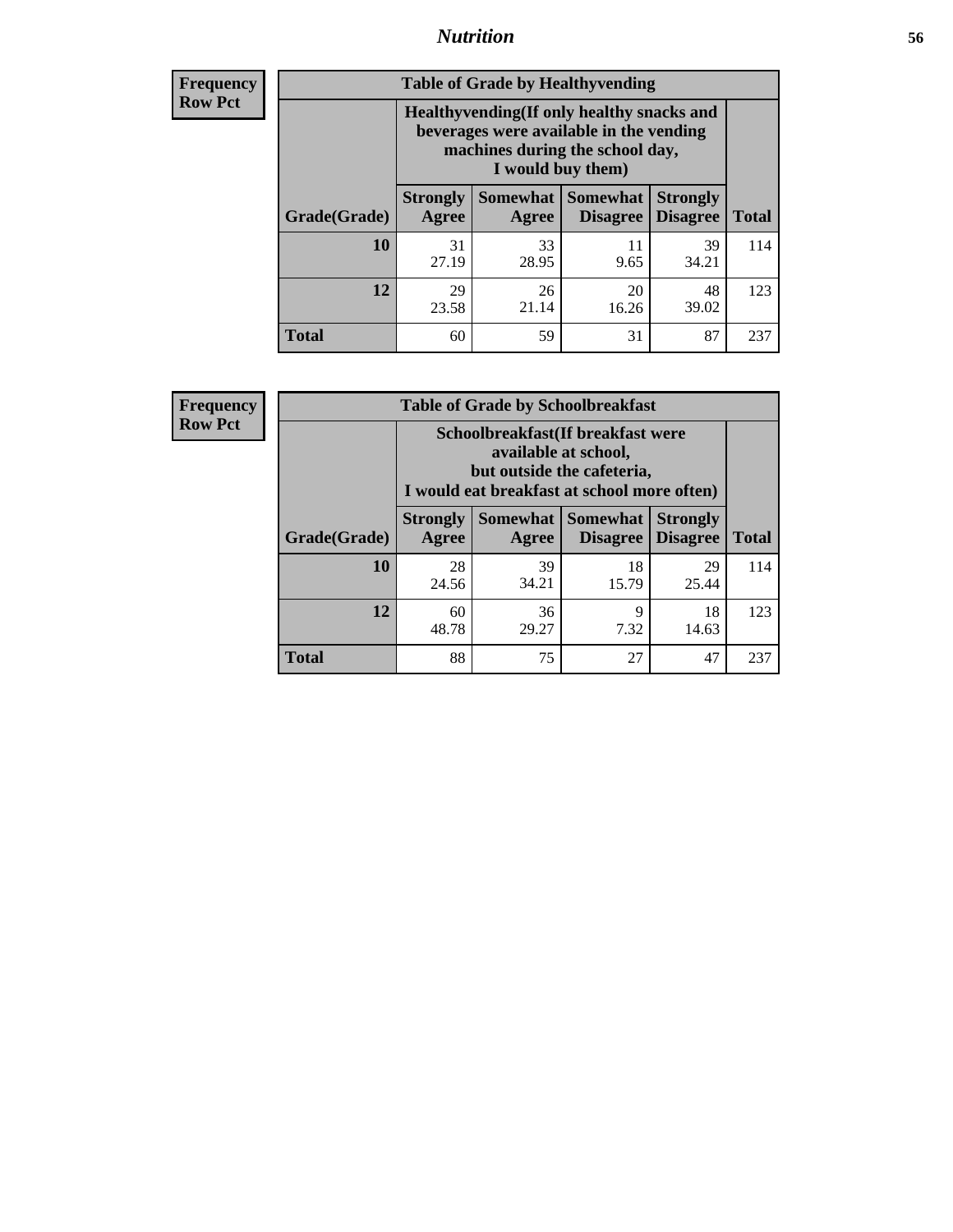| Frequency<br><b>Col Pct</b> | <b>Table of Educationaids by Grade</b>                                                                    |                    |             |              |
|-----------------------------|-----------------------------------------------------------------------------------------------------------|--------------------|-------------|--------------|
|                             | <b>Educationaids</b> (I<br>have been<br>taught about<br><b>HIV/AIDS</b> at<br>school in the<br>past year) | Grade(Grade)<br>10 | 12          | <b>Total</b> |
|                             | Yes                                                                                                       | 90<br>78.95        | 39<br>31.71 | 129          |
|                             | N <sub>0</sub>                                                                                            | 24<br>21.05        | 84<br>68.29 | 108          |
|                             | <b>Total</b>                                                                                              | 114                | 123         | 237          |

| <b>Frequency</b> | <b>Table of Educationcharacter by Grade</b>                                                             |              |             |              |
|------------------|---------------------------------------------------------------------------------------------------------|--------------|-------------|--------------|
| <b>Col Pct</b>   | Educationcharacter(I<br>have been taught<br>about character<br>education in the past<br>year at school) | Grade(Grade) |             |              |
|                  |                                                                                                         | 10           | 12          | <b>Total</b> |
|                  | Yes                                                                                                     | 88<br>77.19  | 43<br>34.96 | 131          |
|                  | N <sub>0</sub>                                                                                          | 26<br>22.81  | 80<br>65.04 | 106          |
|                  | <b>Total</b>                                                                                            | 114          | 123         | 237          |

| Frequency      | <b>Table of Gradcoach1 by Grade</b>              |              |             |              |  |
|----------------|--------------------------------------------------|--------------|-------------|--------------|--|
| <b>Col Pct</b> | Gradcoach1(I<br>know who my<br><b>Graduation</b> | Grade(Grade) |             |              |  |
|                | Coach is)                                        | 10           | 12          | <b>Total</b> |  |
|                | Yes                                              | 75<br>65.79  | 82<br>66.67 | 157          |  |
|                | N <sub>0</sub>                                   | 39<br>34.21  | 41<br>33.33 | 80           |  |
|                | <b>Total</b>                                     | 114          | 123         | 237          |  |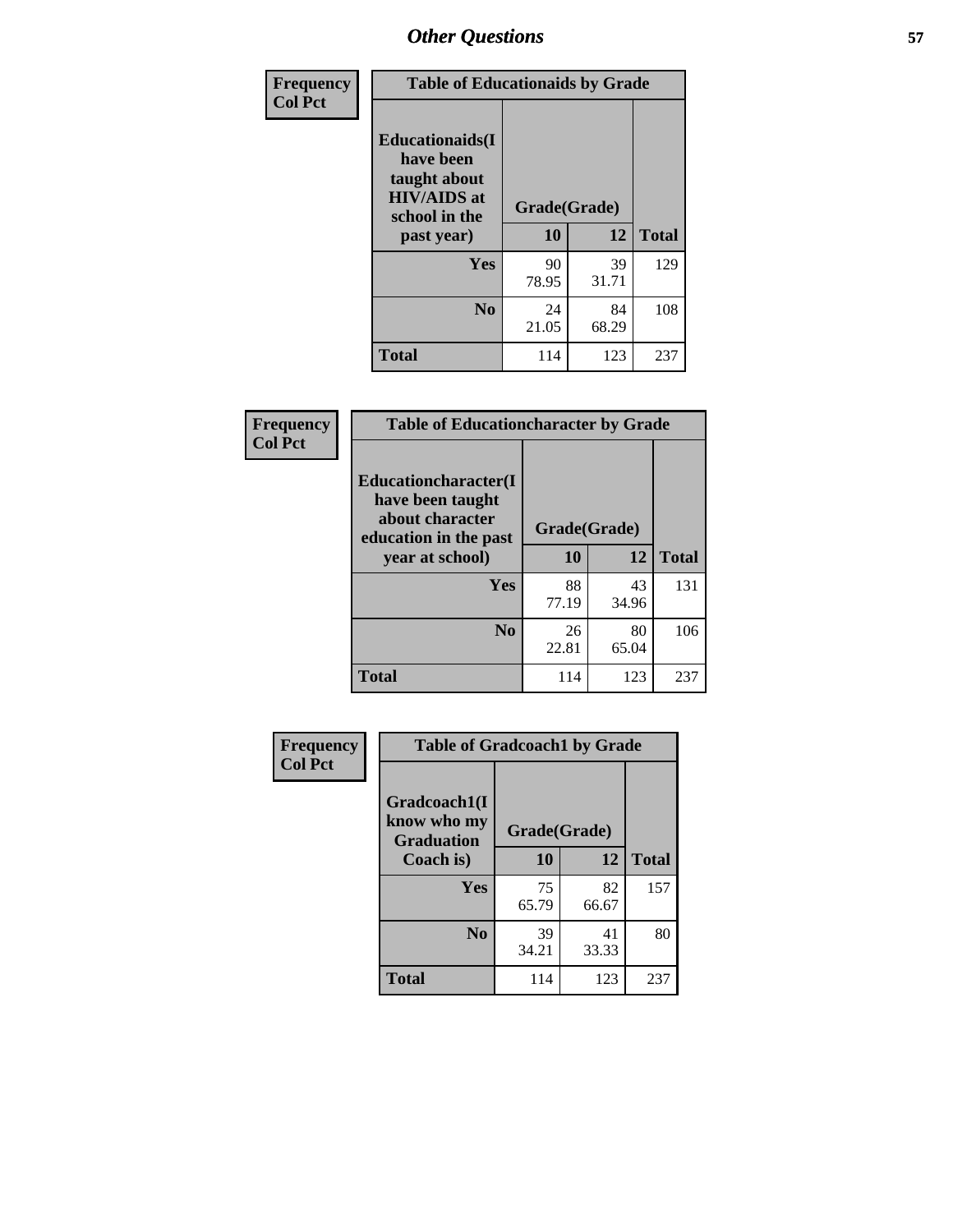| Frequency      | <b>Table of Gradcoach2 by Grade</b> |              |             |              |
|----------------|-------------------------------------|--------------|-------------|--------------|
| <b>Col Pct</b> |                                     |              |             |              |
|                | Gradcoach2(I<br>have                |              |             |              |
|                | contacted my<br><b>Graduation</b>   | Grade(Grade) |             |              |
|                | Coach)                              | 10           | 12          | <b>Total</b> |
|                | Yes                                 | 10<br>8.77   | 27<br>21.95 | 37           |
|                | N <sub>0</sub>                      | 104<br>91.23 | 96<br>78.05 | 200          |
|                | <b>Total</b>                        | 114          | 123         | 237          |

| Frequency<br><b>Col Pct</b> | <b>Table of Gradcoach3 by Grade</b>                                         |              |             |              |
|-----------------------------|-----------------------------------------------------------------------------|--------------|-------------|--------------|
|                             | Gradcoach3(I<br>have received<br>assistance<br>from my<br><b>Graduation</b> | Grade(Grade) |             |              |
|                             | Coach)                                                                      | 10           | 12          | <b>Total</b> |
|                             | Yes                                                                         | 6<br>5.26    | 24<br>19.51 | 30           |
|                             | N <sub>0</sub>                                                              | 22<br>19.30  | 27<br>21.95 | 49           |
|                             | Don't know                                                                  | 86<br>75.44  | 72<br>58.54 | 158          |
|                             | <b>Total</b>                                                                | 114          | 123         | 237          |

| Frequency      | <b>Table of Selfharm by Grade</b>                                                                                                                                                      |             |                    |              |
|----------------|----------------------------------------------------------------------------------------------------------------------------------------------------------------------------------------|-------------|--------------------|--------------|
| <b>Col Pct</b> | <b>Selfharm</b> (During<br>the past 12<br>months,<br>I harmed myself<br>on purpose<br><b>Suicideconsider</b><br>During the past<br>12 months,<br>I seriously<br>considered<br>suicide) | 10          | Grade(Grade)<br>12 | <b>Total</b> |
|                | Yes                                                                                                                                                                                    | 22<br>19.30 | 10<br>8.13         | 32           |
|                | N <sub>0</sub>                                                                                                                                                                         | 92<br>80.70 | 113<br>91.87       | 205          |
|                | Total                                                                                                                                                                                  | 114         | 123                | 237          |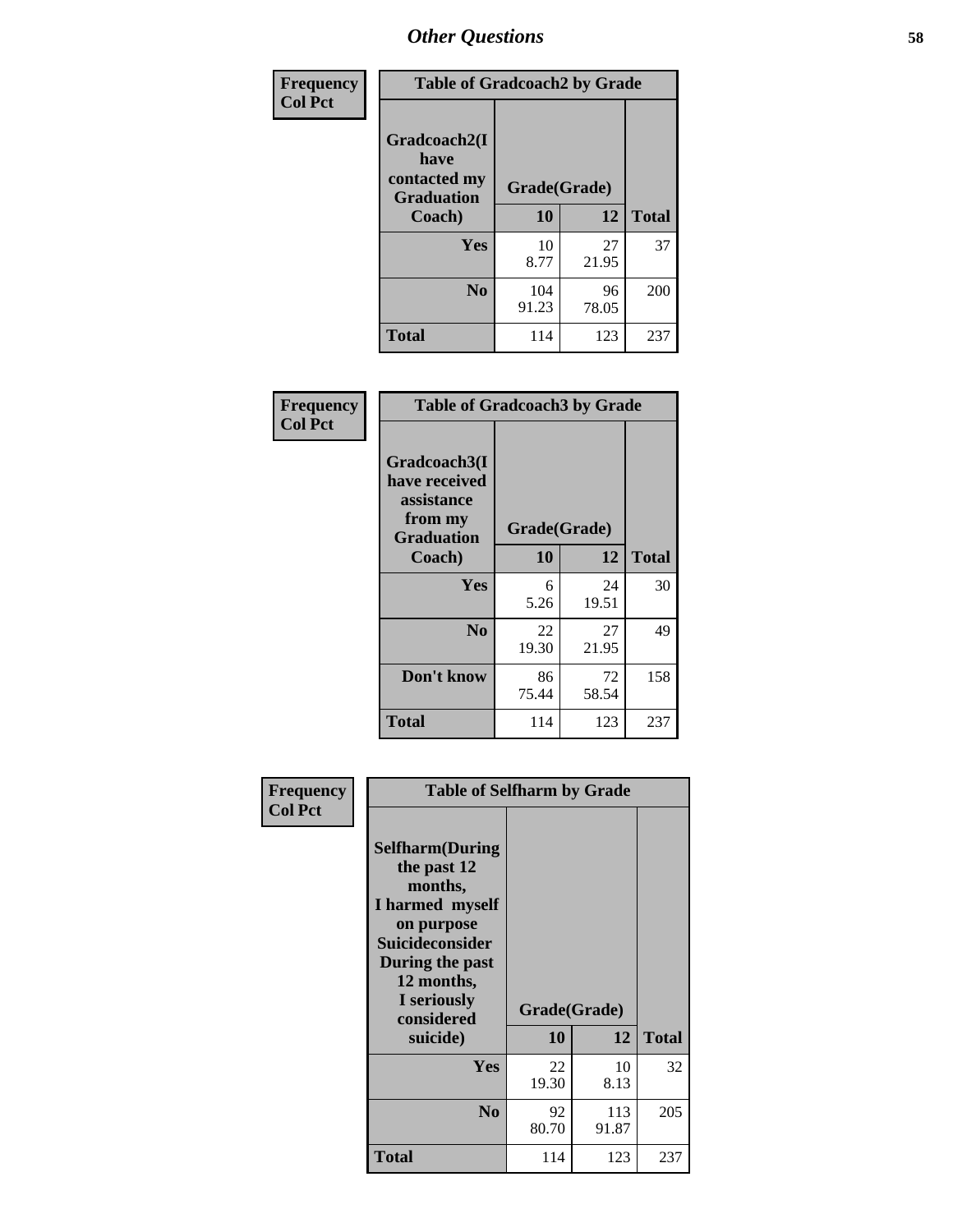| <b>Frequency</b> | <b>Table of Suicideconsider by Grade</b> |              |              |              |
|------------------|------------------------------------------|--------------|--------------|--------------|
| <b>Col Pct</b>   |                                          | Grade(Grade) |              |              |
|                  | Suicideconsider                          | <b>10</b>    | 12           | <b>Total</b> |
|                  | <b>Yes</b>                               | 19<br>16.67  | 10<br>8.13   | 29           |
|                  | N <sub>0</sub>                           | 95<br>83.33  | 113<br>91.87 | 208          |
|                  | <b>Total</b>                             | 114          | 123          | 237          |

| Frequency      | <b>Table of Suicideattempt by Grade</b>              |              |              |              |
|----------------|------------------------------------------------------|--------------|--------------|--------------|
| <b>Col Pct</b> | Suicideattempt(I<br>have attempted<br>suicide in the | Grade(Grade) |              |              |
|                | last year)                                           | 10           | 12           | <b>Total</b> |
|                | Yes                                                  | 7<br>6.14    | 3<br>2.44    | 10           |
|                | N <sub>0</sub>                                       | 107<br>93.86 | 120<br>97.56 | 227          |
|                | <b>Total</b>                                         | 114          | 123          | 237          |

| Frequency      | <b>Table of Instantmessaged by Grade</b>               |              |             |              |
|----------------|--------------------------------------------------------|--------------|-------------|--------------|
| <b>Col Pct</b> | Instantmessaged(I<br>have instant<br>messaged people I | Grade(Grade) |             |              |
|                | do not even know)                                      | 10           | 12          | <b>Total</b> |
|                | Yes                                                    | 49<br>42.98  | 51<br>41.46 | 100          |
|                | N <sub>0</sub>                                         | 65<br>57.02  | 72<br>58.54 | 137          |
|                | <b>Total</b>                                           | 114          | 123         | 237          |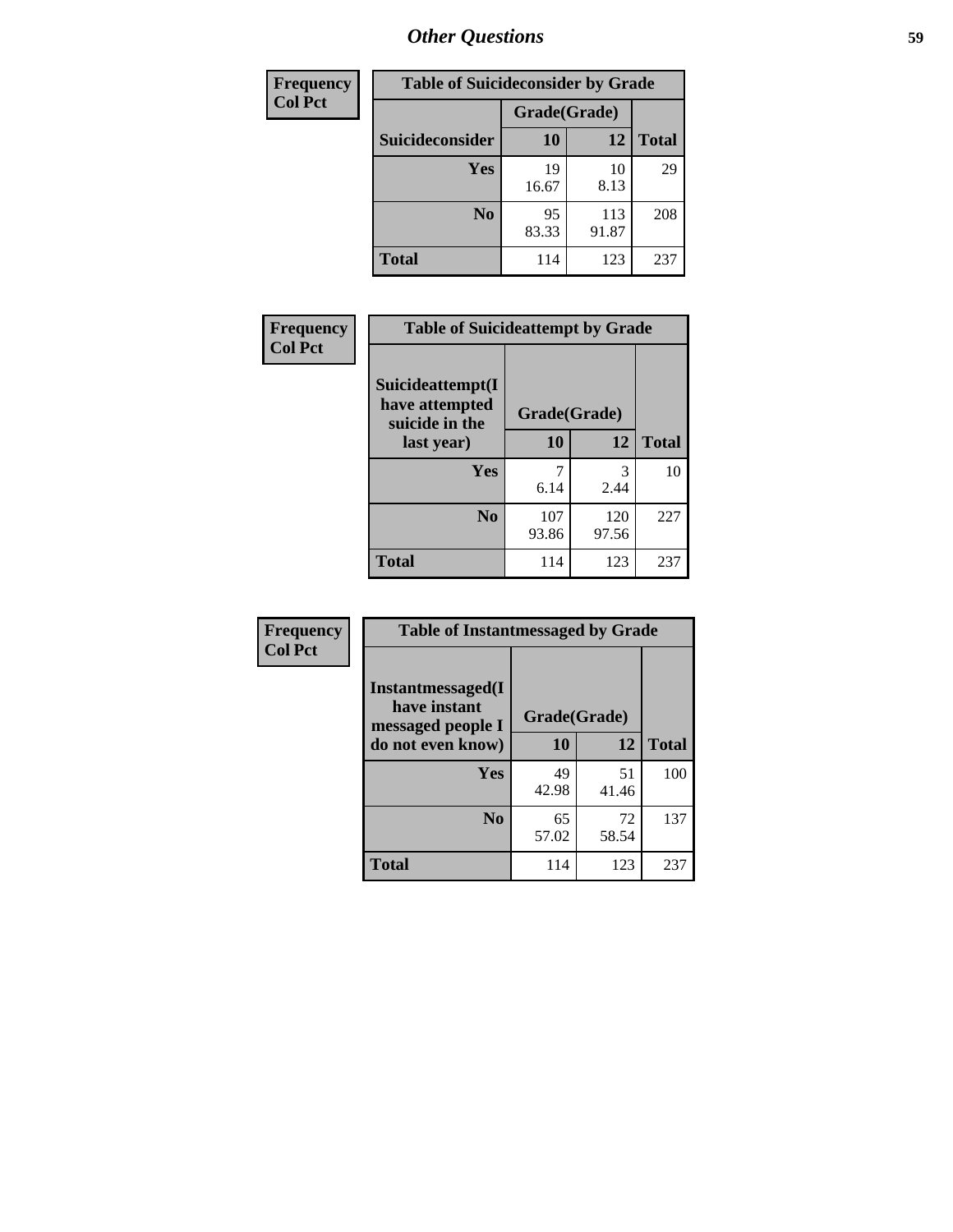| Frequency      | <b>Table of Getsalong by Grade</b>                          |                        |                        |                |  |  |  |
|----------------|-------------------------------------------------------------|------------------------|------------------------|----------------|--|--|--|
| <b>Col Pct</b> | <b>Getsalong</b> (I get<br>along with other<br>students and | Grade(Grade)           |                        |                |  |  |  |
|                | adults)                                                     | 10                     | 12                     | <b>Total</b>   |  |  |  |
|                | <b>Strongly Agree</b>                                       | 47<br>41.23            | 78<br>63.41            | 125            |  |  |  |
|                | <b>Somewhat Agree</b>                                       | 56<br>49.12            | 43<br>34.96            | 99             |  |  |  |
|                | <b>Somewhat Disagree</b>                                    | 9<br>7.89              | $\overline{2}$<br>1.63 | 11             |  |  |  |
|                | <b>Strongly Disagree</b>                                    | $\mathfrak{D}$<br>1.75 | 0<br>0.00              | $\mathfrak{D}$ |  |  |  |
|                | <b>Total</b>                                                | 114                    | 123                    | 237            |  |  |  |

| Frequency      | <b>Table of Safehome by Grade</b> |                    |             |                |  |  |
|----------------|-----------------------------------|--------------------|-------------|----------------|--|--|
| <b>Col Pct</b> | Safehome(I feel<br>safe at home)  | Grade(Grade)<br>10 | 12          | <b>Total</b>   |  |  |
|                | <b>Strongly Agree</b>             | 74<br>64.91        | 98<br>79.67 | 172            |  |  |
|                | <b>Somewhat Agree</b>             | 29<br>25.44        | 18<br>14.63 | 47             |  |  |
|                | <b>Somewhat Disagree</b>          | 10<br>8.77         | 6<br>4.88   | 16             |  |  |
|                | <b>Strongly Disagree</b>          | 0.88               | 0.81        | $\overline{2}$ |  |  |
|                | <b>Total</b>                      | 114                | 123         | 237            |  |  |

| Frequency      |                                                                                      | <b>Table of Adulttalk by Grade</b> |              |              |
|----------------|--------------------------------------------------------------------------------------|------------------------------------|--------------|--------------|
| <b>Col Pct</b> | <b>Adulttalk</b> (I<br>know an<br>adult at<br>school that<br>I can talk<br>with if I | Grade(Grade)                       |              |              |
|                | need help)                                                                           | 10                                 | 12           | <b>Total</b> |
|                | <b>Yes</b>                                                                           | 89<br>78.07                        | 102<br>82.93 | 191          |
|                | N <sub>0</sub>                                                                       | 25<br>21.93                        | 21<br>17.07  | 46           |
|                | <b>Total</b>                                                                         | 114                                | 123          | 237          |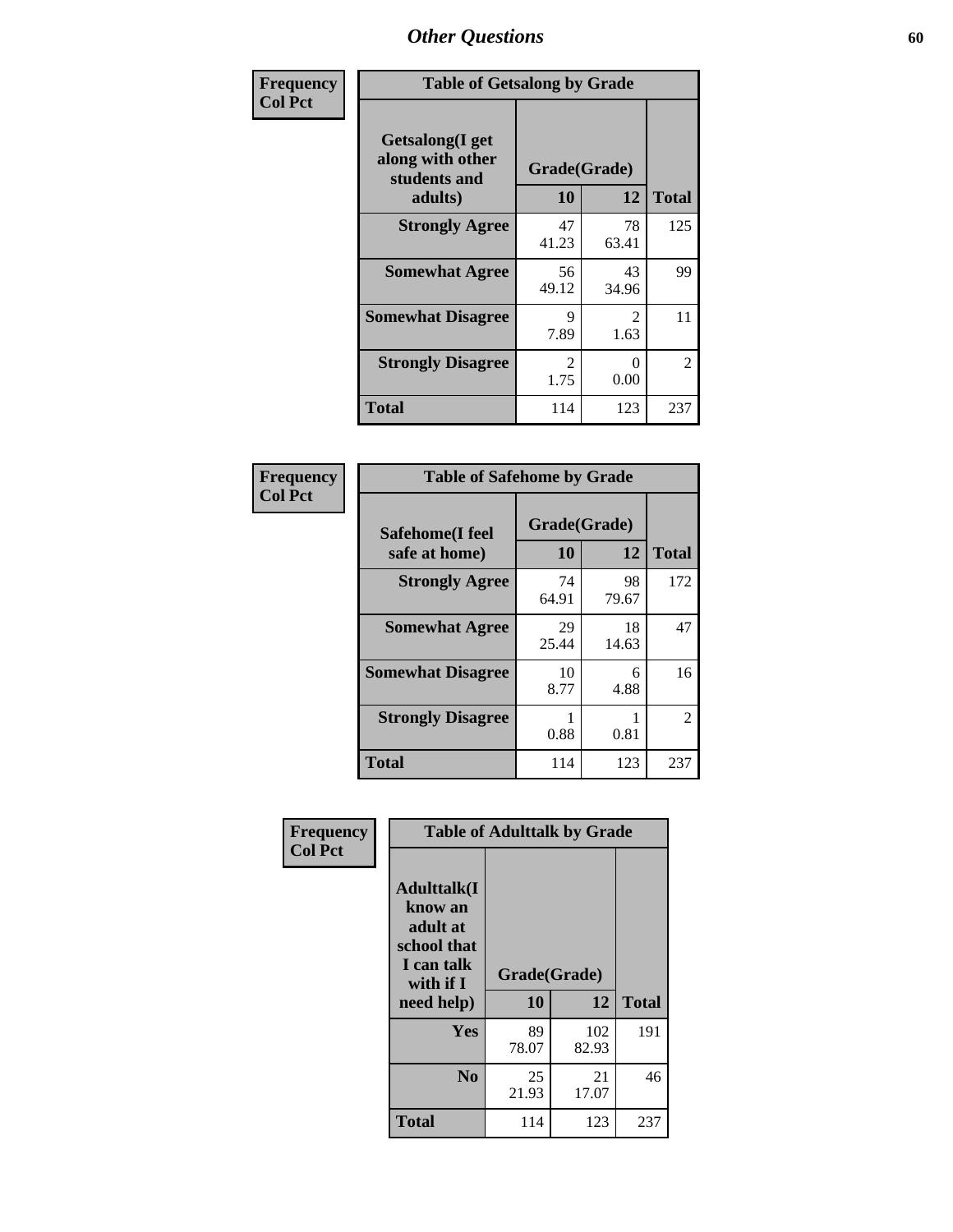**Frequency Row Pct**

| <b>Table of Grade by Tvtime</b> |             |                                                                                         |             |             |                       |           |              |  |  |
|---------------------------------|-------------|-----------------------------------------------------------------------------------------|-------------|-------------|-----------------------|-----------|--------------|--|--|
|                                 |             | Tvtime (On an average school day,<br>how much unsupervised time do I spend watching TV) |             |             |                       |           |              |  |  |
|                                 |             | <b>Less that</b>                                                                        |             | $2 - 3$     | $4 - 5$               | $6+$      |              |  |  |
| Grade(Grade)   None             |             | hour/day                                                                                | hour/day    | hours/day   | hours/day   hours/day |           | <b>Total</b> |  |  |
| 10                              | 20<br>17.54 | 18<br>15.79                                                                             | 21<br>18.42 | 41<br>35.96 | 6.14                  | 6.14      | 114          |  |  |
| 12                              | 22<br>17.89 | 25<br>20.33                                                                             | 25<br>20.33 | 31<br>25.20 | 12<br>9.76            | 8<br>6.50 | 123          |  |  |
| <b>Total</b>                    | 42          | 43                                                                                      | 46          | 72          | 19                    | 15        | 237          |  |  |

**Frequency Row Pct**

| <b>Table of Grade by Computertime</b> |             |                                                                                                   |                     |                      |                      |                   |              |  |  |  |  |
|---------------------------------------|-------------|---------------------------------------------------------------------------------------------------|---------------------|----------------------|----------------------|-------------------|--------------|--|--|--|--|
|                                       |             | Computertime (On an average school day,<br>how much unsupervised time do I spend on the computer) |                     |                      |                      |                   |              |  |  |  |  |
| Grade(Grade)                          | None $ $    | <b>Less that</b>                                                                                  | hour/day   hour/day | $2 - 3$<br>hours/day | $4 - 5$<br>hours/day | $6+$<br>hours/day | <b>Total</b> |  |  |  |  |
| 10                                    | 26<br>22.81 | 27<br>23.68                                                                                       | 22<br>19.30         | 25<br>21.93          | 7.02                 | 6<br>5.26         | 114          |  |  |  |  |
| 12                                    | 19<br>15.45 | 32<br>27<br>30<br>Q<br>6<br>24.39<br>4.88<br>7.32<br>21.95<br>26.02                               |                     |                      |                      |                   |              |  |  |  |  |
| <b>Total</b>                          | 45          | 59                                                                                                | 49                  | 55                   | 14                   | 15                | 237          |  |  |  |  |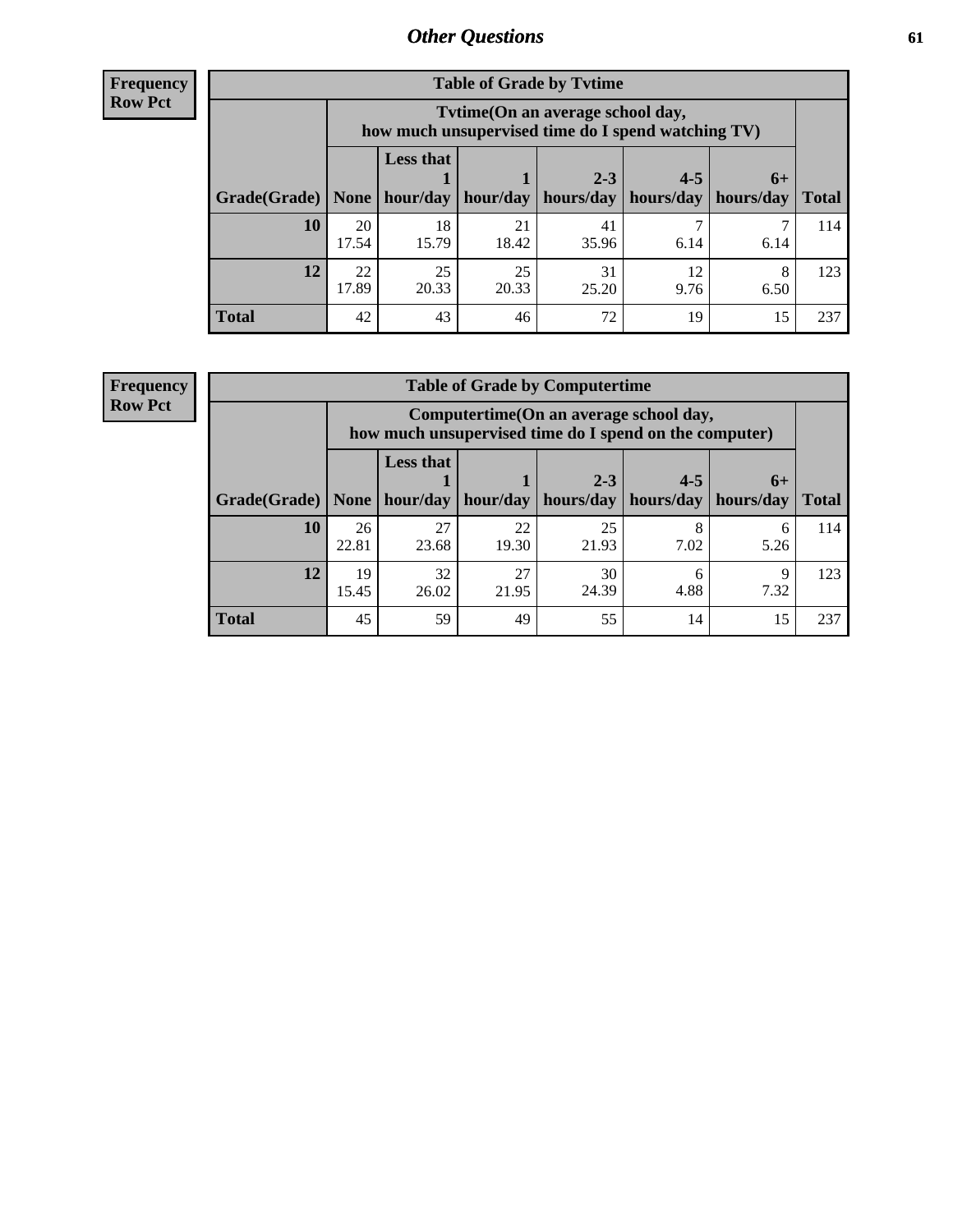## *Questions about Driving Laws* **62** *Driving Questions were asked only of high school students.*

| <b>Frequency</b> |
|------------------|
| <b>Row Pct</b>   |

| <b>Table of Grade by License1</b> |                              |                                                                                                                                           |                |               |               |              |  |  |  |  |
|-----------------------------------|------------------------------|-------------------------------------------------------------------------------------------------------------------------------------------|----------------|---------------|---------------|--------------|--|--|--|--|
|                                   |                              | License1(During the first 6 months of driving<br>with a provisional license,<br>the only passengers who can ride with the<br>driver are:) |                |               |               |              |  |  |  |  |
| Grade(Grade)                      | <b>Parent or</b><br>Guardian | <b>Family</b><br>  Members                                                                                                                | <b>Friends</b> | <b>Anyone</b> | Don't<br>Know | <b>Total</b> |  |  |  |  |
| 10                                | 22<br>19.30                  | 64<br>56.14                                                                                                                               | 4<br>3.51      | 6<br>5.26     | 18<br>15.79   | 114          |  |  |  |  |
| 12                                | 31<br>25.20                  | 80<br>3<br>9<br>0<br>2.44<br>7.32<br>0.00<br>65.04                                                                                        |                |               |               |              |  |  |  |  |
| Total                             | 53                           | 144                                                                                                                                       | 4              | 9             | 27            | 237          |  |  |  |  |

| <b>Frequency</b> |              | <b>Table of Grade by License2</b>                                                                        |                  |                         |                                                      |                      |              |  |  |
|------------------|--------------|----------------------------------------------------------------------------------------------------------|------------------|-------------------------|------------------------------------------------------|----------------------|--------------|--|--|
| <b>Row Pct</b>   |              | License2(17 yr old drivers with a<br>provisional driver's license cannot<br>drive between the hours of:) |                  |                         |                                                      |                      |              |  |  |
|                  | Grade(Grade) | <b>Midnight</b><br>to 6am                                                                                | 1am<br>to<br>5am | 1am<br>to<br><b>6am</b> | N <sub>0</sub><br>curfew<br>for $17$<br>year<br>olds | Don't<br><b>Know</b> | <b>Total</b> |  |  |
|                  | 10           | 59<br>51.75                                                                                              | 4<br>3.51        | 8<br>7.02               | 10<br>8.77                                           | 33<br>28.95          | 114          |  |  |
|                  | 12           | 85<br>69.11                                                                                              | 9<br>7.32        | 14<br>11.38             | 4<br>3.25                                            | 11<br>8.94           | 123          |  |  |
|                  | <b>Total</b> | 144                                                                                                      | 13               | 22                      | 14                                                   | 44                   | 237          |  |  |

| Frequency      |              | <b>Table of Grade by License3</b>     |             |              |                        |                                     |               |              |  |  |
|----------------|--------------|---------------------------------------|-------------|--------------|------------------------|-------------------------------------|---------------|--------------|--|--|
| <b>Row Pct</b> |              | License3(For drivers under the age of |             | 21,<br>DUI?) |                        | what level of alcohol is considered |               |              |  |  |
|                | Grade(Grade) | Any<br><b>Amount</b>                  | 0.02        | 0.04         | 0.06                   | 0.08                                | Don't<br>know | <b>Total</b> |  |  |
|                | 10           | 20<br>17.54                           | 31<br>27.19 | 9<br>7.89    | $\overline{4}$<br>3.51 | 27<br>23.68                         | 23<br>20.18   | 114          |  |  |
|                | 12           | 32<br>26.02                           | 36<br>29.27 | 6<br>4.88    | $\overline{4}$<br>3.25 | 26<br>21.14                         | 19<br>15.45   | 123          |  |  |
|                | <b>Total</b> | 52                                    | 67          | 15           | 8                      | 53                                  | 42            | 237          |  |  |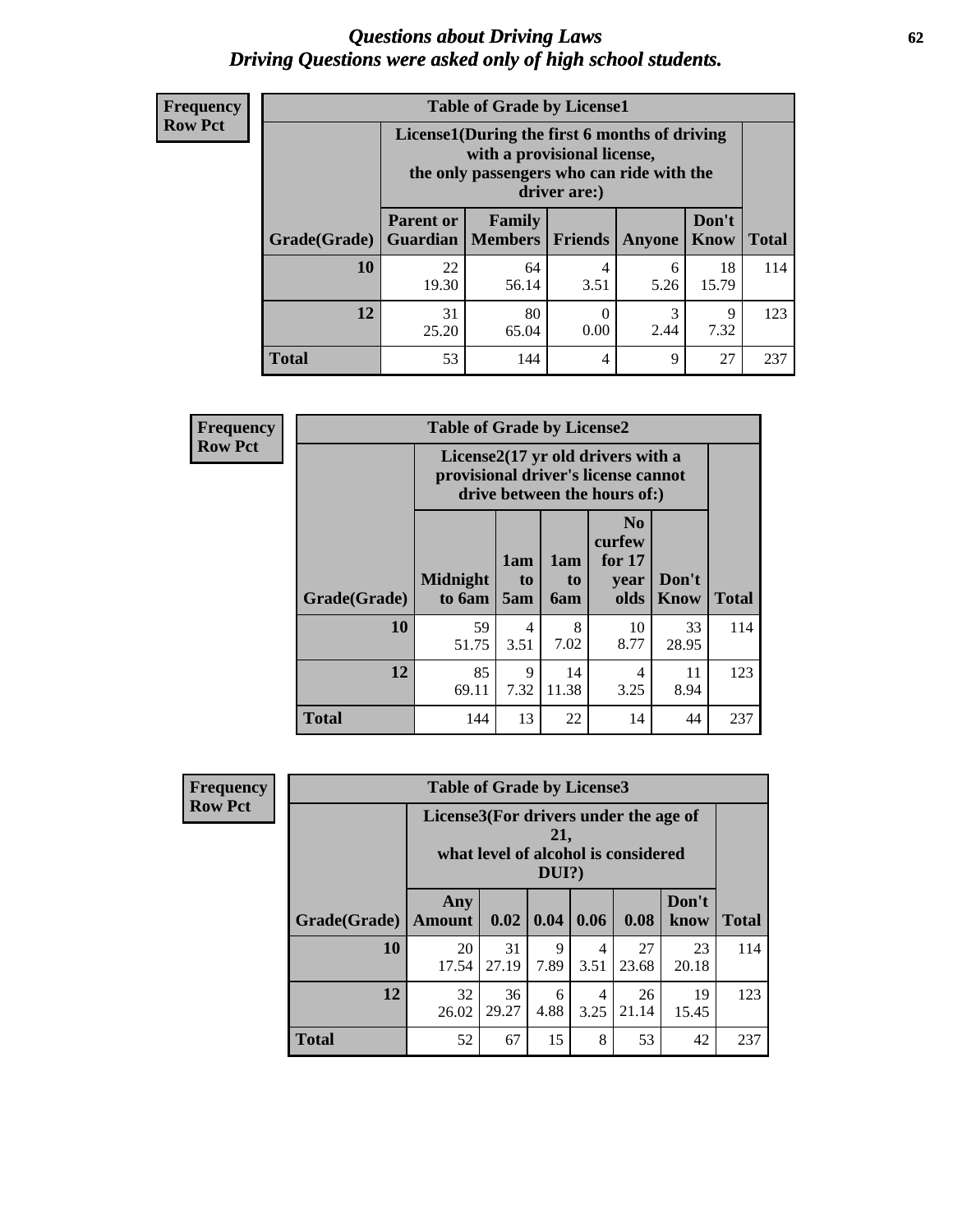## *Questions about Driving Laws* **63** *Driving Questions were asked only of high school students.*

**Frequency Row Pct**

| <b>Table of Grade by License4</b> |             |                                                                                                                                                                                                                                                                                       |            |             |           |             |     |  |  |
|-----------------------------------|-------------|---------------------------------------------------------------------------------------------------------------------------------------------------------------------------------------------------------------------------------------------------------------------------------------|------------|-------------|-----------|-------------|-----|--|--|
|                                   |             | License4(A driver under 21 automatically<br>loses his/her license if caught exceeding the<br>posted speet limit by:)<br>Can't<br>lose<br><b>Depends</b><br>license<br>$15+$<br>$25+$<br>$35+$<br>Don't<br>for<br><b>on</b><br>speeding<br><b>Total</b><br>mph<br>know<br>mph<br>judge |            |             |           |             |     |  |  |
| Grade(Grade)                      | mph         |                                                                                                                                                                                                                                                                                       |            |             |           |             |     |  |  |
| 10                                | 22<br>19.30 | 10<br>8.77                                                                                                                                                                                                                                                                            | 10<br>8.77 | 19<br>16.67 | 9<br>7.89 | 44<br>38.60 | 114 |  |  |
| 12                                | 17<br>13.82 | 43<br>19<br>5<br>33<br>6<br>4.88<br>34.96<br>15.45<br>4.07<br>26.83                                                                                                                                                                                                                   |            |             |           |             |     |  |  |
| <b>Total</b>                      | 39          | 53                                                                                                                                                                                                                                                                                    | 29         | 25          | 14        | 77          | 237 |  |  |

| Frequency      | <b>Table of Grade by License5</b> |                                                                                                                                                             |                |               |       |
|----------------|-----------------------------------|-------------------------------------------------------------------------------------------------------------------------------------------------------------|----------------|---------------|-------|
| <b>Row Pct</b> |                                   | License5(A)<br>Georgia teenager<br>with family<br>connections or a<br>good lawyer can<br>break a teen<br>driving law and<br>keep their driver's<br>license) |                |               |       |
|                | Grade(Grade)                      | Yes                                                                                                                                                         | N <sub>0</sub> | Don't<br>know | Total |
|                | 10                                | 18<br>15.79                                                                                                                                                 | 51<br>44.74    | 45<br>39.47   | 114   |
|                | 12                                | 34<br>27.64                                                                                                                                                 | 52<br>42.28    | 37<br>30.08   | 123   |
|                | <b>Total</b>                      | 52                                                                                                                                                          | 103            | 82            | 237   |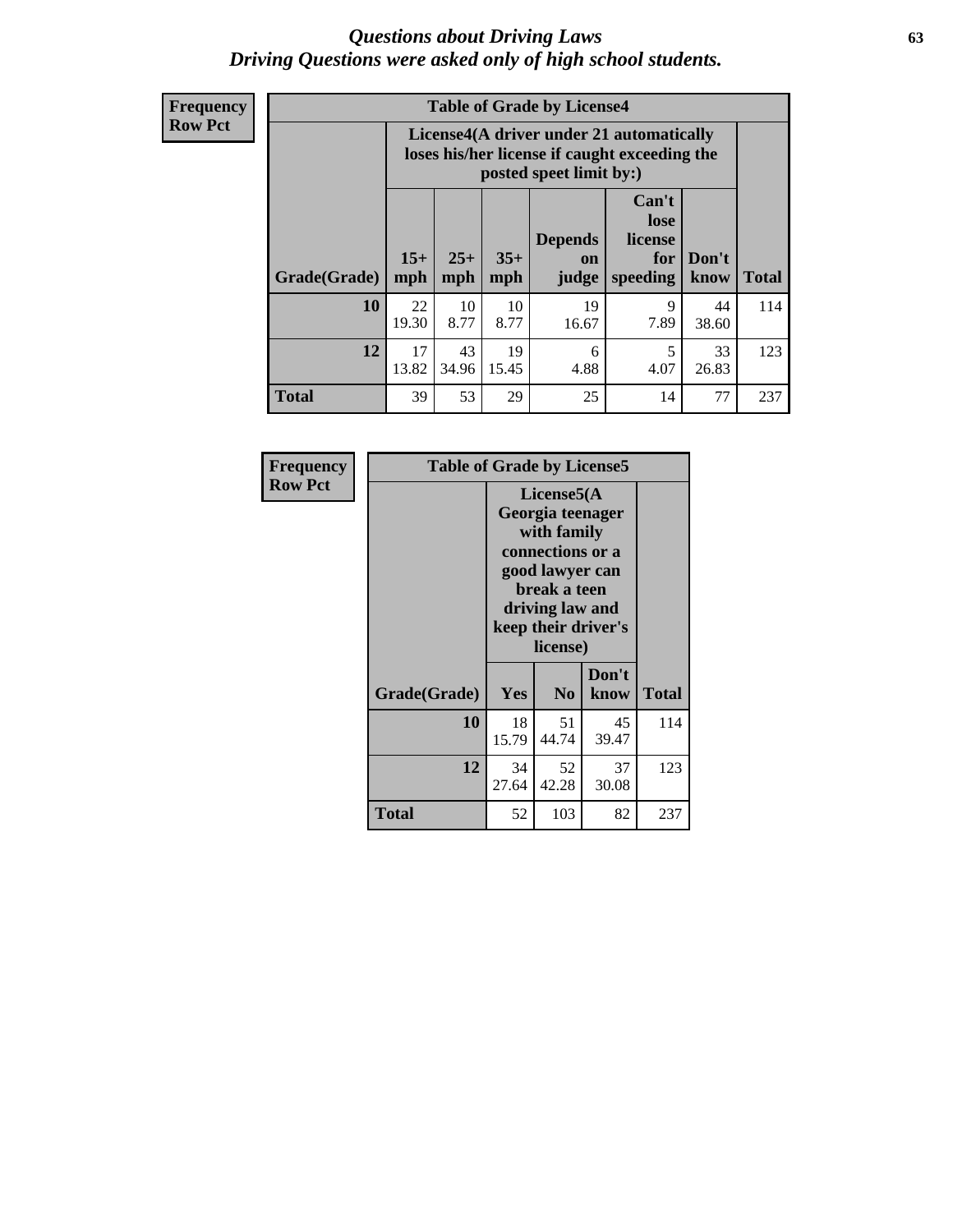## *Questions about Driving Laws* **64** *Driving Questions were asked only of high school students.*

| <b>Frequency</b> | <b>Table of Grade by License6</b> |                                                                                                                                                 |                |               |              |
|------------------|-----------------------------------|-------------------------------------------------------------------------------------------------------------------------------------------------|----------------|---------------|--------------|
| <b>Row Pct</b>   |                                   | License <sub>6</sub> (I know a<br>friend or<br>classmate that<br>broke a teen<br>driving law,<br>but was allowed to<br>keep his/her<br>license) |                |               |              |
|                  | Grade(Grade)                      | <b>Yes</b>                                                                                                                                      | N <sub>0</sub> | Don't<br>know | <b>Total</b> |
|                  | 10                                | 32<br>28.07                                                                                                                                     | 48<br>42.11    | 34<br>29.82   | 114          |
|                  | 12                                | 48<br>39.02                                                                                                                                     | 44<br>35.77    | 31<br>25.20   | 123          |
|                  | <b>Total</b>                      | 80                                                                                                                                              | 92             | 65            | 237          |

| <b>Frequency</b> | <b>Table of Grade by License7</b> |                                                                                               |                                     |                                                   |                        |              |
|------------------|-----------------------------------|-----------------------------------------------------------------------------------------------|-------------------------------------|---------------------------------------------------|------------------------|--------------|
| <b>Row Pct</b>   |                                   | License7(A student under the age of 18 cam loser<br>his/her driving privileges if he or she:) |                                     |                                                   |                        |              |
|                  | Grade(Grade)                      | <b>Have</b><br>more than<br>10<br>unexcused<br>absences<br>per school<br>yr                   | Drop out<br>without  <br>graduating | <b>Bring</b><br>alcohol/drugs/weapon<br>to school | All of<br>the<br>above | <b>Total</b> |
|                  | 10                                | 11<br>9.65                                                                                    | ┑<br>6.14                           | 6.14                                              | 89<br>78.07            | 114          |
|                  | 12                                | 9<br>7.32                                                                                     | 16<br>13.01                         | $\mathcal{L}$<br>5.69                             | 91<br>73.98            | 123          |
|                  | <b>Total</b>                      | 20                                                                                            | 23                                  | 14                                                | 180                    | 237          |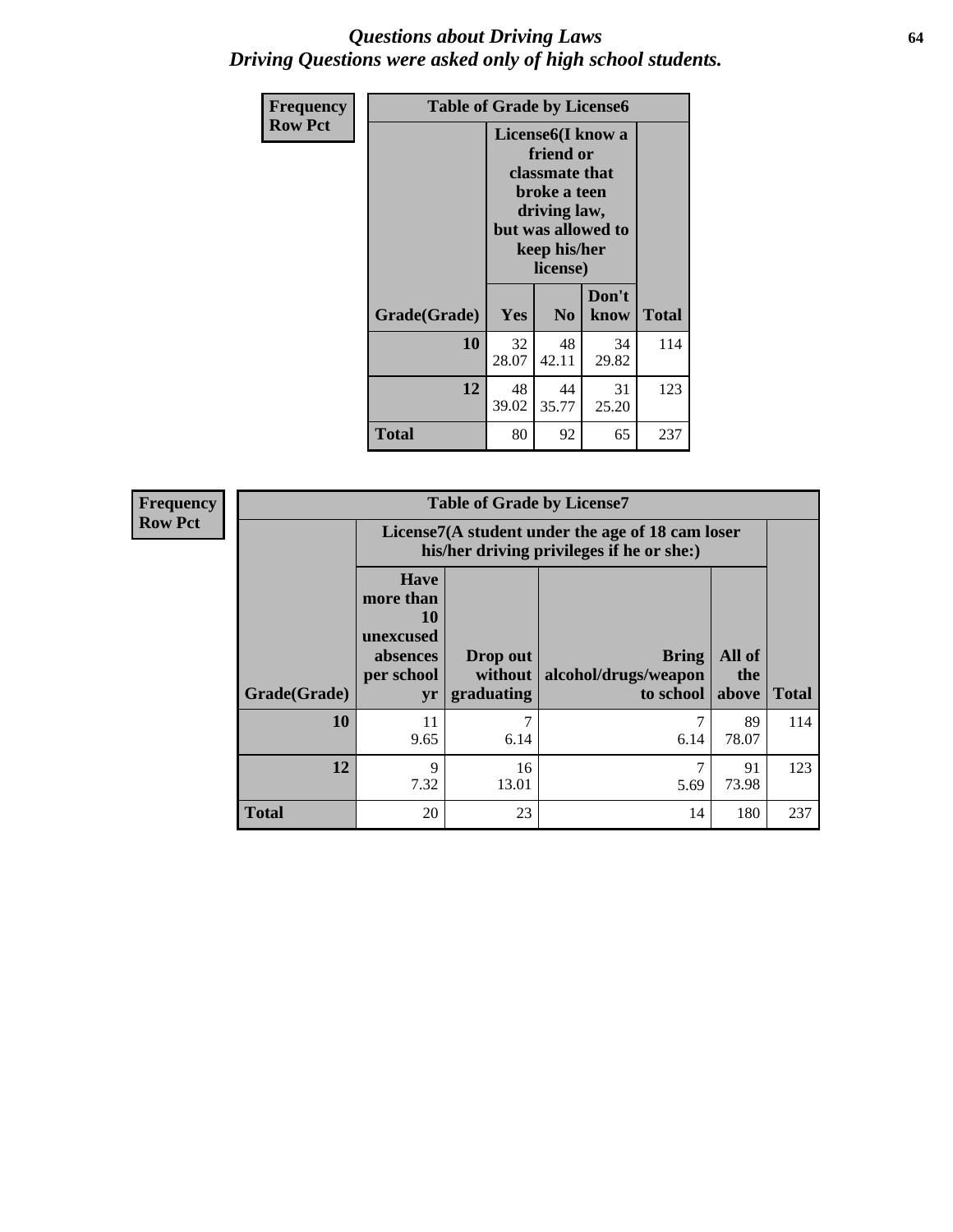# *Select Results by Gender* **65**

| Frequency      | <b>Table of SchoolClimate2 by Gender</b>          |                                 |             |              |
|----------------|---------------------------------------------------|---------------------------------|-------------|--------------|
| <b>Col Pct</b> | SchoolClimate2(I<br>feel successful at<br>school) | Gender(Gender)<br><b>Female</b> | <b>Male</b> | <b>Total</b> |
|                | <b>Strongly Agree</b>                             | 35<br>25.93                     | 34<br>33.33 | 69           |
|                | <b>Somewhat Agree</b>                             | 83<br>61.48                     | 50<br>49.02 | 133          |
|                | <b>Somewhat Disagree</b>                          | 15<br>11.11                     | 9<br>8.82   | 24           |
|                | <b>Strongly Disagree</b>                          | $\mathfrak{D}$<br>1.48          | 9<br>8.82   | 11           |
|                | <b>Total</b>                                      | 135                             | 102         | 237          |

| Frequency      | <b>Table of SchoolClimate6 by Gender</b>                 |                                 |             |              |
|----------------|----------------------------------------------------------|---------------------------------|-------------|--------------|
| <b>Col Pct</b> | <b>SchoolClimate6(Teachers</b><br>treat me with respect) | Gender(Gender)<br><b>Female</b> | <b>Male</b> | <b>Total</b> |
|                | <b>Strongly Agree</b>                                    | 48<br>35.56                     | 37<br>36.27 | 85           |
|                | <b>Somewhat Agree</b>                                    | 56<br>41.48                     | 42<br>41.18 | 98           |
|                | <b>Somewhat Disagree</b>                                 | 23<br>17.04                     | 18<br>17.65 | 41           |
|                | <b>Strongly Disagree</b>                                 | 8<br>5.93                       | 5<br>4.90   | 13           |
|                | <b>Total</b>                                             | 135                             | 102         | 237          |

| Frequency      | <b>Table of SchoolClimate8 by Gender</b>                                |                |             |              |
|----------------|-------------------------------------------------------------------------|----------------|-------------|--------------|
| <b>Col Pct</b> | <b>SchoolClimate8(Students</b><br>are frequently<br>recognized for good | Gender(Gender) |             |              |
|                | behavior)                                                               | <b>Female</b>  | <b>Male</b> | <b>Total</b> |
|                | <b>Strongly Agree</b>                                                   | 14<br>10.37    | 16<br>15.69 | 30           |
|                | <b>Somewhat Agree</b>                                                   | 46<br>34.07    | 41<br>40.20 | 87           |
|                | <b>Somewhat Disagree</b>                                                | 49<br>36.30    | 30<br>29.41 | 79           |
|                | <b>Strongly Disagree</b>                                                | 26<br>19.26    | 15<br>14.71 | 41           |
|                | Total                                                                   | 135            | 102         | 237          |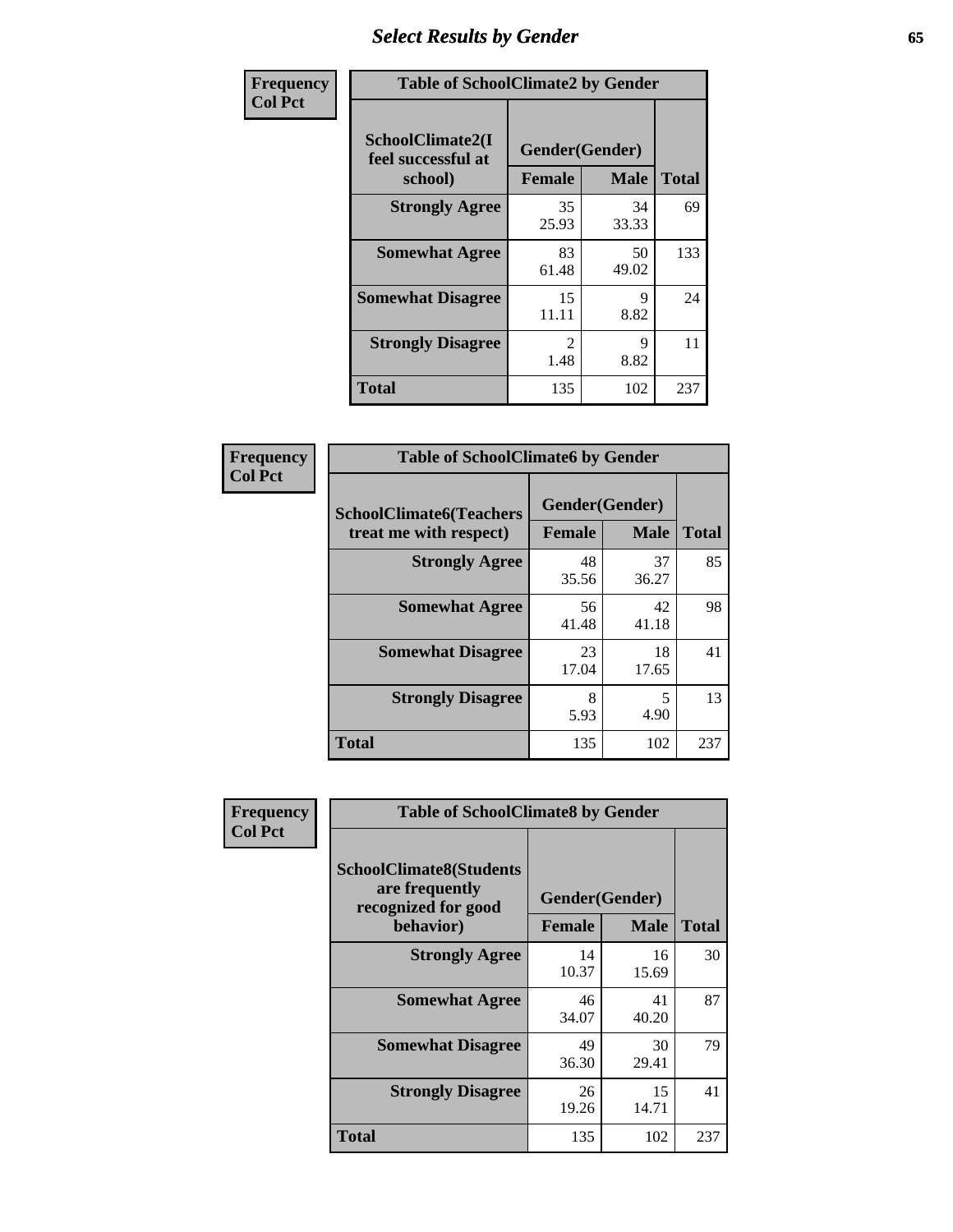# *Select Results by Gender* **66**

| Frequency      | <b>Table of Gender by Dropout</b> |                                                                        |                |              |
|----------------|-----------------------------------|------------------------------------------------------------------------|----------------|--------------|
| <b>Row Pct</b> |                                   | Dropout(I<br>have<br>thought<br>about<br>dropping<br>out of<br>school) |                |              |
|                | Gender(Gender)                    | Yes                                                                    | N <sub>0</sub> | <b>Total</b> |
|                | <b>Female</b>                     | 37<br>27.41                                                            | 98<br>72.59    | 135          |
|                | <b>Male</b>                       | 27<br>26.47                                                            | 75<br>73.53    | 102          |
|                | <b>Total</b>                      | 64                                                                     | 173            | 237          |

| <b>Frequency</b> | <b>Table of Gender by Dropoutreason</b> |                                                                    |              |                          |                                |              |              |
|------------------|-----------------------------------------|--------------------------------------------------------------------|--------------|--------------------------|--------------------------------|--------------|--------------|
| <b>Row Pct</b>   |                                         | Dropoutreason(If I dropped out the<br>reason would most likely be) |              |                          |                                |              |              |
|                  | Gender(Gender)                          | Won't<br><b>Drop</b><br>out                                        | <b>Bored</b> | Family<br><b>Reasons</b> | <b>Being</b><br><b>Bullied</b> | <b>Other</b> | <b>Total</b> |
|                  | <b>Female</b>                           | 81<br>60.00                                                        | 22<br>16.30  | 5<br>3.70                | q<br>6.67                      | 18<br>13.33  | 135          |
|                  | <b>Male</b>                             | 58<br>56.86                                                        | 25<br>24.51  | 8<br>7.84                | 0.98                           | 10<br>9.80   | 102          |
|                  | <b>Total</b>                            | 139                                                                | 47           | 13                       | 10                             | 28           | 237          |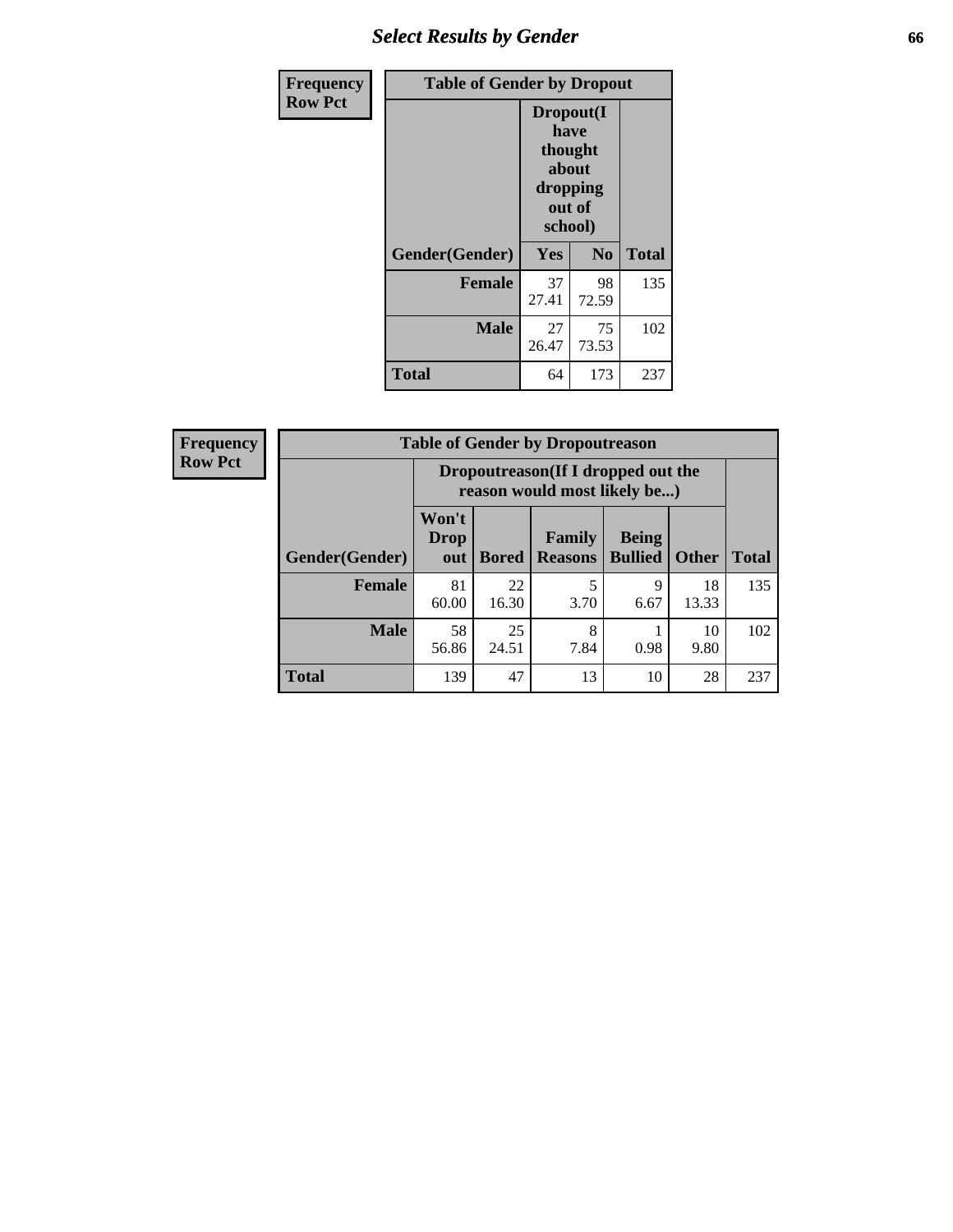*School Safety* **67**

| <b>Frequency</b> | <b>Table of Gender by Bullied2</b> |                 |                |              |  |
|------------------|------------------------------------|-----------------|----------------|--------------|--|
| <b>Row Pct</b>   |                                    | <b>Bullied2</b> |                |              |  |
|                  | Gender(Gender)                     | Yes             | N <sub>0</sub> | <b>Total</b> |  |
|                  | <b>Female</b>                      | 19<br>14.07     | 116<br>85.93   | 135          |  |
|                  | <b>Male</b>                        | 13<br>12.75     | 89<br>87.25    | 102          |  |
|                  | <b>Total</b>                       | 32              | 205            | 237          |  |

| Frequency      | <b>Table of Gender by Bulliedothers2</b> |                       |                |       |
|----------------|------------------------------------------|-----------------------|----------------|-------|
| <b>Row Pct</b> |                                          | <b>Bulliedothers2</b> |                |       |
|                | Gender(Gender)                           | <b>Yes</b>            | N <sub>0</sub> | Total |
|                | <b>Female</b>                            | 11<br>8.15            | 124<br>91.85   | 135   |
|                | <b>Male</b>                              | 12<br>11.76           | 90<br>88.24    | 102   |
|                | <b>Total</b>                             | 23                    | 214            | 237   |

| Frequency      | <b>Table of Gender by Weaponschool2</b> |                      |                |       |
|----------------|-----------------------------------------|----------------------|----------------|-------|
| <b>Row Pct</b> |                                         | <b>Weaponschool2</b> |                |       |
|                | Gender(Gender)                          | Yes                  | N <sub>0</sub> | Total |
|                | <b>Female</b>                           | 1.48                 | 133<br>98.52   | 135   |
|                | <b>Male</b>                             | 3<br>2.94            | 99<br>97.06    | 102   |
|                | <b>Total</b>                            | 5                    | 232            | 237   |

| Frequency      | <b>Table of Gender by Absentunsafe2</b> |               |                |              |
|----------------|-----------------------------------------|---------------|----------------|--------------|
| <b>Row Pct</b> |                                         | Absentunsafe2 |                |              |
|                | Gender(Gender)                          | Yes           | N <sub>0</sub> | <b>Total</b> |
|                | <b>Female</b>                           | 2.96          | 131<br>97.04   | 135          |
|                | <b>Male</b>                             | 1.96          | 100<br>98.04   | 102          |
|                | <b>Total</b>                            | 6             | 231            | 237          |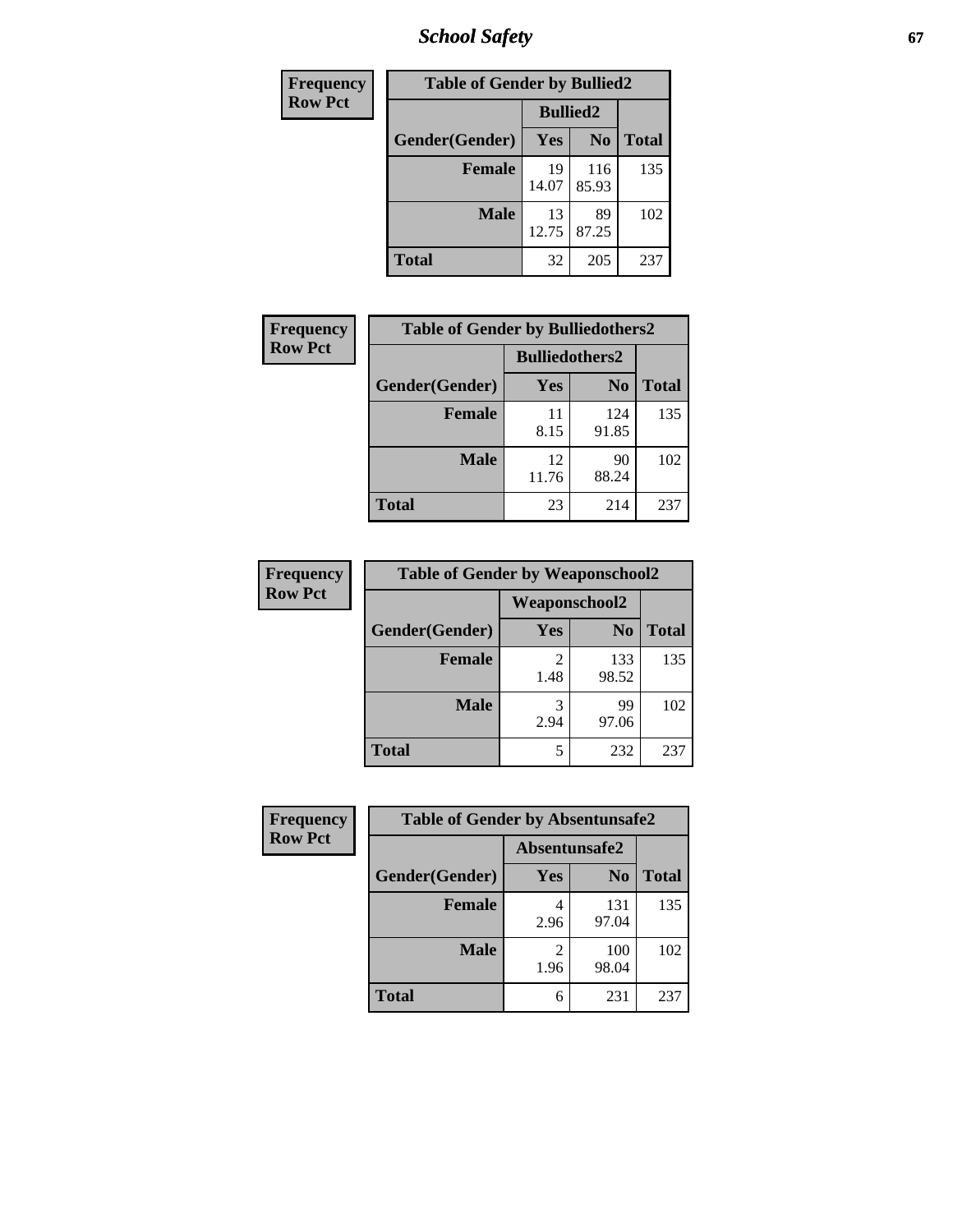*School Safety* **68**

| Frequency      | <b>Table of Gender by Gangself</b> |                                                                                                |                |              |
|----------------|------------------------------------|------------------------------------------------------------------------------------------------|----------------|--------------|
| <b>Row Pct</b> |                                    | Gangself(I<br>have<br>participated<br>in illegal gang<br>activities in<br>the past 30<br>days) |                |              |
|                | Gender(Gender)                     | Yes                                                                                            | N <sub>0</sub> | <b>Total</b> |
|                | <b>Female</b>                      | 2<br>1.48                                                                                      | 133<br>98.52   | 135          |
|                | <b>Male</b>                        | 10<br>9.80                                                                                     | 92<br>90.20    | 102          |
|                | <b>Total</b>                       | 12                                                                                             | 225            | 237          |

| Frequency      | <b>Table of Gender by Gangpeers</b> |                                                                                                                             |                |              |
|----------------|-------------------------------------|-----------------------------------------------------------------------------------------------------------------------------|----------------|--------------|
| <b>Row Pct</b> |                                     | <b>Gangpeers</b> (I<br>have friends<br>who have<br>participated<br>in illegal gang<br>activities in<br>the past 30<br>days) |                |              |
|                | Gender(Gender)                      | <b>Yes</b>                                                                                                                  | N <sub>0</sub> | <b>Total</b> |
|                | <b>Female</b>                       | 18<br>13.33                                                                                                                 | 117<br>86.67   | 135          |
|                | <b>Male</b>                         | 18<br>17.65                                                                                                                 | 84<br>82.35    | 102          |
|                | <b>Total</b>                        | 36                                                                                                                          | 201            | 237          |

| Frequency      | <b>Table of Gender by Pickedon2</b> |             |                |              |
|----------------|-------------------------------------|-------------|----------------|--------------|
| <b>Row Pct</b> |                                     | Pickedon2   |                |              |
|                | Gender(Gender)                      | <b>Yes</b>  | N <sub>0</sub> | <b>Total</b> |
|                | <b>Female</b>                       | 35<br>25.93 | 100<br>74.07   | 135          |
|                | <b>Male</b>                         | 25<br>24.51 | 77<br>75.49    | 102          |
|                | <b>Total</b>                        | 60          | 177            | 237          |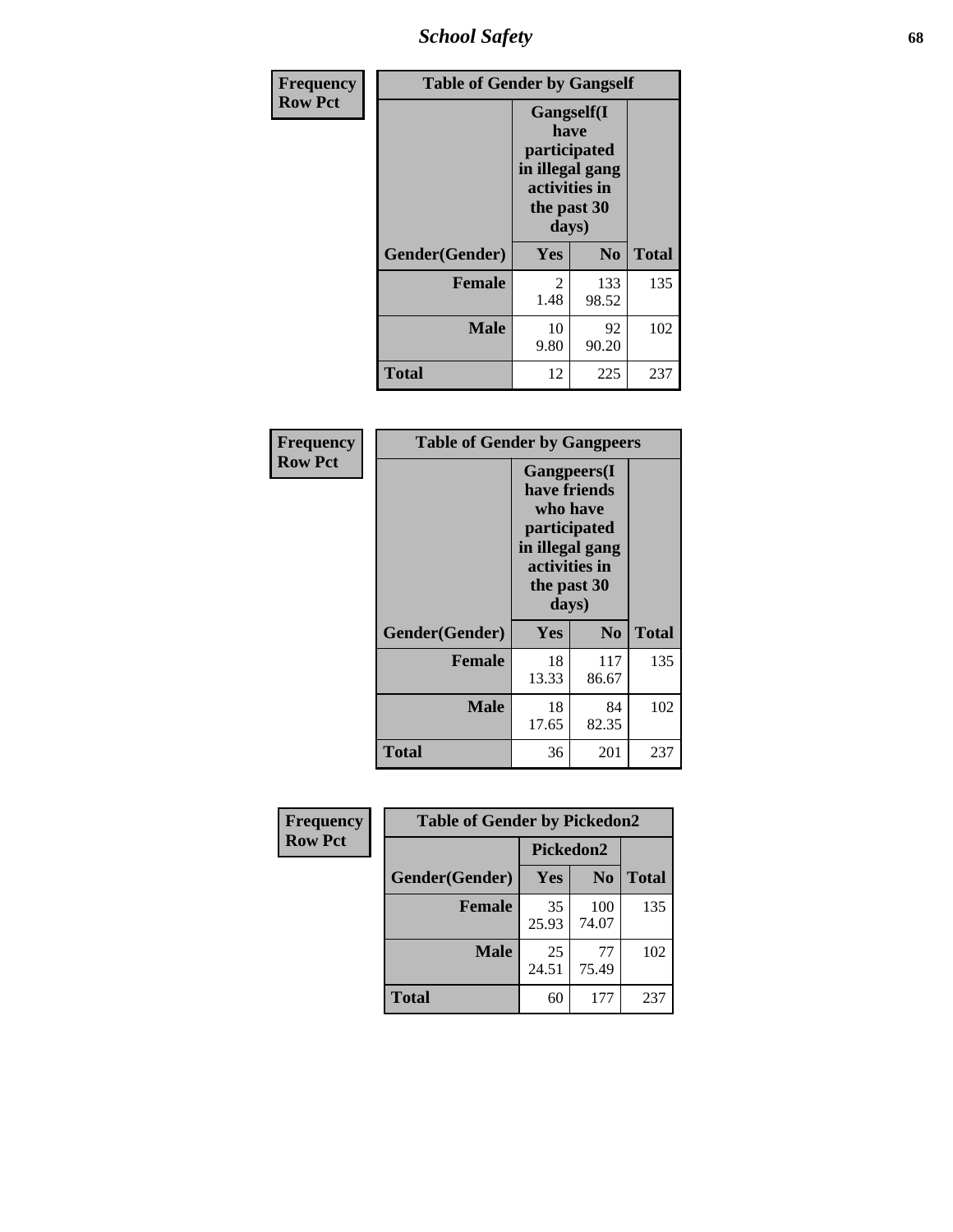*School Safety* **69**

| Frequency      | <b>Table of Gender by Safeschool2</b> |             |                |              |
|----------------|---------------------------------------|-------------|----------------|--------------|
| <b>Row Pct</b> |                                       | Safeschool2 |                |              |
|                | Gender(Gender)                        | Yes         | N <sub>0</sub> | <b>Total</b> |
|                | <b>Female</b>                         | 91<br>67.41 | 44<br>32.59    | 135          |
|                | Male                                  | 79<br>77.45 | 23<br>22.55    | 102          |
|                | <b>Total</b>                          | 170         | 67             | 237          |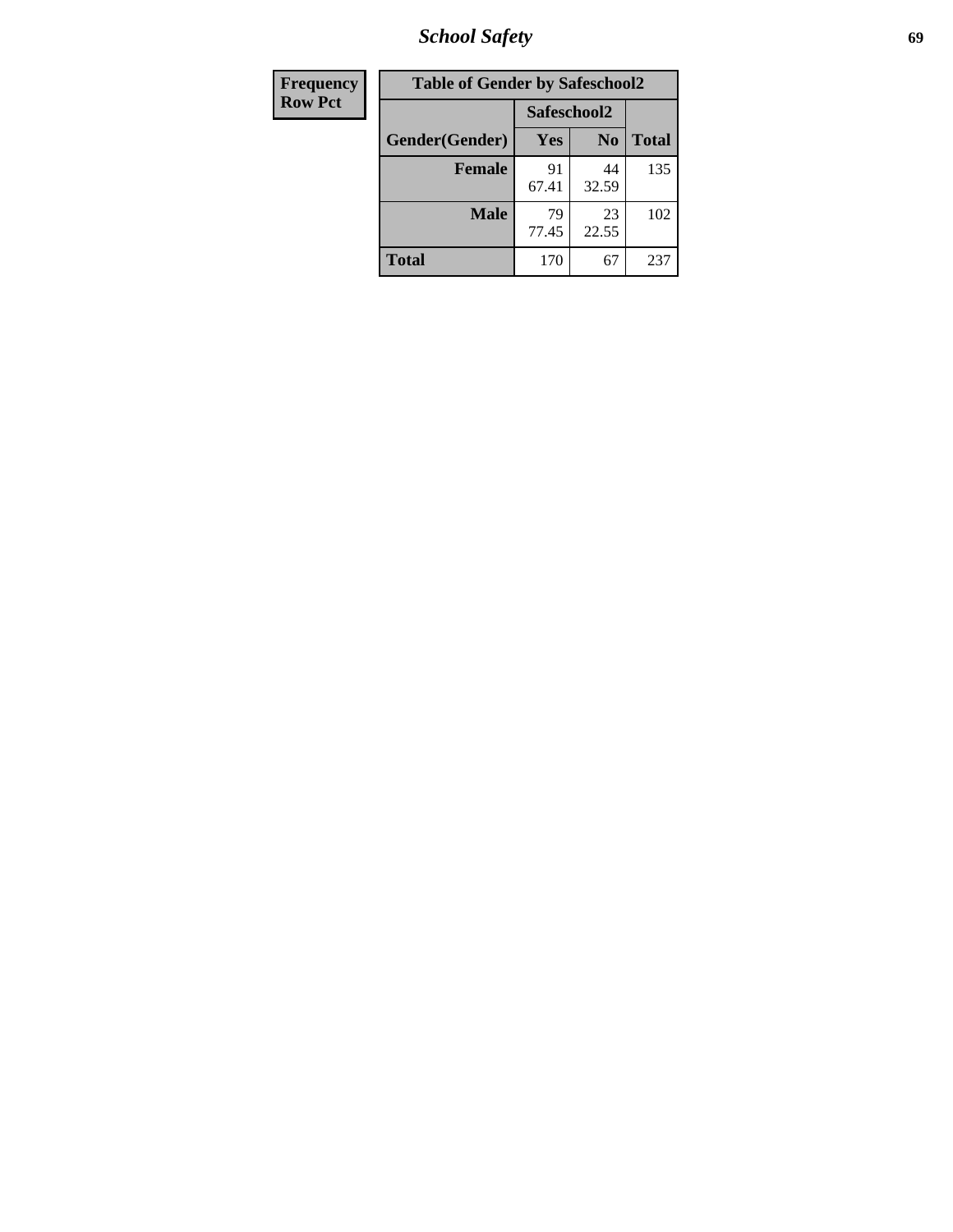# *Incidence of Drug Use* **70**

| <b>Frequency</b> | <b>Table of Gender by AlcoholAlt</b> |                                          |                |              |
|------------------|--------------------------------------|------------------------------------------|----------------|--------------|
| <b>Row Pct</b>   |                                      | AlcoholAlt(Alcohol<br>use, past 30 days) |                |              |
|                  | Gender(Gender)                       | Yes                                      | N <sub>0</sub> | <b>Total</b> |
|                  | <b>Female</b>                        | 38<br>28.15                              | 97<br>71.85    | 135          |
|                  | <b>Male</b>                          | 39<br>38.24                              | 63<br>61.76    | 102          |
|                  | <b>Total</b>                         | 77                                       | 160            | 237          |

| Frequency      | <b>Table of Gender by TobaccoAny</b> |                                          |                |              |  |
|----------------|--------------------------------------|------------------------------------------|----------------|--------------|--|
| <b>Row Pct</b> |                                      | TobaccoAny(Tobacco<br>use, past 30 days) |                |              |  |
|                | Gender(Gender)                       | Yes                                      | N <sub>0</sub> | <b>Total</b> |  |
|                | <b>Female</b>                        | 24<br>17.78                              | 111<br>82.22   | 135          |  |
|                | <b>Male</b>                          | 38<br>37.25                              | 64<br>62.75    | 102          |  |
|                | <b>Total</b>                         | 62                                       | 175            | 237          |  |

| <b>Frequency</b> | <b>Table of Gender by MarijuanaAlt</b> |                    |                        |              |
|------------------|----------------------------------------|--------------------|------------------------|--------------|
| <b>Row Pct</b>   |                                        | use, past 30 days) | MarijuanaAlt(Marijuana |              |
|                  | Gender(Gender)                         | <b>Yes</b>         | N <sub>0</sub>         | <b>Total</b> |
|                  | Female                                 | 14<br>10.37        | 121<br>89.63           | 135          |
|                  | <b>Male</b>                            | 27<br>26.47        | 75<br>73.53            | 102          |
|                  | <b>Total</b>                           | 41                 | 196                    | 237          |

| <b>Frequency</b> | <b>Table of Gender by OtherDrugAny</b> |                                                       |                |              |
|------------------|----------------------------------------|-------------------------------------------------------|----------------|--------------|
| <b>Row Pct</b>   |                                        | <b>OtherDrugAny</b> (Other<br>drug use, past 30 days) |                |              |
|                  | Gender(Gender)                         | <b>Yes</b>                                            | N <sub>0</sub> | <b>Total</b> |
|                  | <b>Female</b>                          | 11<br>8.15                                            | 124<br>91.85   | 135          |
|                  | <b>Male</b>                            | 17<br>16.67                                           | 85<br>83.33    | 102          |
|                  | <b>Total</b>                           | 28                                                    | 209            | 237          |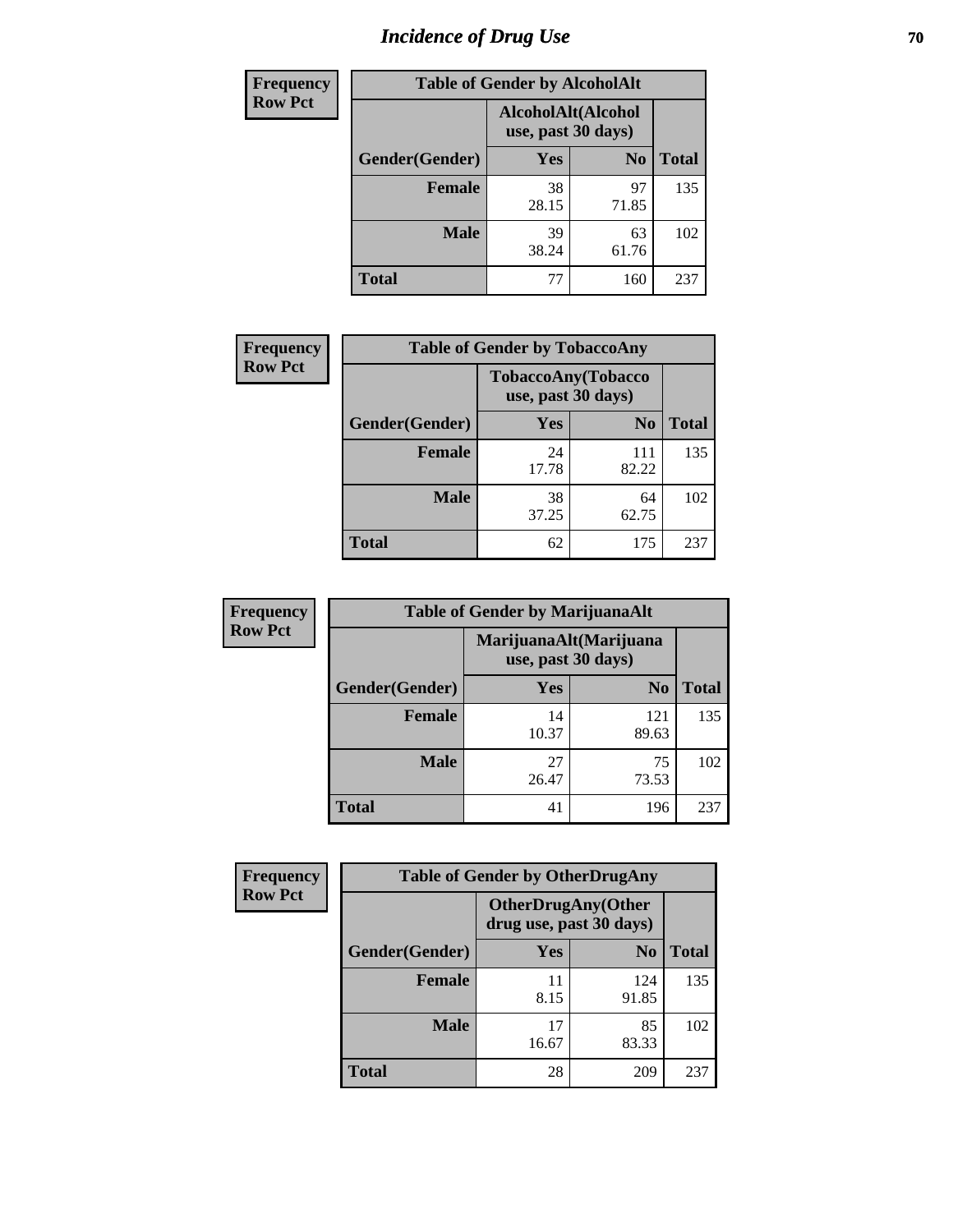## *Average Age at Onset of Use* **71** *Results for "Average Age at Onset of Use" questions exclude students who said they did not use that substance*

## **Gender=Female**

| <b>Variable</b>    | <b>Label</b>                                                       | <b>Mean</b> |
|--------------------|--------------------------------------------------------------------|-------------|
| Alcoholinit2       | I started using alcohol when I was                                 | 14.26       |
| Cigarettesinit2    | I started smoking tobacco when I was                               | 14.19       |
| Smokelessinit2     | I started chewing tobacco when I was                               | 14.82       |
| Marijuanainit2     | I started using marijuana when I was                               | 14.47       |
| Cocaineinit2       | I started using cocaine when I was                                 | 13.33       |
| Inhalantsinit2     | I started using inhalants when I was                               | 13.57       |
| Steroidsinit2      | I started using steroids when I was                                | 12.50       |
| Ecstasyinit2       | I started using ecstasy when I was                                 | 15.33       |
| Methinit2          | I started using methamphetamines when I was                        | 10.00       |
| Hallucinogensinit2 | I started using hallucinogens when I was                           | 16.50       |
| Prescription in t2 | I started using prescription drugs not prescribed to me when I was | 14.80       |

### **Gender=Male**

| <b>Variable</b>    | Label                                                              | <b>Mean</b> |
|--------------------|--------------------------------------------------------------------|-------------|
| Alcoholinit2       | I started using alcohol when I was                                 | 13.91       |
| Cigarettesinit2    | I started smoking tobacco when I was                               | 13.51       |
| Smokelessinit2     | I started chewing tobacco when I was                               | 13.51       |
| Marijuanainit2     | I started using marijuana when I was                               | 14.50       |
| Cocaineinit2       | I started using cocaine when I was                                 | 14.33       |
| Inhalantsinit2     | I started using inhalants when I was                               | 13.50       |
| Steroidsinit2      | I started using steroids when I was                                | 14.50       |
| Ecstasyinit2       | I started using ecstasy when I was                                 | 13.50       |
| Methinit2          | I started using methamphetamines when I was                        | 14.00       |
| Hallucinogensinit2 | I started using hallucinogens when I was                           | 14.00       |
| Prescriptioninit2  | I started using prescription drugs not prescribed to me when I was | 15.38       |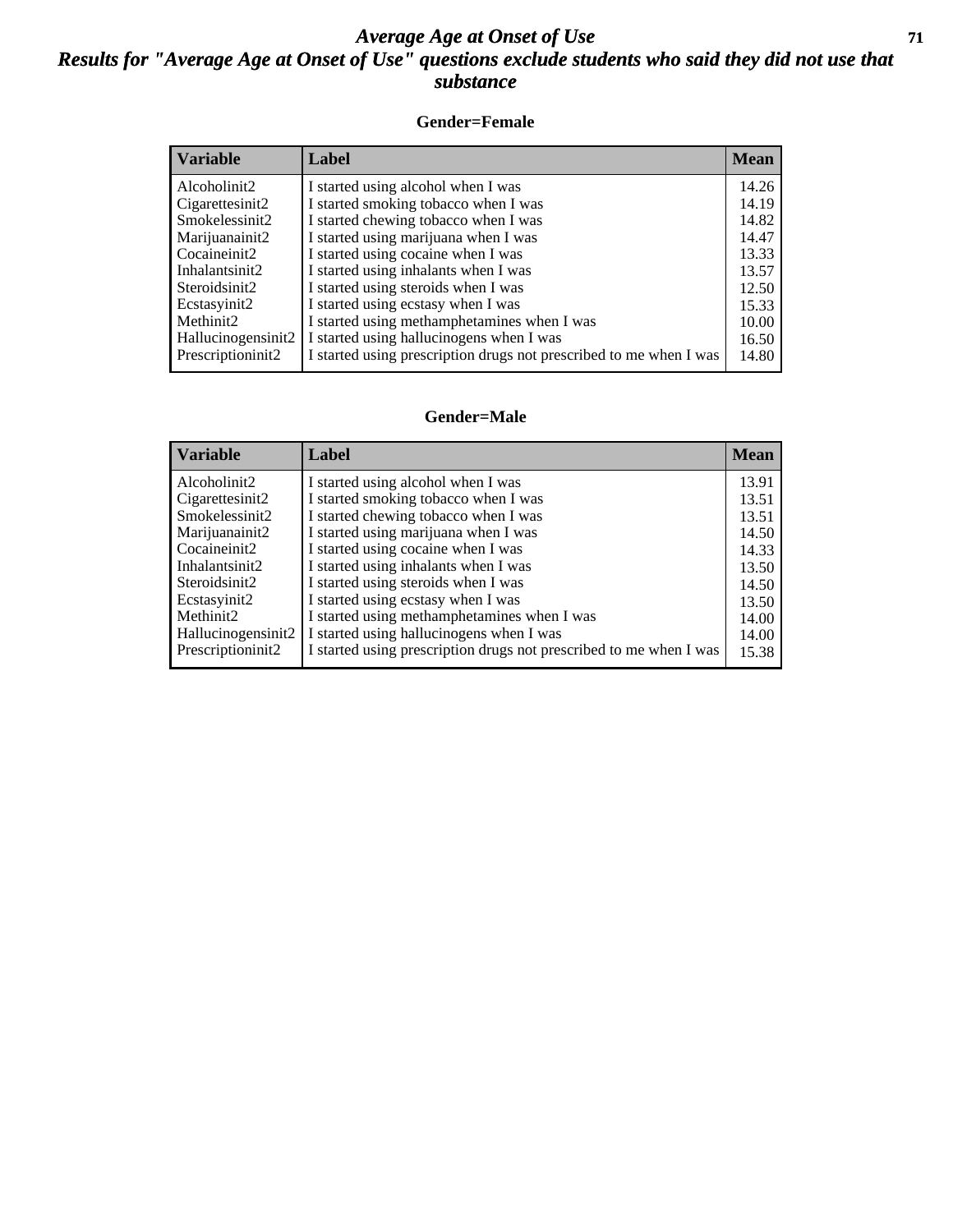# *I Think These Drugs are Harmful* **72**

| <b>Frequency</b> | <b>Table of Gender by Alcoholharmdich</b> |                                                   |                |              |
|------------------|-------------------------------------------|---------------------------------------------------|----------------|--------------|
| <b>Row Pct</b>   |                                           | Alcoholharmdich(I<br>think alcohol is<br>harmful) |                |              |
|                  | Gender(Gender)                            | <b>Yes</b>                                        | N <sub>0</sub> | <b>Total</b> |
|                  | <b>Female</b>                             | 105<br>77.78                                      | 30<br>22.22    | 135          |
|                  | <b>Male</b>                               | 82<br>80.39                                       | 20<br>19.61    | 102          |
|                  | <b>Total</b>                              | 187                                               | 50             | 237          |

| Frequency      | <b>Table of Gender by Tobaccoharmdich</b> |                  |                               |              |
|----------------|-------------------------------------------|------------------|-------------------------------|--------------|
| <b>Row Pct</b> |                                           | think tobacco is | Tobaccoharmdich(I<br>harmful) |              |
|                | Gender(Gender)                            | Yes              | N <sub>0</sub>                | <b>Total</b> |
|                | <b>Female</b>                             | 128<br>94.81     | 7<br>5.19                     | 135          |
|                | <b>Male</b>                               | 93<br>91.18      | 9<br>8.82                     | 102          |
|                | Total                                     | 221              | 16                            | 237          |

| Frequency      | <b>Table of Gender by Marijuanaharmdich</b> |                                                       |                |              |  |
|----------------|---------------------------------------------|-------------------------------------------------------|----------------|--------------|--|
| <b>Row Pct</b> |                                             | Marijuanaharmdich(I<br>think marijuana is<br>harmful) |                |              |  |
|                | Gender(Gender)                              | <b>Yes</b>                                            | N <sub>0</sub> | <b>Total</b> |  |
|                | <b>Female</b>                               | 98<br>72.59                                           | 37<br>27.41    | 135          |  |
|                | <b>Male</b>                                 | 69<br>67.65                                           | 33<br>32.35    | 102          |  |
|                | <b>Total</b>                                | 167                                                   | 70             | 237          |  |

| Frequency      | <b>Table of Gender by Otherdrugharmdich</b> |                                   |                     |              |  |
|----------------|---------------------------------------------|-----------------------------------|---------------------|--------------|--|
| <b>Row Pct</b> |                                             | think other drugs are<br>harmful) | Otherdrugharmdich(I |              |  |
|                | Gender(Gender)                              | <b>Yes</b>                        | N <sub>0</sub>      | <b>Total</b> |  |
|                | <b>Female</b>                               | 131<br>97.04                      | 4<br>2.96           | 135          |  |
|                | <b>Male</b>                                 | 96<br>94.12                       | 6<br>5.88           | 102          |  |
|                | <b>Total</b>                                | 227                               | 10                  | 237          |  |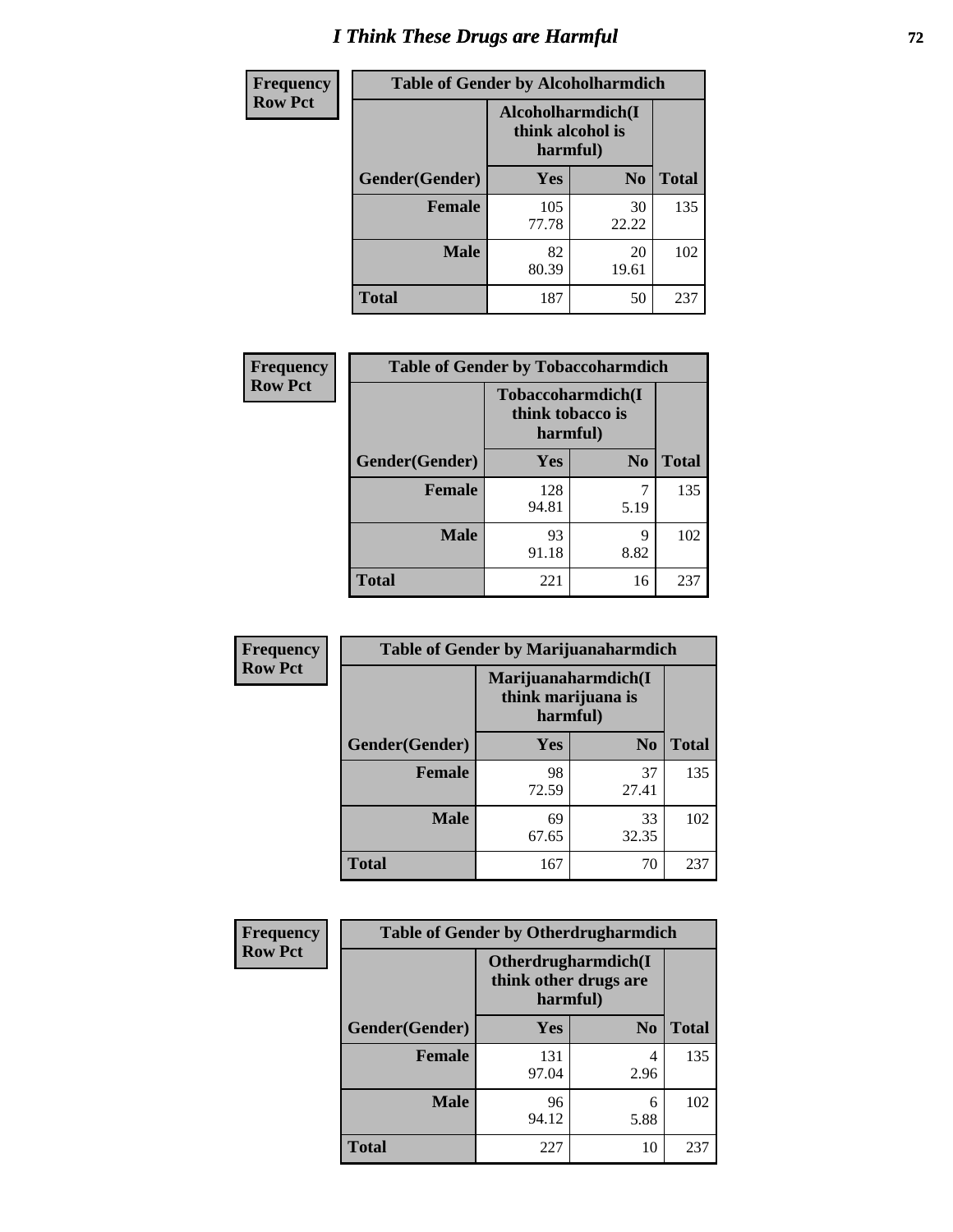| <b>Frequency</b> | <b>Table of Gender by Alcohollocation1</b> |                                                               |             |              |
|------------------|--------------------------------------------|---------------------------------------------------------------|-------------|--------------|
| <b>Row Pct</b>   |                                            | <b>Alcohollocation1(Places</b><br><b>Friends Use Alcohol)</b> |             |              |
|                  | Gender(Gender)                             |                                                               | Do Not Use  | <b>Total</b> |
|                  | <b>Female</b>                              | 106<br>78.52                                                  | 29<br>21.48 | 135          |
|                  | <b>Male</b>                                | 79<br>77.45                                                   | 23<br>22.55 | 102          |
|                  | <b>Total</b>                               | 185                                                           | 52          | 237          |

| <b>Frequency</b> | <b>Table of Gender by Alcohollocation2</b> |                                                               |             |              |
|------------------|--------------------------------------------|---------------------------------------------------------------|-------------|--------------|
| <b>Row Pct</b>   |                                            | <b>Alcohollocation2(Places</b><br><b>Friends Use Alcohol)</b> |             |              |
|                  | Gender(Gender)                             |                                                               | Home        | <b>Total</b> |
|                  | <b>Female</b>                              | 56<br>41.48                                                   | 79<br>58.52 | 135          |
|                  | <b>Male</b>                                | 47<br>46.08                                                   | 55<br>53.92 | 102          |
|                  | <b>Total</b>                               | 103                                                           | 134         | 237          |

| Frequency      | <b>Table of Gender by Alcohollocation3</b> |                                                               |               |              |
|----------------|--------------------------------------------|---------------------------------------------------------------|---------------|--------------|
| <b>Row Pct</b> |                                            | <b>Alcohollocation3(Places</b><br><b>Friends Use Alcohol)</b> |               |              |
|                | Gender(Gender)                             |                                                               | <b>School</b> | <b>Total</b> |
|                | <b>Female</b>                              | 121<br>89.63                                                  | 14<br>10.37   | 135          |
|                | <b>Male</b>                                | 88<br>86.27                                                   | 14<br>13.73   | 102          |
|                | <b>Total</b>                               | 209                                                           | 28            | 237          |

| Frequency      | <b>Table of Gender by Alcohollocation4</b> |                                                               |             |              |
|----------------|--------------------------------------------|---------------------------------------------------------------|-------------|--------------|
| <b>Row Pct</b> |                                            | <b>Alcohollocation4(Places</b><br><b>Friends Use Alcohol)</b> |             |              |
|                | Gender(Gender)                             |                                                               | Car         | <b>Total</b> |
|                | <b>Female</b>                              | 104<br>77.04                                                  | 31<br>22.96 | 135          |
|                | <b>Male</b>                                | 72<br>70.59                                                   | 30<br>29.41 | 102          |
|                | <b>Total</b>                               | 176                                                           | 61          | 237          |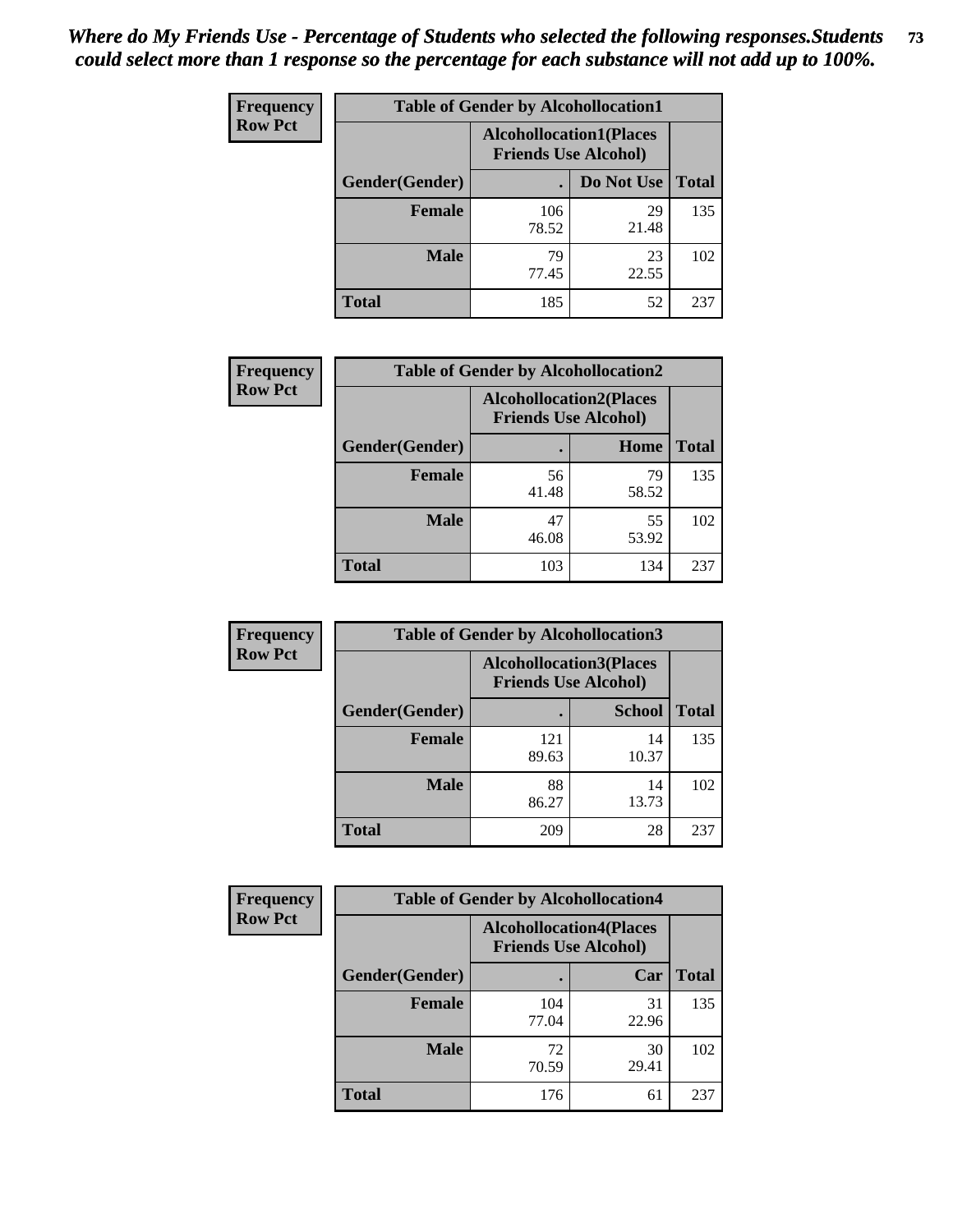| <b>Frequency</b> | <b>Table of Gender by Alcohollocation5</b> |                                                                |                                 |              |
|------------------|--------------------------------------------|----------------------------------------------------------------|---------------------------------|--------------|
| <b>Row Pct</b>   |                                            | <b>Alcohollocation5</b> (Places<br><b>Friends Use Alcohol)</b> |                                 |              |
|                  | Gender(Gender)                             |                                                                | <b>Friend's</b><br><b>House</b> | <b>Total</b> |
|                  | <b>Female</b>                              | 34<br>25.19                                                    | 101<br>74.81                    | 135          |
|                  | <b>Male</b>                                | 32<br>31.37                                                    | 70<br>68.63                     | 102          |
|                  | <b>Total</b>                               | 66                                                             | 171                             | 237          |

| Frequency      | <b>Table of Gender by Alcohollocation6</b> |                                                               |              |              |  |
|----------------|--------------------------------------------|---------------------------------------------------------------|--------------|--------------|--|
| <b>Row Pct</b> |                                            | <b>Alcohollocation6(Places</b><br><b>Friends Use Alcohol)</b> |              |              |  |
|                | <b>Gender</b> (Gender)                     |                                                               | <b>Other</b> | <b>Total</b> |  |
|                | Female                                     | 80<br>59.26                                                   | 55<br>40.74  | 135          |  |
|                | <b>Male</b>                                | 52<br>50.98                                                   | 50<br>49.02  | 102          |  |
|                | <b>Total</b>                               | 132                                                           | 105          | 237          |  |

| Frequency      | <b>Table of Gender by Tobaccolocation1</b> |                                                               |             |              |  |
|----------------|--------------------------------------------|---------------------------------------------------------------|-------------|--------------|--|
| <b>Row Pct</b> |                                            | <b>Tobaccolocation1(Places</b><br><b>Friends Use Tobacco)</b> |             |              |  |
|                | Gender(Gender)                             |                                                               | Do Not Use  | <b>Total</b> |  |
|                | Female                                     | 93<br>68.89                                                   | 42<br>31.11 | 135          |  |
|                | <b>Male</b>                                | 76<br>74.51                                                   | 26<br>25.49 | 102          |  |
|                | <b>Total</b>                               | 169                                                           | 68          | 237          |  |

| <b>Frequency</b> |                | <b>Table of Gender by Tobaccolocation2</b>                    |             |              |
|------------------|----------------|---------------------------------------------------------------|-------------|--------------|
| <b>Row Pct</b>   |                | <b>Tobaccolocation2(Places</b><br><b>Friends Use Tobacco)</b> |             |              |
|                  | Gender(Gender) |                                                               | Home        | <b>Total</b> |
|                  | Female         | 64<br>47.41                                                   | 71<br>52.59 | 135          |
|                  | <b>Male</b>    | 35<br>34.31                                                   | 67<br>65.69 | 102          |
|                  | <b>Total</b>   | 99                                                            | 138         | 237          |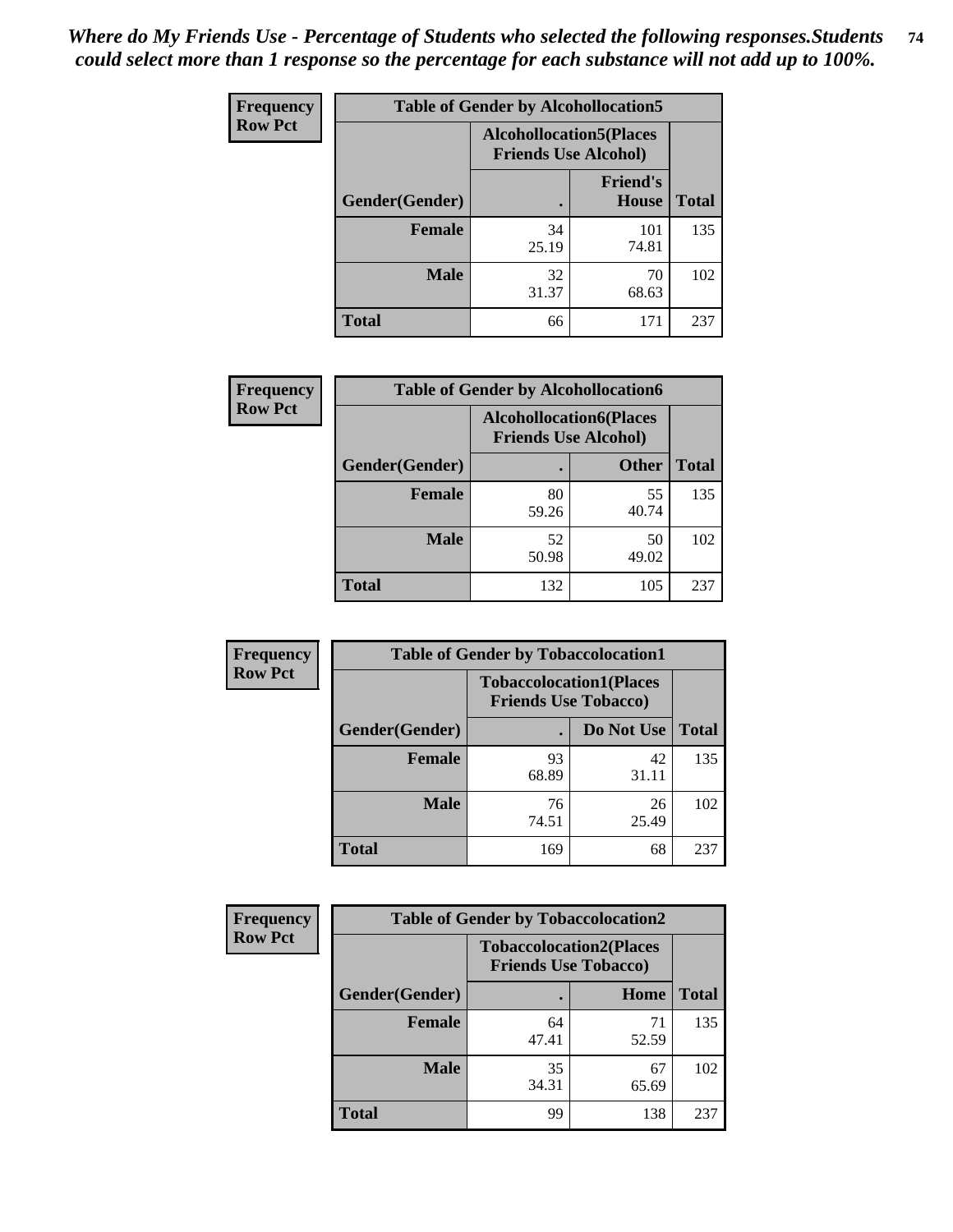| <b>Frequency</b> | <b>Table of Gender by Tobaccolocation3</b> |                                                               |               |              |
|------------------|--------------------------------------------|---------------------------------------------------------------|---------------|--------------|
| <b>Row Pct</b>   |                                            | <b>Tobaccolocation3(Places</b><br><b>Friends Use Tobacco)</b> |               |              |
|                  | <b>Gender</b> (Gender)                     |                                                               | <b>School</b> | <b>Total</b> |
|                  | <b>Female</b>                              | 93<br>68.89                                                   | 42<br>31.11   | 135          |
|                  | <b>Male</b>                                | 51<br>50.00                                                   | 51<br>50.00   | 102          |
|                  | <b>Total</b>                               | 144                                                           | 93            | 237          |

| <b>Frequency</b> | <b>Table of Gender by Tobaccolocation4</b> |             |                                                               |              |
|------------------|--------------------------------------------|-------------|---------------------------------------------------------------|--------------|
| <b>Row Pct</b>   |                                            |             | <b>Tobaccolocation4(Places</b><br><b>Friends Use Tobacco)</b> |              |
|                  | Gender(Gender)                             |             | Car                                                           | <b>Total</b> |
|                  | <b>Female</b>                              | 68<br>50.37 | 67<br>49.63                                                   | 135          |
|                  | <b>Male</b>                                | 43<br>42.16 | 59<br>57.84                                                   | 102          |
|                  | <b>Total</b>                               | 111         | 126                                                           | 237          |

| <b>Frequency</b> | <b>Table of Gender by Tobaccolocation5</b> |                                                               |                                 |              |
|------------------|--------------------------------------------|---------------------------------------------------------------|---------------------------------|--------------|
| <b>Row Pct</b>   |                                            | <b>Tobaccolocation5(Places</b><br><b>Friends Use Tobacco)</b> |                                 |              |
|                  | Gender(Gender)                             |                                                               | <b>Friend's</b><br><b>House</b> | <b>Total</b> |
|                  | <b>Female</b>                              | 54<br>40.00                                                   | 81<br>60.00                     | 135          |
|                  | <b>Male</b>                                | 37<br>36.27                                                   | 65<br>63.73                     | 102          |
|                  | <b>Total</b>                               | 91                                                            | 146                             | 237          |

| <b>Frequency</b> |                | <b>Table of Gender by Tobaccolocation6</b>                    |              |              |
|------------------|----------------|---------------------------------------------------------------|--------------|--------------|
| <b>Row Pct</b>   |                | <b>Tobaccolocation6(Places</b><br><b>Friends Use Tobacco)</b> |              |              |
|                  | Gender(Gender) |                                                               | <b>Other</b> | <b>Total</b> |
|                  | Female         | 83<br>61.48                                                   | 52<br>38.52  | 135          |
|                  | <b>Male</b>    | 47<br>46.08                                                   | 55<br>53.92  | 102          |
|                  | <b>Total</b>   | 130                                                           | 107          | 237          |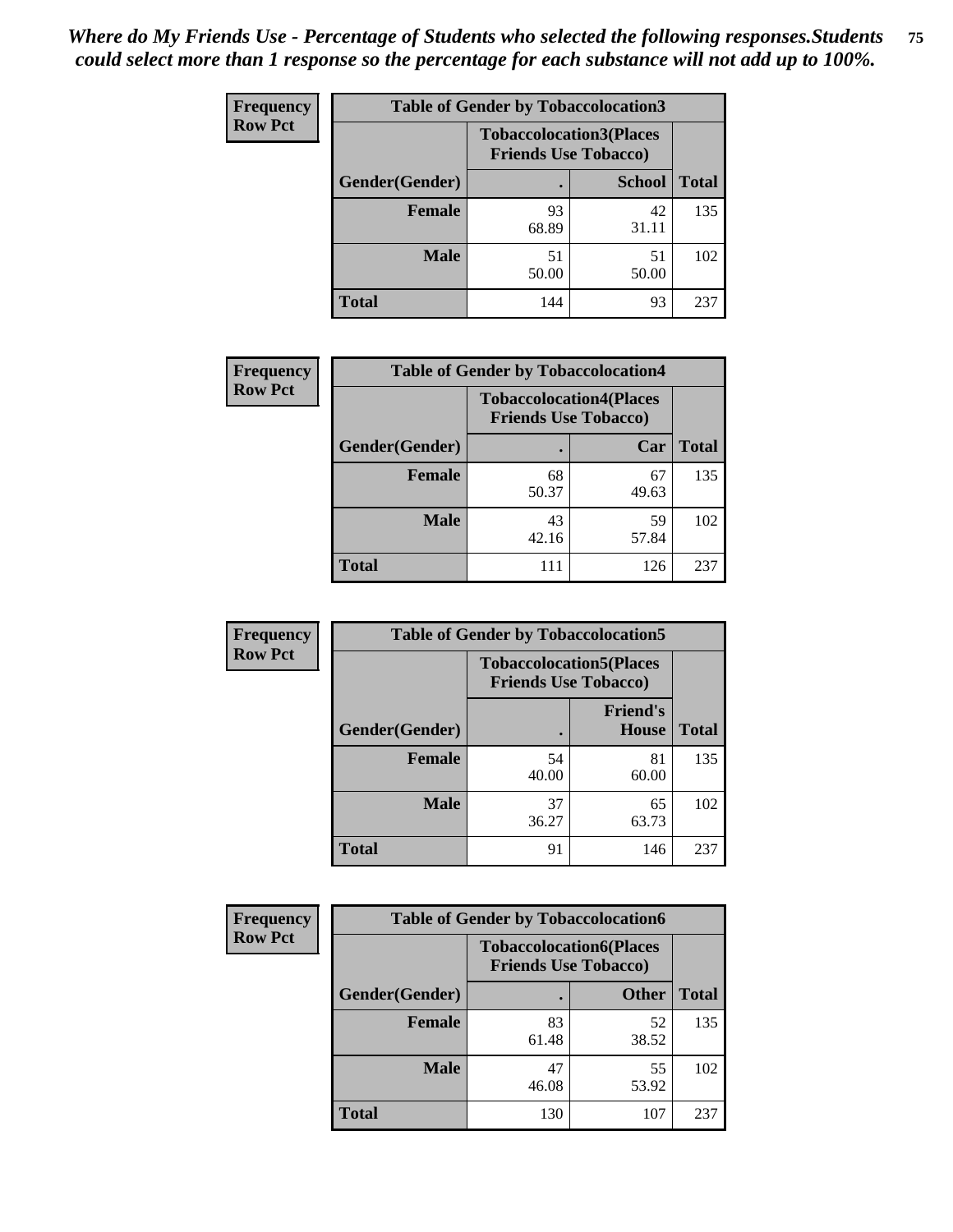| <b>Frequency</b> | <b>Table of Gender by Marijuanalocation1</b> |                                                                    |             |              |
|------------------|----------------------------------------------|--------------------------------------------------------------------|-------------|--------------|
| <b>Row Pct</b>   |                                              | <b>Marijuanalocation1(Places</b><br><b>Friends Use Marijuana</b> ) |             |              |
|                  | Gender(Gender)                               |                                                                    | Do Not Use  | <b>Total</b> |
|                  | <b>Female</b>                                | 78<br>57.78                                                        | 57<br>42.22 | 135          |
|                  | <b>Male</b>                                  | 61<br>59.80                                                        | 41<br>40.20 | 102          |
|                  | <b>Total</b>                                 | 139                                                                | 98          | 237          |

| <b>Frequency</b> | <b>Table of Gender by Marijuanalocation2</b> |                                                                    |             |              |  |
|------------------|----------------------------------------------|--------------------------------------------------------------------|-------------|--------------|--|
| <b>Row Pct</b>   |                                              | <b>Marijuanalocation2(Places</b><br><b>Friends Use Marijuana</b> ) |             |              |  |
|                  | Gender(Gender)                               |                                                                    | Home        | <b>Total</b> |  |
|                  | <b>Female</b>                                | 86<br>63.70                                                        | 49<br>36.30 | 135          |  |
|                  | <b>Male</b>                                  | 46<br>45.10                                                        | 56<br>54.90 | 102          |  |
|                  | <b>Total</b>                                 | 132                                                                | 105         | 237          |  |

| <b>Frequency</b> | <b>Table of Gender by Marijuanalocation3</b> |                                                                    |               |              |
|------------------|----------------------------------------------|--------------------------------------------------------------------|---------------|--------------|
| <b>Row Pct</b>   |                                              | <b>Marijuanalocation3(Places</b><br><b>Friends Use Marijuana</b> ) |               |              |
|                  | Gender(Gender)                               |                                                                    | <b>School</b> | <b>Total</b> |
|                  | Female                                       | 126<br>93.33                                                       | 9<br>6.67     | 135          |
|                  | <b>Male</b>                                  | 87<br>85.29                                                        | 15<br>14.71   | 102          |
|                  | <b>Total</b>                                 | 213                                                                | 24            | 237          |

| <b>Frequency</b> | <b>Table of Gender by Marijuanalocation4</b> |                                                                    |             |              |
|------------------|----------------------------------------------|--------------------------------------------------------------------|-------------|--------------|
| <b>Row Pct</b>   |                                              | <b>Marijuanalocation4(Places</b><br><b>Friends Use Marijuana</b> ) |             |              |
|                  | Gender(Gender)                               |                                                                    | Car         | <b>Total</b> |
|                  | <b>Female</b>                                | 86<br>63.70                                                        | 49<br>36.30 | 135          |
|                  | <b>Male</b>                                  | 59<br>57.84                                                        | 43<br>42.16 | 102          |
|                  | <b>Total</b>                                 | 145                                                                | 92          | 237          |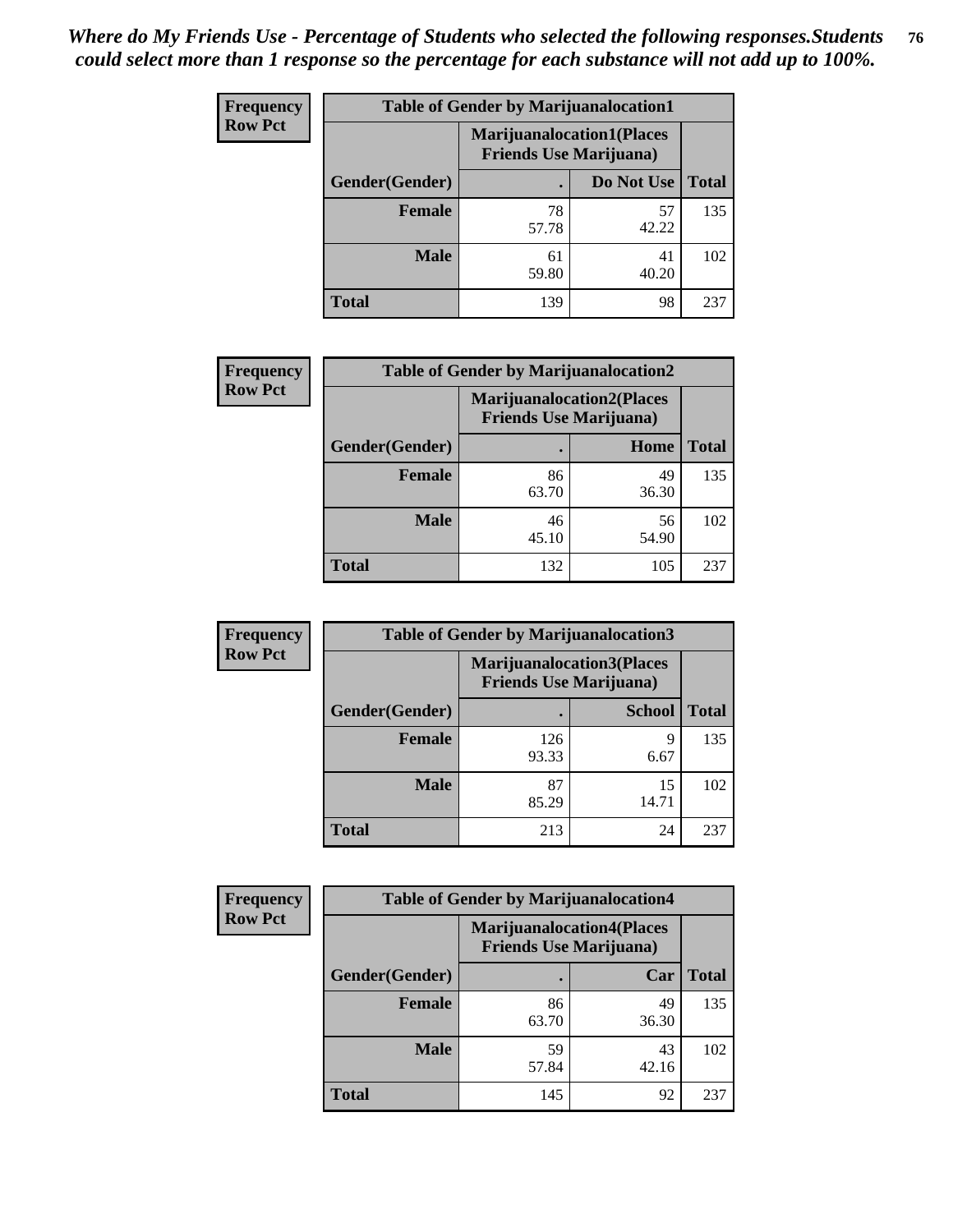| <b>Frequency</b> | <b>Table of Gender by Marijuanalocation5</b> |                                                                     |                                 |              |
|------------------|----------------------------------------------|---------------------------------------------------------------------|---------------------------------|--------------|
| <b>Row Pct</b>   |                                              | <b>Marijuanalocation5</b> (Places<br><b>Friends Use Marijuana</b> ) |                                 |              |
|                  | Gender(Gender)                               |                                                                     | <b>Friend's</b><br><b>House</b> | <b>Total</b> |
|                  | <b>Female</b>                                | 65<br>48.15                                                         | 70<br>51.85                     | 135          |
|                  | <b>Male</b>                                  | 46<br>45.10                                                         | 56<br>54.90                     | 102          |
|                  | <b>Total</b>                                 | 111                                                                 | 126                             | 237          |

| <b>Frequency</b> | <b>Table of Gender by Marijuanalocation6</b> |                                                                    |              |              |
|------------------|----------------------------------------------|--------------------------------------------------------------------|--------------|--------------|
| <b>Row Pct</b>   |                                              | <b>Marijuanalocation6(Places</b><br><b>Friends Use Marijuana</b> ) |              |              |
|                  | <b>Gender</b> (Gender)                       |                                                                    | <b>Other</b> | <b>Total</b> |
|                  | Female                                       | 87<br>64.44                                                        | 48<br>35.56  | 135          |
|                  | <b>Male</b>                                  | 55<br>53.92                                                        | 47<br>46.08  | 102          |
|                  | Total                                        | 142                                                                | 95           | 237          |

| Frequency      | <b>Table of Gender by Otherdruglocation1</b> |                                                                                |             |              |
|----------------|----------------------------------------------|--------------------------------------------------------------------------------|-------------|--------------|
| <b>Row Pct</b> |                                              | <b>Otherdruglocation1(Places</b><br><b>Friends Use Other Illegal</b><br>Drugs) |             |              |
|                | Gender(Gender)                               |                                                                                | Do Not Use  | <b>Total</b> |
|                | <b>Female</b>                                | 61<br>45.19                                                                    | 74<br>54.81 | 135          |
|                | <b>Male</b>                                  | 41<br>40.20                                                                    | 61<br>59.80 | 102          |
|                | <b>Total</b>                                 | 102                                                                            | 135         | 237          |

| <b>Frequency</b> | <b>Table of Gender by Otherdruglocation2</b> |                                                                                |             |              |
|------------------|----------------------------------------------|--------------------------------------------------------------------------------|-------------|--------------|
| <b>Row Pct</b>   |                                              | <b>Otherdruglocation2(Places</b><br><b>Friends Use Other Illegal</b><br>Drugs) |             |              |
|                  | Gender(Gender)                               |                                                                                | Home        | <b>Total</b> |
|                  | Female                                       | 96<br>71.11                                                                    | 39<br>28.89 | 135          |
|                  | <b>Male</b>                                  | 67<br>65.69                                                                    | 35<br>34.31 | 102          |
|                  | <b>Total</b>                                 | 163                                                                            | 74          | 237          |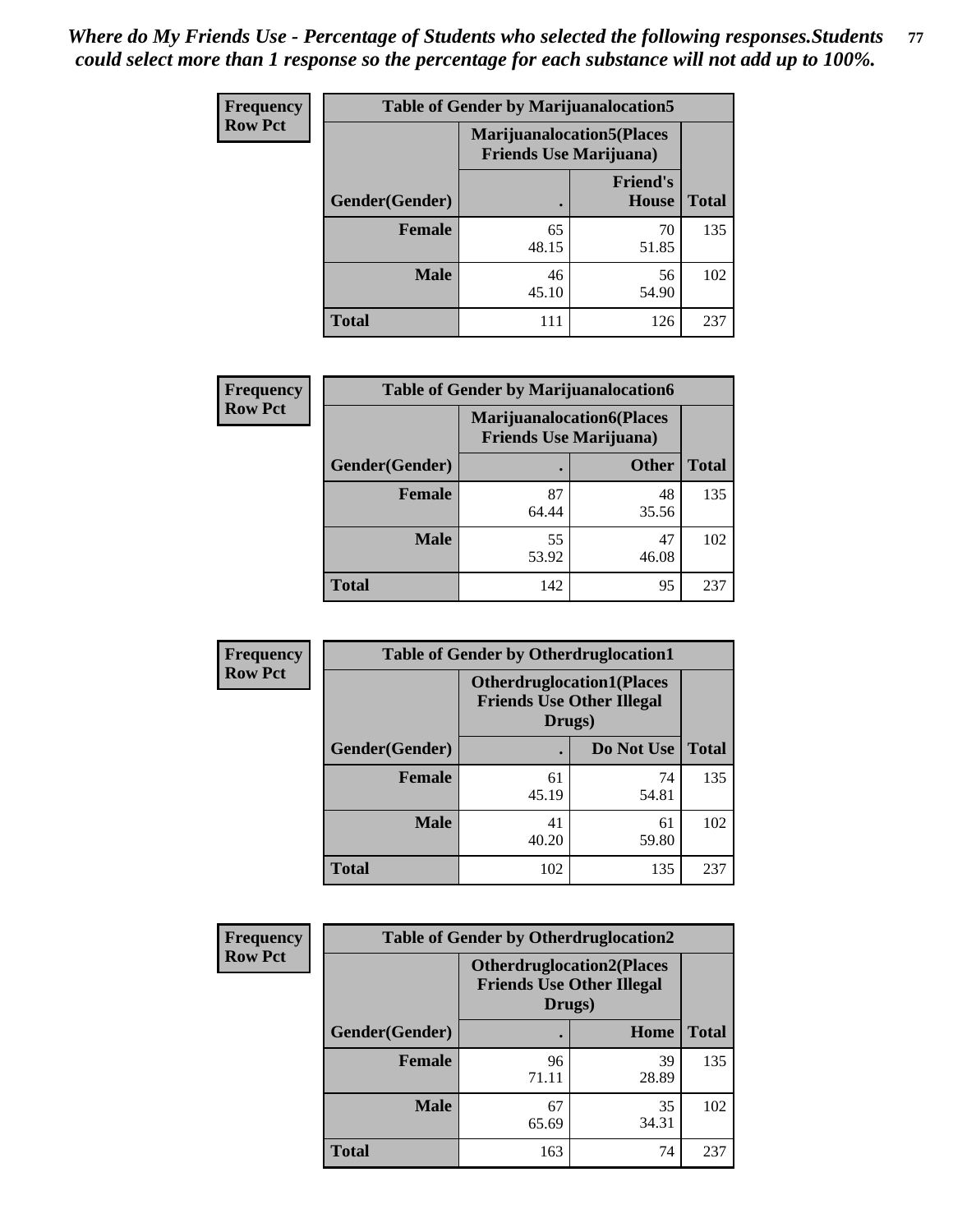| <b>Frequency</b> | <b>Table of Gender by Otherdruglocation3</b> |                                                                                |               |              |
|------------------|----------------------------------------------|--------------------------------------------------------------------------------|---------------|--------------|
| <b>Row Pct</b>   |                                              | <b>Otherdruglocation3(Places</b><br><b>Friends Use Other Illegal</b><br>Drugs) |               |              |
|                  | Gender(Gender)                               |                                                                                | <b>School</b> | <b>Total</b> |
|                  | <b>Female</b>                                | 119<br>88.15                                                                   | 16<br>11.85   | 135          |
|                  | <b>Male</b>                                  | 78<br>76.47                                                                    | 24<br>23.53   | 102          |
|                  | <b>Total</b>                                 | 197                                                                            | 40            | 237          |

| Frequency      | <b>Table of Gender by Otherdruglocation4</b> |                                                                                |             |              |
|----------------|----------------------------------------------|--------------------------------------------------------------------------------|-------------|--------------|
| <b>Row Pct</b> |                                              | <b>Otherdruglocation4(Places</b><br><b>Friends Use Other Illegal</b><br>Drugs) |             |              |
|                | Gender(Gender)                               |                                                                                | Car         | <b>Total</b> |
|                | <b>Female</b>                                | 98<br>72.59                                                                    | 37<br>27.41 | 135          |
|                | <b>Male</b>                                  | 75<br>73.53                                                                    | 27<br>26.47 | 102          |
|                | <b>Total</b>                                 | 173                                                                            | 64          | 237          |

| Frequency      | <b>Table of Gender by Otherdruglocation5</b> |                                                                                |                                 |              |
|----------------|----------------------------------------------|--------------------------------------------------------------------------------|---------------------------------|--------------|
| <b>Row Pct</b> |                                              | <b>Otherdruglocation5(Places</b><br><b>Friends Use Other Illegal</b><br>Drugs) |                                 |              |
|                | Gender(Gender)                               |                                                                                | <b>Friend's</b><br><b>House</b> | <b>Total</b> |
|                | <b>Female</b>                                | 85<br>62.96                                                                    | 50<br>37.04                     | 135          |
|                | <b>Male</b>                                  | 63<br>61.76                                                                    | 39<br>38.24                     | 102          |
|                | <b>Total</b>                                 | 148                                                                            | 89                              | 237          |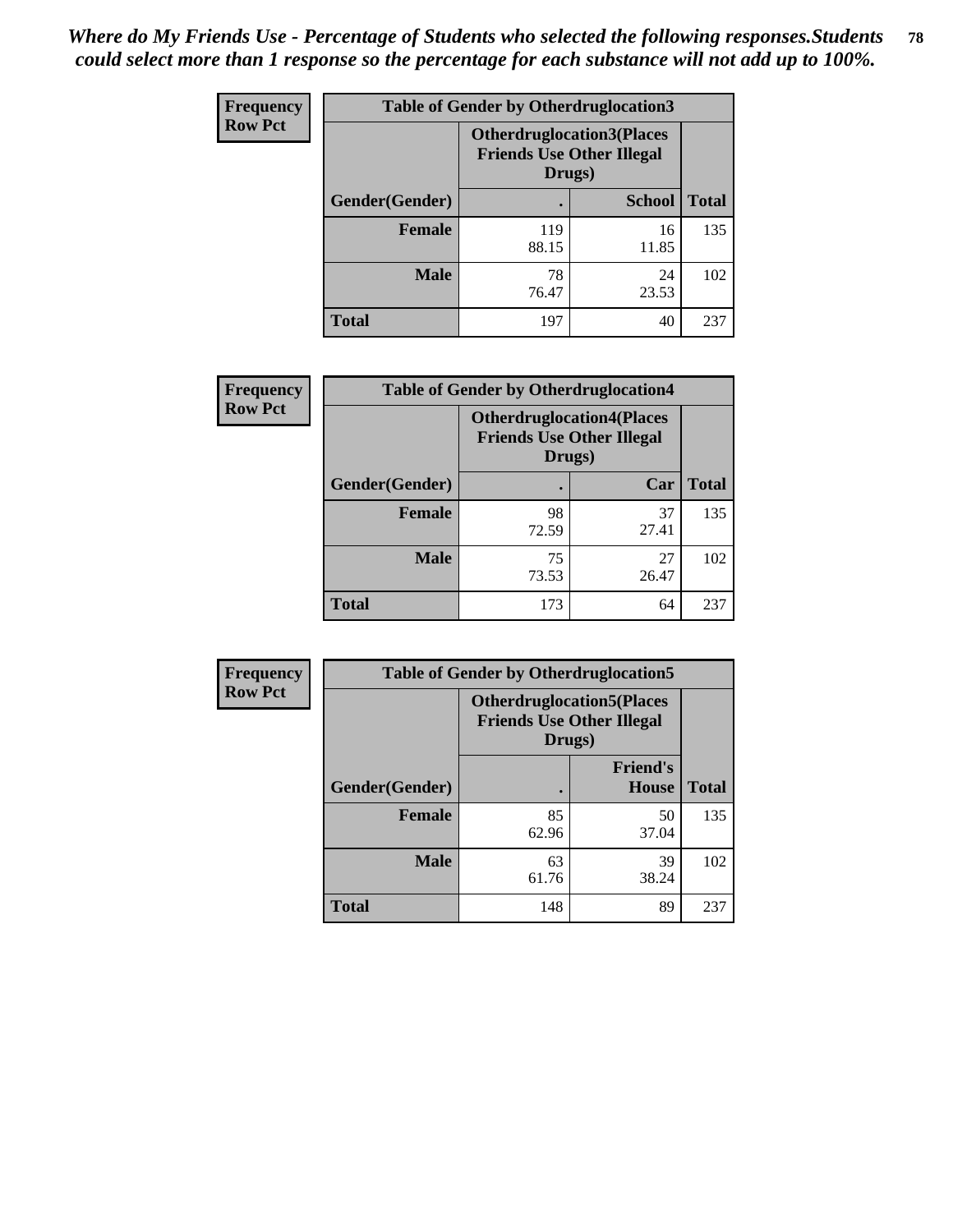| <b>Frequency</b> |                | <b>Table of Gender by Otherdruglocation6</b>                                   |              |              |
|------------------|----------------|--------------------------------------------------------------------------------|--------------|--------------|
| <b>Row Pct</b>   |                | <b>Otherdruglocation6(Places</b><br><b>Friends Use Other Illegal</b><br>Drugs) |              |              |
|                  | Gender(Gender) |                                                                                | <b>Other</b> | <b>Total</b> |
|                  | <b>Female</b>  | 95<br>70.37                                                                    | 40<br>29.63  | 135          |
|                  | <b>Male</b>    | 69<br>67.65                                                                    | 33<br>32.35  | 102          |
|                  | <b>Total</b>   | 164                                                                            | 73           | 237          |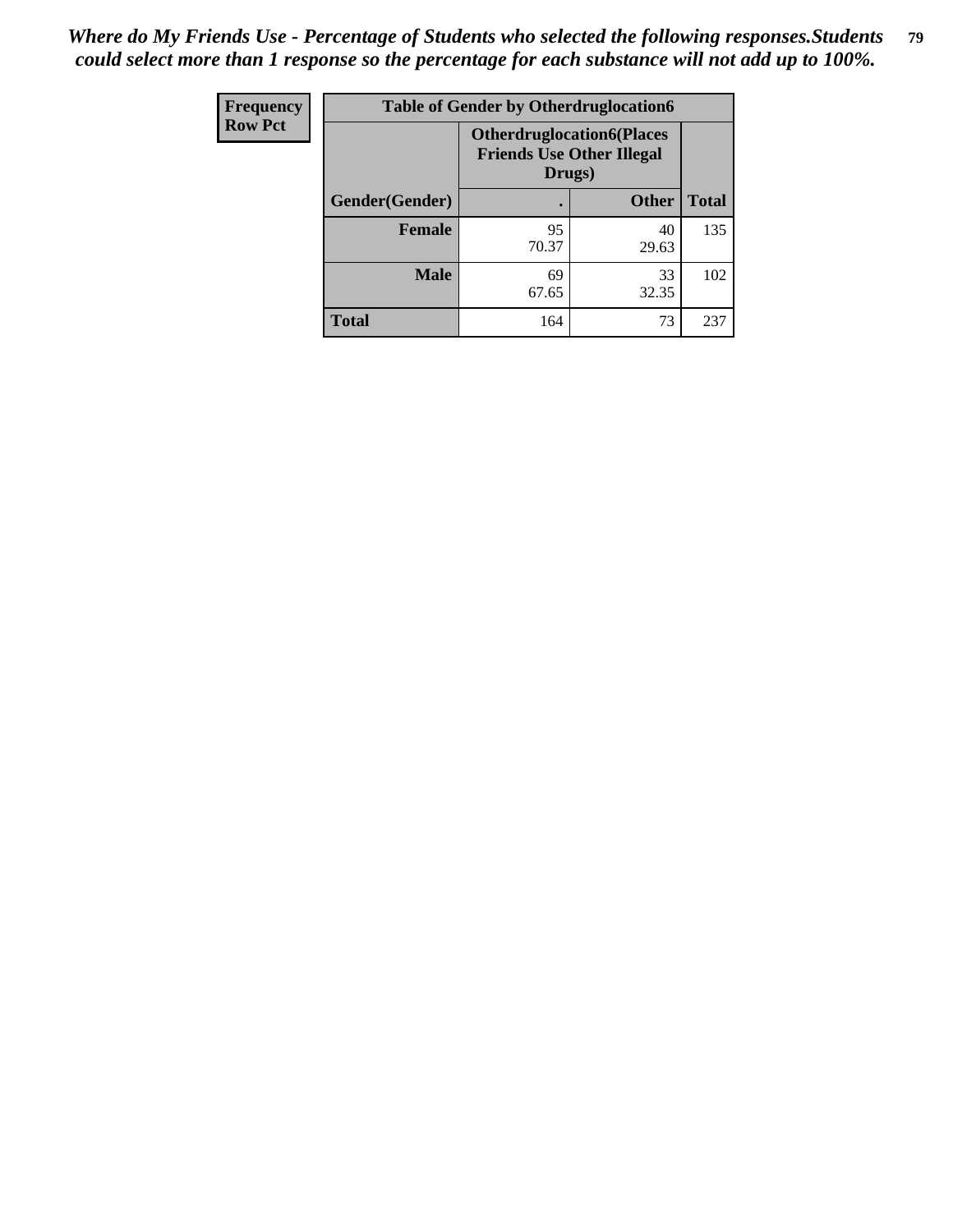| Frequency      | <b>Table of Gender by Alcoholtime1</b> |                                                          |                      |              |
|----------------|----------------------------------------|----------------------------------------------------------|----------------------|--------------|
| <b>Row Pct</b> |                                        | <b>Alcoholtime1(Times</b><br><b>Friends Use Alcohol)</b> |                      |              |
|                | Gender(Gender)                         | $\bullet$                                                | Do Not<br><b>Use</b> | <b>Total</b> |
|                | <b>Female</b>                          | 109<br>80.74                                             | 26<br>19.26          | 135          |
|                | <b>Male</b>                            | 77<br>75.49                                              | 25<br>24.51          | 102          |
|                | <b>Total</b>                           | 186                                                      | 51                   | 237          |

| <b>Frequency</b> | <b>Table of Gender by Alcoholtime2</b> |                                                          |                            |              |
|------------------|----------------------------------------|----------------------------------------------------------|----------------------------|--------------|
| <b>Row Pct</b>   |                                        | <b>Alcoholtime2(Times</b><br><b>Friends Use Alcohol)</b> |                            |              |
|                  | Gender(Gender)                         |                                                          | <b>On Way</b><br>to School | <b>Total</b> |
|                  | <b>Female</b>                          | 117<br>86.67                                             | 18<br>13.33                | 135          |
|                  | <b>Male</b>                            | 85<br>83.33                                              | 17<br>16.67                | 102          |
|                  | <b>Total</b>                           | 202                                                      | 35                         | 237          |

| Frequency      | <b>Table of Gender by Alcoholtime3</b> |                                                   |                                |              |
|----------------|----------------------------------------|---------------------------------------------------|--------------------------------|--------------|
| <b>Row Pct</b> |                                        | Alcoholtime3(Times<br><b>Friends Use Alcohol)</b> |                                |              |
|                | Gender(Gender)                         |                                                   | <b>During</b><br><b>School</b> | <b>Total</b> |
|                | Female                                 | 122<br>90.37                                      | 13<br>9.63                     | 135          |
|                | <b>Male</b>                            | 89<br>87.25                                       | 13<br>12.75                    | 102          |
|                | <b>Total</b>                           | 211                                               | 26                             | 237          |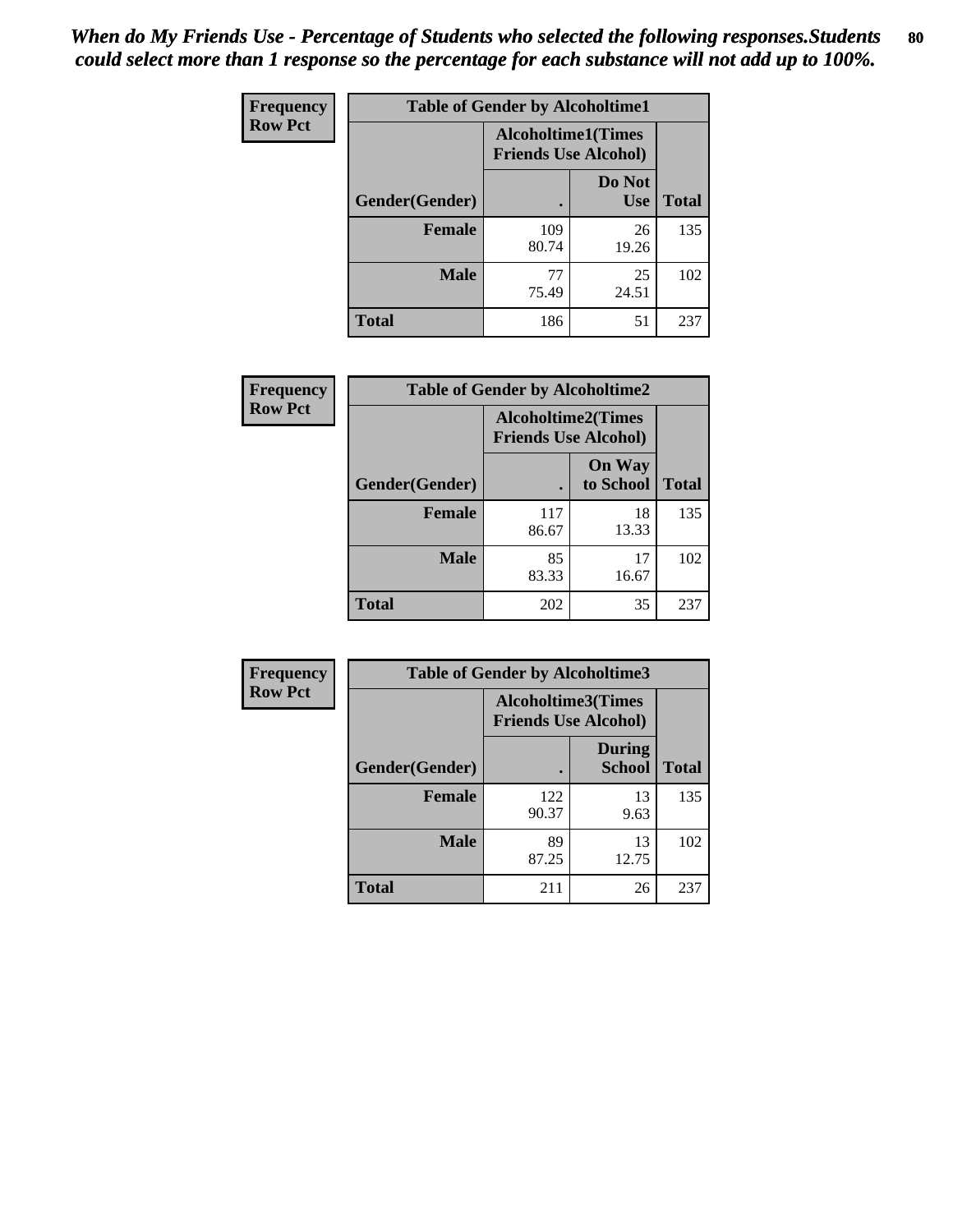*When do My Friends Use - Percentage of Students who selected the following responses.Students could select more than 1 response so the percentage for each substance will not add up to 100%.* **81**

| <b>Frequency</b> | <b>Table of Gender by Alcoholtime4</b> |              |                                                          |              |
|------------------|----------------------------------------|--------------|----------------------------------------------------------|--------------|
| <b>Row Pct</b>   |                                        |              | <b>Alcoholtime4(Times</b><br><b>Friends Use Alcohol)</b> |              |
|                  | Gender(Gender)                         |              | <b>On Way</b><br>Home<br>From<br><b>School</b>           | <b>Total</b> |
|                  | <b>Female</b>                          | 119<br>88.15 | 16<br>11.85                                              | 135          |
|                  | <b>Male</b>                            | 84<br>82.35  | 18<br>17.65                                              | 102          |
|                  | <b>Total</b>                           | 203          | 34                                                       | 237          |

| <b>Frequency</b> | <b>Table of Gender by Alcoholtime5</b> |                                                           |             |              |
|------------------|----------------------------------------|-----------------------------------------------------------|-------------|--------------|
| <b>Row Pct</b>   |                                        | <b>Alcoholtime5</b> (Times<br><b>Friends Use Alcohol)</b> |             |              |
|                  | Gender(Gender)                         |                                                           | Weeknights  | <b>Total</b> |
|                  | <b>Female</b>                          | 79<br>58.52                                               | 56<br>41.48 | 135          |
|                  | <b>Male</b>                            | 61<br>59.80                                               | 41<br>40.20 | 102          |
|                  | <b>Total</b>                           | 140                                                       | 97          | 237          |

| <b>Frequency</b> | <b>Table of Gender by Alcoholtime6</b> |                                                           |                 |              |  |
|------------------|----------------------------------------|-----------------------------------------------------------|-----------------|--------------|--|
| <b>Row Pct</b>   |                                        | <b>Alcoholtime6</b> (Times<br><b>Friends Use Alcohol)</b> |                 |              |  |
|                  | Gender(Gender)                         |                                                           | <b>Weekends</b> | <b>Total</b> |  |
|                  | Female                                 | 24<br>17.78                                               | 111<br>82.22    | 135          |  |
|                  | <b>Male</b>                            | 23<br>22.55                                               | 79<br>77.45     | 102          |  |
|                  | Total                                  | 47                                                        | 190             | 237          |  |

| <b>Frequency</b> | <b>Table of Gender by Tobaccotime1</b> |                             |                           |              |
|------------------|----------------------------------------|-----------------------------|---------------------------|--------------|
| <b>Row Pct</b>   |                                        | <b>Friends Use Tobacco)</b> | <b>Tobaccotime1(Times</b> |              |
|                  | Gender(Gender)                         |                             | Do Not<br><b>Use</b>      | <b>Total</b> |
|                  | <b>Female</b>                          | 94<br>69.63                 | 41<br>30.37               | 135          |
|                  | <b>Male</b>                            | 78<br>76.47                 | 24<br>23.53               | 102          |
|                  | <b>Total</b>                           | 172                         | 65                        | 237          |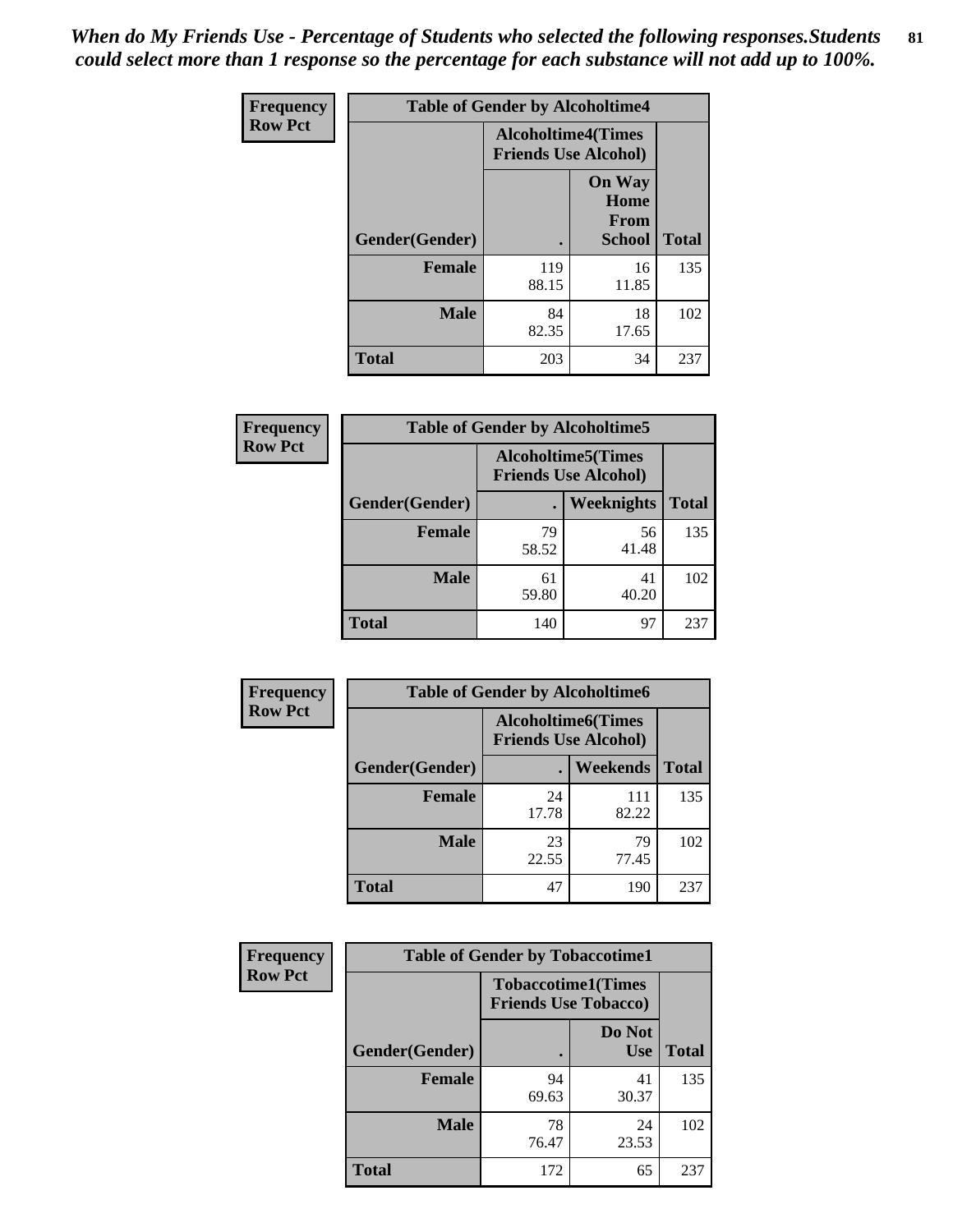| <b>Frequency</b> | <b>Table of Gender by Tobaccotime2</b> |                             |                            |              |
|------------------|----------------------------------------|-----------------------------|----------------------------|--------------|
| <b>Row Pct</b>   |                                        | <b>Friends Use Tobacco)</b> | <b>Tobaccotime2(Times</b>  |              |
|                  | Gender(Gender)                         |                             | <b>On Way</b><br>to School | <b>Total</b> |
|                  | <b>Female</b>                          | 76<br>56.30                 | 59<br>43.70                | 135          |
|                  | <b>Male</b>                            | 43<br>42.16                 | 59<br>57.84                | 102          |
|                  | <b>Total</b>                           | 119                         | 118                        | 237          |

| Frequency      | <b>Table of Gender by Tobaccotime3</b> |                                                          |                                |              |
|----------------|----------------------------------------|----------------------------------------------------------|--------------------------------|--------------|
| <b>Row Pct</b> |                                        | <b>Tobaccotime3(Times</b><br><b>Friends Use Tobacco)</b> |                                |              |
|                | Gender(Gender)                         |                                                          | <b>During</b><br><b>School</b> | <b>Total</b> |
|                | <b>Female</b>                          | 96<br>71.11                                              | 39<br>28.89                    | 135          |
|                | <b>Male</b>                            | 43<br>42.16                                              | 59<br>57.84                    | 102          |
|                | <b>Total</b>                           | 139                                                      | 98                             | 237          |

| <b>Frequency</b> | <b>Table of Gender by Tobaccotime4</b> |                                                          |                                         |              |
|------------------|----------------------------------------|----------------------------------------------------------|-----------------------------------------|--------------|
| <b>Row Pct</b>   |                                        | <b>Tobaccotime4(Times</b><br><b>Friends Use Tobacco)</b> |                                         |              |
|                  | Gender(Gender)                         |                                                          | <b>On Way</b><br>Home<br>From<br>School | <b>Total</b> |
|                  | <b>Female</b>                          | 119<br>88.15                                             | 16<br>11.85                             | 135          |
|                  | <b>Male</b>                            | 84<br>82.35                                              | 18<br>17.65                             | 102          |
|                  | <b>Total</b>                           | 203                                                      | 34                                      | 237          |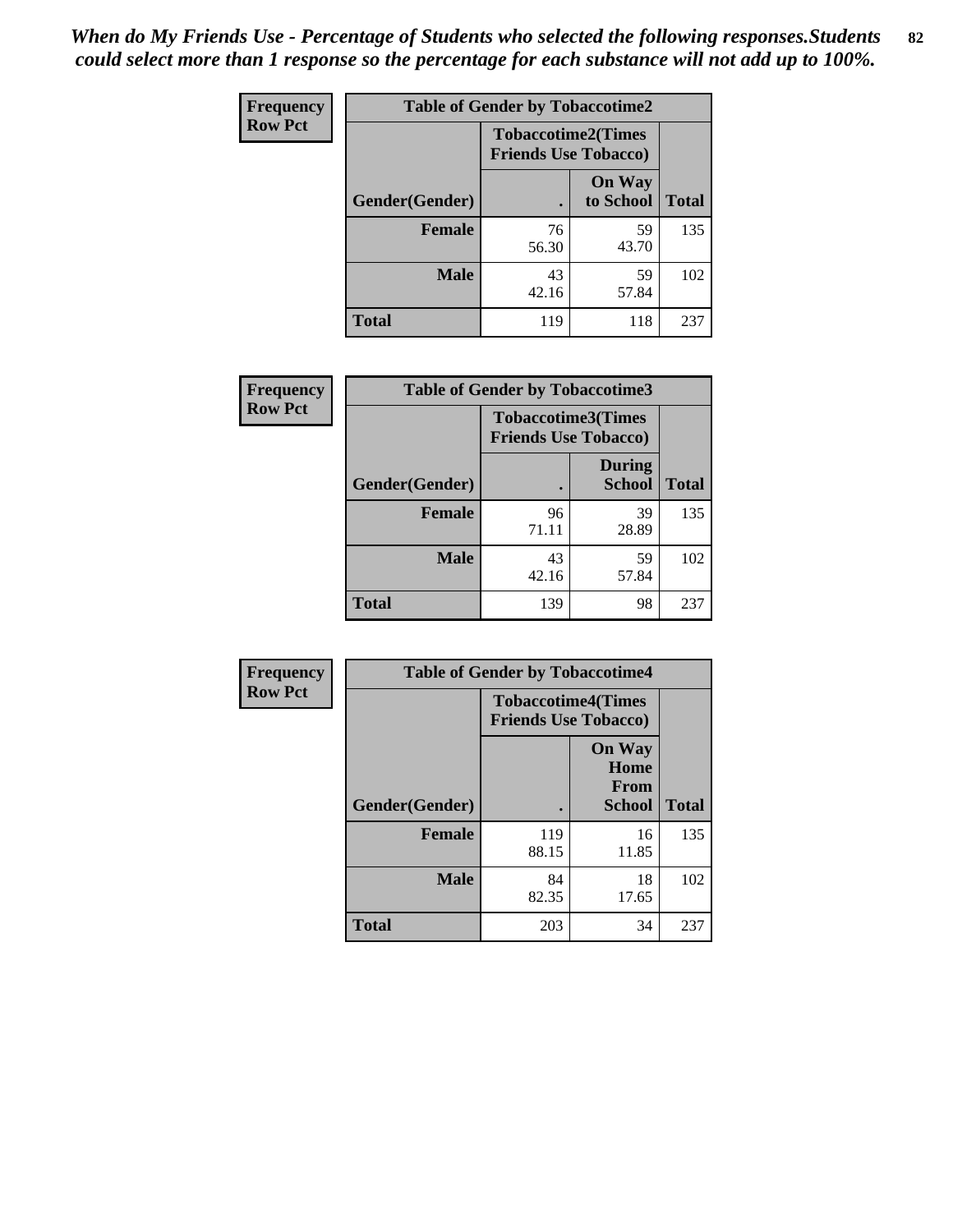| Frequency      | <b>Table of Gender by Tobaccotime5</b> |             |                                                          |              |  |
|----------------|----------------------------------------|-------------|----------------------------------------------------------|--------------|--|
| <b>Row Pct</b> |                                        |             | <b>Tobaccotime5(Times</b><br><b>Friends Use Tobacco)</b> |              |  |
|                | Gender(Gender)                         |             | Weeknights                                               | <b>Total</b> |  |
|                | <b>Female</b>                          | 63<br>46.67 | 72<br>53.33                                              | 135          |  |
|                | <b>Male</b>                            | 30<br>29.41 | 72<br>70.59                                              | 102          |  |
|                | <b>Total</b>                           | 93          | 144                                                      | 237          |  |

| <b>Frequency</b> | <b>Table of Gender by Tobaccotime6</b> |                                                          |                 |              |
|------------------|----------------------------------------|----------------------------------------------------------|-----------------|--------------|
| <b>Row Pct</b>   |                                        | <b>Tobaccotime6(Times</b><br><b>Friends Use Tobacco)</b> |                 |              |
|                  | Gender(Gender)                         |                                                          | <b>Weekends</b> | <b>Total</b> |
|                  | Female                                 | 45<br>33.33                                              | 90<br>66.67     | 135          |
|                  | <b>Male</b>                            | 27<br>26.47                                              | 75<br>73.53     | 102          |
|                  | <b>Total</b>                           | 72                                                       | 165             | 237          |

| <b>Frequency</b> | <b>Table of Gender by Marijuanatime1</b> |                                |                             |              |
|------------------|------------------------------------------|--------------------------------|-----------------------------|--------------|
| <b>Row Pct</b>   |                                          | <b>Friends Use Marijuana</b> ) | <b>Marijuanatime1(Times</b> |              |
|                  | Gender(Gender)                           |                                | Do Not Use                  | <b>Total</b> |
|                  | <b>Female</b>                            | 75<br>55.56                    | 60<br>44.44                 | 135          |
|                  | <b>Male</b>                              | 62<br>60.78                    | 40<br>39.22                 | 102          |
|                  | <b>Total</b>                             | 137                            | 100                         | 237          |

| <b>Frequency</b> | <b>Table of Gender by Marijuanatime2</b> |                                                               |                            |              |
|------------------|------------------------------------------|---------------------------------------------------------------|----------------------------|--------------|
| <b>Row Pct</b>   |                                          | <b>Marijuanatime2(Times</b><br><b>Friends Use Marijuana</b> ) |                            |              |
|                  | Gender(Gender)                           |                                                               | On Way to<br><b>School</b> | <b>Total</b> |
|                  | Female                                   | 111<br>82.22                                                  | 24<br>17.78                | 135          |
|                  | <b>Male</b>                              | 74<br>72.55                                                   | 28<br>27.45                | 102          |
|                  | <b>Total</b>                             | 185                                                           | 52                         | 237          |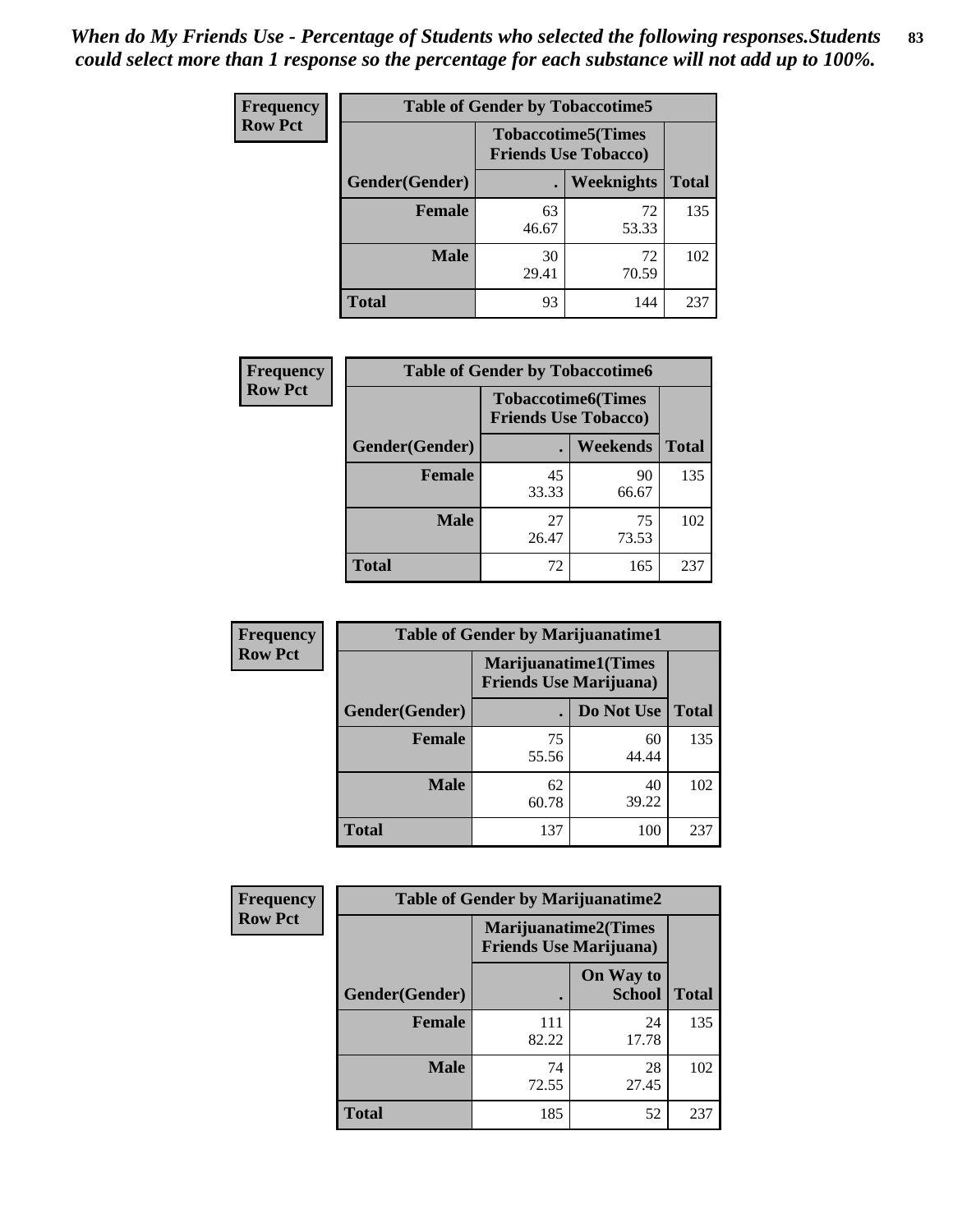| Frequency      | Table of Gender by Marijuanatime3 |                                                        |                                |              |
|----------------|-----------------------------------|--------------------------------------------------------|--------------------------------|--------------|
| <b>Row Pct</b> |                                   | Marijuanatime3(Times<br><b>Friends Use Marijuana</b> ) |                                |              |
|                | Gender(Gender)                    |                                                        | <b>During</b><br><b>School</b> | <b>Total</b> |
|                | <b>Female</b>                     | 128<br>94.81                                           | 5.19                           | 135          |
|                | <b>Male</b>                       | 88<br>86.27                                            | 14<br>13.73                    | 102          |
|                | <b>Total</b>                      | 216                                                    | 21                             | 237          |

| Frequency      | <b>Table of Gender by Marijuanatime4</b> |                                                               |                                                |              |
|----------------|------------------------------------------|---------------------------------------------------------------|------------------------------------------------|--------------|
| <b>Row Pct</b> |                                          | <b>Marijuanatime4(Times</b><br><b>Friends Use Marijuana</b> ) |                                                |              |
|                | Gender(Gender)                           |                                                               | <b>On Way</b><br>Home<br>From<br><b>School</b> | <b>Total</b> |
|                | <b>Female</b>                            | 105<br>77.78                                                  | 30<br>22.22                                    | 135          |
|                | <b>Male</b>                              | 74<br>72.55                                                   | 28<br>27.45                                    | 102          |
|                | <b>Total</b>                             | 179                                                           | 58                                             | 237          |

| Frequency      | <b>Table of Gender by Marijuanatime5</b> |             |                                                                |              |  |
|----------------|------------------------------------------|-------------|----------------------------------------------------------------|--------------|--|
| <b>Row Pct</b> |                                          |             | <b>Marijuanatime5</b> (Times<br><b>Friends Use Marijuana</b> ) |              |  |
|                | Gender(Gender)                           | ٠           | Weeknights                                                     | <b>Total</b> |  |
|                | <b>Female</b>                            | 78<br>57.78 | 57<br>42.22                                                    | 135          |  |
|                | <b>Male</b>                              | 52<br>50.98 | 50<br>49.02                                                    | 102          |  |
|                | <b>Total</b>                             | 130         | 107                                                            | 237          |  |

| Frequency      | <b>Table of Gender by Marijuanatime6</b> |                                                               |                 |              |  |
|----------------|------------------------------------------|---------------------------------------------------------------|-----------------|--------------|--|
| <b>Row Pct</b> |                                          | <b>Marijuanatime6(Times</b><br><b>Friends Use Marijuana</b> ) |                 |              |  |
|                | Gender(Gender)                           |                                                               | <b>Weekends</b> | <b>Total</b> |  |
|                | <b>Female</b>                            | 58<br>42.96                                                   | 77<br>57.04     | 135          |  |
|                | <b>Male</b>                              | 37<br>36.27                                                   | 65<br>63.73     | 102          |  |
|                | <b>Total</b>                             | 95                                                            | 142             | 237          |  |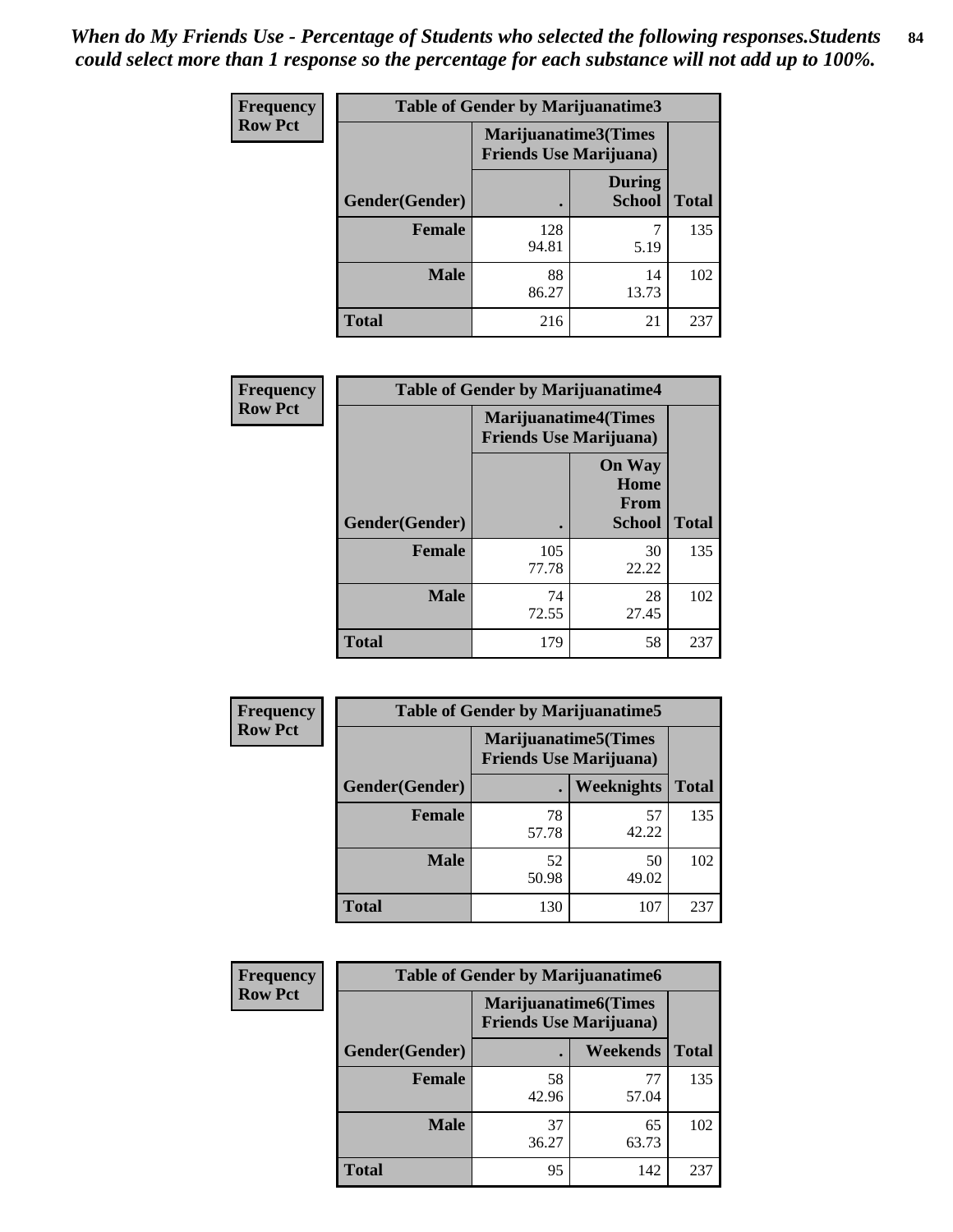*When do My Friends Use - Percentage of Students who selected the following responses.Students could select more than 1 response so the percentage for each substance will not add up to 100%.* **85**

| <b>Frequency</b> | <b>Table of Gender by Otherdrugtime1</b> |                                                    |                              |              |
|------------------|------------------------------------------|----------------------------------------------------|------------------------------|--------------|
| <b>Row Pct</b>   |                                          | <b>Friends Use Other</b><br><b>Illegal Drugs</b> ) | <b>Otherdrugtime1</b> (Times |              |
|                  | Gender(Gender)                           |                                                    | Do Not Use                   | <b>Total</b> |
|                  | <b>Female</b>                            | 56<br>41.48                                        | 79<br>58.52                  | 135          |
|                  | <b>Male</b>                              | 43<br>42.16                                        | 59<br>57.84                  | 102          |
|                  | <b>Total</b>                             | 99                                                 | 138                          | 237          |

| Frequency      | <b>Table of Gender by Otherdrugtime2</b> |                                                    |                             |              |
|----------------|------------------------------------------|----------------------------------------------------|-----------------------------|--------------|
| <b>Row Pct</b> |                                          | <b>Friends Use Other</b><br><b>Illegal Drugs</b> ) | <b>Otherdrugtime2(Times</b> |              |
|                | Gender(Gender)                           |                                                    | On Way to<br><b>School</b>  | <b>Total</b> |
|                | <b>Female</b>                            | 116<br>85.93                                       | 19<br>14.07                 | 135          |
|                | <b>Male</b>                              | 79<br>77.45                                        | 23<br>22.55                 | 102          |
|                | <b>Total</b>                             | 195                                                | 42                          | 237          |

| Frequency      | <b>Table of Gender by Otherdrugtime3</b> |                        |                                                         |              |
|----------------|------------------------------------------|------------------------|---------------------------------------------------------|--------------|
| <b>Row Pct</b> |                                          | <b>Illegal Drugs</b> ) | <b>Otherdrugtime3(Times</b><br><b>Friends Use Other</b> |              |
|                | Gender(Gender)                           |                        | <b>During</b><br><b>School</b>                          | <b>Total</b> |
|                | <b>Female</b>                            | 121<br>89.63           | 14<br>10.37                                             | 135          |
|                | <b>Male</b>                              | 79<br>77.45            | 23<br>22.55                                             | 102          |
|                | <b>Total</b>                             | 200                    | 37                                                      | 237          |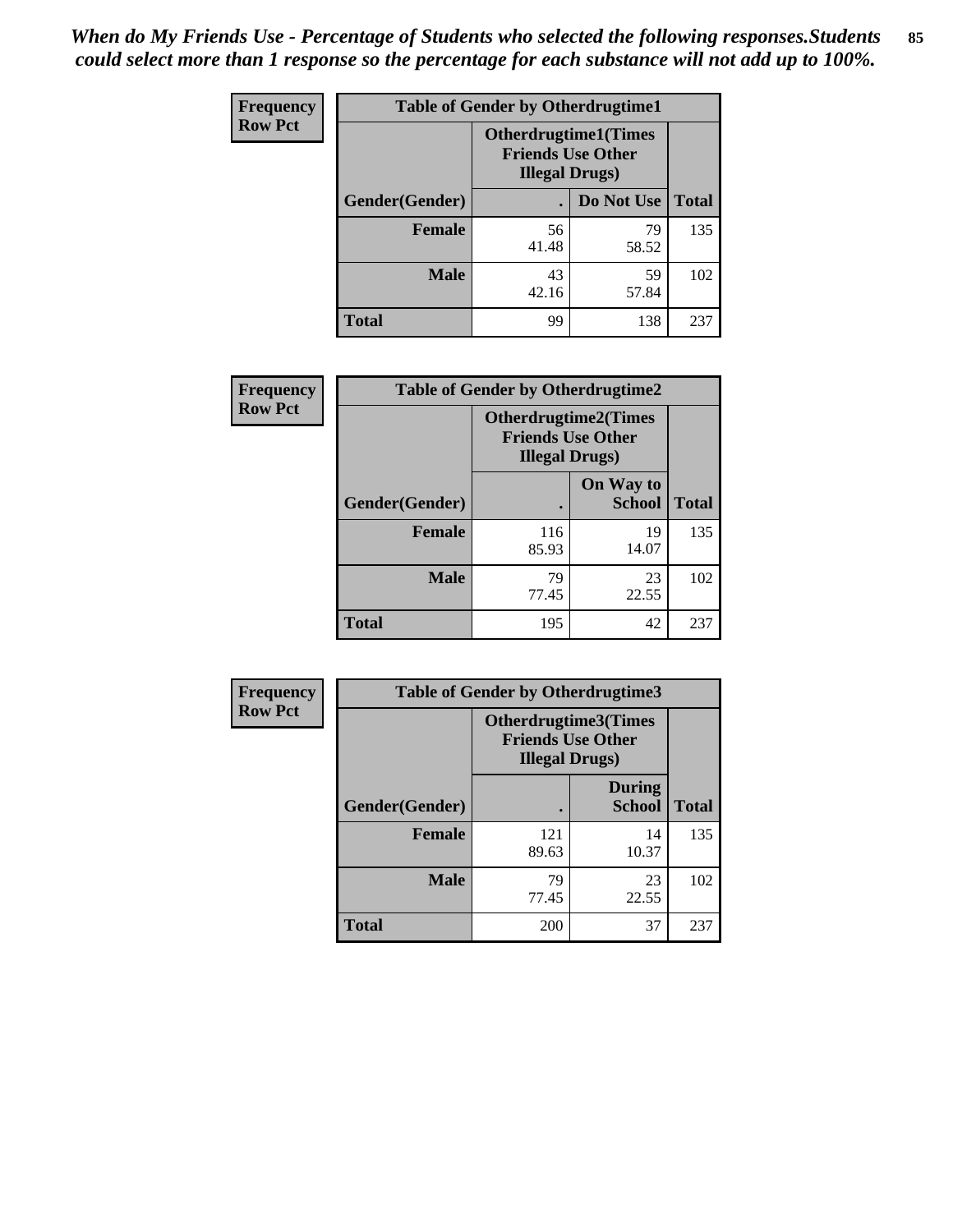*When do My Friends Use - Percentage of Students who selected the following responses.Students could select more than 1 response so the percentage for each substance will not add up to 100%.* **86**

| <b>Frequency</b> | <b>Table of Gender by Otherdrugtime4</b> |                                                    |                                                       |              |
|------------------|------------------------------------------|----------------------------------------------------|-------------------------------------------------------|--------------|
| <b>Row Pct</b>   |                                          | <b>Friends Use Other</b><br><b>Illegal Drugs</b> ) | <b>Otherdrugtime4(Times</b>                           |              |
|                  | Gender(Gender)                           |                                                    | <b>On Way</b><br>Home<br><b>From</b><br><b>School</b> | <b>Total</b> |
|                  | Female                                   | 112<br>82.96                                       | 23<br>17.04                                           | 135          |
|                  | <b>Male</b>                              | 76<br>74.51                                        | 26<br>25.49                                           | 102          |
|                  | <b>Total</b>                             | 188                                                | 49                                                    | 237          |

| Frequency      | <b>Table of Gender by Otherdrugtime5</b> |                                                                                    |             |              |
|----------------|------------------------------------------|------------------------------------------------------------------------------------|-------------|--------------|
| <b>Row Pct</b> |                                          | <b>Otherdrugtime5</b> (Times<br><b>Friends Use Other</b><br><b>Illegal Drugs</b> ) |             |              |
|                | Gender(Gender)                           |                                                                                    | Weeknights  | <b>Total</b> |
|                | <b>Female</b>                            | 93<br>68.89                                                                        | 42<br>31.11 | 135          |
|                | <b>Male</b>                              | 67<br>65.69                                                                        | 35<br>34.31 | 102          |
|                | <b>Total</b>                             | 160                                                                                | 77          | 237          |

| Frequency      | <b>Table of Gender by Otherdrugtime6</b> |                                                                                   |             |              |
|----------------|------------------------------------------|-----------------------------------------------------------------------------------|-------------|--------------|
| <b>Row Pct</b> |                                          | <b>Otherdrugtime6(Times</b><br><b>Friends Use Other</b><br><b>Illegal Drugs</b> ) |             |              |
|                | Gender(Gender)                           |                                                                                   | Weekends    | <b>Total</b> |
|                | <b>Female</b>                            | 78<br>57.78                                                                       | 57<br>42.22 | 135          |
|                | <b>Male</b>                              | 56<br>54.90                                                                       | 46<br>45.10 | 102          |
|                | <b>Total</b>                             | 134                                                                               | 103         | 237          |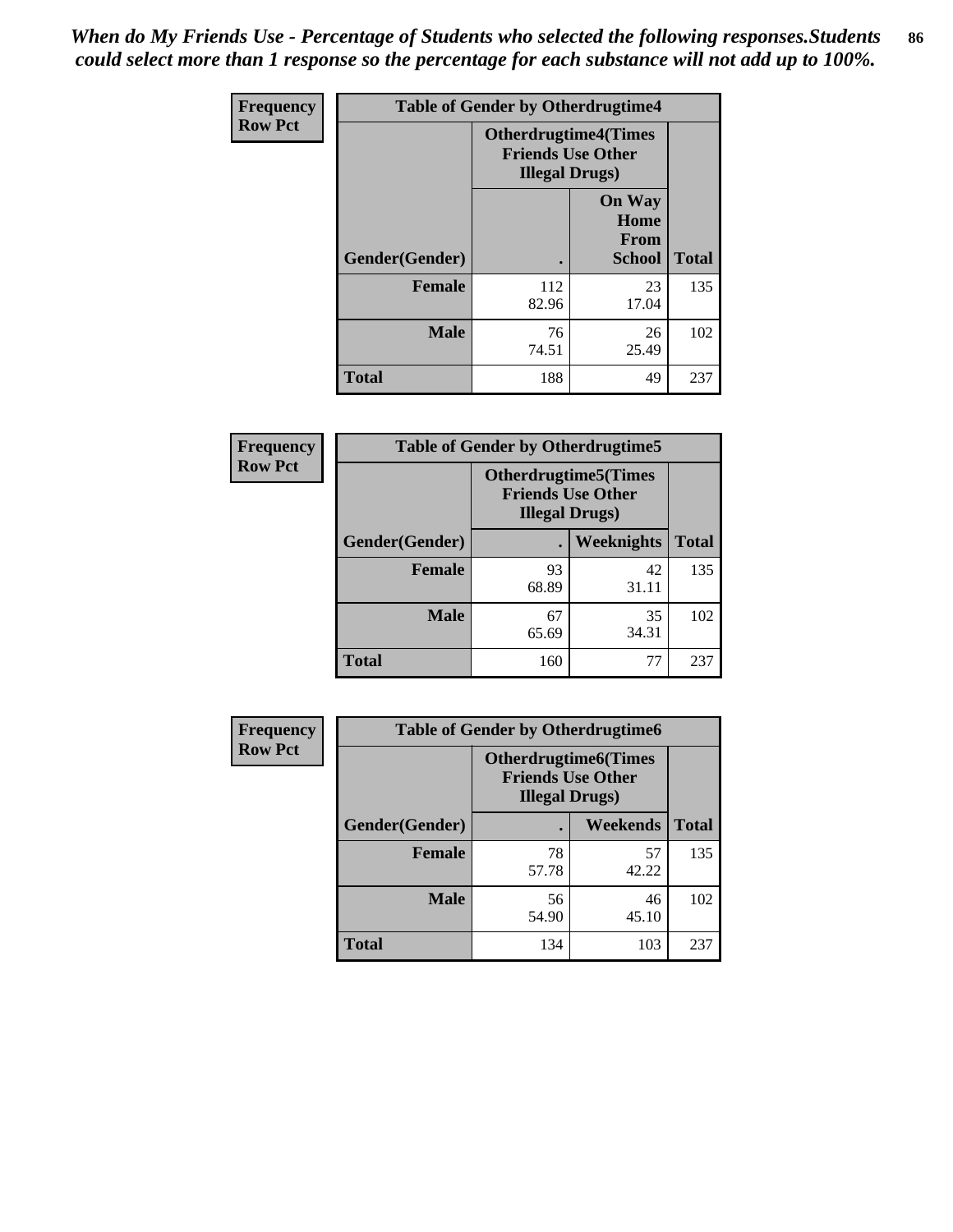# *Other Questions* **87**

| <b>Frequency</b> | <b>Table of Gender by Educationalcohol</b> |                                                                                                                                       |                |              |
|------------------|--------------------------------------------|---------------------------------------------------------------------------------------------------------------------------------------|----------------|--------------|
| <b>Row Pct</b>   |                                            | <b>Educationalcohol</b> (I<br>have been taught<br>about alcohol,<br>tobacco,<br>and other drugs<br>within the last year<br>at school) |                |              |
|                  | Gender(Gender)                             | <b>Yes</b>                                                                                                                            | N <sub>0</sub> | <b>Total</b> |
|                  | <b>Female</b>                              | 70<br>51.85                                                                                                                           | 65<br>48.15    | 135          |
|                  | <b>Male</b>                                | 54<br>52.94                                                                                                                           | 48<br>47.06    | 102          |
|                  | <b>Total</b>                               | 124                                                                                                                                   | 113            | 237          |

| Frequency      | <b>Table of Gender by Rodedrinking</b> |                                                                                                                     |              |              |  |
|----------------|----------------------------------------|---------------------------------------------------------------------------------------------------------------------|--------------|--------------|--|
| <b>Row Pct</b> |                                        | Rodedrinking(In<br>the past 30 days I<br>have ridden in a<br>car with a driver<br>who had been<br>drinking alcohol) |              |              |  |
|                | Gender(Gender)                         | Yes                                                                                                                 | $\bf N_0$    | <b>Total</b> |  |
|                | <b>Female</b>                          | 32<br>23.70                                                                                                         | 103<br>76.30 | 135          |  |
|                | <b>Male</b>                            | 26<br>25.49                                                                                                         | 76<br>74.51  | 102          |  |
|                | <b>Total</b>                           | 58                                                                                                                  | 179          | 237          |  |

| Frequency      | <b>Table of Gender by Drugsschool</b> |                                                                                                                                     |                |              |  |
|----------------|---------------------------------------|-------------------------------------------------------------------------------------------------------------------------------------|----------------|--------------|--|
| <b>Row Pct</b> |                                       | <b>Drugsschool</b> (During<br>the past 12 months,<br>I have been offered,<br>sold,<br>or given illegal drugs<br>on school property) |                |              |  |
|                | Gender(Gender)                        | <b>Yes</b>                                                                                                                          | N <sub>0</sub> | <b>Total</b> |  |
|                | <b>Female</b>                         | 37<br>27.41                                                                                                                         | 98<br>72.59    | 135          |  |
|                | <b>Male</b>                           | 33<br>32.35                                                                                                                         | 69<br>67.65    | 102          |  |
|                | <b>Total</b>                          | 70                                                                                                                                  | 167            | 237          |  |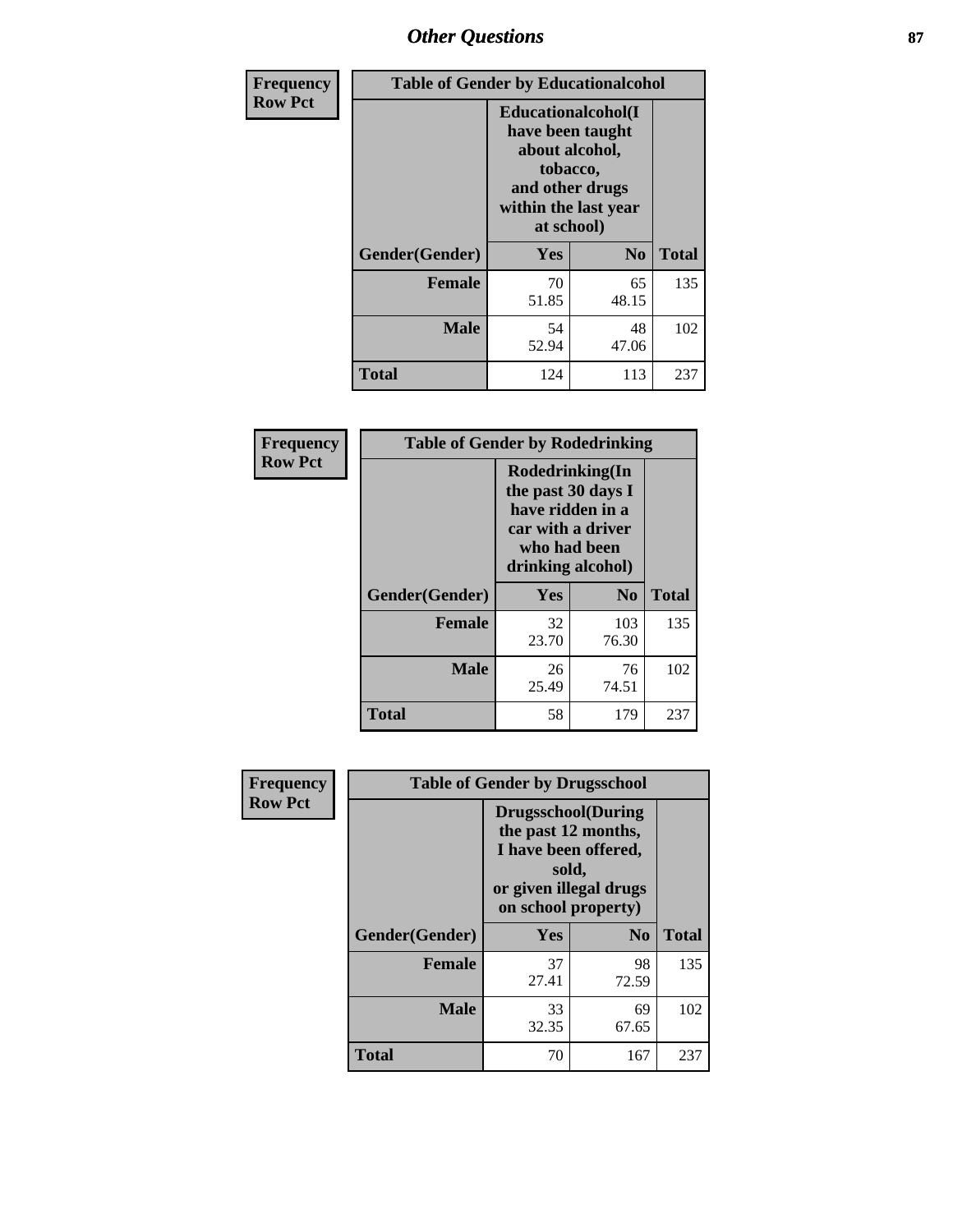# *Other Questions* **88**

**Frequency Row Pct**

| <b>Table of Gender by Bingedrinking</b> |                            |                                                                                                         |                   |                   |                        |                               |                   |              |
|-----------------------------------------|----------------------------|---------------------------------------------------------------------------------------------------------|-------------------|-------------------|------------------------|-------------------------------|-------------------|--------------|
|                                         |                            | Bingedrinking(I have drunk five or more<br>drinks of alcohol at one sitting during the<br>last 30 days) |                   |                   |                        |                               |                   |              |
| <b>Gender</b> (Gender)                  | $\mathbf 0$<br><b>Days</b> | $1$ or<br>2<br>days                                                                                     | 3 to<br>5<br>days | 6 to<br>q<br>days | 10<br>to<br>19<br>days | <b>20</b><br>to<br>29<br>days | All<br>30<br>days | <b>Total</b> |
| Female                                  | 105                        |                                                                                                         | 6                 | 6                 | 6                      | 3                             | $\mathfrak{D}$    | 135          |
|                                         | 77.78                      | 5.19                                                                                                    | 4.44              | 4.44              | 4.44                   | 2.22                          | 1.48              |              |
| <b>Male</b>                             | 67<br>65.69                | 6<br>5.88                                                                                               | 12<br>11.76       | 5<br>4.90         | 7<br>6.86              | 2<br>1.96                     | 3<br>2.94         | 102          |

| Frequency      | <b>Table of Gender by Educationaids</b> |                                                                                                 |                |              |  |
|----------------|-----------------------------------------|-------------------------------------------------------------------------------------------------|----------------|--------------|--|
| <b>Row Pct</b> |                                         | <b>Educationaids</b> (I<br>have been taught<br>about HIV/AIDS<br>at school in the<br>past year) |                |              |  |
|                | Gender(Gender)                          | Yes                                                                                             | $\mathbf{N_0}$ | <b>Total</b> |  |
|                | <b>Female</b>                           | 72<br>53.33                                                                                     | 63<br>46.67    | 135          |  |
|                | <b>Male</b>                             | 57<br>55.88                                                                                     | 45<br>44.12    | 102          |  |
|                | <b>Total</b>                            | 129                                                                                             | 108            | 237          |  |

| <b>Frequency</b> | <b>Table of Gender by Suicideconsider</b> |                 |                |              |
|------------------|-------------------------------------------|-----------------|----------------|--------------|
| <b>Row Pct</b>   |                                           | Suicideconsider |                |              |
|                  | Gender(Gender)                            | Yes             | N <sub>0</sub> | <b>Total</b> |
|                  | <b>Female</b>                             | 18<br>13.33     | 117<br>86.67   | 135          |
|                  | <b>Male</b>                               | 11<br>10.78     | 91<br>89.22    | 102          |
|                  | <b>Total</b>                              | 29              | 208            | 237          |